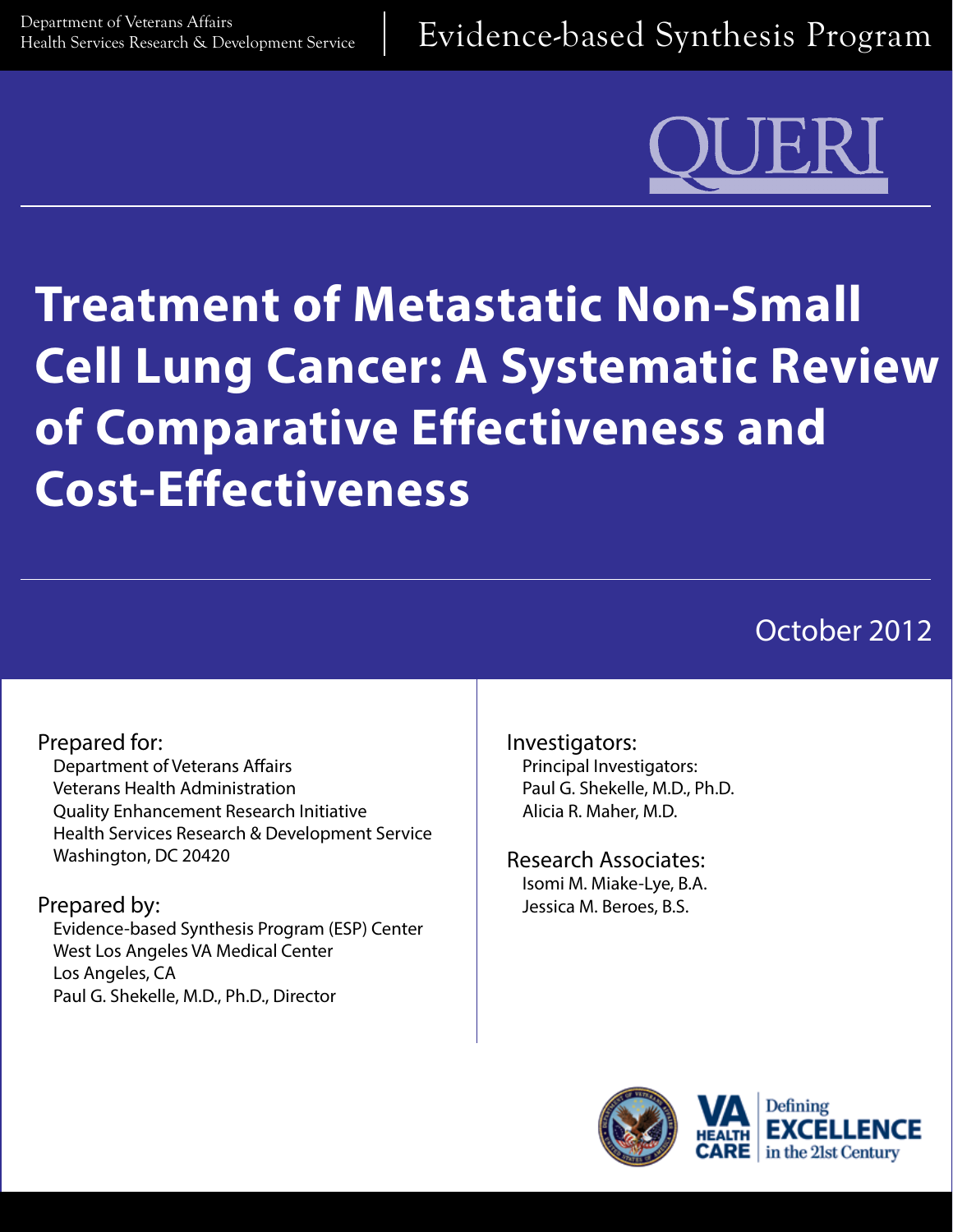# **PREFACE**

Quality Enhancement Research Initiative's (QUERI) Evidence-based Synthesis Program (ESP) was established to provide timely and accurate syntheses of targeted healthcare topics of particular importance to Veterans Affairs (VA) managers and policymakers, as they work to improve the health and healthcare of Veterans. The ESP disseminates these reports throughout VA.

QUERI provides funding for four ESP Centers and each Center has an active VA affiliation. The ESP Centers generate evidence syntheses on important clinical practice topics, and these reports help:

- develop clinical policies informed by evidence,
- guide the implementation of effective services to improve patient outcomes and to support VA clinical practice guidelines and performance measures, and
- set the direction for future research to address gaps in clinical knowledge.

In 2009, the ESP Coordinating Center was created to expand the capacity of QUERI Central Office and the four ESP sites by developing and maintaining program processes. In addition, the Center established a Steering Committee comprised of QUERI field-based investigators, VA Patient Care Services, Office of Quality and Performance, and Veterans Integrated Service Networks (VISN) Clinical Management Officers. The Steering Committee provides program oversight, guides strategic planning, coordinates dissemination activities, and develops collaborations with VA leadership to identify new ESP topics of importance to Veterans and the VA healthcare system.

Comments on this evidence report are welcome and can be sent to Nicole Floyd, ESP Coordinating Center Program Manager, at nicole.floyd $\omega$ va.gov.

**Recommended citation:** Maher, AR, Miake-Lye, IM, Beroes, JM, Shekelle, PG. Treatment of Metastatic Non-Small Cell Lung Cancer: A Systematic Review of Comparative Effectiveness and Cost-Effectiveness. VA-ESP Project #05-226; 2012.

This report is based on research conducted by the Evidence-based Synthesis Program (ESP) Center located at the West Los Angeles VA Medical Center, Los Angeles, CA funded by the Department of Veterans Affairs, Veterans Health Administration, Office of Research and Development, Quality Enhancement Research Initiative. The findings and conclusions in this document are those of the author(s) who are responsible for its contents; the findings and conclusions do not necessarily represent the views of the Department of Veterans Affairs or the United States government. Therefore, no statement in this article should be construed as an official position of the Department of Veterans Affairs. No investigators have any affiliations or financial involvement (e.g., employment, consultancies, honoraria, stock ownership or options, expert testimony, grants or patents received or pending, or royalties) that conflict with material presented in the report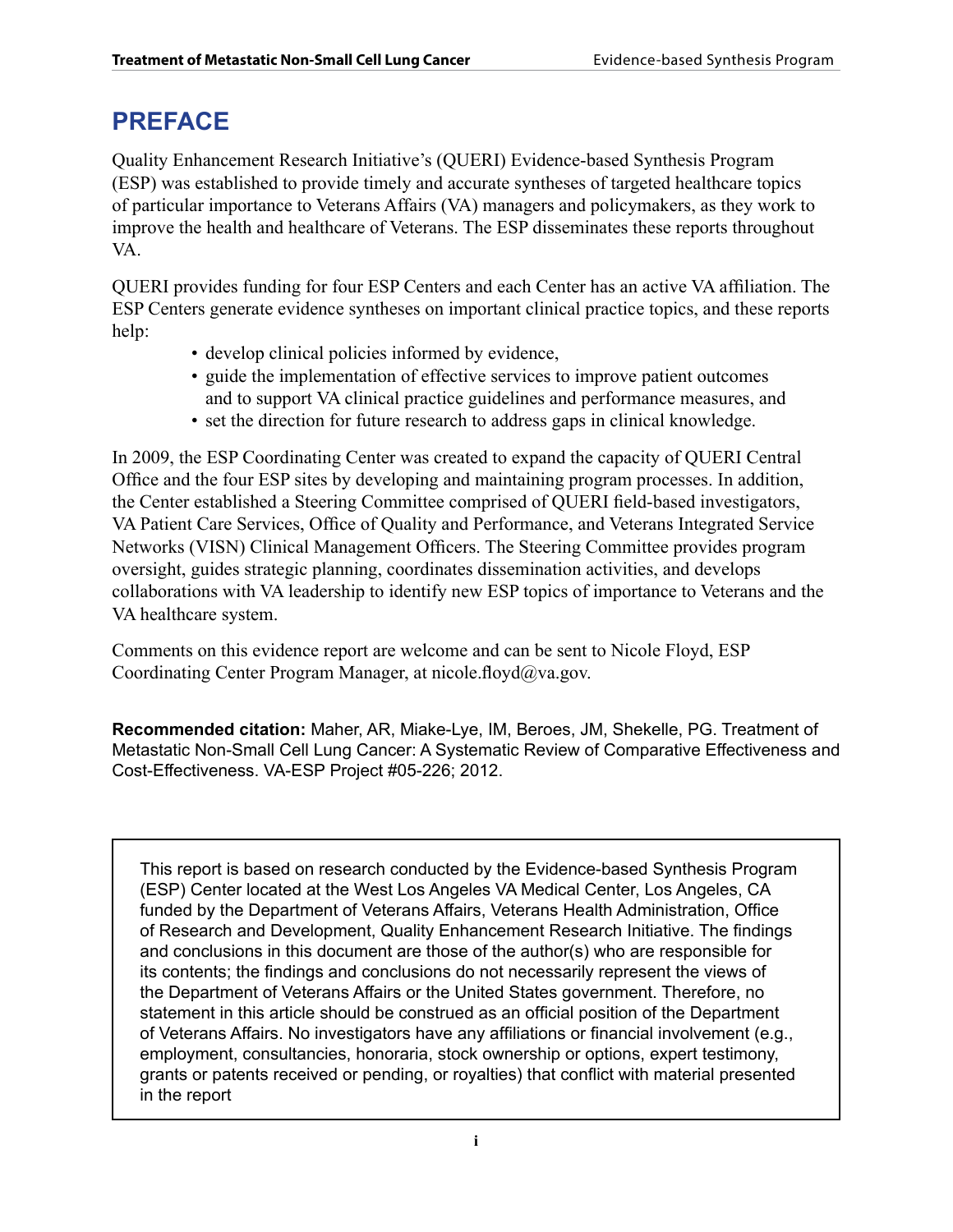# **TABLE OF CONTENTS**

#### **EXECUTIVE SUMMARY**

#### **METHODS**

#### **RESULTS**

| Key Question #1. For patients with metastatic non-small cell lung cancer (NSCLC) what is the<br>comparative effectiveness of the different recommended (e.g. NCCN guidelines) first line |  |
|------------------------------------------------------------------------------------------------------------------------------------------------------------------------------------------|--|
| Key Sub-question 1.1. Does doublet chemotherapy consisting of a platinum agent plus                                                                                                      |  |
| Key Sub-question 1.2. Does doublet chemotherapy consisting of a platinum agent plus<br>a new agent improve outcomes compared with a new single agent alone or to a platinum              |  |
| Key Sub-question 1.3. Which doublet chemotherapy regimen consisting of a platinum                                                                                                        |  |
| Key Sub-question 1.4. Does doublet chemotherapy consisting of a platinum agent plus<br>a new agent improve outcomes compared with nonplatinum combination chemotherapy                   |  |
| Key Sub-question 1.5. Are new doublets containing cisplatin more effective than doublets                                                                                                 |  |
| Key Sub-question 1.6. Does triplet chemotherapy consisting of a platinum agent plus a<br>new agent improve clinical outcomes compared with doublet chemotherapy consisting               |  |
| Key Sub-question 1.7. Does the addition of targeted therapy to doublet chemotherapy<br>consisting of a platinum agent plus a new agent improve outcomes compared with                    |  |
|                                                                                                                                                                                          |  |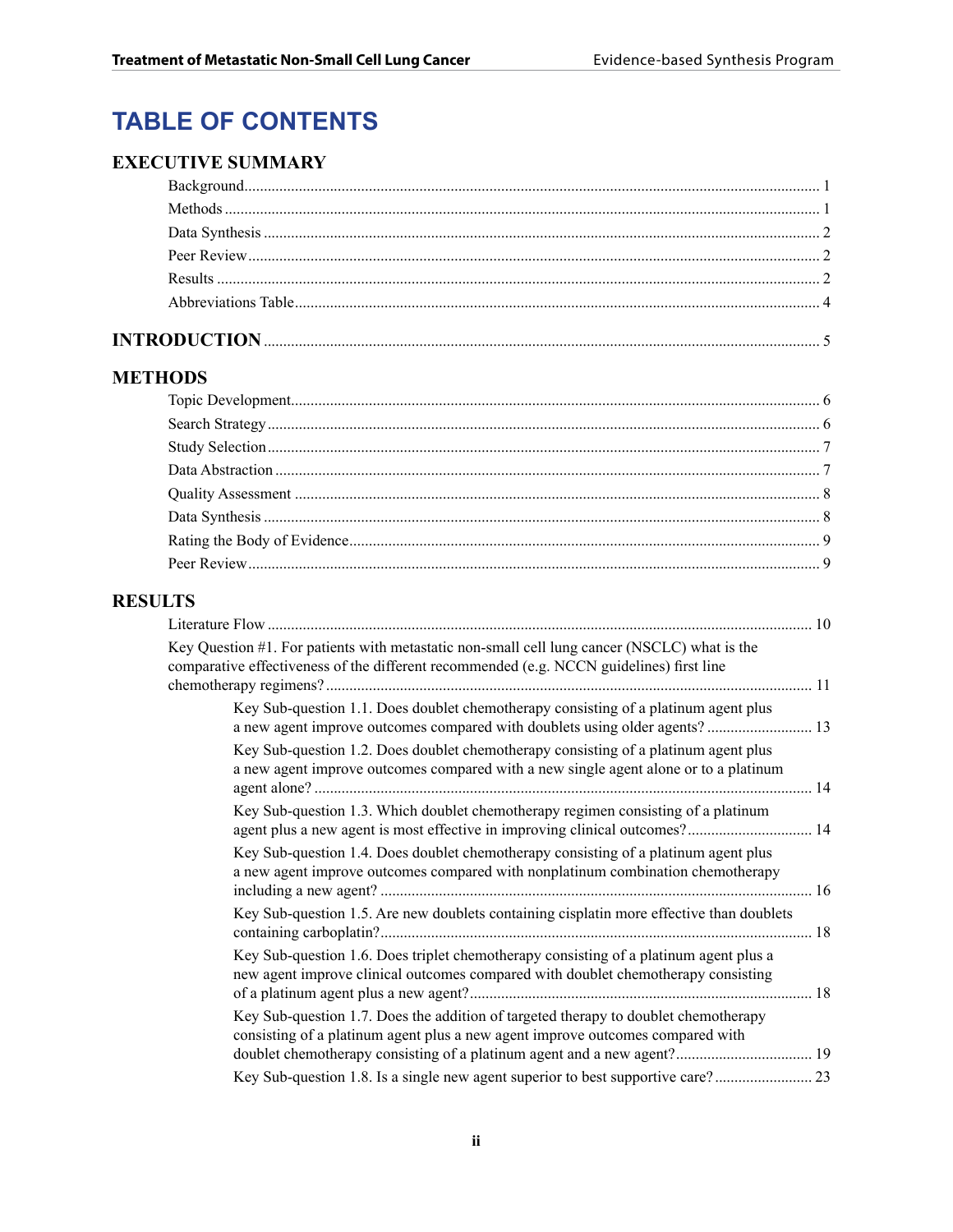|               |                        | Key Sub-question 1.9. Is a single new agent superior to single-agent or doublet                                                                                       |  |
|---------------|------------------------|-----------------------------------------------------------------------------------------------------------------------------------------------------------------------|--|
|               |                        |                                                                                                                                                                       |  |
|               |                        | Key Sub-question 1.11. What is the optimal administration, duration, and timing of                                                                                    |  |
|               |                        |                                                                                                                                                                       |  |
|               |                        | Key Sub-question 1.12. Is a doublet regimen better than a single agent for the elderly                                                                                |  |
|               |                        |                                                                                                                                                                       |  |
|               |                        | Key Question 2. For patients with metastatic NSCLC what is the comparative effectiveness of the                                                                       |  |
|               |                        |                                                                                                                                                                       |  |
|               |                        |                                                                                                                                                                       |  |
|               |                        |                                                                                                                                                                       |  |
|               |                        | Key Question 3. For patients with metastatic NSCLC what is the benefit of maintenance therapy                                                                         |  |
|               |                        | Key Question 4. What is the relative cost and cost-effectiveness of the different approaches in Key                                                                   |  |
|               |                        | Key Sub-question 4.1. Which platinum-doublet is the most cost-effective therapy in                                                                                    |  |
|               |                        | Key Sub-question 4.2. In non-squamous NSCLC, is the carboplatin-paclitaxel-                                                                                           |  |
|               |                        | Key Sub-question 4.3 Which of the three approved agents (docetaxel, pemtrexed for                                                                                     |  |
|               |                        | Key Sub-question 4.4. Which approach is more cost-effective: switch maintenance with<br>pemetrexed, continuation maintenance therapy with pemetrexed or erlotinib? 49 |  |
|               |                        | <b>SUMMARY AND DISCUSSION</b>                                                                                                                                         |  |
|               |                        |                                                                                                                                                                       |  |
|               |                        |                                                                                                                                                                       |  |
|               |                        |                                                                                                                                                                       |  |
|               |                        |                                                                                                                                                                       |  |
|               |                        |                                                                                                                                                                       |  |
| <b>TABLES</b> |                        |                                                                                                                                                                       |  |
|               | Table F1.              |                                                                                                                                                                       |  |
|               | Table F <sub>2</sub> . | Comparison of Doublets of New Agents in Combination with Platinum Analogues 15                                                                                        |  |
|               | Table F3.              |                                                                                                                                                                       |  |
|               | Table F4.              |                                                                                                                                                                       |  |
|               | Table F5.              |                                                                                                                                                                       |  |
|               | Table F6.              | Summary of Grade 3 or 4 Chemotherapy Toxicity (% Patients) from Large, Selected                                                                                       |  |
|               | Table S1.              |                                                                                                                                                                       |  |
|               | Table S2.              |                                                                                                                                                                       |  |
|               | Table S3.              |                                                                                                                                                                       |  |
|               | Table S4.              | Summary of Grade 3 or 4 Chemotherapy Toxicity (% Patients) from Large, Selected                                                                                       |  |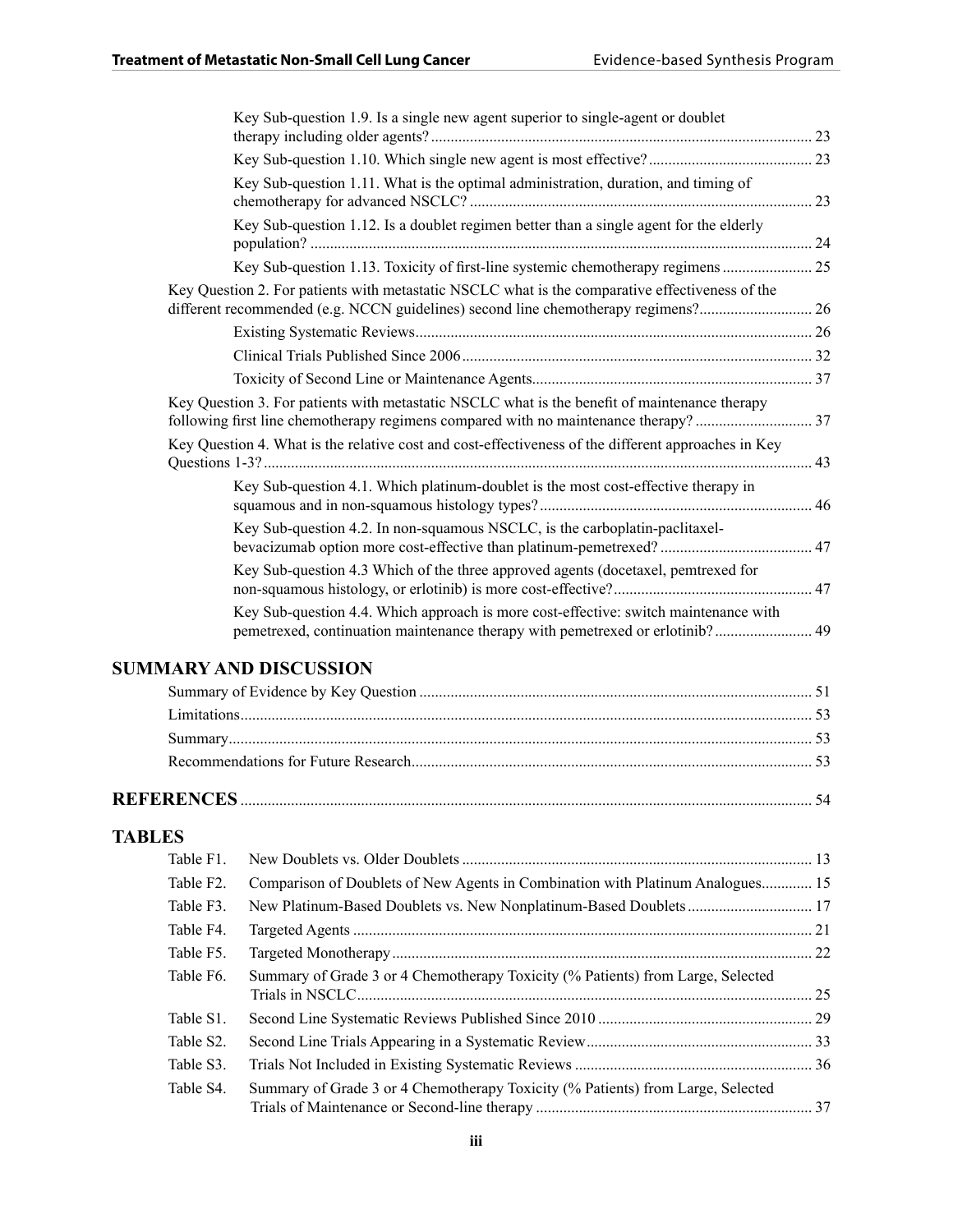| <b>FIGURES</b> |                                                                           |  |
|----------------|---------------------------------------------------------------------------|--|
|                |                                                                           |  |
|                |                                                                           |  |
|                | APPENDIX A. SEARCH STRATEGY FOR SYSTEMATIC REVIEWS AND COST-EFFECTIVENESS |  |
|                |                                                                           |  |
|                |                                                                           |  |
|                | <b>APPENDIX C. SCREENER FORMS USED FOR SYSTEMATIC REVIEWS AND COST-</b>   |  |
|                |                                                                           |  |
|                |                                                                           |  |
|                |                                                                           |  |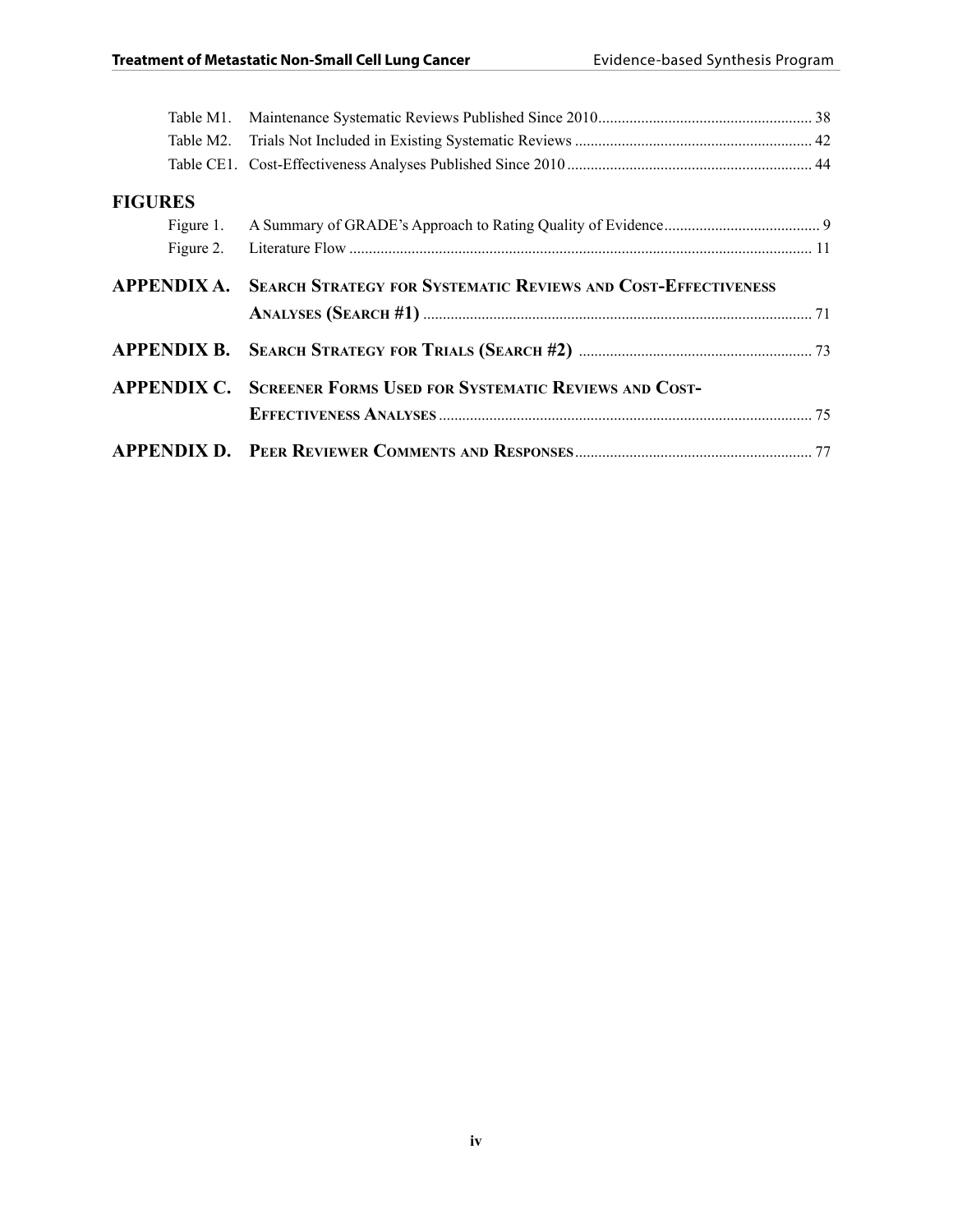# <span id="page-5-0"></span>**EVIDENCE REPORT**

# **INTRODUCTION**

Lung cancer is the leading cause of cancer death in both men and women in the United States, and male Veterans seeking care at VA hospitals have a much higher age-specific incidence of lung cancer than males in the general population.<sup>1</sup> The personal and economic significance of lung cancer has led to a vast research endeavor to try and identify new and more effective treatments. Most patients with lung cancer are diagnosed when the cancer is already advanced (stage IIIB or IV), and they are no longer candidates for surgical resection. Small cell lung cancer and non-small cell lung cancer (NSCLC) are different diseases in terms of treatment. Until recently, all therapies for advanced NSCLC were based on their cytotoxic properties. In the last few years, several novel agents aimed at specific molecular targets have been developed. This review was requested to evaluate the current evidence on the effectiveness and cost-effectiveness of treatments for advanced lung cancer.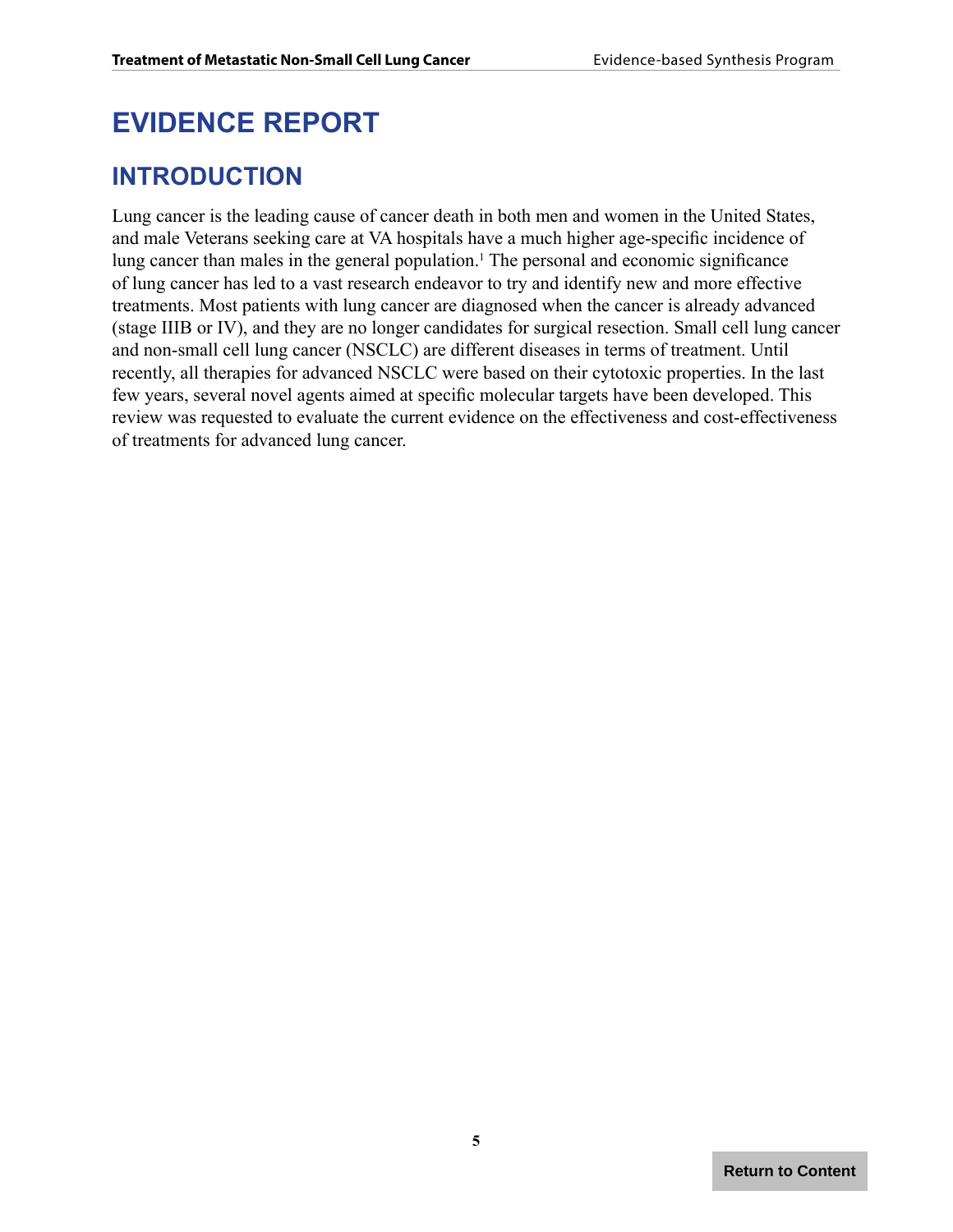# <span id="page-6-0"></span>**METHODS**

# **TOPIC DEVELOPMENT**

This project was nominated by Michael J Kelley, MD, National Program Director for Oncology/ MSS/PCS and Chief, Hematology/Oncology Durham VAMC, with input from a technical expert panel (TEP), including Oncology Field Advisory Committee Membership, Dr. Jennifer Malin -- Staff Physician, Oncology, West LA VA, and Dr. Apar Ganti -- Staff Physician, Oncology, Omaha VA.

The final key questions are:

**Key Question #1.** For patients with metastatic non-small cell lung cancer (NSCLC) what is the comparative effectiveness of the different recommended (e.g. NCCN guidelines) first line chemotherapy regimens?

**Key Question #2.** For patients with metastatic NSCLC what is the comparative effectiveness of the different recommended (e.g. NCCN guidelines) second line chemotherapy regimens?

**Key Question #3.** For patients with metastatic NSCLC what is the benefit of maintenance therapy following first line chemotherapy regimens compared with no maintenance therapy?

**Key Question #4.** What is the relative cost and cost-effectiveness of the different approaches in Key Questions 1-3?

# **SEARCH STRATEGY**

Preliminary searches done by the ESP coordinating center established that there is a very large literature on this topic, including numerous systematic reviews. With this knowledge, we employed a two-step search strategy. The first step was to identify recently published systematic reviews, and then the second step was to identify relevant clinical trials published subsequent to those reviews. We did not search conference abstracts specifically, although those that were identified in databases or through peer review were eligible for inclusion.

#### **Search #1 Systematic Reviews and Cost-Effectiveness Analyses**

We searched PubMed and Cochrane databases for systematic reviews and cost-effectiveness analyses from 1/1/1966 through 3/16/2012, using standard search terms such as lung neoplasms, lung cancer, non-small-cell, non-small cell, non small cell, metastatic, metastasic, advanced, cost-effective, cost-benefit, cost analysis, and economic. We limited the search to peer-reviewed articles involving human subjects and published in the English language (Appendix A).

#### **Search #2 New Clinical Trials**

Our second search identified trials by searching Medline (OVID), Embase, and Cochrane Register of Controlled Trials from 1/1/2007 through 5/8/2012, using search terms such as randomized controlled trial, carcinoma, non-small-cell, gemcitabine, etc. We limited the search to English language (Appendix B).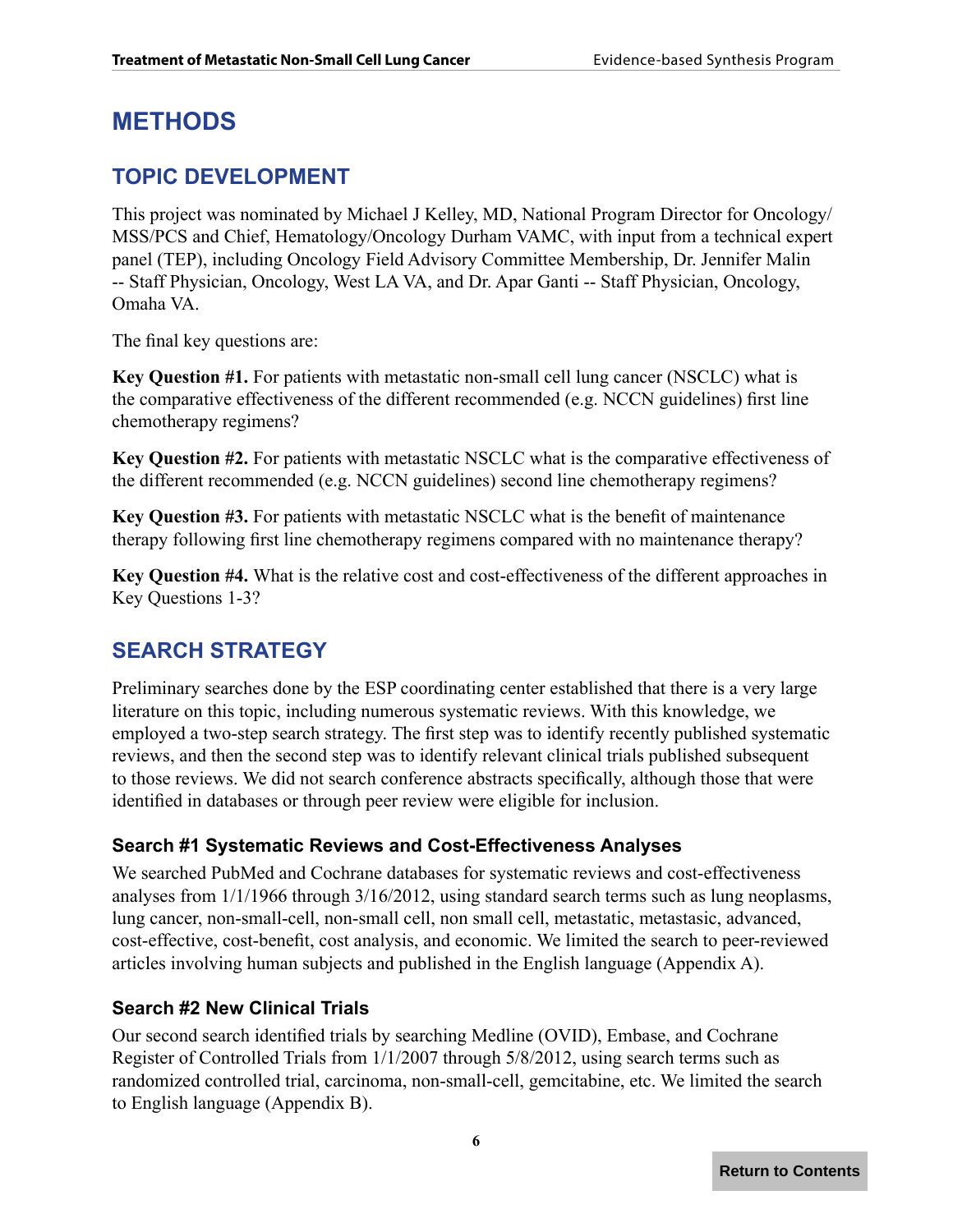#### <span id="page-7-0"></span>**Additional Strategies**

We also obtained a list of key publications from the technical expert panel. Additionally, systematic reviews identified in the first search were reference mined for relevant trials.

# **STUDY SELECTION**

For the systematic reviews and cost-effectiveness analyses, titles obtained from the first search were reviewed in descending chronological order, starting with reviews published in 2012 and continuing backward. Given that the lag between end date of a search and publication is typically one year or more, we stopped this search at 2010, in order to capture the more recent reviews. Full-text articles of potentially relevant titles were retrieved, and each article was reviewed using the appropriate screener form (either systematic review or cost-effectiveness) in Appendix C. To be included, articles either had to present a systematic review or cost-effectiveness analysis, and had to present data on metastatic NSCLC, either for a range of stages, or more specifically for stage IIIB, IV, or advanced NSCLC. The systematic reviews also had to assess a first line, second line, or maintenance therapy. Exclusion criteria included duplicate publications, not presenting data on NSCLC, presenting data only for stage I or II NSCLC, or not capturing treatments of interest for the systematic reviews.

After having reviewed the existing systematic reviews, we determined that the best available existing review used a search ending in December 2007. We therefore conducted a second search, starting in January 2007, for all relevant clinical trials. For trials identified by this second search, titles were screened for relevance. Abstracts for included titles were then sorted by type of therapy: first line, second line, or maintenance. This corresponded with the first three key questions. The articles that did not address at least one of these types of therapy were excluded. Full-text articles were then retrieved for these trials.

Some literature prior to 2007 was included in the review because it came from our TEP or peer reviewers.

# **DATA ABSTRACTION**

We abstracted the following data for each included systematic review and cost-effectiveness analysis: Inclusion and exclusion criteria discussed above, type of therapy assessed, treatment captured/assessed, outcomes reported/used, and conclusions per abstract. For systematic reviews, we also abstracted the search end date, databases searched, and number of studies included. For cost-effectiveness analyses, we also abstracted whether the data were from a single study or multiple studies and what perspective the analysis was from (US payer, non-US payer, societal, or other).

For trials, the data abstracted depended on the Key Question, or sub-question, the article addressed. Potential types of data include: treatment/drug being assessed or compared, overall survival, response rate, sample size, study/setting, and conclusions per abstract.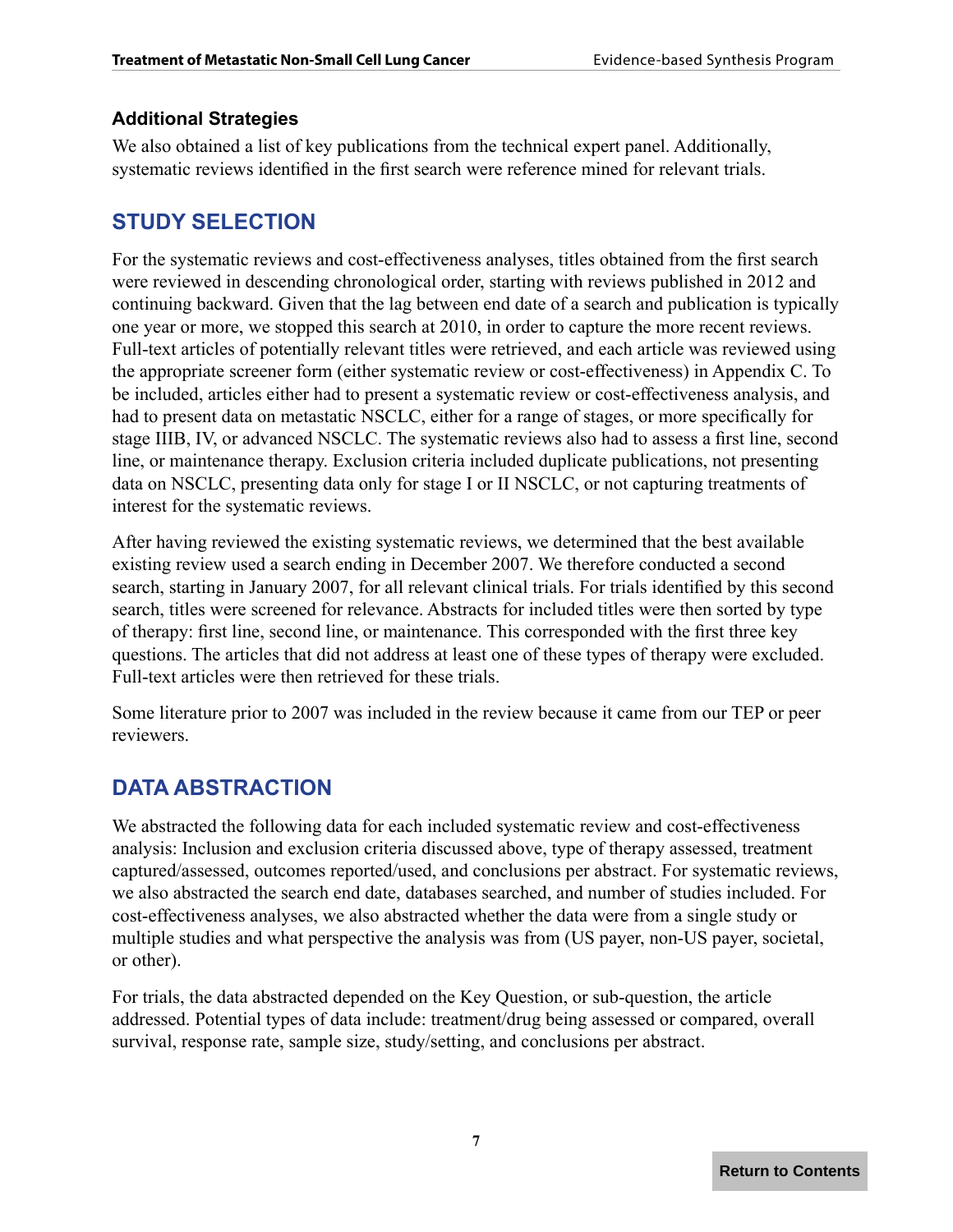## <span id="page-8-0"></span>**QUALITY ASSESSMENT**

All studies included as evidence for key questions 1-3 are randomized trials or systematic reviews of randomized trials. For practical reasons, these cannot (in general) be blinded, as the dosing regimens are different for the various agents being compared (the exception being the some of the newer targeted therapies that can be taken orally). Using conventional metrics of quality assessment (randomization, blinding, withdrawals and dropouts) will not discriminate between studies except on the follow up rate, which has been recorded where applicable in the evidence tables. Where reported, the follow up rate is usually above 80 percent. Consequently, almost all studies in key questions 1-3 are considered approximately equivalent in terms of their risk of bias, and no subgroup analysis are performed that use risk of bias as a stratifying factor.

## **DATA SYNTHESIS**

For Key Question #1 (first-line therapy), we identified an existing systematic review from the Cancer Care Ontario Program in Evidence-Based Care (CCO) by Goffin and colleagues which was both comprehensive and good quality, and used this article as the basis for presenting data pertinent to first-line therapy.<sup>2</sup> This report was divided into sub-questions, into which we sorted the systematic reviews and trials identified by our search strategies #1 and #2, detailed above. When the CCO had created evidence tables for a sub-question and our search identified new information relevant to that particular sub-question, these tables were reproduced and the new trials were added. Data were then narratively summarized for all sub-questions of interest.

For Key Question #2 (second-line therapy), we created three evidence tables. The first evidence table presents data for the relevant systematic reviews, including search end date, treatments being compared, included articles, outcomes reported, and conclusions per abstract. The second evidence table presents an abbreviated citation and whether or not the article was included in any of the systematic reviews for all articles identified by the second search and the TEP. The final evidence table presents data for trials not included in the existing identified systematic reviews, including number of patients randomized, agents being compared and patients in each of these treatment groups, median survival, one year survival, and overall response. We then narratively summarized evidence within each identified group of similar trials.

For Key Question #3 (maintenance therapy), we identified a good quality, comprehensive recent review by Zhang and colleagues.<sup>3</sup> Analogous to what was done for first-line therapy, we searched for new relevant trials in addition to the existing review. The first evidence table presents data for the relevant systematic reviews, including search end date, treatments being compared, total trials and number of patients included, included articles, outcomes reported, and conclusions per abstract. The second evidence table presents data for trials identified by the second search and TEP that were not included in the existing systematic reviews. Data presented includes study or setting, type of therapy the maintenance is following, treatments being compared, outcomes reported, and results and conclusions per abstract.

For Key Question #4 (cost-effectiveness analyses), data are organized by therapy type (firstline therapy, second-line therapy, maintenance therapy, and other therapy). For each article, treatments assessed, data origin, analysis perspective, outcomes used, and conclusions per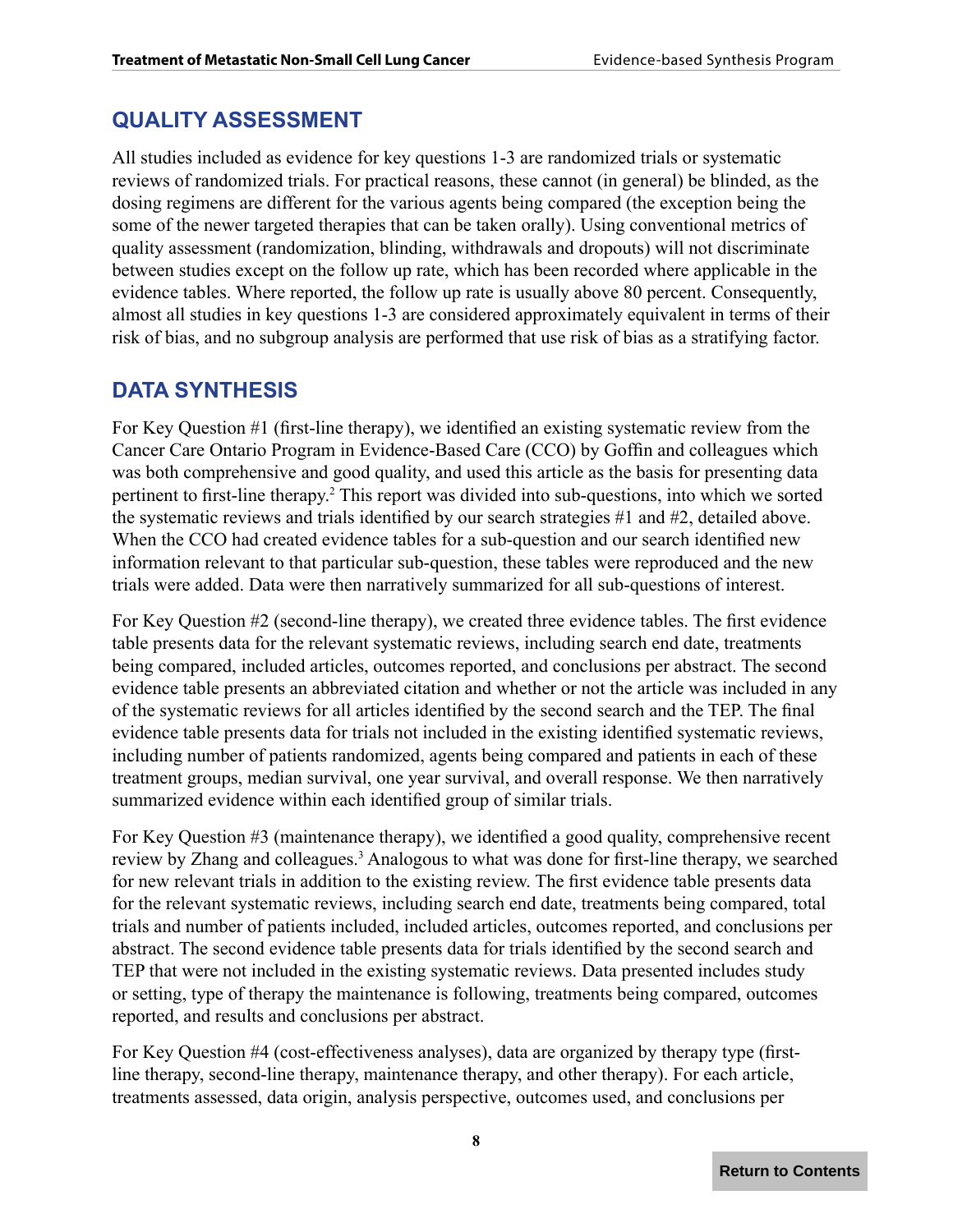<span id="page-9-0"></span>abstract are presented. After obtaining input from our TEP, we focused on specific costeffectiveness analyses of greatest interest.

# **RATING THE BODY OF EVIDENCE**

We assessed the overall quality of evidence for outcomes using a method developed by the GRADE Working Group, which classified the grade of evidence across outcomes according to the following criteria:

- High = Further research is very unlikely to change our confidence on the estimate of effect.
- Moderate = Further research is likely to have an important impact on our confidence in the estimate of effect and may change the estimate.
- Low = Further research is very likely to have an important impact on our confidence in the estimate of effect and is likely to change the estimate.
- Very Low = Any estimate of effect is very uncertain.

#### **Figure 1. A summary of GRADE's approach to rating quality of evidence4**

| Study design             | Initial quality of a body of<br>evidence | Lower if                                                                                               | Higher if                                                                                 | Quality of a body of evidence                        |
|--------------------------|------------------------------------------|--------------------------------------------------------------------------------------------------------|-------------------------------------------------------------------------------------------|------------------------------------------------------|
| Randomized<br>trials     | High                                     | Risk of Bias<br>-1 Serious                                                                             | Large Effect<br>$+1$ Large                                                                | High (four plus: $\oplus \oplus \oplus \oplus$ )     |
| Observational<br>studies | Low                                      | -2 Very serious<br>Inconsistency<br>-1 Serious<br>-2 Very serious                                      | $+2$ Very large<br>Dose response<br>+1 Evidence<br>of a gradient                          | Moderate (three plus: $\oplus \oplus \oplus \odot$ ) |
|                          |                                          | <b>Indirectness</b><br>-1 Serious<br>-2 Very serious                                                   | All plausible residual<br>confounding<br>+1 Would reduce a                                | Low (two plus: $\oplus \oplus \odot$ O)              |
|                          |                                          | Imprecision<br>-1 Serious<br>-2 Very serious<br><b>Publication Bias</b><br>-1 Likely<br>-2 Very likely | demonstrated effect<br>+1 Would suggest a spurious<br>effect if no effect was<br>observed | Very low (one plus: $\oplus$ OOO)                    |

#### **PEER REVIEW**

A draft version of this report was reviewed by four technical experts as well as clinical leadership. Their comments and our responses are presented in Appendix D.

**Return to Contents**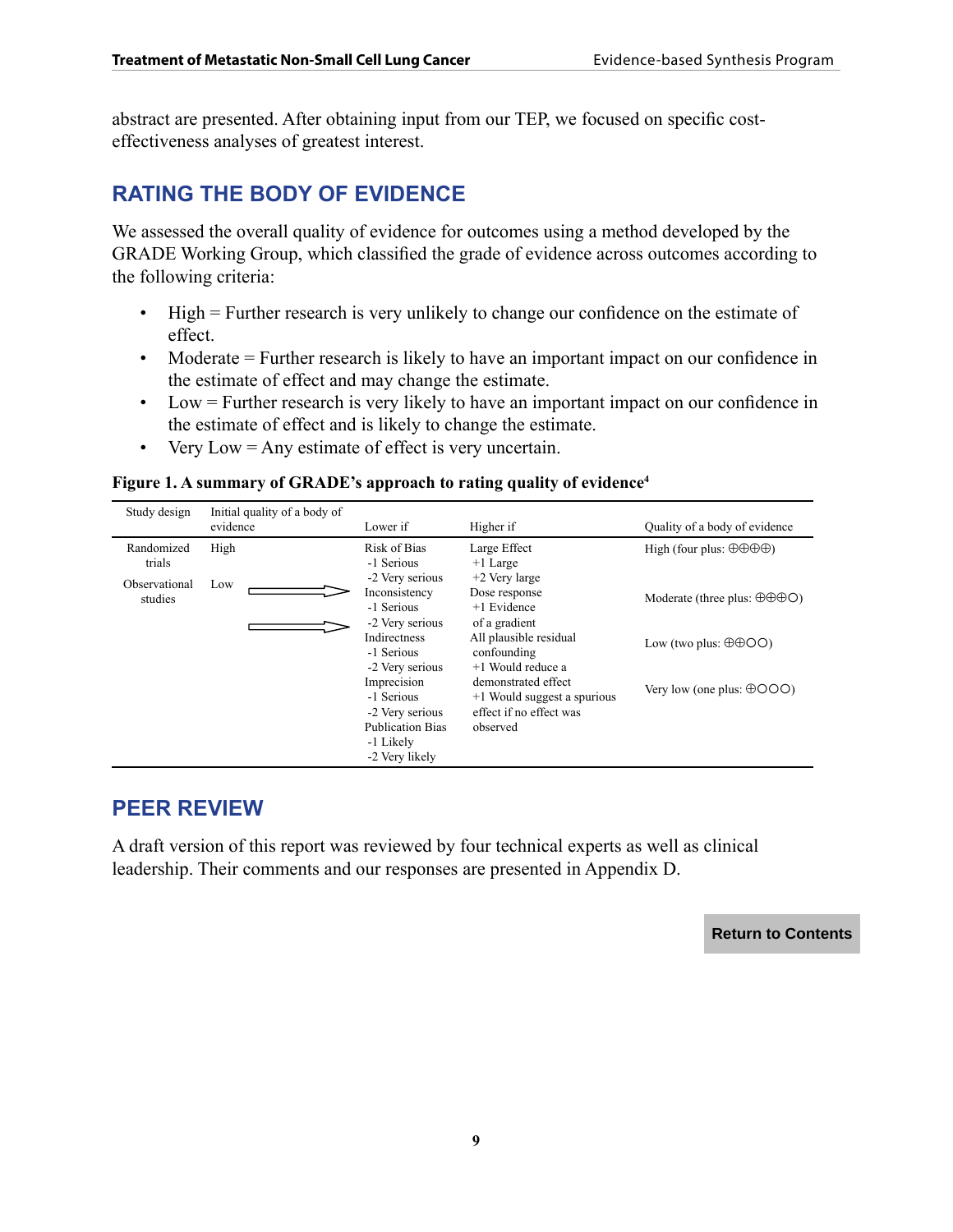# <span id="page-10-0"></span>**RESULTS**

# **LITERATURE FLOW**

From the search for systematic reviews and cost-effectiveness analyses, we received 736 titles. We narrowed the scope to systematic reviews published after 2010 during the title screen, and identified 88 potential citations for inclusion. Full articles were retrieved and screened for 55 articles. Of these, 22 were cost-effectiveness analyses relevant to Key Question #4. The remaining 33 included articles were systematic reviews of first line, second line, or maintenance therapies for advanced, stage III, or stage IV NSCLC. These were then distributed among the relevant Key Questions: 22 were relevant to Key Quest #1, 6 were relevant to Key Question #2, and 3 were relevant to Key Question #3. One additional systematic review was identified by our peer reviewers relevant to Key Question #3.

From the search for trials, we received 820 titles, and after a title screen, there were 158 citations identified for potential inclusion. From these citations, 120 articles were identified for full article screening. Of the 60 meeting the final inclusion criteria, there were 43 articles relevant to Key Question #1, 14 relevant to Key Question #2, and three relevant to Key Question #3. An additional seven trials, plus one update on a trial already included in the review, were identified by our peer reviewers and distributed as follows: four were relevant to Key Question #1, two were relevant to Key Question #2, and one trial plus the update were relevant to Key Question #3.

Figure 2 details the review process and the number of references related to each of the key questions.

**Return to Contents**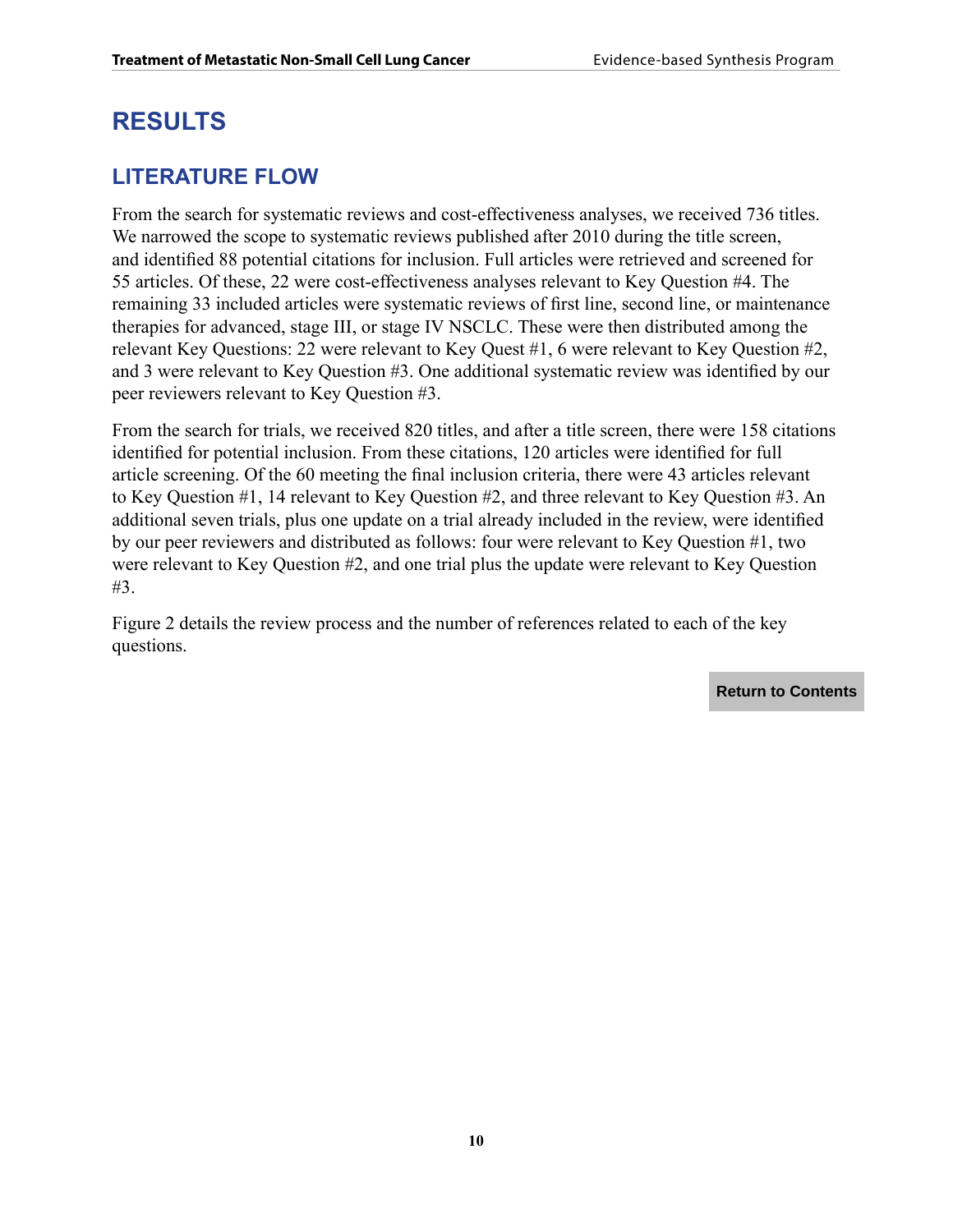<span id="page-11-0"></span>



\*Most TEP recommendations were already included in either a systematic review or the newly identified trials in from our search. Only the six noted above were not included from another source.

# **KEY QUESTION #1. For patients with metastatic non-small cell lung cancer (NSCLC) what is the comparative effectiveness of the different recommended (e.g. NCCN guidelines) first line chemotherapy regimens?**

We identified 22 systematic reviews or meta-analyses published since 2010 that addressed NSCLC first-line therapy. 2, 5-25 Most of these reviews were narrowly targeted at specific questions. The most comprehensive of these reviews was published by the Cancer Care Ontario Program in Evidence-Based Care (CCO) in 2010 by Goffin and colleagues.<sup>2</sup> This review scored a "yes" on 9 out of 11 of the AMSTAR criteria,<sup>26</sup> searched multiple databases through 2007, and included 10 systematic reviews and 46 randomized trials. The CCO first searched for relevant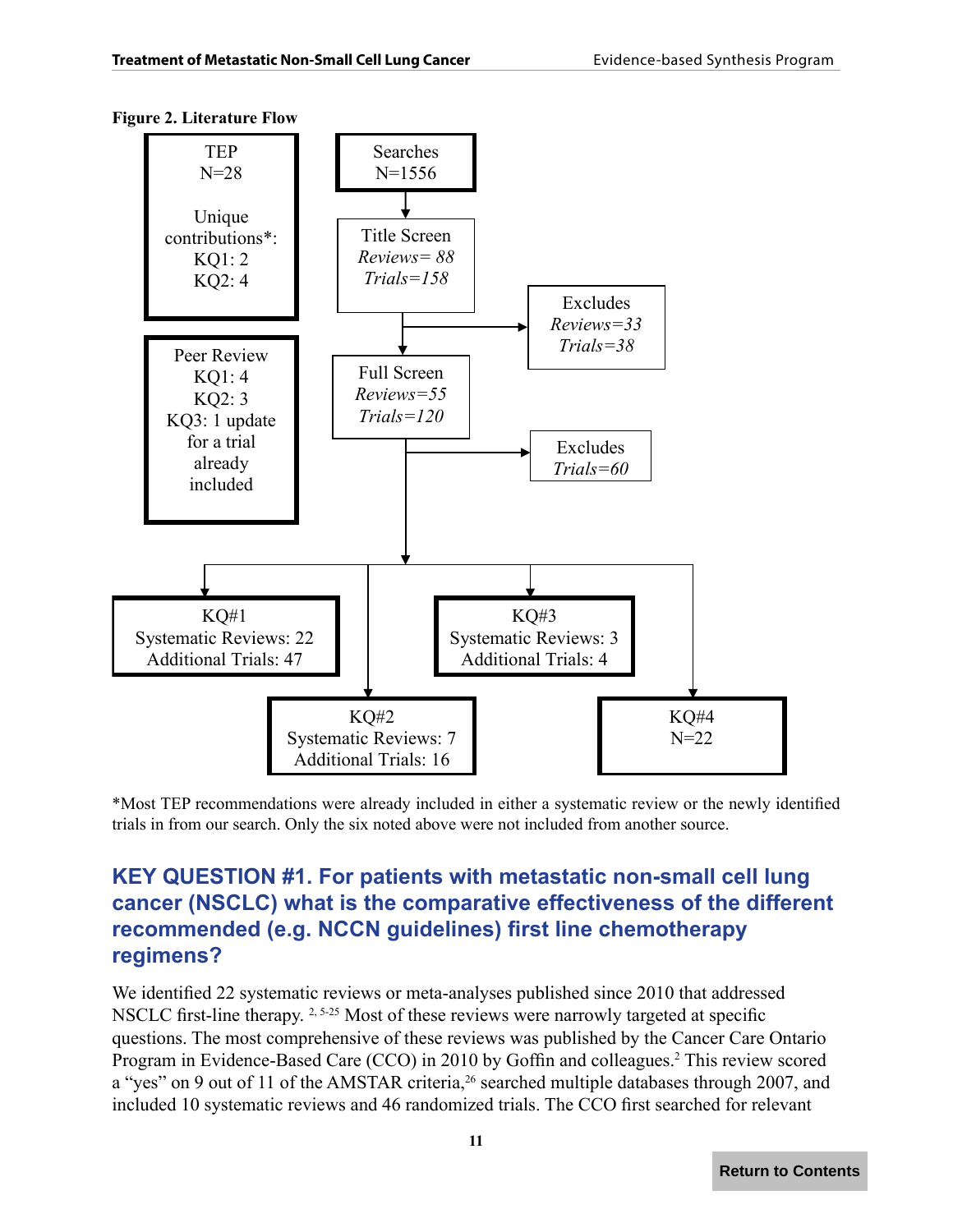<span id="page-12-0"></span>systematic reviews, and then added new trials that were not included in those reviews. In our review we follow the same format: we summarize the literature included in the CCO review and then discuss additional trials, systematic reviews, and meta-analyses not included in this main review. The CCO review had 13 key questions, which we incorporate into this report as key subquestions:

- Does doublet chemotherapy consisting of a platinum agent plus a new agent improve outcomes compared with doublets using older agents?
- Does doublet chemotherapy consisting of a platinum agent plus a new agent improve outcomes compared with a new single agent alone or to a platinum agent alone?
- Which doublet chemotherapy regimen consisting of a platinum agent plus a new agent is most effective in improving clinical outcomes?
- Does doublet chemotherapy consisting of a platinum agent plus a new agent improve outcomes compared with nonplatinum combination chemotherapy including a new agent?
- Are new doublets containing cisplatin more effective than doublets containing carboplatin?
- Does triplet chemotherapy consisting of a platinum agent plus a new agent improve clinical outcomes compared with doublet chemotherapy consisting of a platinum agent plus a new agent?
- Does the addition of targeted therapy to doublet chemotherapy consisting of a platinum agent plus a new agent improve outcomes compared with doublet chemotherapy consisting of a platinum agent and a new agent?
- Is a single new agent superior to best supportive case?
- Is a single new agent superior to single-agent or doublet therapy including older agents?
- Which single new agent is most effective?
- What is the optimal administration, duration, and timing of chemotherapy for advanced nsclc?
- Is a doublet regimen better than a single agent for the elderly population? *This was modified by our tep from the original question in the cco review: which single or doublet regimen including a new agent is superior for the elderly population?*
- Toxicity of first-line systemic chemotherapy regimens

The overall conclusion of the review by the CCO was that "data continue to support the use of a platinum agent plus a new agent as the reference standard."2 They also concluded that the combination of a platinum agent and a new agent had "a slight advantage over pairs of new agents, although at the cost of greater toxicity." Cisplatin combinations were judged to have a "slight" advantage over carboplatin combinations, although carboplatin combinations had a more favorable toxicity profile. Finally, the CCO concluded that "as differences between regimens are small, toxicities and patient preference should help guide treatment choice." Data on the new targeted therapies were just emerging at the time of the CCO review. A subsequent addendum limited to pemetrexed concluded that the data "are sufficiently compelling to recommend that pemetrexed should not be used in the treatment of squamous cell carcinomas for first line treatment."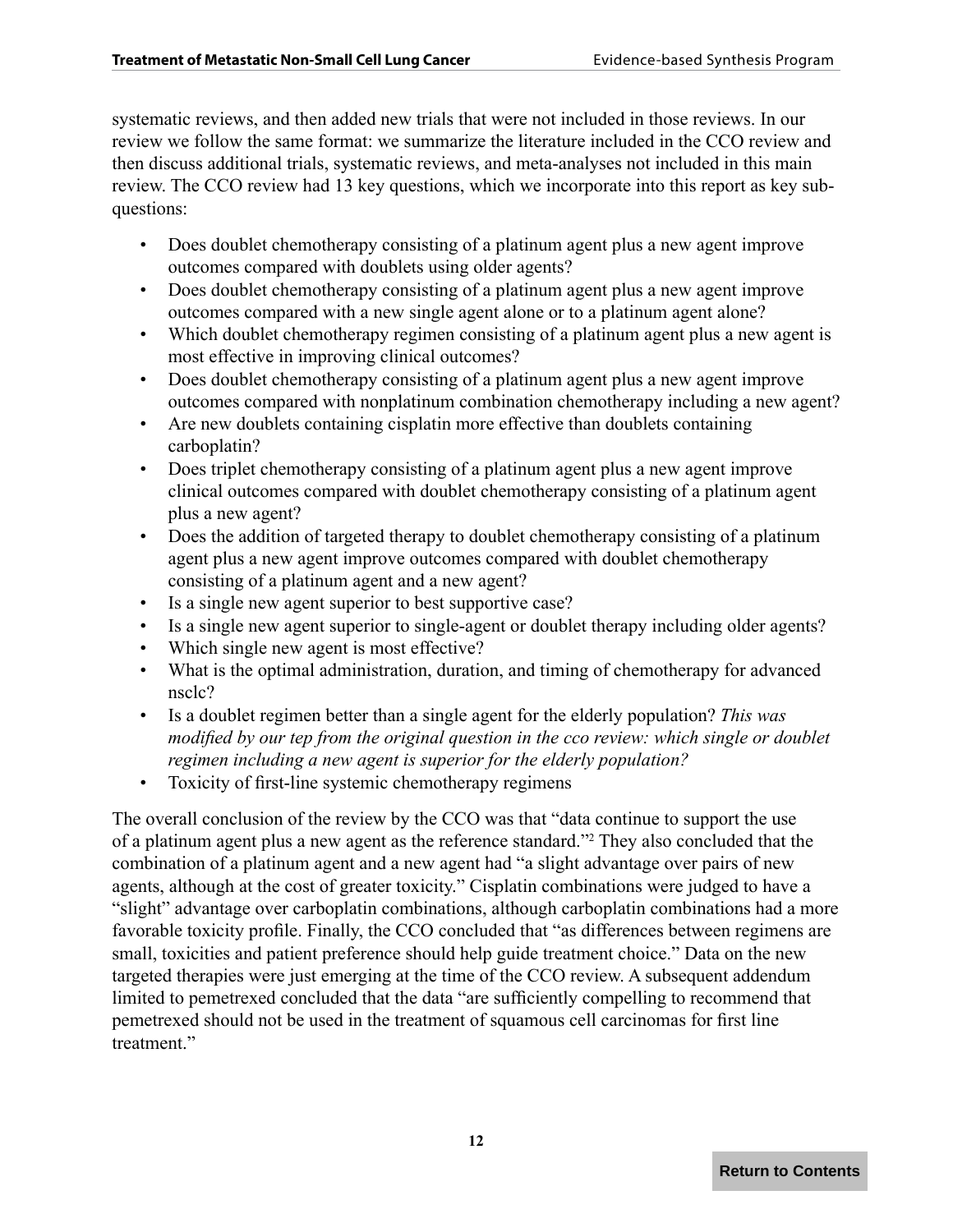#### <span id="page-13-0"></span>**Key Sub-question 1.1. Does doublet chemotherapy consisting of a platinum agent plus a new agent improve outcomes compared with doublets using older agents?**

The CCO review included one meta-analysis by Baggstrom and colleagues, $^{27}$  which itself consisted of six RCTs, and five additional RCTs.28-32 The meta-analysis of six trials of doublet regimens found results favoring chemotherapy regimens containing platinum and a new agent, with a 1-year survival rate risk difference of 6% (95% CI: 2-10%).<sup>27</sup> The five additional trials comparing old to new doublet therapies, only one found superior survival with a newer agent, that being docetaxel plus cisplatin over vindesine plus cisplatin.29

#### *New Literature Since 2007 Relevant to this Sub-question*

Our update search identified seven new RCTs relevant to this sub-question.33-39 Details of these studies, plus those from the CCO review, are in Table F1. Among these seven new studies, none reported significant benefit in outcomes when comparing the newer, to older, doublets. One study actually found worse outcomes with the newer agent, pemetrexed, versus the older agent, etoposide.<sup>36</sup> Overall survival was 8.1 months with pemetrexed, versus 10.6 months with etoposide (HR=1.56, 95% CI: 1.27-1.92; log-rank P<.01) and the objective response rate was 31% vs. 52% (P<.001).

| <b>Trial</b>                  |                       | Comparison    |                                                                    |                                   | Survival (95% CI), p Value     | Overall Response (95% CI),  |  |
|-------------------------------|-----------------------|---------------|--------------------------------------------------------------------|-----------------------------------|--------------------------------|-----------------------------|--|
| <b>Reference</b>              | $N_{rand}/N_{eval}^a$ | <b>Agents</b> | $\mathbf{N}_{\text{rand}}/\mathbf{N}_{\text{eval}}{}^{\textit{a}}$ | Median (mo)                       | $1-vr \%$                      | <i>p</i> Value              |  |
| Belani et al. <sup>28</sup>   | 369                   | PCb           | 190                                                                | $7.7(p = 0.086)$                  | 32                             | 23 (NR), $p = 0.061$        |  |
|                               |                       | EtC           | 179                                                                | 9.0                               | 37                             | 15                          |  |
| Ichinose et al. <sup>29</sup> | 311/302               | DC            | NR/151                                                             | $11.4$ (NR)                       | 24 (NR) $[2 \text{ yr}]p=0.01$ | 37 (NR), $p = 0.004$        |  |
|                               |                       | VdC           | NR/151                                                             | $9.6$ (NR)<br>12(NR)              |                                | 21 (NR)                     |  |
| Kim et al. $30b$              | 75/62                 | GC            | 39/33                                                              | <b>NR</b><br>18.7 (NR) $p = 0.29$ |                                | 63.6 (NR), $p = 0.001$      |  |
|                               |                       | EtC           | 36/29                                                              | 15 (NR)                           | <b>NR</b>                      | $20.7$ (NR)                 |  |
| Park et al. <sup>31</sup>     | 78/67                 | DC            | 40/34                                                              | <b>NR</b>                         | <b>NR</b>                      | NR                          |  |
|                               |                       | EtC           | 38/33                                                              | <b>NR</b>                         | NR                             | <b>NR</b>                   |  |
| Takiguchi <sup>32</sup>       | 210                   | IrC           | 104                                                                | 10                                | 43                             | 29 (28/98)                  |  |
|                               |                       | VdC           | 106                                                                | 11.1                              | 48                             | 22(22/101)                  |  |
| Schmittel <sup>33</sup>       | 216                   | <b>IrCb</b>   | 106                                                                | $10.0(8.4-11.6)$                  | $37.1(26.1-48.1)$              | 54                          |  |
|                               |                       | EtCb          | 110                                                                | $p=0.06$                          | $p=0.36$                       | 52                          |  |
|                               |                       |               |                                                                    | $9.0(7.6-10.4)$                   | $30.3(20.5 - 40.1)$            |                             |  |
| Zatloukal <sup>34</sup>       | 407/405               | IrC           | 202                                                                | $10.2(9.0 - 11.7)$                | 41.9                           | 39.1                        |  |
|                               |                       | EtC           | 203                                                                | $p=0.06$                          | 38.9                           | 46.6                        |  |
|                               |                       |               |                                                                    | $9.7(8.9-11.1)$                   |                                |                             |  |
| Yamamoto <sup>35</sup> (+TRT) | 456/440               | <b>IrCb</b>   | 152/147                                                            | $19.8, p = 876$                   | <b>NR</b>                      | 56.5                        |  |
|                               |                       | PCb           | 151/147                                                            | 22.0                              | <b>NR</b>                      | 63.0                        |  |
|                               |                       | MVPVdC        | 153/146                                                            | $20.5$ , $p = 392$                | <b>NR</b>                      | 66.4                        |  |
| Hermes <sup>39</sup>          | 209                   | <b>IrCb</b>   | 105                                                                | 8.5                               | 34                             | <b>NR</b>                   |  |
| (+brain radiation)            |                       | EtCb          | 104                                                                | 7.1                               | 24                             | <b>NR</b>                   |  |
| Dimitroulis <sup>38</sup>     | 108                   | PC            | 53                                                                 | $12(11.0-13.0)$                   | <b>NR</b>                      | 71.7 (38/53) (44.99-76.07), |  |
|                               |                       | EtC           | 55                                                                 | $,p=0.354$                        | NR.                            | $p=0.815$                   |  |
|                               |                       |               |                                                                    | $13(11.7-12.85)$                  |                                | 70.9 (39/55) (42.19-73.59)  |  |
| $Lee^{37}$                    | 241                   | GCb           | 121                                                                | $8.0(1.84-2.56)$                  | 30.6                           | 63.3                        |  |
|                               |                       | EtC           | 120                                                                | 8.1                               | 31.0                           | 62.7                        |  |
| Socinski <sup>36</sup>        | 908                   | PemCb         | 453                                                                | $8.1(1.27-1.92)$ ,                | $26(20-32)$                    | 31                          |  |
|                               |                       | EtCb          | 455                                                                | p<01                              | $40(33-48)$                    | 52                          |  |
|                               |                       |               |                                                                    | 10.6                              |                                |                             |  |

|  |  | Table F1. New Doublets vs. Older Doublets (adapted from Goffin) |
|--|--|-----------------------------------------------------------------|
|--|--|-----------------------------------------------------------------|

\*New entries are shaded.

<sup>a</sup> N<sub>eval</sub> only reported when analysis was not intention-to-treat

<sup>6</sup> "Preliminary results" noted. Not clear whether referring to preliminary report, or interim analysis. No other indication this is an interim analysis.

C, cisplatin; Cb, carboplatin; CI, confidence interval; D, docetaxel; Et, etoposide; G, gemcitabine; Ir, Irinotecan; N<sub>eval</sub>, number of patients evaluable; N<sub>rat</sub> number of patients randomized; NR, not reported; P, paclitaxel; Vd, vindesine; MVP, mitomycin; Pem, pemetrexed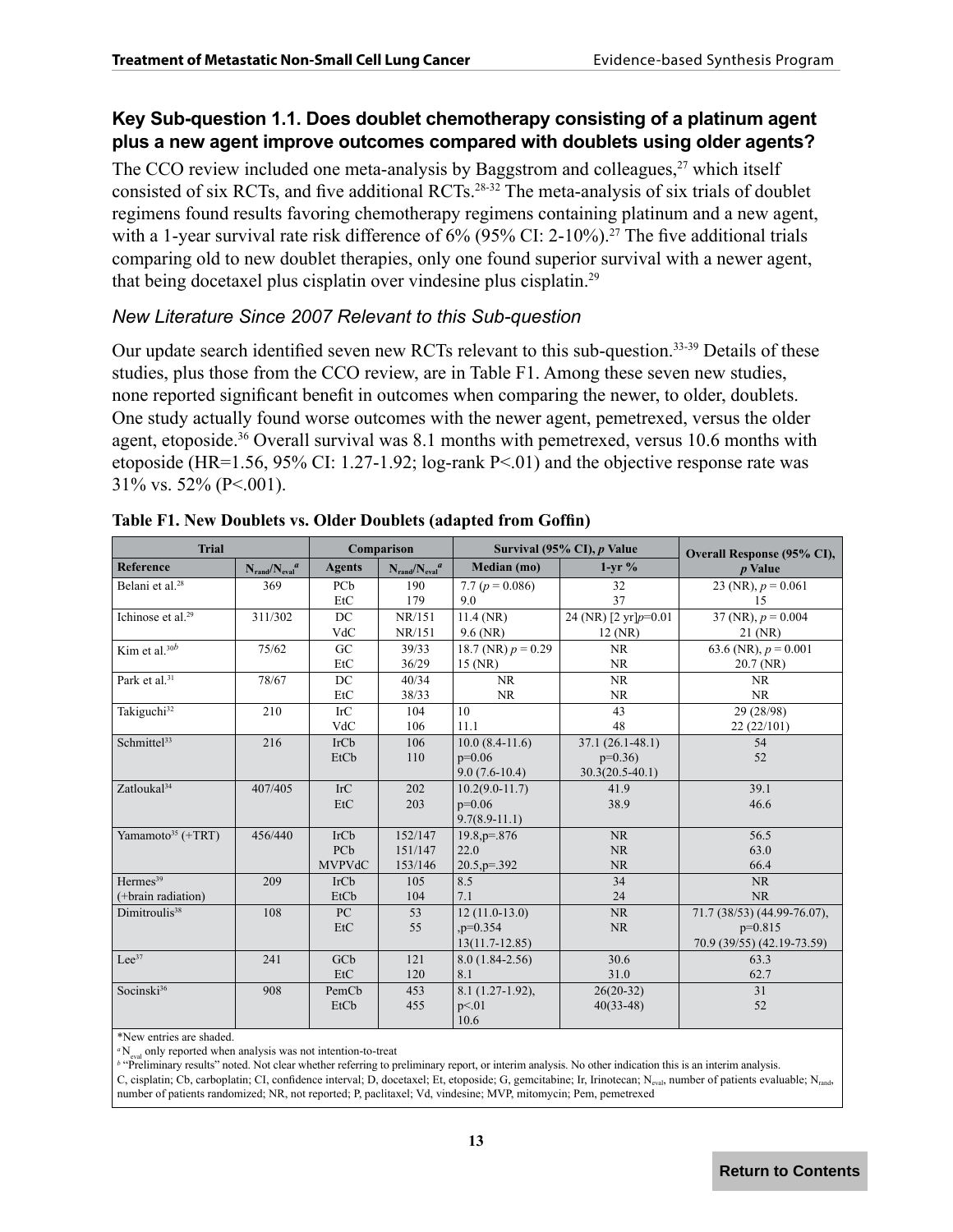#### <span id="page-14-0"></span>*Summary of Key Sub-question 1.1*

New trials continue to support the conclusion by the CCO that any differences in survival between platinum-based doublets are modest (GRADE=High).

#### **Key Sub-question 1.2. Does doublet chemotherapy consisting of a platinum agent plus a new agent improve outcomes compared with a new single agent alone or to a platinum agent alone?**

The review by the CCO included a meta-analysis by Hotta, which itself included eight trials of 2,374 patients.40 In these trials, a doublet of platinum plus a new agent versus a new agent alone found an improvement in survival for platinum-based doublets (HR=0.87; 95% CI: 0.80-0.94; p<0.001) and a higher response rate (OR=2.32, 95% CI: 1.68-3.20) compared with new single agent therapy.

#### *New Literature Since 2007 Relevant to this Sub-question*

We identified one new published trial relevant to this Key Sub-question. Reynolds and colleagues randomized 170 patients with performance status of two to either gemcitabine or gemcitabine plus carboplatin.41 The median survival was 6.7 (4.9-10.0) months in the gemcitabine plus carboplatin group and 5.1 (3.9-6.3) months for gemcitabine. This difference was not statistically significant ( $p=0.14$ ). Overall survival at one year was 31.3 percent in the doublet therapy group and 21.2 percent in the gemcitabine alone therapy group (statistical testing not performed). There was a statistically significant higher rate of confirmed response in the gemcitabine plus carboplatin (21.1%) group compared to gemcitabine alone (6.3%,  $p=01$ ). In addition, patients' tumors were evaluated for RRM1 and ERCC1 protein levels and found that these were significantly and inversely correlated with disease response.

During peer review, we were directed to a recently presented abstract of a second relevant study<sup>42</sup>. Patients with advanced NSCLC and a performance status of 2 were randomized to receive pemetrexed or carboplatin plus pemetrexed. During the trial, eligibility was later restriced to only patients with nonsquamous histology. Overall survival among 205 patients studied was 9.1 months versus 5.6 months, favoring doublet therapy (p=0.001). We await full publication of these results, which provide additional support favoring doublet therapy, even in patients with a poor performance status.

#### *Summary of Key Sub-question 1.2*

This result continues to support the conclusions by the CCO that doublet chemotherapy including a platinum agent has a higher survival rate and a higher response rate than a single agent (GRADE=High).

#### **Key Sub-question 1.3. Which doublet chemotherapy regimen consisting of a platinum agent plus a new agent is most effective in improving clinical outcomes?**

The review by the CCO identified two meta-analyses<sup>43, 44</sup> and nine studies,  $32, 45.52$  three of which were included in one of the two meta-analyses.<sup>45, 46, 50</sup> The first meta-analysis, by Le Chevalier et al, examined the efficacy of gemcitabine plus platinum combinations versus any other platinum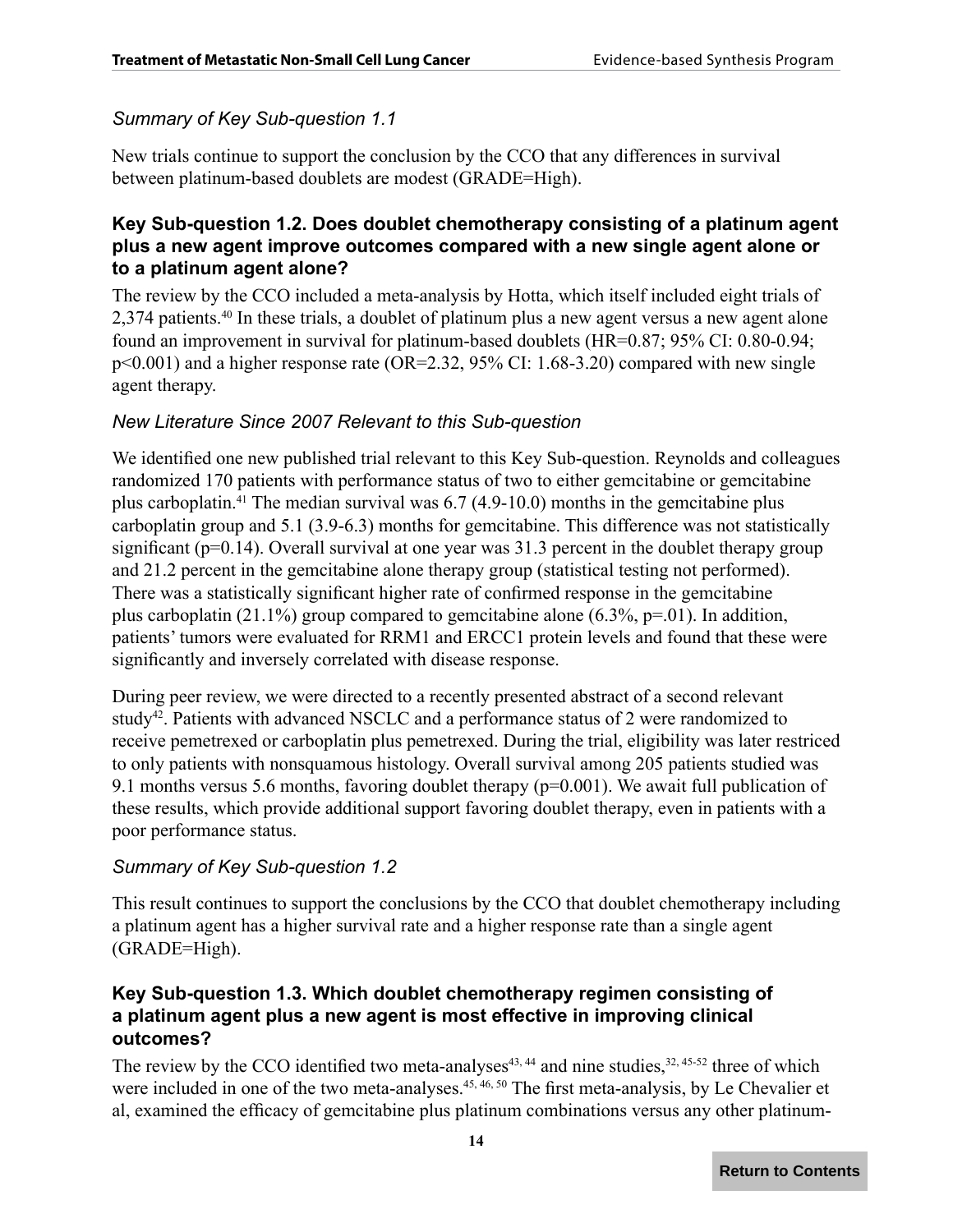<span id="page-15-0"></span>based regimen.43 Out of six trials, there was a trend toward superior survival with gemcitabinebased regimens and improved progression-free survival (HR= 0.89; 95% CI: 0.82-0.96). The second meta-analysis, by Douillard et al., compared seven trials of docetaxel-containing regimens with vinca-alkaloid regimens.<sup>44</sup> Docetaxel led to greater overall survival (HR=0.89; 95% CI: 0.82-0.96; P=0.004). In the nine additional studies, median survival ranged from 6.4- 14.0 months, without consistent differences between arms.

#### *New Literature Since 2007 Relevant to this Sub-question*

Our search identified nine additional studies<sup>53-61</sup> and two subsequent meta-analyses<sup>62, 63</sup> relevant to this Key Sub-question. These new results did not alter the conclusions reached by the CCO. The combinations studied included gemcitabine, paclitaxel, paclitaxel poliglumex (CT-2013 PPX), S-1, pemetrexed, vinorelbine, and docetaxel. Details of these studies, as well as the studies contained in the CCO review, are in Table F2. No particular combination was shown to be significantly superior in outcomes. Median survival ranged from 7.0 to 15.2 months. Of note, the study comparing paclitaxel plus carboplatin vs. gemcitabine plus oxaliptin had to be terminated after adverse events exceeded the safety threshold set by the data safety and monitoring board.<sup>60</sup>

We also identified one clinical trial comparing doublet chemotherapy regimens, but neither included a platinum agent. This study compared paclitaxel and gemcitabine to paclitaxel and vinorelbine in 39+ patients with stage IIIB or IV NSCLC. There was no difference in median overall survival (11.1 months vs. 8.6 months,  $p=0.14$ ); the group treated with vinoreloine had more grade  $3/4$  toxicities.<sup>25</sup>

| <b>Trial</b>                    |                                     |                | Comparison                                              | Survival (95% CI), $p$ Value  |                                 | <b>Overall Response (95%</b>                                                             |
|---------------------------------|-------------------------------------|----------------|---------------------------------------------------------|-------------------------------|---------------------------------|------------------------------------------------------------------------------------------|
| <b>Reference</b>                | $N_{\text{rand}}/N_{\text{eval}}^a$ | <b>Agents</b>  | $\mathbf{N}_{\text{rand}}/\mathbf{N}_{\text{eval}}{}^a$ | Median (mo)                   | $1-yr \%$                       | $CI$ ), <i>p</i> Value                                                                   |
| Fossella et al. <sup>50</sup>   | $1218/-$                            | DC             | 104                                                     | 11.3 $(10.1-12.4)$ p =        | 46 $(42-51)$ °                  | vs. VC, 31.6 (NR) $p =$                                                                  |
|                                 |                                     | DCb            | 406                                                     | 0.044                         | $38(33-43)$                     | 0.029                                                                                    |
|                                 |                                     | <b>VC</b>      | 404                                                     | $9.4(8.7-10.6)$               | $40-41(35-46)$                  | vs. VC, 23.9 (NR) $p =$                                                                  |
|                                 |                                     |                |                                                         | $9.9 - 10.1 (9.0 - 11.3)^{b}$ |                                 | 0.870                                                                                    |
|                                 |                                     |                |                                                         |                               |                                 | 24.5 (NR)                                                                                |
| Gebbia et al. <sup>49</sup>     | 400/NR                              | GC             | 138/NR                                                  | 8.2 (NR) $p = 0.187$          | 20 (NR) $p = 0.4$               | 33 (26–42) p = $0.032$<br>44 (36–53) p = $0.007$ <sup>d</sup><br>19 (10–31) <sup>d</sup> |
|                                 |                                     | <b>VC</b>      | 140/NR                                                  | $9.0$ (NR)                    | 24 (NR)                         |                                                                                          |
|                                 |                                     | $GI - > VC$    | 62/NR                                                   | <b>NR</b>                     | NR.                             | 32 $(20-45)^d$                                                                           |
|                                 |                                     | $VC$ -> $GI$   | 60/NR                                                   | <b>NR</b>                     | <b>NR</b>                       |                                                                                          |
| Helbekkmo et al. <sup>52</sup>  | 432                                 | VCb            | 218                                                     | 7.3 (NR) $p = 0.89$           | 28                              | NR                                                                                       |
|                                 |                                     | GCb            | 214                                                     | $6.4$ (NR)                    | 30                              | <b>NR</b>                                                                                |
| Martoni et al. <sup>48</sup>    | $272/-$                             | <b>VC</b>      | 137                                                     | 11 (9–13) $p = 0.759$         | 39.7 (NR)                       | 32.1 (24.5–40.5) $p = 0.32$                                                              |
|                                 |                                     | GC             | 135                                                     | $11(9-13)$                    | 44.4 (NR)                       | $26.7(19.5-35.1)$                                                                        |
|                                 |                                     |                |                                                         |                               |                                 |                                                                                          |
| Ohe et al. <sup>51</sup>        | $602$ /-                            | <b>IrC</b>     | 151                                                     | 13.9 (NR) $p = ns$            | 59.2 (NR) <sup>e</sup>          | 31 (NR)                                                                                  |
|                                 |                                     | PCb            | 150                                                     | $12.3$ (NR)                   | 51.0 (NR)                       | 32.4 (NR) $p = 0.80$                                                                     |
|                                 |                                     | GC             | 151                                                     | $14.0$ (NR)                   | 59.6 (NR)                       | 30.1 (NR) vs. IrC, $p = 0.87$                                                            |
|                                 |                                     | <b>VC</b>      | 150                                                     | $11.4$ (NR)                   | 48.3 (NR)                       | 33.1 (NR) vs. IrC, $p = 0.71$                                                            |
| Rubio and Sahagun <sup>47</sup> | 60                                  | DCb            | 29                                                      | 10.2 (NR) $p = ns$            | NR                              | 46.4 (NR)                                                                                |
|                                 |                                     | VCb            | 31                                                      | $10.7$ (NR)                   | <b>NR</b>                       | 45.2 (NR)                                                                                |
| Scagliotti et al. <sup>46</sup> | $612/-$                             | VC             | 203                                                     | $9.5(8.3-11.0)$               | 37 (NR) $p = 0.48$ <sup>f</sup> | 30 (24–36) $p = 0.98$                                                                    |
|                                 |                                     | G <sub>C</sub> | 205                                                     | $9.8(8.6-11.2)$               | 37 (NR)                         | $30(24-37)$                                                                              |
|                                 |                                     | PCb            | 204                                                     | $10.0(9.0-12.5)$              | 43 (NR) vs. VC,                 | 32 (25–38) vs. VC, $p = 0.75$                                                            |
|                                 |                                     |                |                                                         |                               | $p = 0.1$ <sup>g</sup>          |                                                                                          |

**Table F2. Comparison of Doublets of New Agents in Combination with Platinum Analogues (adapted from Goffin)**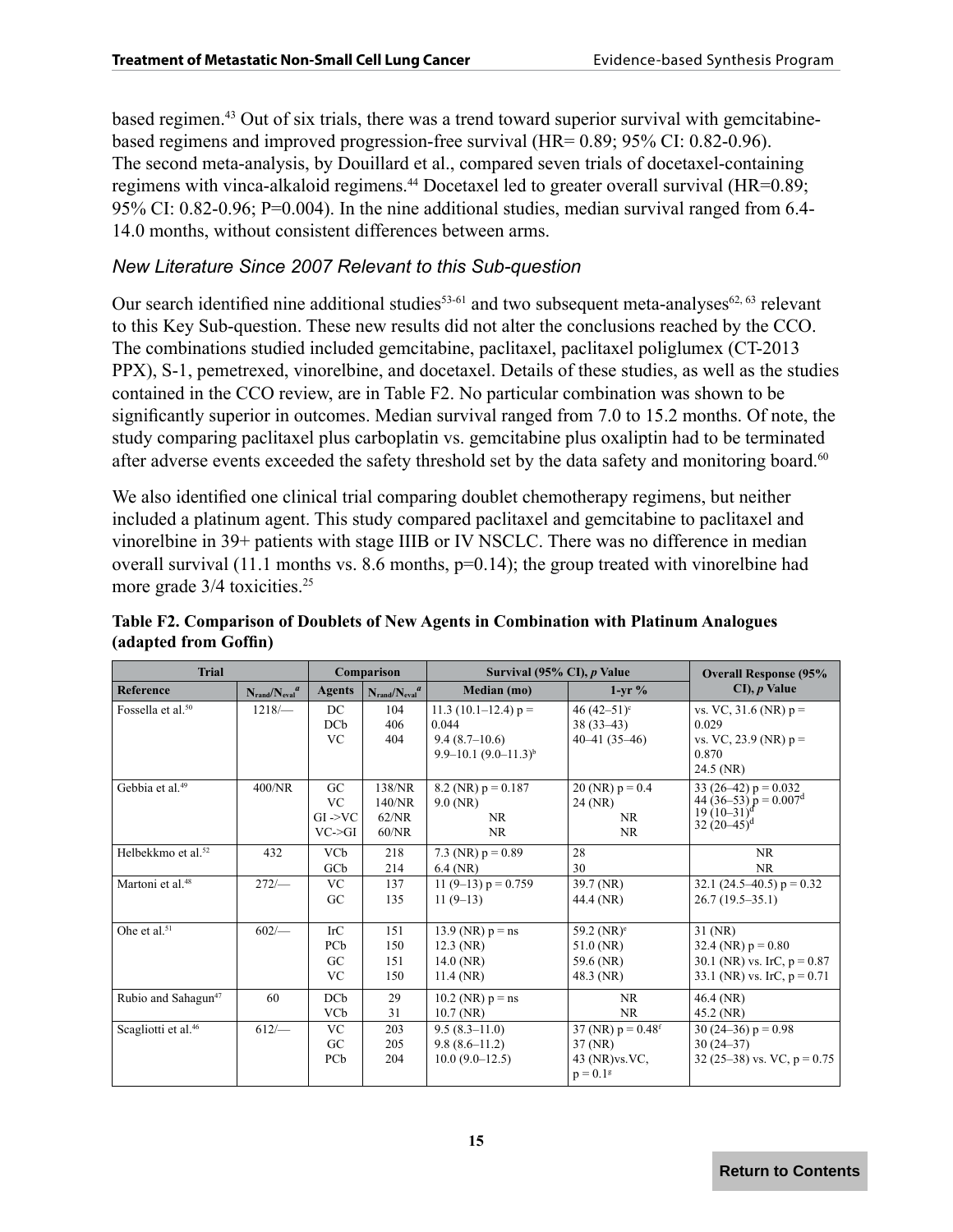| <b>Trial</b>                    |                       | Comparison    |                                                             | Survival (95% CI), p Value |               | <b>Overall Response (95%</b> |
|---------------------------------|-----------------------|---------------|-------------------------------------------------------------|----------------------------|---------------|------------------------------|
| Reference                       | $N_{rand}/N_{eval}^a$ | <b>Agents</b> | $\mathbf{N}_{\mathrm{rand}}/\mathbf{N}_{\mathrm{eval}}{}^a$ | Median (mo)                | $1-vr \%$     | $CI$ ), $p$ Value            |
| Schiller et al. <sup>45</sup>   | 1207/1155             | PC            | 303/288                                                     | 7.8 $(7.0-8.9)$ p = ns     | $31(26-36)$   | 21 (NR) $p = ns$             |
|                                 |                       | GC            | 301/288                                                     | $8.1(7.2 - 9.4)$           | $36(31-42)$   | 22 (NR)                      |
|                                 |                       | DC            | 304/289                                                     | $7.4(6.6 - 8.8)$           | $31(26-36)$   | $17$ (NR)                    |
|                                 |                       | PCb           | 299/290                                                     | $8.1(7.0-9.5)$             | $34(29 - 40)$ | $17$ (NR)                    |
| Takiguchi et al. <sup>32</sup>  | 210                   | IrC           | 104                                                         | 10                         | 43            | 29 (28/98)                   |
|                                 |                       | VdC           | 106                                                         | 11.1                       | 48            | 22(22/101)                   |
| Treat, 2010 <sup>59</sup>       | 1135                  | GCb           | 379                                                         | 7.9, $p=0.693$             | 33.9          | 25.3                         |
|                                 |                       | <b>GP</b>     | 377                                                         | 8.5                        | 36.2          | 32.1                         |
|                                 |                       | PCb           | 379                                                         | 8.7                        | 35.6          | 29.8                         |
| Weissman <sup>60</sup>          | 383                   | PCb           |                                                             | Study terminated after     |               |                              |
|                                 |                       | GOx           |                                                             | 383 patients randomized-   |               |                              |
|                                 |                       |               |                                                             | adverse events exceeded    |               |                              |
|                                 |                       |               |                                                             | safety threshold           |               |                              |
| Kelly, 2001 <sup>64</sup>       | 408                   | <b>VC</b>     | 202                                                         | $8.1(6.7-9.6)$             | 36            | 28                           |
|                                 |                       | PCb           | 206                                                         | $8.6(7.2 - 10.7)$          | 38            | 25                           |
| Okamoto <sup>55</sup>           | 564                   | PCb           | 281                                                         | $13.3(11.7-15.1)$          | 55.5          | 29.0, $p=.019$               |
|                                 |                       | $S-1Cb$       | 282                                                         | $15.2(12.4-17.1)$          | 57.3          | 20.4                         |
| Rodrigues-Pereira <sup>56</sup> | 260                   | PemCb         | 128                                                         | 14.9 (12.2-10-19.0)        | NR.           | 34.0                         |
|                                 |                       | <b>DCb</b>    | 132                                                         | $14.7(10.8-19.8)$          |               | 22.9                         |
| Scaggliotti <sup>57</sup>       | 1725                  | PemC          | 862                                                         | $10.3(0.84-1.05)$          | 43.5          | 30.6                         |
|                                 |                       | GC            | 863                                                         | 10.3                       | 41.9          | 28.2                         |
| Chang <sup>53</sup>             | 83/73                 | GC            | 34                                                          | 12.9                       | 55.9          | 38 (13/34)(21-55)            |
|                                 |                       | <b>VC</b>     | 39                                                          | 9.0                        | 33.3          | $p=0.622$                    |
|                                 |                       |               |                                                             |                            |               | $31(12/31)(16-460)$          |
| Tan <sup>58</sup>               | 390/381               | <b>VC</b>     | 190                                                         | $9.9(8.41-11.6)$           | 39.4          | $31.2(24-39)$                |
|                                 |                       | DC            | 191                                                         | $9.8(8.80-11.5)$           | 40.9          | 29.6 (22.8-37)               |
| Gronberg <sup>54</sup>          | 446                   | PemCb         | 225                                                         | $7.3, p = .63$             | 34            | <b>NR</b>                    |
|                                 |                       | GCb           | 221                                                         | 7.0                        | 31            | <b>NR</b>                    |
| Langer <sup>61</sup>            | 400                   | PxCb          | 199                                                         | 7.8                        | $31(24-37)$   | $20(15-27)$                  |
|                                 |                       | PCb           | 201                                                         | 7.9                        | $31(25-38)$   | $37(30-44)$                  |

\*New entries are shaded.

<sup>*a*</sup>N<sub>eval</sub> only reported when analysis was not intention-to-treat.

*<sup>b</sup>* Survival estimates were adjusted for prognostic factors, and minor differences in the distribution of those factors produced slightly different values.

*<sup>c</sup>* The hazard ratios and 95% CI of overall survival for DC and DCb vs. VC were 97.2 (0.989 –1.416) and 97.2 (0.877–1.253), respectively. *<sup>d</sup>* Data are from an interim analysis of 243 patients. At interim, VC response was statistically superior to GI–\_VC, *p* \_ 0.007, all other interim comparisons not significant at a 95% confidence level.

*<sup>e</sup>* This was a noninferiority trial. The difference in 1-yr survival between arms was as follows: IrC vs. PCb -8.2% (-19.6 -3.3%), PCb vs. GC 0.4% (-10.9 -11.7%), GC vs. VC -10.9% (-22.3 -0.5%). Conclusions of this trial are faulty. They report they cannot reject the null hypothesis of noninferiority, but still say agents are similar. The values reported here are the difference in 1-yr survival between agents and the IrC arm.

*f*Hazard ratio of survival was  $0.87$  ( $0.69 - 1.09$ ).

*<sup>g</sup>* Hazard ratio of survival for VC vs. PCb was 0.84 (0.67–1.05).

C, cisplatin; D, docetaxel; Cb, carboplatin; CI, confidence interval; G, gemcitabine; I, ifosfamide; Ir, irinotecan; N<sub>eval</sub>, number of patients evaluable; N<sub>rand</sub>, number of patients randomized; NR, not reported; ns, not significant; P, paclitaxel; V, vinorelbine; Vd, Vinblastine; Ox, oxaliptin; Px, Paclitaxel poliglumex (CT-2103 PPX)

#### *Summary of Key Sub-question 1.3*

New trials continue to support the conclusion by the CCO that any differences in outcomes between doublet therapies with platinum-based agents are modest (GRADE=High).

#### **Key Sub-question 1.4. Does doublet chemotherapy consisting of a platinum agent plus a new agent improve outcomes compared with nonplatinum combination chemotherapy including a new agent?**

The review by the CCO identified two meta-analyses and four additional relevant RCTs.<sup>65-70</sup> The first meta-analysis, by Pujol et al., analyzed 11 RCTs comparing platinum-based new doublets or a combination of new nonplatinum agents, in 4602 patients.<sup>67</sup> There was a 2.9% absolute reduction in the risk of death at 1-year with the platinum-based regimens (OR=0.88; 95% CI: 0.78-0.99, P=0.044). The other meta-analysis, by D'Addario et al, examined 14 trials and found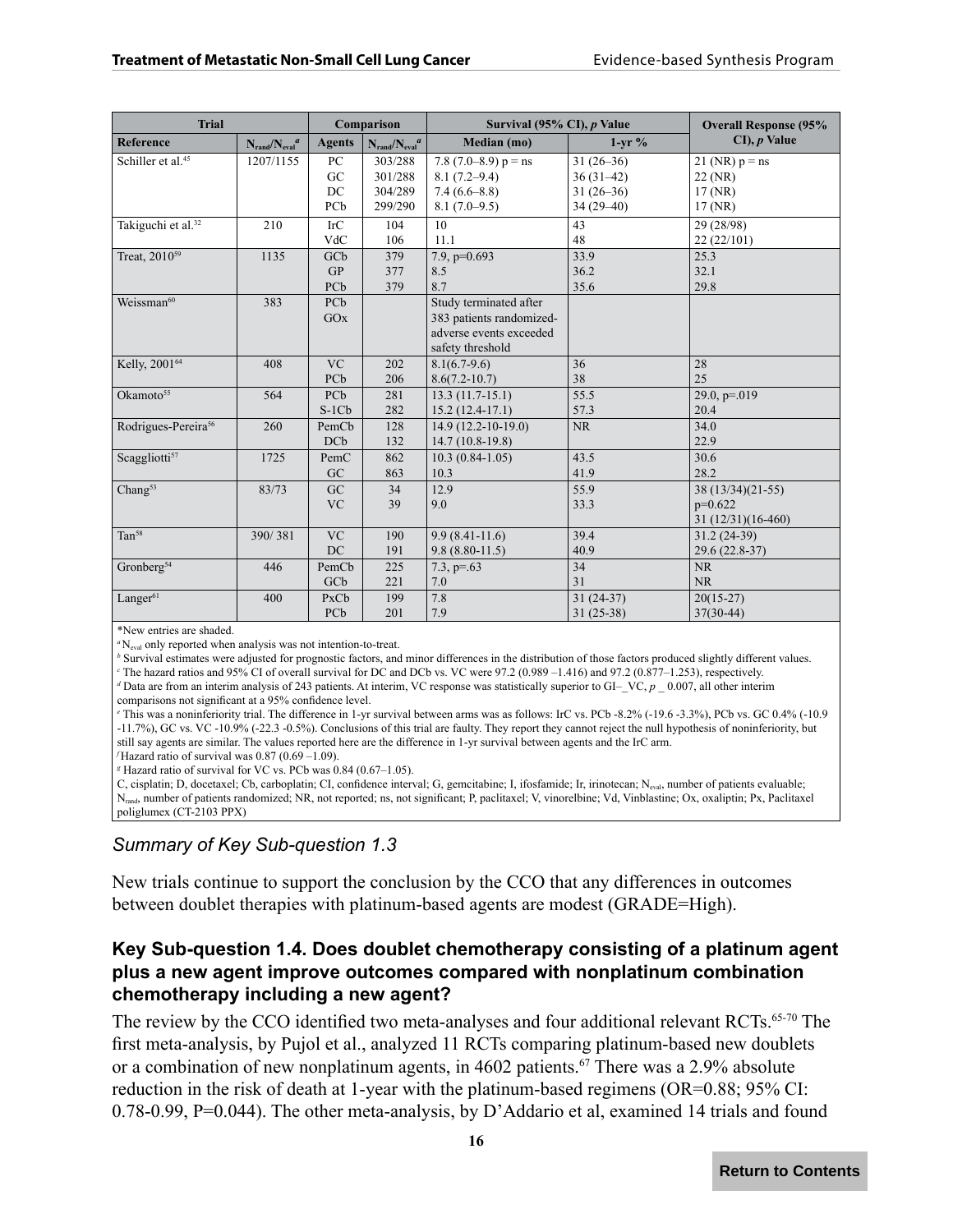<span id="page-17-0"></span>no survival benefit with platinum-based agents over nonplatinum chemotherapy regimens (OR, 1.11;  $95\%$  CI: 0.096-1.28; P=0.17).<sup>65</sup> In the four additional studies, median survival ranged from 7.6 to 13.8 months.<sup>66, 68-70</sup> One of these studies. Tan et al, found improvement in the median survival in those patients receiving gemcitabine-vinorelbine (11.5 months) compared to those receiving vinorelbine-carboplatin  $(8.6 \text{ months}, P=0.01)$ .<sup>69</sup>

#### *New Literature Since 2007 Relevant to this Sub-question*

The additional three trials we identified did not find a significant difference between agents and did not alter the conclusions reached by the CCO.<sup>59, 71, 72</sup> Details of these three and the four RCTs identified by the CCO are presented in Table F3. In one of these trials, platinum-based regimens of gemcitabine or paclitaxel with carboplatin led to a median survival of 7.9 (7.1-9.2,  $P=0.693$ ) and 8.7 (7.7-9.9) months, compared to gemcitabine with paclitaxel which led to 8.5 (7.6-10.0) months.<sup>59</sup> In another trial, the combination of gemcitabine with paclitaxel led to a median survival of 9.97 (8.74- 12.0) months compared to 10.49 months with gemcitabine and carboplatin  $(9.04-11.94)$ .<sup>72</sup> Though the final study appeared to favor gemcitabine and epirubicin with a median survival of 21.5 months versus 13.2 months for gemcitabine-cisplatin, the confidence intervals were wide  $(9.4-33.6 \text{ and } 10.4-16.0)$  and the number of patients small  $(80 \text{ and } 85)^{71}$ 

| <b>Study</b>                  |                     | Comparison      |                     | Survival (95% CI), p Value | <b>Overall Response (95%</b> |                      |
|-------------------------------|---------------------|-----------------|---------------------|----------------------------|------------------------------|----------------------|
| Reference                     | $N_{rand}/N_{eval}$ | <b>Agents</b>   | $N_{rand}/N_{eval}$ | Median (mo)                | $1-vr \%$                    | $CI$ ), p Value      |
| Kawahara et al. <sup>66</sup> | 401/393             | $VG\text{-}PD$  | NR.                 | 13.1 (NR) $p = 0.28$       | 55.6 (NR)                    | 23 (NR) $p = 0.008$  |
|                               |                     | <b>PCb</b>      | NR                  | $13.8$ (NR)                | 55.6 (NR)                    | 36 (NR)              |
| Rigas et al. <sup>68</sup>    | 928                 | DC <sub>b</sub> | 466                 | 8.1                        | 35                           | <b>NR</b>            |
|                               |                     | <b>GD</b>       | 463                 | 8.3                        | 34                           | <b>NR</b>            |
| Tan et al. <sup>69</sup>      | 316/                | <b>VCb</b>      | 159                 | 8.6 (NR) $p = 0.01$        | 34.4 (NR)                    | 20.8 (NR) $p = 0.15$ |
|                               |                     | VG              | 157                 | $11.5$ (NR)                | 48.9 (NR)                    | $28.0$ (NR)          |
| $Treat^{70}$                  | 929/788             | GCb             | 309/265             | $7.6(6.83 - 8.96)$         | $32.1$ (NR)                  | $31.7(26 - 38)$      |
|                               |                     | <b>GP</b>       | 312/262             | $8.2(7.09 - 9.46)$         | 33.0 (NR)                    | $38.4(32 - 44)$      |
|                               |                     | <b>PCb</b>      | 308/261             | $7.9(6.86 - 8.86)$         | 33.0 (NR)                    | $36.8(31-43)$        |
| Treat, 2010 <sup>59</sup>     | 1135                | GCb             | 379/356             | $7.9(7.1-9.2)$ p=0.693     | $33.9(29.1 - 38.7)$          | $96(21.0-30.0)$      |
|                               |                     | GP              | 377/355             | $8.5(7.6-10.0)$            | $36.2(31.3-41.1)$            | $121(27.4-37.1)$     |
|                               |                     | PCb             | 379/366             | $8.7(7.7-9.9)$             | 35.6 (30.7-40.4)             | $113(25.3 - 34.7)$   |
| Kosmidis <sup>72</sup>        | 512/452             | PG              | 219                 | $9.97(8.74-12.0)$          | 42                           | $31(25.12 - 37.60)$  |
|                               |                     | GCb             | 219                 | 10.49 (9.04-11.94)         | 42                           | 27 (21.63-33.60)     |
| Hsu <sup>71</sup>             | 85/80               | GC              | 41                  | $13.2(10.4-16.0)$          | 54.8                         | $31.0(16.4-45.5)$    |
|                               |                     | GEp             | 39                  | $21.5(9.4-33.6)$           | 74.4                         | $37.2(22.2 - 52.3)$  |
| *New entries are shaded       |                     |                 |                     |                            |                              |                      |

**Table F3. New Platinum-Based Doublets vs. New Nonplatinum-Based Doublets (adapted from Goffin)**

\*New entries are shaded.

<sup>a</sup>N<sub>eval</sub> only reported when analysis was not intention-to-treat.

Cb, carboplatin; CI, confidence interval; D, docetaxel; G, gemcitabine; N<sub>eval</sub>, number of patients evaluable; N<sub>and</sub>, number of patients randomized; NR, not reported; P, paclitaxel; V, vinorelbine; Ep, epirubicin

#### *Summary of Key Sub-question 1.4*

New trials continue to support the conclusion by the CCO that doublet chemotherapy including a platinum agent probably has a slight advantage over nonplatinum doublets (GRADE=moderate).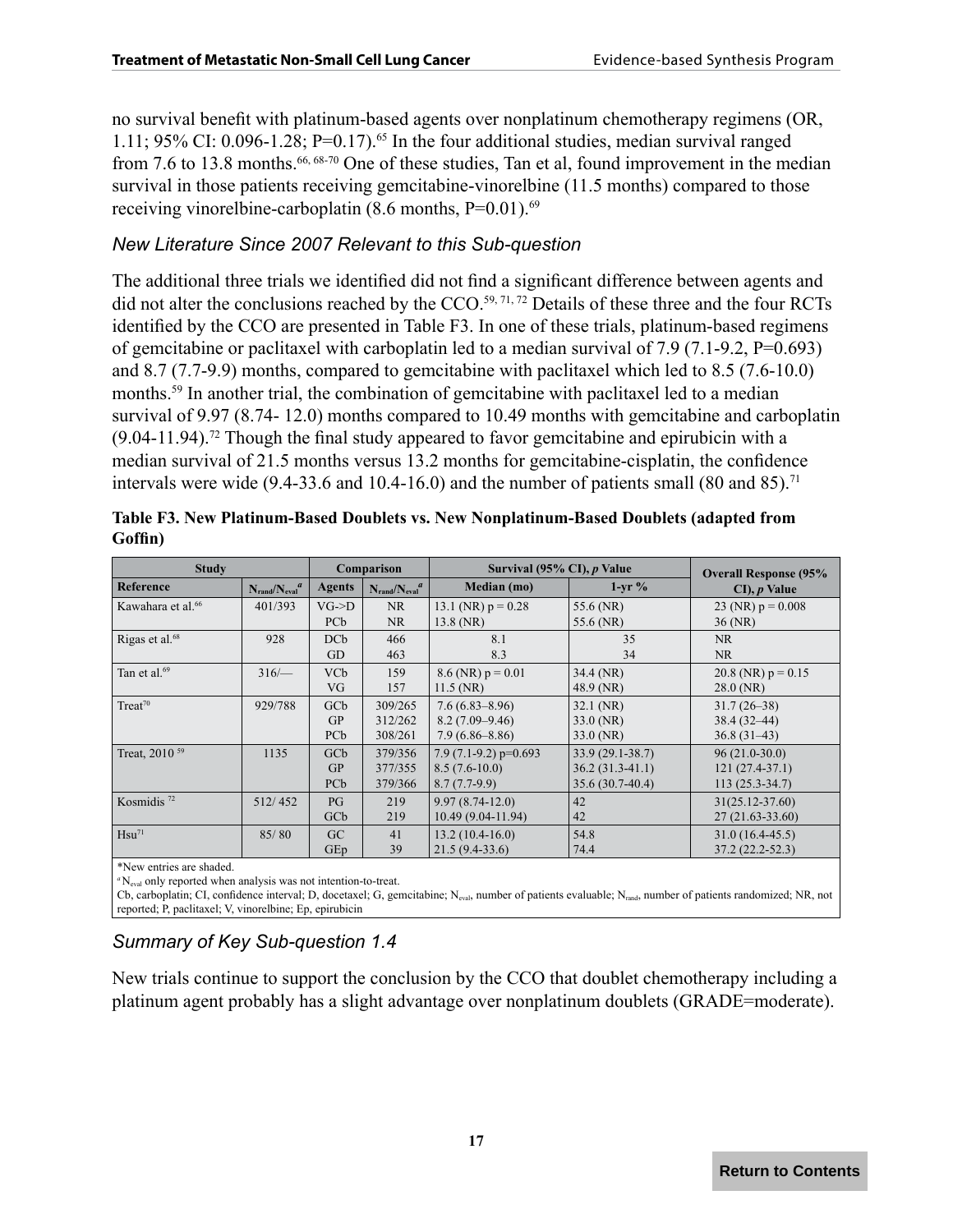#### <span id="page-18-0"></span>**Key Sub-question 1.5. Are new doublets containing cisplatin more effective than doublets containing carboplatin?**

The review by the CCO identified three relevant meta-analyses.<sup>73-75</sup> In the meta-analysis by Jiang et al., they found a higher overall response rate with cisplatin-based regimens when added to new drugs (RR 0.87;0.78-0.97, P=0.01) and when added to the same drug (RR 0.79; 0.70- 0.89; P=0.0001) without a corresponding improvement in 1-year survival (RR 0.98; 0.90-1.07; P=0.66- new agent) (RR, 0.91;0.82-1.01; P=0.07).<sup>75</sup> The meta-analysis by Hotta et al. found superior survival with platinum-based combinations containing cisplatin over those containing carboplatin plus the same agent (HR=  $1.106$ ; 95% CI: 1.005-1.218; P=0.039).<sup>74</sup> It also found a greater objective response rate when using cisplatin over carboplatin (OR= 1.38; 95% CI: 1.14- 1.67; P=0.001). In the meta-analysis by Ardizzoni et al, there was a greater mortality risk in those treated with carboplatin compared to those treated with cisplatin in patients with nonsquamous histology (HR=1.12; 95% CI: 1.01-1.23).<sup>73</sup>

#### *Literature Relevant to this Sub-question Not Included in the CCO Review*

We found one additional trial.<sup>64</sup> It compared vinorelbine plus cisplatin and paclitaxel plus carboplatin finding no significant difference between the two regimens in median survival 8.1 (6.7-9.6) months for the cisplatin containing regimen compared to 8.6 (7.2-10.7) for the carboplatin containing regimen. The overall response rates were 28 and 25%, respectively. However, the difference in second agents in the doublet precludes reaching a conclusion about differences between carboplatin and cisplatin.

#### *Summary of Key Sub-question 1.5*

One new trial does not alter the conclusion by the CCO that cisplatin combinations may have a slight advantage over carboplatin combinations in terms of survival and response rate. However, carboplatin generally has a milder toxicity than cisplatin (GRADE=moderate).

#### **Key Sub-question 1.6. Does triplet chemotherapy consisting of a platinum agent plus a new agent improve clinical outcomes compared with doublet chemotherapy consisting of a platinum agent plus a new agent?**

The review by the CCO identified updated guidelines published by the ACCP in 2007 which contained a meta-analysis of 28 trials and 12 additional RCTs where the addition of a third chemotherapeutic agent failed to show superiority over conventional doublets.76 Though they found that response rates did improve, this was at the cost of substantially increased toxicity with the triplets, leading to a recommendation of the two-drug combination. In addition to the trials analyzed for the ACCP guidelines, the CCO found six additional trials investigating triplet regimens, none of which found a difference in median or 1-year survival with toxicity generally more frequent with the triplet regimens.<sup>77-82</sup>

#### *New Literature Since 2007 Relevant to this Sub-question*

We identified a systematic review not in the review by the CCO that was relevant to this question.24 Azim and colleagues identified six trials including 1,932 patients who received either third generation triplet therapy or standard doublet therapy. Pooled analyses showed that triplet therapy resulted in a statistically significant increase in response rate (pooled OR=1.33, 95%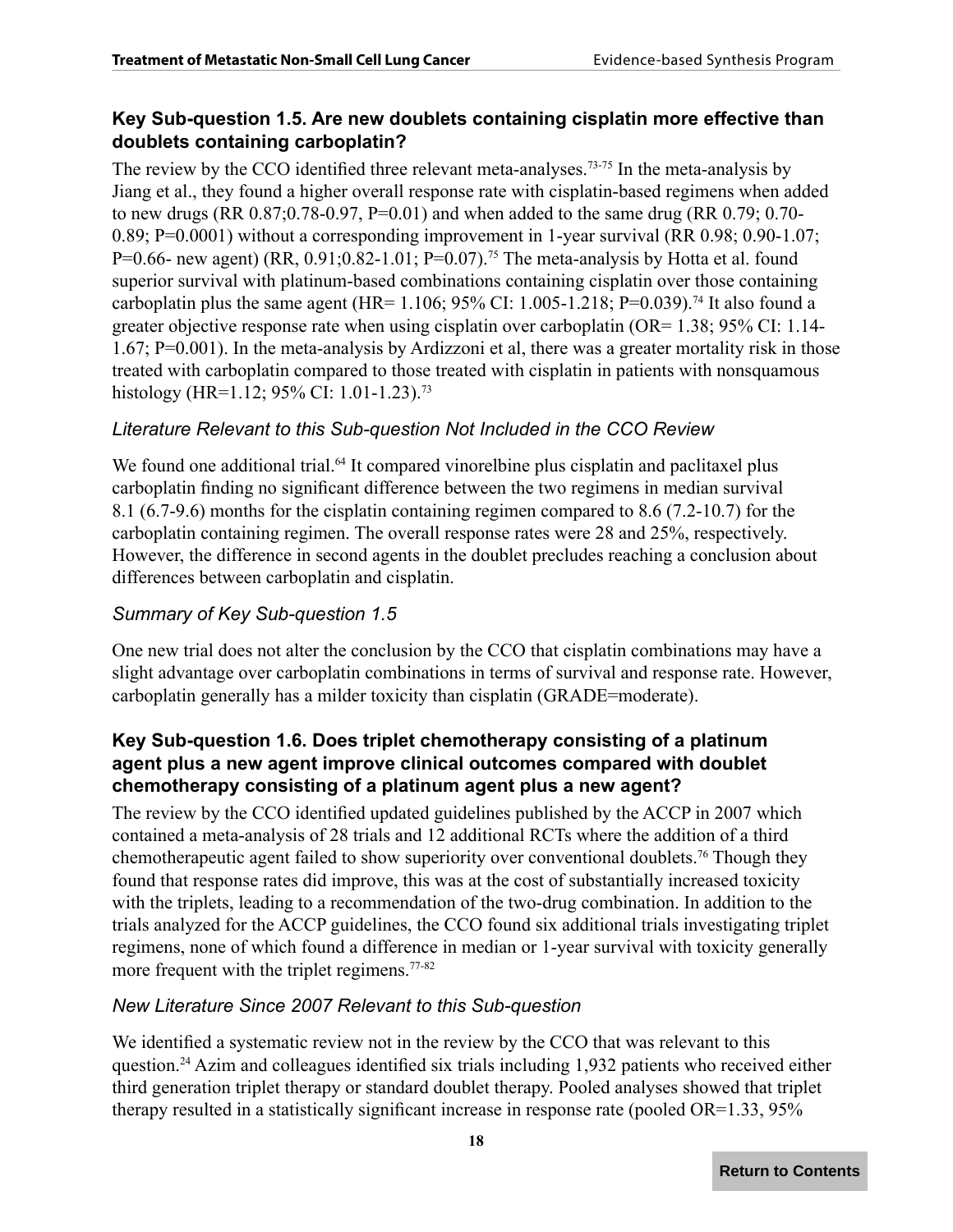<span id="page-19-0"></span>CI: 1.50-2.23), however overall survival was improved by less than six weeks (42.8 vs. 37.4 weeks) and this was not statistically significant. Patients receiving triplet therapy had statistically significantly more grade III/IV toxicities than patients receiving doublet therapy. The authors concluded that triplet therapy "is associated with higher tumor response rate at the expense of increased toxicity."24

We found four new trials,  $83, 84$  one of which was included in the review by Azim and colleagues.  $84$ The first trial randomized 433 patients into 4 arms of treatment- gemcitabine-cisplatin, gemcitabine-vinorelbine, gemcitabine-ifosfamide-cisplatin or gemcitabine-ifosfamidevinorelbine.83 They found no benefit with the addition of ifosfamide to a gemcitabine based doublet. Overall survival was 10.4 (9.4-12.2) months for the doublet and 10.3 (9.2-11.8) months for the triplet and the response rate was 29% (23-35) for the doublet and 26% (21-33) for the triplet. The second trial had 433 patients randomly assigned to gemcitabine-vinorelbine, gemcitabine-paclitaxel, gemcitabine-vinorelbine-cisplatin, gemcitabine-paclitaxel-cisplatin.84 They found an increase in the response rate with triplets over doublets, 48% (42-54) vs. 35% (32-38). However, there was no benefit in overall survival with triplets having a median OS of 10.7 months and doublets having an overall survival of 10.5 months (P=0.379).

We also found one trial that compared a platinum-based triplet (paclitaxel, carboplatin, gemcitabine) versus a nonplatinum doublet (gemcitabine + vinorelbine). There were no statistically significant differences in overall survival between groups (10.7 vs. 10.3 months), and certain toxicities were greater in the triplet therapy group.<sup>85</sup> Another "triplet vs. doublet" study compared a nonplatinum triplet (vinorelbine, gemcitabine, docetaxel) to carboplatin plus paclitaxel and showed no statistically significantly difference in overall survival (13.6 vs. 14.1 months), with toxicity greater in the platinum doublet treated patients.<sup>86</sup>

#### *Summary of Key Sub-question 1.6*

New trials continue to support the conclusion by the CCO that triplet cytotoxic therapy might have some slight advantages in terms of response rate but at an increased risk of toxicity (GRADE=high).

#### **Key Sub-question 1.7. Does the addition of targeted therapy to doublet chemotherapy consisting of a platinum agent plus a new agent improve outcomes compared with doublet chemotherapy consisting of a platinum agent and a new agent?**

The review by the CCO identified eight trials of adding targeted therapy to conventional chemotherapy. They found that aprinocarsen did not improve outcomes in patients with advanced disease. Four trials of the tyrosine kinase inhibitors (TKI) failed to show an improvement in survival or response. However erlotinib was shown to significantly increase survival when a particular subgroup of 116 patients, who had never smoked, received the drug. When combined with paclitaxel and carboplatin, this subgroup had a median survival of 22.5 months compared with 10.1 months for placebo patients ( $P=0.01$ ). In another subgroup study of only 18 patients, the Tarceva Lung Cancer Investigation trial, erlotinib led to significantly longer progressionfree survival compared to placebo (7.9 months versus 5.4 months, P=0.02). Two of the trials looked at addition of bevacizumab. The first added bevacizumab to paclitaxel and carboplatin in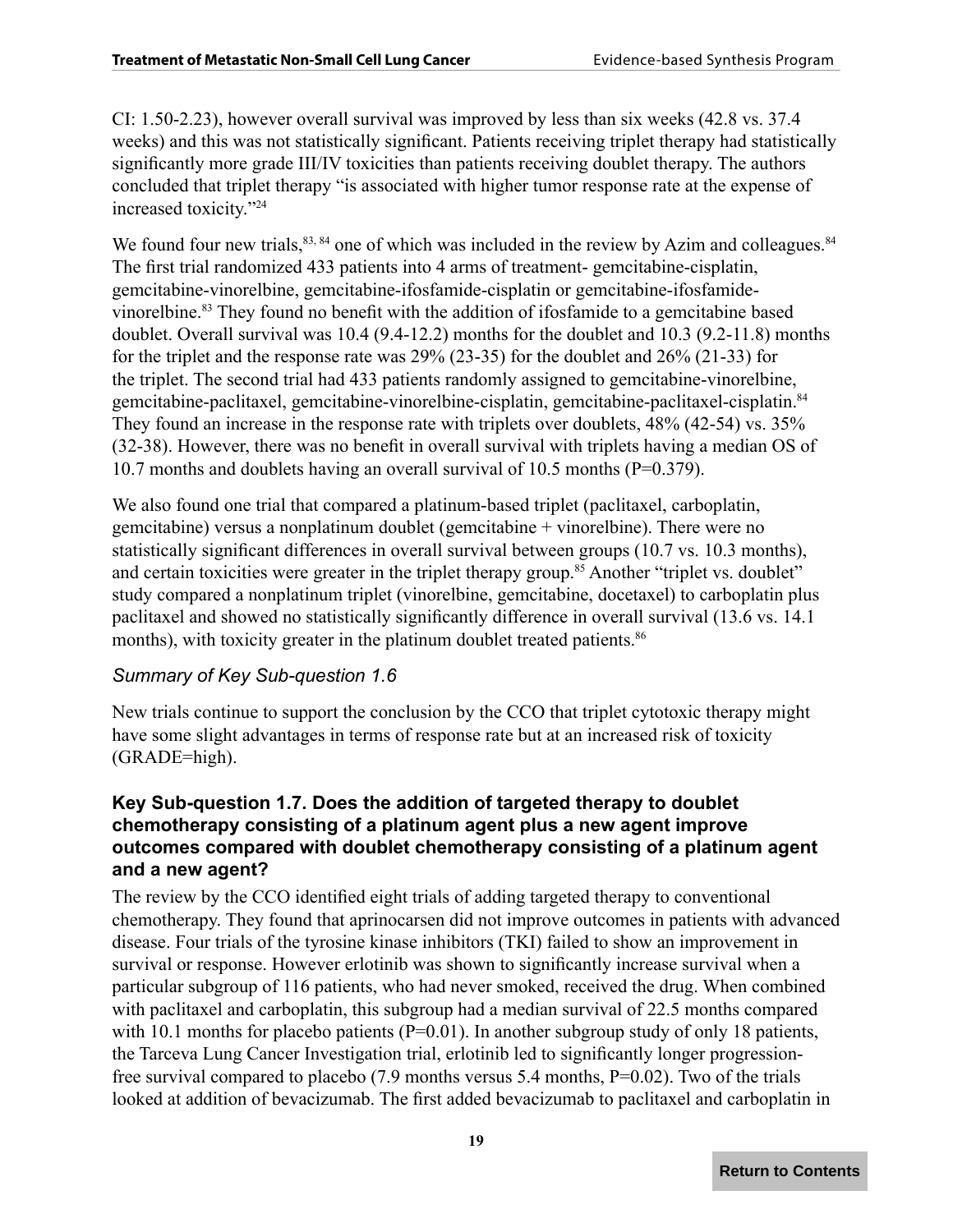a population restricted to those with Eastern Cooperative Oncology Group (ECOG) performance scores of 0-1, no brain metastases, nonsquamous cell histology, no hemoptysis and no history of bleeding diathesis or coagulopathy. In these 878 patients median survival increased by 2 months in the bevacizumab group (12.3 versus 10.3 months, HR= 0.79, 95% CI: 0.67-0.92; P=0.003) in addition to an improvement in response rate (35 vs. 15%, P<0.001). The second trial added bevacizumab to gemcitabine and cisplatin and found some improvement in response and a very modest improvement in progression-free survival, but no difference in overall survival. There were two trials adding cetuximab. The first added cetuximab to cisplatin and vinorelbine in 1125 patients whose tumors were immunohistochemically positive for epidermal growth factor receptor (EGFR) expression. There was improved survival with cetuximab (HR=0.871; 95% CI: 0.762-0.996; median 11.3 vs. 10.1 months). Response rates were also improved with cetuximab (36 vs. 29%, P=0.01). The other trial, which added cetuximab to carboplatin and taxane, did not show improvement in survival, or progression-free survival.

#### *New Literature Since 2007 Relevant to this Sub-question*

Our update search identified an additional 10 trials relevant to this sub-question.<sup>87-96</sup> Details of these trials, in addition to the eight contained in the review by the CCO, are presented in Table F4. Two of the new trials were of the agent PF-3512676. The first of these two trials, of 839 patients, did not find an improvement in OS or PFS and, in fact was halted based on efficacy, futility, and increased toxicity.<sup>92</sup> The other study of this agent had similar findings in 828 patients and was therefore also halted.<sup>90</sup> There was one study of endostar which enrolled 126 patients and found improvement in the overall response rate of 39.3% in the treatment group versus 23.0% in the control group  $(p=0.078)^{89}$  However, there was no significant difference in the overall survival (17.6 vs. 15.8 months, p=0.696). There were two reports of bevacizumab. One of these had 1043 patients and was included in the review by the CCO,<sup>95</sup> and the other was the Asian subset of that population, consisting of 105 patients.<sup>93</sup> In the overall sample, as noted above, an improvement in progression-free survival was found. However this did not translate into an improvement in overall survival, which was about 13 months in each group. <sup>95</sup> In the study of the Asian subset, however, bevacizumab at a dose of 7.5 mg/kg improved the overall survival in Asian patients compared to placebo (HR=0.46, 95% CI: 0.22-0.97).<sup>93</sup> The other agents failed to show positive results. One trial of sorafenib found no clinical benefit and, in fact, was halted after an interim analysis found higher mortality in patients with squamous cell histology taking sorafenib than those in the placebo group.<sup>96</sup> Another study that was halted examined cediranib.<sup>88</sup> That trial was halted to review imbalances in assigned causes of death. A trial of cetuximab found a slight improvement in overall survival but this was not statistically significant, 9.69 months with cetuximab vs. 8.38 months with standard chemotherapy alone, (HR= 0.890, 95% CI: 0.754-1.051; p=.169).<sup>91</sup> There were two trials of bexarotene with chemotherapy.<sup>87, 94</sup> The first looked at 612 patients and found little difference in overall survival (8.5 vs. 9.2 months) or overall response (19.3 vs. 23.5%,  $p=24$ ).<sup>87</sup> However, when they examined a subpopulation of those with hypertriglyceridemia, they found that those with hypertriglyceridemia had significantly longer median survival than control patients (12.4 vs. 9.2 months; log-rank, P=.014). The other trial was of 623 patients and found the same, no significant difference (OS: 8.7 vs. 9.9 months, P=.3, ORR: 16.7 vs. 24.4%, P=.0224) except in those with hypertriglyceridemia (OS 12.3 months).<sup>94</sup> As both of these results were post-hoc subgroup analyses, their results should be interpreted with caution.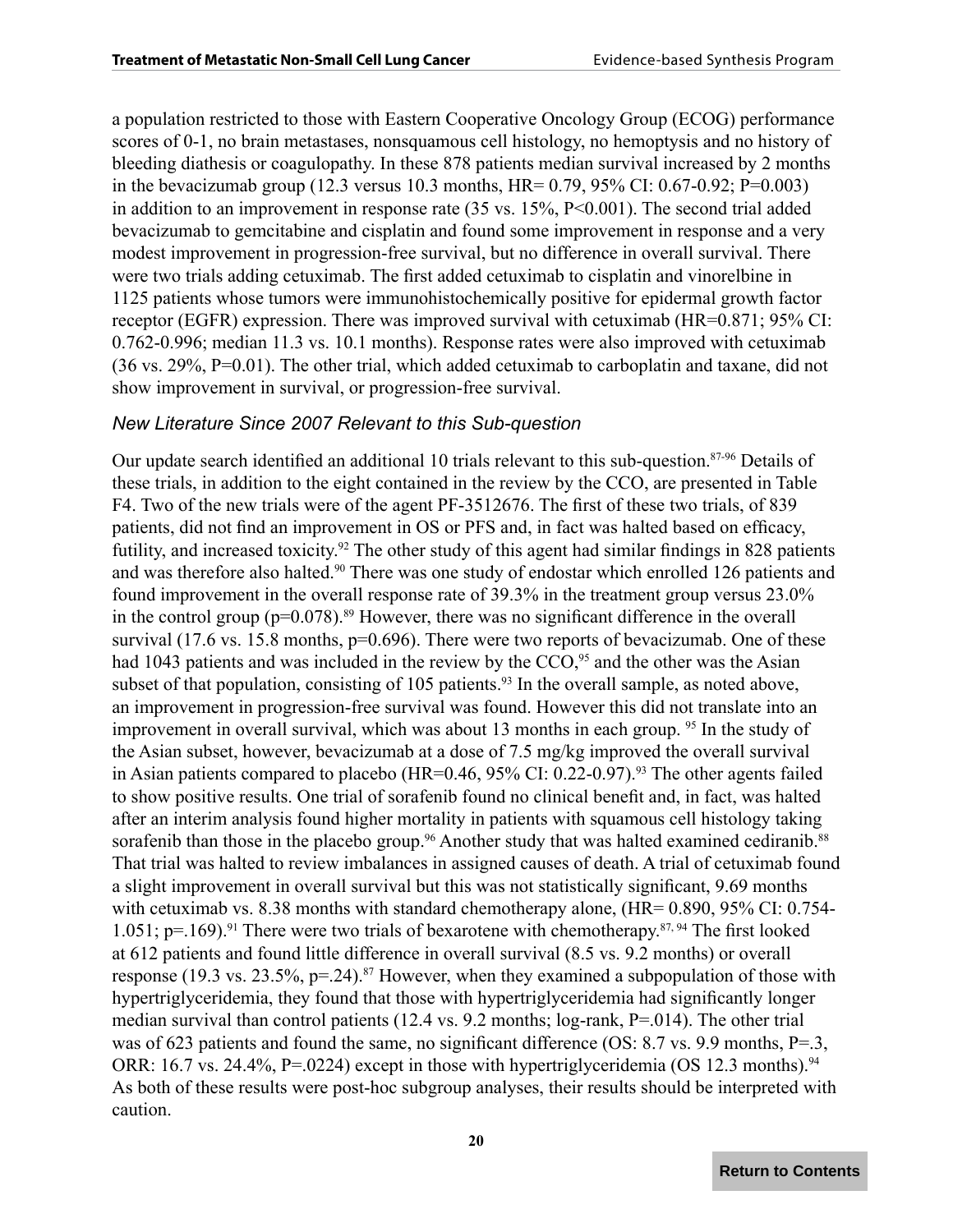| <b>Study</b>                                        |                                                             | Comparison                                                                                  |                                                             | Survival (95% CI), p Value                                                 | <b>Overall Response</b>                                                      |                                                            |
|-----------------------------------------------------|-------------------------------------------------------------|---------------------------------------------------------------------------------------------|-------------------------------------------------------------|----------------------------------------------------------------------------|------------------------------------------------------------------------------|------------------------------------------------------------|
| Reference                                           | $\mathbf{N}_{\mathrm{rand}}/\mathbf{N}_{\mathrm{eval}}{}^a$ | <b>Agents</b>                                                                               | $\mathbf{N}_{\mathrm{rand}}/\mathbf{N}_{\mathrm{eval}}{}^a$ | Median (mo)                                                                | $1-yr \%$                                                                    | $(95\%$ CI), p Value                                       |
| Gatzemeier et al.97                                 | 1172/1159                                                   | EGC<br>GC                                                                                   | 580<br>579                                                  | $9.9$ (NR)<br>$10.1$ (NR)                                                  | 41 (NR)<br>42 (NR)                                                           | 31.5<br>29.9                                               |
| Giaccone et al. <sup>98</sup>                       | 1093/                                                       | $\overline{\mathrm{GC}}\mathrm{Ge}_{500\,\mathrm{mg/d}}$<br>$GCGe_{250 \text{ mg/d}}$<br>GC | 365<br>365<br>363                                           | 9.9 (NR) $p = 0.4560^b$<br>$9.9$ (NR)<br>10.9 (NR)                         | 43 (NR)<br>41 (NR)<br>44 (NR)                                                | 50.3 (NR) $ps = ns$<br>51.2 (NR)<br>47.2 (NR)              |
| Herbst et al. <sup>99</sup>                         | $1079$ /-                                                   | PECb<br>PCb                                                                                 | 539<br>540                                                  | $10.6$ (NR)<br>$10.5$ (NR)                                                 | 46.9 (NR) <sup>c</sup><br>43.8 (NR)                                          | 21.5 (NR) $p = 0.36$<br>19.3 (NR)                          |
| Herbst et al. <sup>100</sup>                        | $1037/-$                                                    | PG $e_{500 \text{ mg/d}}$ Cb<br>$PG \frac{e_{250 \text{ mg/d}}}{PCb}$                       | 347<br>345<br>345                                           | 8.7 (NR)<br>$9.8$ (NR)<br>$9.9$ (NR)                                       | 37 (NR) $p = 0.64^a$<br>41 (NR)<br>42 (NR)                                   | $30.0$ (NR) ps = ns<br>$30.4 \overline{(NR)}$<br>28.7 (NR) |
| Sandler et al. <sup>101</sup>                       | 878/850                                                     | PCb<br>$PCb + B$                                                                            | 444/433<br>434/417                                          | 10.3 $(NR)^d$<br>$12.3$ (NR)                                               | 44 (NR)<br>51 (NR)                                                           | 15 (NR) $p < 0.001$<br>35 (NR)                             |
| Reck et al. <sup>102</sup>                          | 1043/                                                       | <b>GC</b><br>$GC + B_{7.5 \text{ mg/kg}}$<br>$GC + B_{15 \text{ mg/kg}}$                    | 347<br>345<br>351                                           | $6.1$ NR<br>6.7 NR<br>6.5 NR                                               | NR<br>NR<br>NR                                                               | 20 (NR)<br>34 (NR)<br>30 (NR)                              |
| Paz-Ares et al. <sup>103</sup>                      | $670/-$                                                     | GC<br>$GC + Ap$                                                                             | 328<br>342                                                  | $10.4(8.6-12.2)$<br>$10.0(8.4-10.8)$                                       | 44.9 (NR) <sup>e</sup><br>41.8 (NR)                                          | 35.0 (NR) $p = 0.12$<br>$28.9$ (NR)                        |
| Pirker et al. <sup>104</sup>                        | $1125/-$                                                    | $C + V + Ce$<br>$C + V$                                                                     | 557<br>568                                                  | 11.3(0.762)<br>$p = 0.044$<br>10.1(0.996)                                  | 47 (NR)<br>42 (NR)                                                           | $36 p = 0.010$<br>$29$ (NR)                                |
| Manegold <sup>92</sup>                              | 839                                                         | GC+PF-3512676<br>GC                                                                         | 416<br>423                                                  | $11.0, p=0.98$<br>10.7                                                     | 47.0<br>45.7                                                                 | 32.2<br>31                                                 |
| Gaafar <sup>105</sup>                               | 173                                                         | Ge<br>P <sub>1</sub>                                                                        | 86<br>87                                                    | $10.9(0.60 - 1.15)$<br>$p=0.2$<br>9.4                                      | NR<br>NR                                                                     | <b>NR</b><br><b>NR</b>                                     |
| Hirsh <sup>90</sup>                                 | 828                                                         | PCb+PF-3512676<br>PCb                                                                       | 408<br>420                                                  | $10.0(0.81 - 1.12)$ ,<br>$p = 56$<br>9.8                                   | $40.4$ , $p = 73$<br>41.6                                                    | $28, p = 0.08$<br>23                                       |
| Han <sup>89</sup>                                   | 126                                                         | $PCb + ES$<br>$PCb + P1$                                                                    | 63<br>63                                                    | $17.6(13.4-21.7)$<br>$p=0.696$<br>$15.8(9.4-22.9)$                         | 61.7,<br>$p=0.462$<br>55.1                                                   | $39.3, p=0.078$<br>23.0                                    |
| Mok <sup>93</sup><br>Asian subset of Reck,<br>below | 1043/105                                                    | $GC+B7.5mg$<br>GC+B15mg<br>$G C + P1$                                                       | 38<br>34<br>33                                              | improved, but no<br>details                                                | NR                                                                           | 48.5<br>27.6<br>10.3                                       |
| Reck, 200995                                        | 1043                                                        | $GC+B7.5mg$<br>$G$ C+B $15$ mg<br>$G C + P1$                                                | 345<br>351<br>347                                           | $13.6(0.86 - 1.23)$<br>$p=0.761$<br>13.4<br>$13.1(0.78-1.11)$<br>$p=0.420$ | <b>NR</b>                                                                    | 37.8,p<.0001<br>34.6,p<0.0002<br>21.6                      |
| Scagliotti <sup>96</sup>                            | 926                                                         | $PCb + S$<br>PCb                                                                            | 464<br>462                                                  | $10.7(9.1-13.9)$<br>$10.6(9.6-12.0)$                                       | terminated when<br>analysis concluded<br>study unlikely to<br>reach endpoint |                                                            |
| Lynch <sup>91</sup>                                 | 676                                                         | $Ct+TxCb$<br>TxCb                                                                           | 338<br>338                                                  | $9.69(0.754 - 1.051)$<br>$p = 1685$<br>8.38                                | $\rm NR$                                                                     | $25.7(21.2-30.7)$<br>$p = 0.0066$<br>$17.2(13.3-21.6)$     |
| Takeda <sup>106</sup>                               | 604/603                                                     | Platinum doublet<br>chemotherapy<br>Ge (after 3 cycles<br>of chemotherapy)                  | 301<br>302                                                  | $12.9(0.72 - 1.03),$<br>$p = 11$<br>13.7                                   | NR.                                                                          | $29.3, p = 20$<br>34.2                                     |
| Goss <sup>88</sup>                                  | 296/251                                                     | $PCb+PI$<br>$PCb + Cd$                                                                      | 126<br>125                                                  | study halted to review<br>imbalances in assigned<br>causes of death        | NR.                                                                          | 38, p < 0.001<br>16                                        |
| Blumenschein <sup>87</sup>                          | 612                                                         | <b>BxCbP</b><br>CbP                                                                         | 306<br>306                                                  | 8.5<br>9.2                                                                 | $\rm NR$                                                                     | $19.3, p = 24$<br>23.5                                     |
| Ramlau <sup>94</sup>                                | 623                                                         | <b>CV</b><br>CVBx                                                                           | 312<br>311                                                  | $9.9, p = .3$<br>8.7                                                       | $\rm NR$                                                                     | $24.4, p = 0.0224$<br>16.7                                 |

<span id="page-21-0"></span>

|  | Table F4. Targeted Agents (adapted from Goffin) |  |  |  |  |
|--|-------------------------------------------------|--|--|--|--|
|--|-------------------------------------------------|--|--|--|--|

\*New entries are shaded.

*<sup>a</sup>* Neval only reported when analysis was not intention-to-treat.

*b* Log rank comparison of three arms.

 $c$ Hazard ratio of overall survival for PECb vs. PCb was 0.995 (0.86 –1.16), p = 0.95.

 $d$  HR for death = 0.79 (0.67– 0.92), p = 0.003.

 $e$  Hazard ratio of overall survival for GC vs. GC = Ap was 1.05 (0.88 –1.25), p = 0.61.

Ap, aprinocarsen; B, bevacizumab; C, cisplatin; Cb, carboplatin; Ce, cetuximab; CI, confidence interval; E, erlotinib; G, gemcitabine; Ge, gefitinib; N<sub>eval</sub>, number of patients evaluable; N<sub>rand</sub>, number of patients randomized; NR, not reported; P, paclitaxel; V, Vinorelbine; PI, placebo; ES, endostar; S, sorafenib; Ct, cetuximab; Tx, taxane; Cd, cediranib; Bx, bexarotene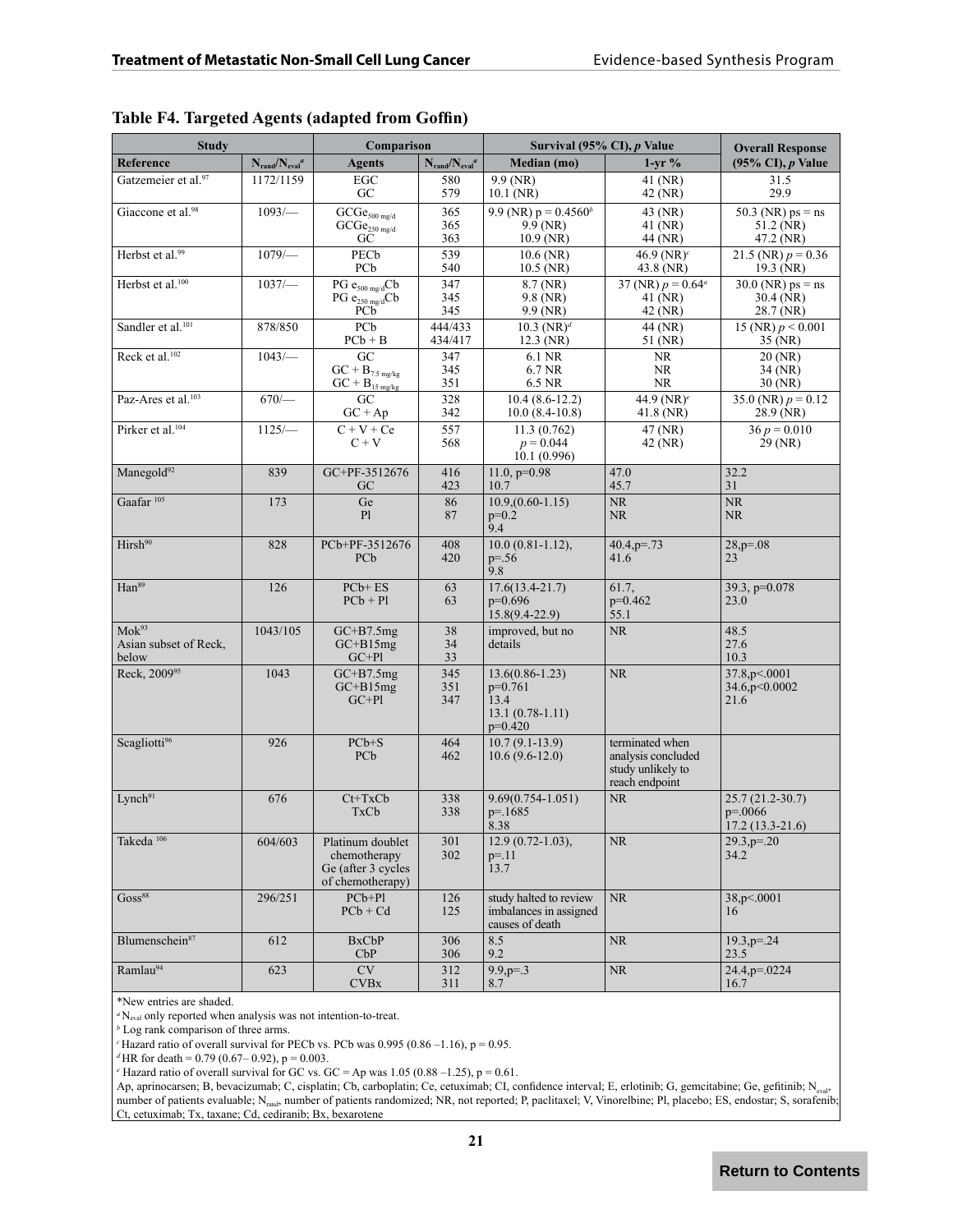#### <span id="page-22-0"></span>*Key Sub-question 1.7.1 Does targeted monotherapy improve outcomes in selected patient populations?*

We also identified seven publications (from six trials) that assessed the use of targeted monotherapy compared to conventional chemotherapy, primarily in the population of patients with the EGFR gene mutation. We consider this to be related but distinct to the above discussion regarding the addition of targeted therapy to conventional chemotherapy, and therefore have created a new key sub-question for this topic. These studies, which compared gefitinib to carboplatin-paclitaxel in a general population and then performed a subgroup analysis on patients with the EGFR mutation, $107, 108$  gefitinib vs. chemotherapy in patients selected for EGFR gene mutations,<sup>109, 110</sup> gefitinib vs. chemotherapy in a general population and then performed a subgroup analysis on patients with EGFR mutations,<sup>111</sup> and erlotinib vs. chemotherapy in patients selected for EGFR gene mutations,<sup>112, 113</sup> consistently show large differences in progression-free survival favoring targeted monotherapy, such as10.1 months vs. 5.4 months(Table F5). Overall survival also tended to favor groups treated with targeted monotherapy as opposed to chemotherapy treatment, but this has not reached statistical significance, and two trials favored chemotherapy over targeted monotherapy, however neither of these contradictory findings reached statistically significance either.<sup>111, 113</sup> One of these trials was consistent with the support for targeted monotherapy compared to chemotherapy within a subgroup analysis of patients with EGFR mutations.111 Other than rash and aminotransferase elevation, erlotinib and gefitinib were also in general better tolerated than cytotoxic chemotherapy.

| <b>Study</b>                                                                                                                               |                       | Comparison    |                       | <b>Progression Free Survival</b>                                                             | <b>Overall Response (95%</b>                                                                          |  |  |
|--------------------------------------------------------------------------------------------------------------------------------------------|-----------------------|---------------|-----------------------|----------------------------------------------------------------------------------------------|-------------------------------------------------------------------------------------------------------|--|--|
| <b>Reference</b>                                                                                                                           | $N_{rand}/N_{eval}^a$ | <b>Agents</b> | $N_{rand}/N_{eval}^a$ | $(95\% \text{ CI})$ , p Value                                                                | $CI$ ), p Value                                                                                       |  |  |
| Mok, 2009 <sup>108</sup>                                                                                                                   | 1217/1177             | Ge<br>CbP     | 609/597<br>608/550    | Hazard ratio favoring treatment with<br>gefitinib = $0.74$ (95% CI 0.65-0.85)                | Hazard ratio favoring<br>treatment with gefitinib $=$<br>0.91 (95% CI, 0.76-1.10)                     |  |  |
| Maemondo, 2010 <sup>109</sup><br>All patients had EGFR<br>mutations                                                                        | 230/224               | Ge<br>CbP     | 115/114<br>115/110    | Hazard ratio favoring treatment with<br>gefitinib = $0.30, 95\%$ CI (0.22-0.41)              | 2 year survival<br>Ge $61.4\%$<br>CbP 46.7%<br>$(p=0.31)$                                             |  |  |
| Mitsudomi, 2010 <sup>110</sup><br>All patients had EGFR<br>mutations                                                                       | 177/172               | Ge<br>CD      | 86/88<br>86/89        | Hazard ratio favoring treatment with<br>gefitinib = $0.49$ (95% CI 0.34-0.71),<br>$p=0.0001$ | Hazard ratio favoring<br>treatment with gefitinib $=$<br>0.61 (95% CI 0.28-1.34)                      |  |  |
| Zhou, 2011 <sup>112</sup><br>All patients had EGFR<br>mutations                                                                            | 165/154               | E<br>CbP      | 83/82<br>82/72        | Hazard ratio favoring treatment with<br>erlotinib = $0.16$ (95% CI 0.10-0.26)                | <b>NR</b>                                                                                             |  |  |
| Han, 2012 <sup>111</sup><br>Total population                                                                                               | 313/309               | Ge<br>GC      | 309/159<br>309/150    | Hazard ratio favoring treatment with<br>gefitinib = $0.83$ (95% CI 0.66-1.06),<br>$p=0.138$  | Hazard ratio showed<br>no clinically important<br>difference: 1.07 (95% CI<br>$0.82 - 1.40$ , p=.604  |  |  |
| <b>EGFR</b> mutation<br>subgroup                                                                                                           | $-296$                | Ge<br>GC      | $-1/53$<br>$-43$      | Hazard ratio favoring treatment with<br>gefitinib = $0.544$ (95% CI 0.27-1.10)               | Hazard ratio showed<br>no clinically important<br>difference: 0.96 (95% CI<br>$0.46 - 2.00$           |  |  |
| Rosell, 2012 <sup>113</sup><br>All patients had EGFR<br>mutations<br><sup>a</sup> N only reported when analysis was not intention to treat | 173/173               | E<br>CD or CG | 86/86<br>87/87        | Hazard ratio favoring treatment with<br>erlotinib = $0.37$ (95% CI 0.25-0.54),<br>p<0.0001   | ratio showed no clinically<br>important difference: 1.04<br>$(95\% \text{ CI } 0.65 - 1.67)$ , p=0.87 |  |  |

|  | Table F5. Targeted Monotherapy |
|--|--------------------------------|
|--|--------------------------------|

N<sub>eval</sub> only reported when analysis was not intention-to-treat.

Ge, gefitinib; Cb, carboplatin; P, paclitaxel; E, erlotinib; C, cisplatin; D, Docetaxel; G, gemcitabine

One additional trial is relevant to this topic. Gridelli and colleagues compared a strategy of using erlotinib as first-line therapy in unselected patients with advanced NSCLC, followed by cisplatin and gemcitabine at the first sign of progression, versus the opposite strategy of initial therapy of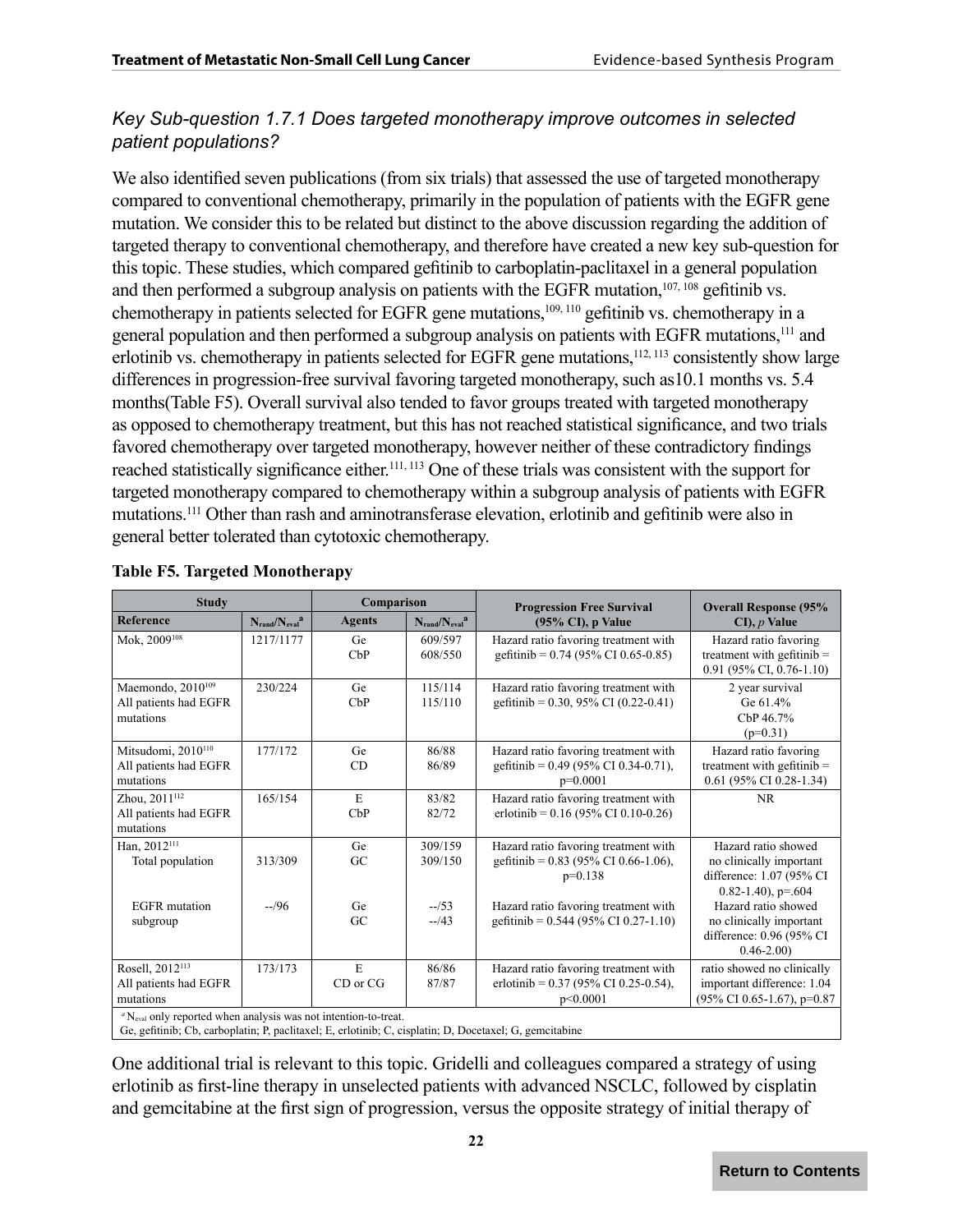<span id="page-23-0"></span>cisplatin and gemcitabine followed by erlotinib given at the first sign of progression.114 Among nearly 800 patients, the erlotinib first strategy was significantly worse in terms of overall survival.

As part of an update search, we identified two recently published meta-analyses of tyrosine kinase inhibitors.<sup>13, 22</sup> One meta-analysis was of monotherapy with either erlotinib or gefitinib compared to cytotoxic therapy in patients with advanced NSCLC and EGFR mutations.13 It included six trials, all of which are included in Table F5. The pooled analysis showed a statistically significant benefit for progression-free survival (HR=0.37; 95% CI: 0.27-0.52), and a nonstatistically significant benefit in overall survival (HR=0.94; 95%CI: 0.77-1.15). The second meta-analysis was restricted to gefitinib, and included studies of it as monotherapy, combined with systemic chemotherapy, and then given after systemic chemotherapy (only one trial of this).22 The monotherapy portion included four trials, three of which are included in Table F5, and also found improvement in progression-free survival for patients with EGFR mutations.

#### *Summary of Key Sub-question 1.7*

New trials of a number of novel targeted agents have so far failed to find results equivalent to the increases in progression-free survival seen with erlotinib (mostly in patients who have never smoked) and bevacizumab (in an Asian population subgroup analysis) in the CCO review (GRADE=moderate).

Erlotinib or gefitinib monotherapy is in general superior in terms of beneficial outcomes and adverse events than cytotoxic chemotherapy in patients with EGFR mutations (GRADE=high).

#### **Key Sub-question 1.8. Is a single new agent superior to best supportive care?**

We did not update this key sub-question as our scope was the comparative effectiveness between drugs.

#### **Key Sub-question 1.9. Is a single new agent superior to single-agent or doublet therapy including older agents?**

The CCO review focused on cytotoxic "new agents" such as vinorelbine and irinotecan and not targeted therapies. As an earlier conclusion had already established doublet therapy as the treatment of choice, we did not update this key sub-question.

#### **Key Sub-question 1.10. Which single new agent is most effective?**

The CCO review focused on the single agent cytotoxic agents gemcitabine, vinorelbine, paclitaxel, and docetaxel. Since an earlier conclusion had established doublet therapy as the treatment of choice, we did not update this key sub-question.

#### **Key Sub-question 1.11. What is the optimal administration, duration, and timing of chemotherapy for advanced nsclc?**

We did not update this key sub-question as it did not assess comparative effectiveness of agents and therefore did not fit the scope of key question #1 for this current review.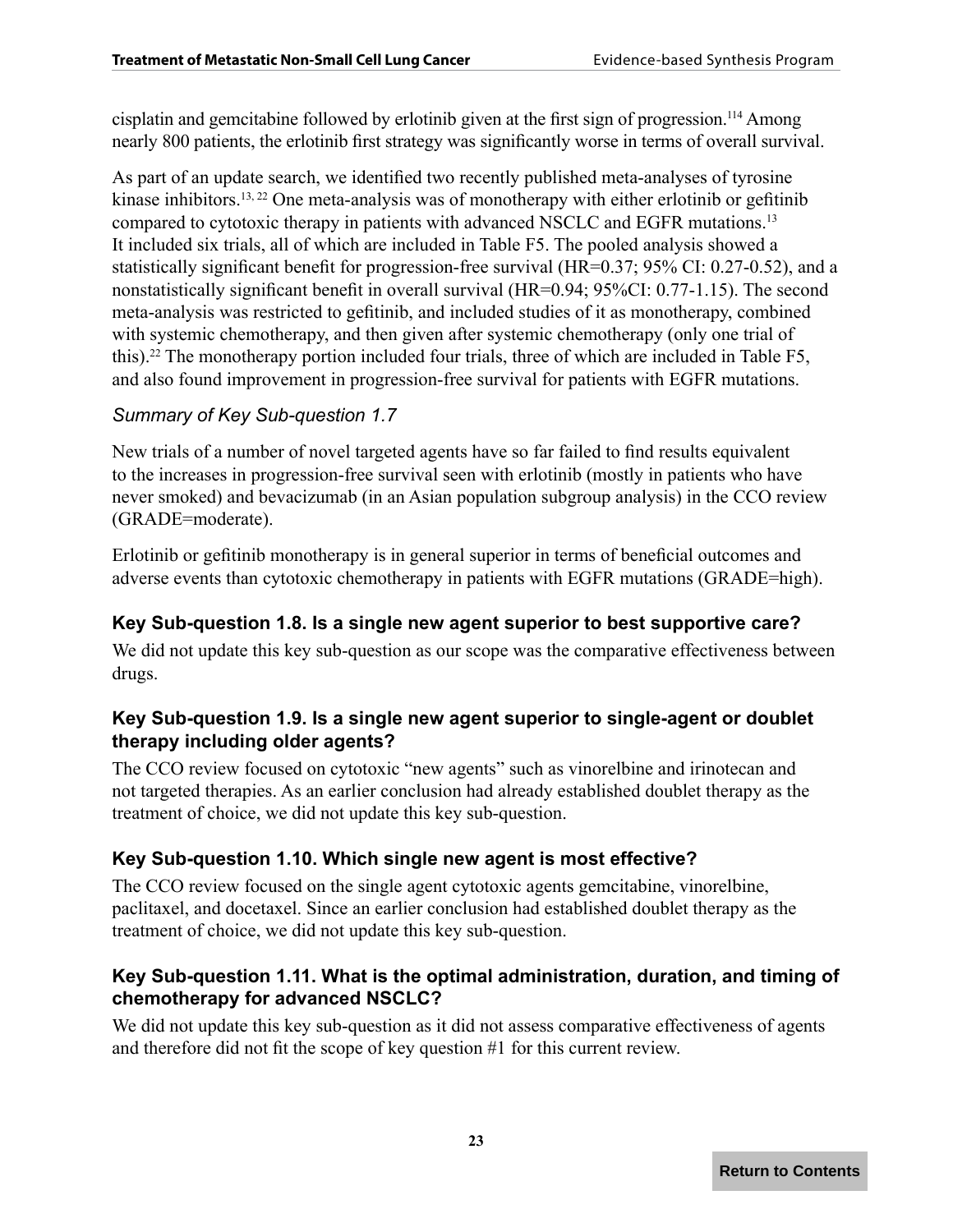#### <span id="page-24-0"></span>**Key Sub-question 1.12. Is a Doublet Regimen Better than a Single Agent for the Elderly Population?**

In the systematic review by the CCO, six trials were identified as being relevant to the treatment of elderly patients with NSCLC.<sup>2</sup> These trials compared a variety of different regimens, including singlet vs. singlet, singlet vs. doublet, and singlet vs. best supportive care. The CCO original key question was refined by our TEP to focus solely on singlet vs. doublet therapy in elderly patients. Four trials in the CCO review compared singlet versus doublet therapy. Two of the trials reported modestly improved overall survival in the doublet-treated patients, and the other two reported no differences. The CCO review concluded that using a single new agent was superior to best supportive care in patients > 70 years of age; doublet therapy could be considered in those that could tolerate combination therapy or platinum agents; and that no trial that had been dedicated to assessing platinum agents in the elderly population has been completed. For patients > 70 years, survival was similar to that in younger patients, even though the elderly experienced more frequent leucopenia. There was a lack of data regarding the use of chemotherapy in patients >80 years of age and, therefore, chemotherapy should be used cautiously in that population.

#### *New Literature Since 2007 Relevant to this Sub-question*

We identified four new trials that compared single agents to doublet regimens in the elderly population.108, 113, 115, 116 The first two trials were focused on elderly patients.108, 113The second two trials examined the elderly as a subpopulation.<sup>115, 116</sup>

The first trial focused specifically on the elderly population, comparing treatment with docetaxel to treatment with both docetaxel and gemcitabine.<sup>116</sup> Three hundred and fifty patients were randomized, with the median age of 74 years. ITT analysis showed median survival of 5.5 months in the group receiving the doublet chemotherapy, compared to 5.1 months in those receiving a single agent  $(P=.65)$ . The median time-to-progression was longer in those receiving the doublet regimen (4.8 months) compared to those receiving a single agent (2.9 months; P=.004).

The second trial compared individuals aged 70-89 receiving either the doublet regimen of carboplatin and paclitaxel or therapy with a single agent of vinorelbine or gemcitabine.115 The 451 patients were randomly assigned to the two groups. Median overall survival was 10.3 months for the doublet chemotherapy compared to 6.2 months for therapy with a single agent (HR 0.64, 95% CI 0.52-0.78; p<0.0001). One year survival was also greater in the doublet group with 44.5% (95% CI 37.9-50.9) alive at one year compared to 25.5% in the single agent group (95% CI 19.9-31.3). There were greater toxic effects in the doublet chemotherapy group but this was still considered a superior regimen to single agent therapy.

The first subgroup trial assessed elderly patients within a group of adults treated for NSCLC compared erlotinib to standard chemotherapy of cisplatin or carboplatin plus docetaxel or gemcitabine.<sup>113</sup> The study was halted after interim analysis revealed that the study had met its primary endpoint. In the final analysis, the median progression-free survival for those treated with erlotinib was 9.7 months (95% CI 8.4-12.3) compared to 5.2 months for those treated with the doublet regimen (95% CI 4.5-5.8) (HR 0.37, 95% CI 0.25-0.54; p<0.0001). A multivariable analysis of progression-free survival found that age was not a significant factor.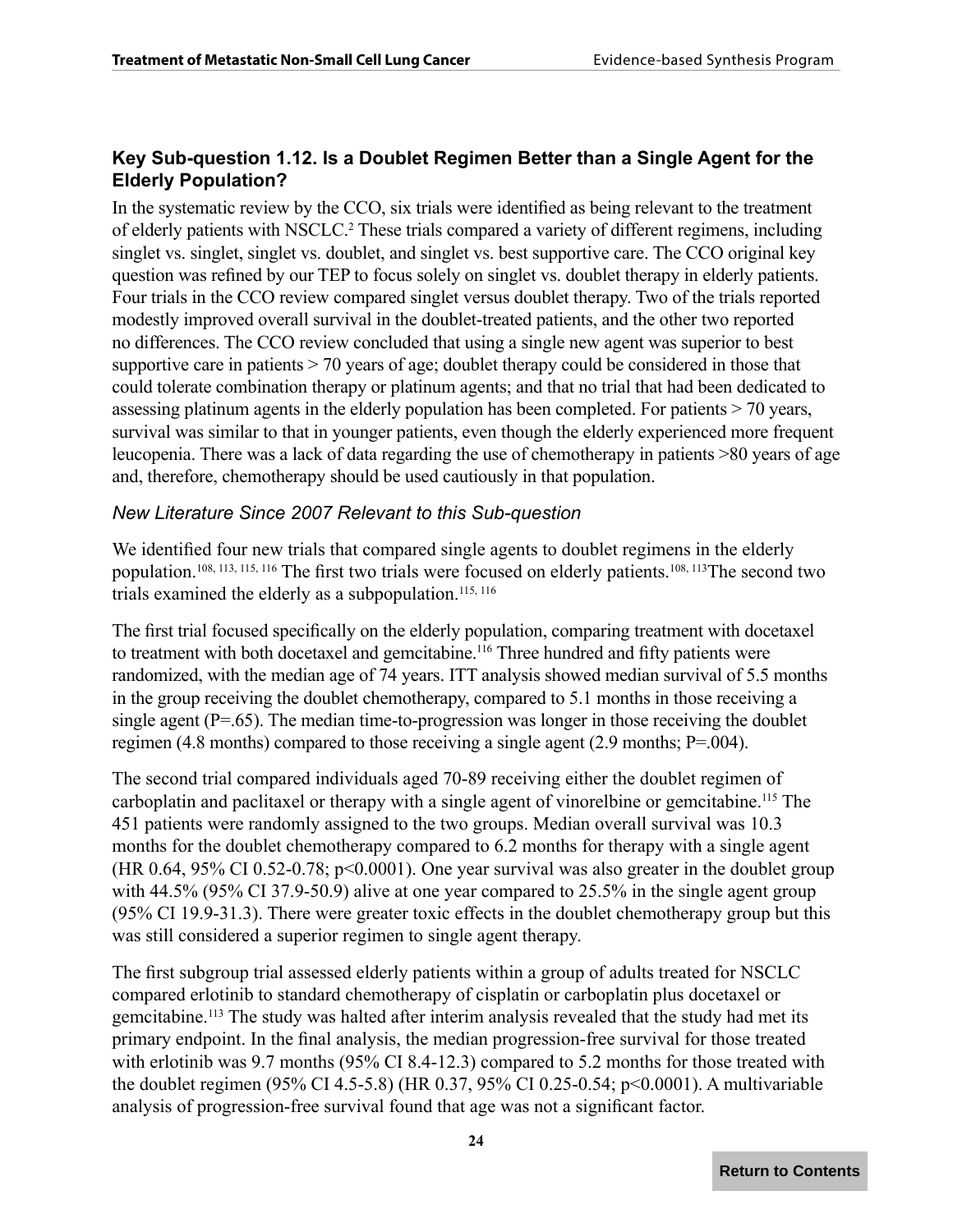<span id="page-25-0"></span>Another subgroup study assessed differences in progression-free survival in patients treated with gefitinib compared to carboplatin plus paclitaxel.<sup>108</sup> They found that progression-free survival was longer in the gefitinib group but that this was affected by age. For those patients younger than 65, the hazard ratio was 0.81; 95% CI, 0.70 - 0.95, and for those patients 65 years or older, the hazard ratio was  $0.58$ ;  $95\%$  CI,  $0.45$ -0.76; P<0.001. There was a statistically significant interaction between age and treatment effect (p=0.03).

We add here one additional trial, which compared singlet vs. doublet therapy, although the mean age of patients was "elderly" (mean  $age = 63$ ), and not all clinical experts would judge this study as relevant to the elderly population.<sup>117</sup> This study compared docetaxel alone to docetaxel plus gemcitabine in 312 patients with stage IIIB or IV NSCLC. There was a slight, statistically significant advantage for overall survival in the doublet-treated group (9.4 months vs. 8.3 months). There was a greater proportion of patients in the doublet-treated group with grade 2-4 anemia, plus two treatment-related deaths.

#### *Summary of Key Sub-question 1.12*

With the exception of studies of gefitinib and erlotinib monotherapy (in patients with EGFR mutations), doublet chemotherapy probably has a slight benefit in terms of survival compared to singlet therapy, but causes more toxicity (GRADE=moderate). Also, there now has been one trial of platinum therapy in the elderly taken to completion that found a near-doubling of the proportion of patients alive at one year in the doublet therapy group compared to monotherapy.

#### **Key Sub-question 1.13. Toxicity of first-line systemic chemotherapy regimens**

The CCO reported a summary of Grade 3 or 4 chemotherapy toxicities from 7 large trials of various agents. They cautioned that "comparisons between trials should be avoided and numbers are provided only to give a general sense of the toxicity of the regimens," which we now repeat. To the table from the CCO we have added the Grade 3 or 4 toxicities from additional large trials of first line treatment, see Table F6.

| Regimen Dose (mg/m <sup>2</sup> ) and Administration Schedule<br>[Reference]                         | Febrile<br><b>Neutropenia</b> | Anemia         | Nausea/<br>Vomiting | Peripheral<br><b>Neuropathy</b> | <b>Platelets</b> | Renal          |
|------------------------------------------------------------------------------------------------------|-------------------------------|----------------|---------------------|---------------------------------|------------------|----------------|
| Paclitaxel 100 over 1 hr days 1, 8, 15 every 4 weeks<br>[Comella $2004^{118}$ ]                      | 3                             | $\overline{2}$ | NR/0                | 0                               | $\theta$         | $\theta$       |
| Gemcitabine 1200 over 30 mins days 1, 8, 15 every 4 weeks<br>[Comella 2004 $118$ ]                   | 3                             | 10             | NR/3                | $\overline{2}$                  | 10               | $\mathfrak{D}$ |
| Vinorelbine 30 days 1, 8 every 3 weeks [Gridelli 2003 <sup>119</sup> ]                               | NR.                           | $\leq 4$       | <1                  |                                 | <1               | $\theta$       |
| Docetaxel 60 over 1hr, day 1 every 3 weeks [Kudoh 2006 <sup>120</sup> ]                              | 12.5                          | 3.4            | 10.2                | $\theta$                        | $\theta$         | <b>NR</b>      |
| Cisplatin/Vinorelbine 100 day 1/25 days 1, 8, 15, 22 every 4<br>weeks [Fossella 2003 <sup>50</sup> ] | 5                             | 24             | 16/16               | 4 (Sensory)                     | $\overline{4}$   | <b>NR</b>      |
| Cisplatin/Vinorelbine 80 day 8/30 days 1 and 8 [Georgoulias]<br>$2005^{121}$                         | NR.                           | 6              | 151                 | <b>NR</b>                       | 6                | 3              |
| Cisplatin/Paclitaxel 75 day 2/135 (24 hour) day 1 every 3<br>weeks [Schiller 2002 <sup>45</sup> ]    | 16                            | 13             | 25/24               | 5                               | 6                | $3*$           |
| Cisplatin/Docetaxel 75 day 1/75 day 1 every 3 weeks<br>[Fossella 2003 <sup>50</sup> ]                | 5                             | $7^{\#}$       | 10/8                | 4 (Sensory)                     | 3                | <b>NR</b>      |
| Cisplatin/Docetaxel 75 day 1/75 day 1 every 3 weeks<br>[Schiller 2002 <sup>45</sup> ]                | 11                            | 15             | 24/21               | 5                               | 3                | $3*$           |

#### **Table F6. Summary of Grade 3 or 4 Chemotherapy Toxicity (% Patients) from Large, Selected Trials in NSCLC (adapted from Goffin)**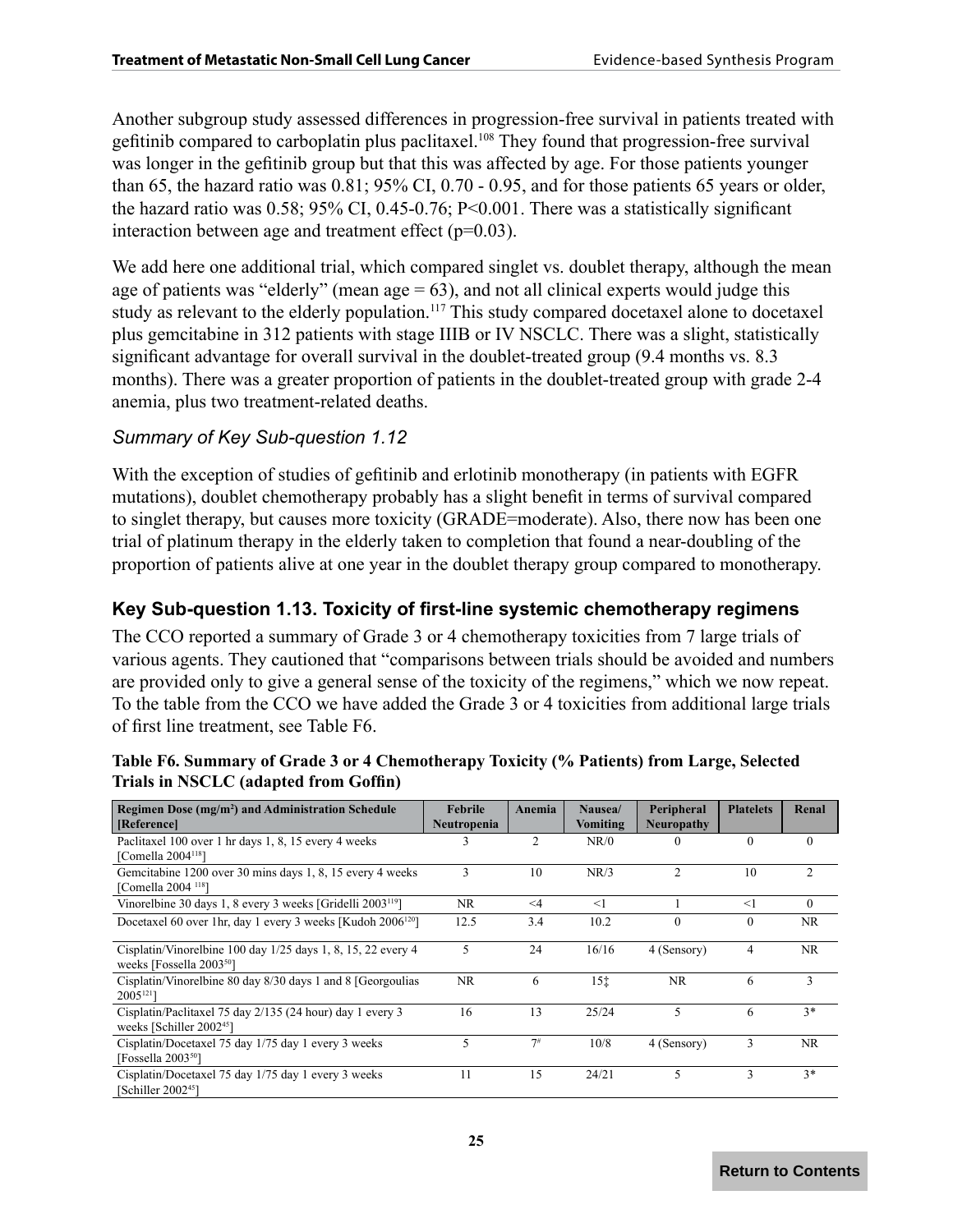<span id="page-26-0"></span>

| Regimen Dose (mg/m <sup>2</sup> ) and Administration Schedule                                                    | Febrile        | Anemia         | Nausea/        | Peripheral        | <b>Platelets</b> | Renal    |
|------------------------------------------------------------------------------------------------------------------|----------------|----------------|----------------|-------------------|------------------|----------|
| [Reference]                                                                                                      | Neutropenia    |                | Vomiting       | <b>Neuropathy</b> |                  |          |
| Cisplatin/Gemeitabine 100 day 1/1000 days 1, 8, 15 every 4<br>weeks [Schiller 2002 <sup>45</sup> ]               | 4 <sup>†</sup> | 28†            | 37/35          | 9                 | 50 <sup>†</sup>  | $9*+$    |
| Carboplatin/Paclitaxel AUC 6 day 1/225 (3 hour) day 1<br>every 3 weeks [Schiller 2002 <sup>45</sup> ]            | 4†             | 10             | 91/81          | 10                | 10               | $1*$     |
| Carboplatin/Paclitaxel AUC 6 day 1/200 (3 hour) day 1<br>every 3 weeks [Kosmidis 2002 <sup>122</sup> ]           |                | 5              | 4              | 8                 | 2                | $\theta$ |
| Carboplatin/Docetaxel AUC 6 day 1/75 day 1 every 3 weeks<br>[Fossella 2003 <sup>50</sup> ]                       | 4              | $10^{#}$       | $6/4^{\#}$     | 1 (Sensory)       | 7                | NR.      |
| Gemcitabine/Docetaxel 1000 days 1 and 8/100 day 8<br>[Georgoulias 2005 <sup>121</sup> ]                          | <b>NR</b>      | $\overline{c}$ | 21             | <b>NR</b>         | 4                | $\theta$ |
| Gemcitabine/Paclitaxel 1000 day 1, 8/200 (3 hour) day 1<br>every 3 weeks [Kosmidis 2002 <sup>122</sup> ]         | $\overline{2}$ | $\overline{2}$ | $\overline{7}$ | 6                 |                  |          |
| Carboplatin/Paclitaxel AUC=6; 200 mg/m <sup>2</sup> [Sandler 2006 <sup>101</sup> ]                               | 1.8            | 0.9            | NR.            | <b>NR</b>         | 0.2              | NR.      |
| Carboplatin/Paclitaxel/Bevacizumab AUC=6; 200 mg/m <sup>2</sup> 15<br>mg/kg/daily [Sandler 2006 <sup>101</sup> ] | 4.0            | $\theta$       | NR.            | <b>NR</b>         | 1.6              | NR.      |
| Cisplatin/Gemcitabine [Reck 2009 <sup>102</sup> ]                                                                | NR.            | 13             | $\overline{4}$ | NR                | 23               | NR.      |
| Cisplatin/gemcitabine/ bevacizumab 4.5 mg/kg [Reck]<br>$2009^{102}$ ]                                            | <b>NR</b>      | 10             | $\overline{7}$ | <b>NR</b>         | 27               | NR.      |
| Cisplatin/gemcitabine/bevacizumab 15 mg/kg [Reck 2009 <sup>102</sup> ]                                           | <b>NR</b>      | 10             | 9              | NR                | 23               | NR       |

New entries are shaded.

Abbreviations: AUC = area under curve;  $hr = hour$ ; mg=milligrams; m<sup>2</sup>= meters squared; min = minutes; NR = not reported; NSCLC = nonsmall cell lung cancer.

\*Grades 3, 4, and 5 renal toxicity.

† Toxicity was significantly different than for the trial comparator regimen, cisplatin-paclitaxel (p=0.05).[Schiller 2002]

‡ Toxicity was significantly different between the two regimens, gemcitabine-docetaxel and cisplatin-vinorelbine (p<0.001).[Georgoulias 2005]

# Toxicity was significantly different than for the trial comparator regimen, cisplatin-vinorelbine (p<0.01). [Fossella 2003]

# **KEY QUESTION 2. For patients with metastatic NSCLC what is the comparative effectiveness of the different recommended (e.g. NCCN guidelines) second line chemotherapy regimens?**

"Second-line therapy," by definition in this review, means active therapy. It has already been established that docetaxel monotherapy resulted in improved overall survival when compared to best supportive care. For example, more than a decade ago Shepherd and colleagues randomized 104 patients to either docetaxel at 75mg/m2 or 100mg/m2 or best supportive care (BSC).123 The median overall survival was longer in the docetaxel groups with 7.0 months compared to the 4.6 months in the BSC group. The difference was more significant when comparing the docetaxel 75mg/m2 to the BSC with the median survival of 7.5 months compared to the 4.6 months of BSC (P=.010) One-year survival was also increased in the docetaxel 75mg/m2 group with 37% versus  $11\%$  in the BSC group ( $p=.003$ ).

There was no single systematic review of second-line therapy that was both comprehensive and high quality, thus we found no equivalent to the review by the CCO. Therefore our synthesis of the second-line therapy first discusses the existing systematic reviews, and then the trials.

#### **Existing Systematic Reviews**

There were seven systematic reviews, details of which can be found in Table S1.

The first three reviews were done by Qi and colleagues.<sup>124-126</sup> The first of these consisted of five RCTs comparing pemetrexed doublets versus pemetrexed alone.<sup>124</sup> The two other trials by Qi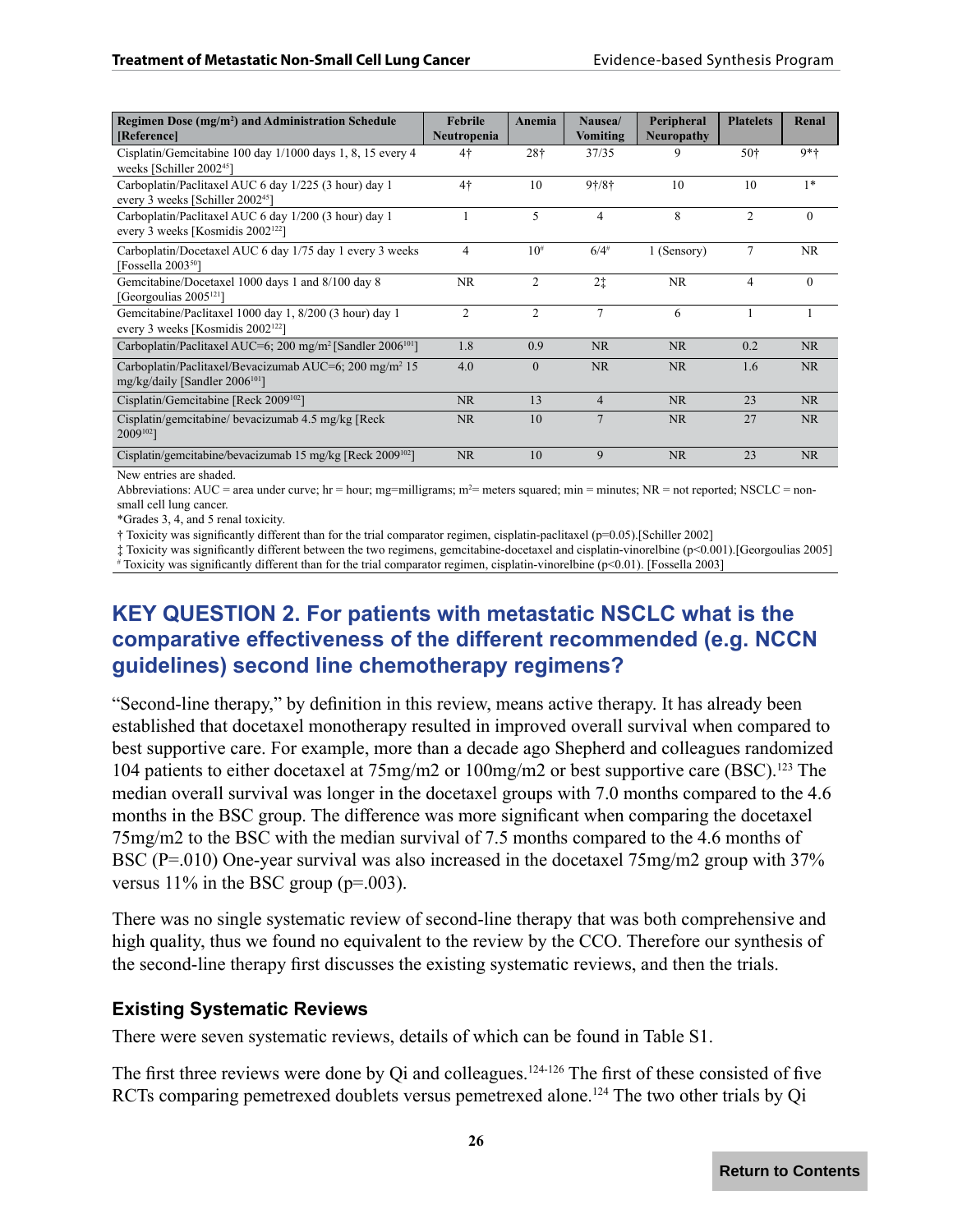<span id="page-27-0"></span>and colleagues included drugs that do not have FDA approval (enzastaurin and matuximab).<sup>125,126</sup> Futhermore, the authors pooled data across studies that included a very heterogeneous group of drugs, including cytotoxic therapies and targeted therapies. We did not judge this pooling to be clinically sensible and hence concluded this meta-analysis was not relevant to clinical practice. Similarly, the second review by Qi and colleagues assesses the efficacy of vandetanib in a pooled analysis of heterogeneous comparators, and we likewise did not judge this as clinically meaningful. $125$ 

The third review consisted of eight RCTs comparing docetaxel- based doublets with docetaxel as a single agent.126 These trials resulted in 2,126 patients for analysis. Meta-analysis showed no difference in overall survival (HR=0.93; 95% CI: 0.80-1.07, P=0.308) but did show a difference in overall response rate (OR=1.42, 95% CI: 1.13-1.80, P=0.03). In addition, 1-year survival was not significantly improved (OR=1.09, 95% CI: 0.92-1.28, P=0.328).

The next review was by Yang and colleagues and included four RCTs.127 Two of these compared bevacizumab plus carboplatin and paclitaxel to carboplatin plus paclitaxel alone, one compared bevacizumab with chemotherapy to bevacizumab with erlotinib or chemotherapy alone, and the last compared cisplatin plus gemcitabine with either placebo or bevacizumab. Only one of these trials studied treatment exclusively as second-line therapy,128 one trial included both untreated and recurrent nonsquamous cell disease, $102$  and the other two studied bevacizumab as part of first line treatment.<sup>101, 129</sup> These four studies combined treated 2101 patients. Meta-analysis found that tumor response rate might not be increased with low-dose bevacizumab (7.5mg/kg) (RR= 1.19,  $p=0.68$ ) but was with high-dose treatment (15mg/kg) (RR=1.69,  $p=0.002$ ). The one year survival rate was not increased with either low (RR=1.02,  $p=0.82$ ) or high doses (RR=1.09,  $p=0.07$ ). The 2 year survival rate was increased by the higher dose regimen but at a cost of greater toxicity. In the one study of bevacizumab as part of second line treatment,<sup>128</sup> the addition of bevacizumab to second line treatment with docetaxel or pemetrexed resulted in improvements in progression-free survival and overall survival, with hazard ratios of 0.66 to 0.78, although these improvements were not statistically significant. In this study, adding erlotinib to the bevacizumab therapy did not result in additional improvement. No study demonstrated that continuing bevacizumab beyond first line chemotherapy, either alone or with another agent, offers superior overall survival to stopping bevacizumab at the time of discontinuation of first line cytotoxic therapy.

The fifth systematic review by Mountzios and colleages included four trials of erlotinib versus placebo, erlotinib and gemcitabine-cisplatin, erlotinib and carboplatin-paclitaxel, and erlotinib and bevacizumab.20 This review covered the use of erlotinib as first line, second line, and maintenance therapy. Regarding second-line therapy, assessment of overall survival found a modest absolute gain of 2 months (overall survival of 6.7 months vs. 4.7 months,  $HR = 0.70$ , p < 0.001) in the BR.21 trial.<sup>130</sup> This led to FDA (11/2004) and EMA (10/2005) approval of erlotinib for the treatment of chemotherapy-resistant patients.

The final two systematic reviews were by Di Maio and colleagues. The first was an individual patient data meta-analysis of docetaxel administered weekly or once every three weeks as second-line therapy in patients with NSCLC.<sup>131</sup> A total of 865 patients were included, 81 percent were performance status 0 or 1, 91 percent had received platinum therapy. There was no difference in median survival (27.4 weeks vs. 26.1 weeks), and fewer episodes of severe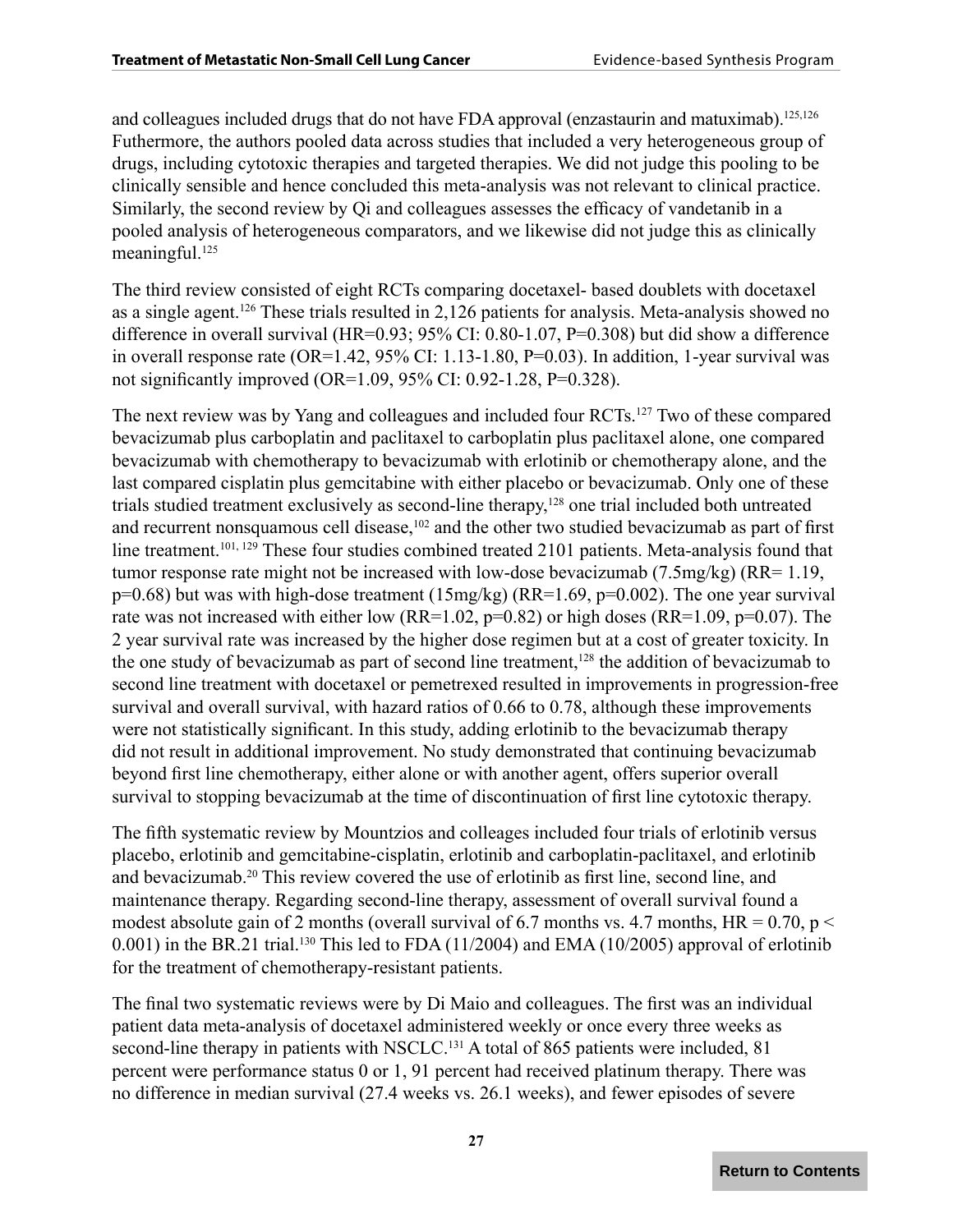and febrile neutropenia in patients receiving weekly docetaxel. The second systematic review included the data from six trials comparing single agent and doublet chemotherapy.132 Overall survival was not significantly different with the median of 37.3 weeks with doublets and 34.7 weeks with single agent (P=.32). The response rate was 15.1% with the doublets and 7.3% with a single agent (P=.0004). There were more toxic effects from the doublet, compared to single agent therapy.

The conclusions from the seven systematic reviews can be summarized as:

- doublet second line cytotoxic therapy might offer slight benefits in progression-free survival and response rate, not overall survival, but at a cost of increased toxicity;
- erlotinib produces modest increases in overall survival; and
- in one phase II study, the addition of bevacizumab to second line treatment resulted in improvements in survival that were not statistically significant.

**Return to Contents**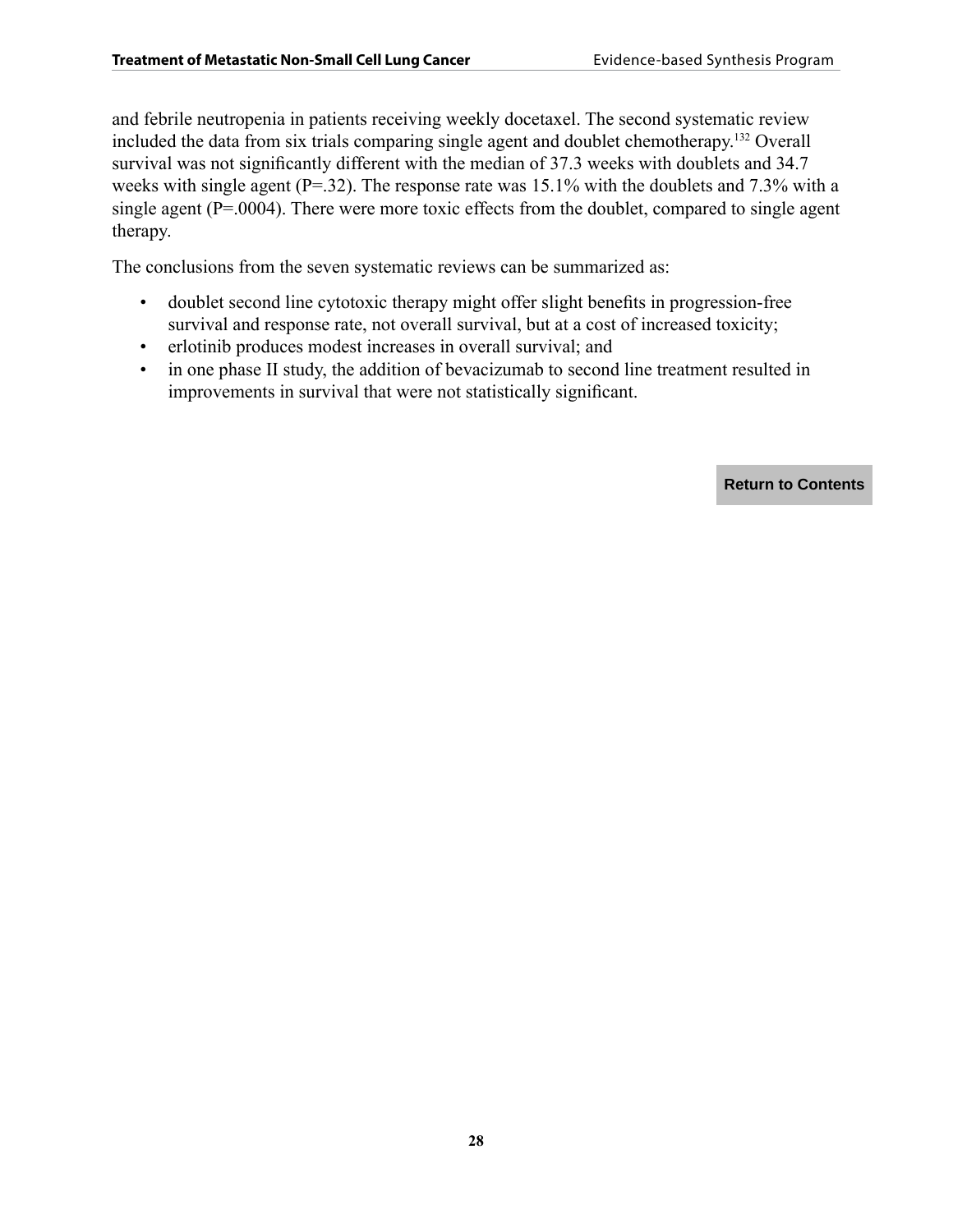#### <span id="page-29-0"></span>**Table S1. Second Line Systematic Reviews Published Since 2010**

|                             |                                  |                                                                                                                                                                                                                                                                                                                                                                                                                                                                                                                                                                                                                                                                                                                                                                                                                                                                                                                                                                                                                                                                                                                                                                                                                                                                                                                                                                                                                                                                                                                                                                                                                                                                                                                                                                                         |                         |                              |                                 |                           | <b>Outcomes Reported</b>             |                                                                                                                                                                                                                                                                                                   |
|-----------------------------|----------------------------------|-----------------------------------------------------------------------------------------------------------------------------------------------------------------------------------------------------------------------------------------------------------------------------------------------------------------------------------------------------------------------------------------------------------------------------------------------------------------------------------------------------------------------------------------------------------------------------------------------------------------------------------------------------------------------------------------------------------------------------------------------------------------------------------------------------------------------------------------------------------------------------------------------------------------------------------------------------------------------------------------------------------------------------------------------------------------------------------------------------------------------------------------------------------------------------------------------------------------------------------------------------------------------------------------------------------------------------------------------------------------------------------------------------------------------------------------------------------------------------------------------------------------------------------------------------------------------------------------------------------------------------------------------------------------------------------------------------------------------------------------------------------------------------------------|-------------------------|------------------------------|---------------------------------|---------------------------|--------------------------------------|---------------------------------------------------------------------------------------------------------------------------------------------------------------------------------------------------------------------------------------------------------------------------------------------------|
| <b>Author (Year)</b>        | <b>Search</b><br><b>End Date</b> | What was compared<br><b>Studies included:</b><br><b>First Author, Year Title. Journal</b>                                                                                                                                                                                                                                                                                                                                                                                                                                                                                                                                                                                                                                                                                                                                                                                                                                                                                                                                                                                                                                                                                                                                                                                                                                                                                                                                                                                                                                                                                                                                                                                                                                                                                               | <b>Overall Survival</b> | Progression-free<br>Survival | <b>Overall</b><br>Response Rate | <b>Adverse Events</b>     | Other<br><b>Outcomes</b><br>Reported | <b>Conclusions per abstract:</b>                                                                                                                                                                                                                                                                  |
|                             |                                  | Pemetrexed and something vs. pemetrexed alone                                                                                                                                                                                                                                                                                                                                                                                                                                                                                                                                                                                                                                                                                                                                                                                                                                                                                                                                                                                                                                                                                                                                                                                                                                                                                                                                                                                                                                                                                                                                                                                                                                                                                                                                           |                         |                              |                                 |                           |                                      |                                                                                                                                                                                                                                                                                                   |
| Qi et al.<br>$(2012)^{124}$ | May 2011                         | Chiappori, 2010 Phase II, double-blinded, randomized study of enzastaurin plus pemetrexed as second-<br>line therapy in patients with advanced non-small cell lung cancer. J Thorac Oncol<br>De Boer, 2011 Vandetanib plus pemetrexed for the second-line treatment of advanced non-small-cell<br>lung cancer: a randomized, double-blind phase III trial. J Clin Oncol<br>Scagliotti, 2010 A randomized phase II study of bortezomib and pemetrexed, in combination or<br>alone, in patients with previously treated advanced non-small-cell lung cancer. Lung Cancer<br>Schiller, 2010 Pemetrexed with or without matuzumab as second-line treatment for patients with<br>stage IIIB/IV non-small cell lung cancer. J Thorac Oncol<br>Smit, 2009 Randomized phase II and pharmacogenetic study of pemetrexed compared with pemetrexed<br>plus carboplatin in pretreated patients with advanced non-small cell lung cancer. J Clin Oncol                                                                                                                                                                                                                                                                                                                                                                                                                                                                                                                                                                                                                                                                                                                                                                                                                                               | $\mathbf X$             | X                            | $\boldsymbol{\mathrm{X}}$       | $\boldsymbol{\mathrm{X}}$ |                                      | Pemetrexed based doublet therapy didn't gain<br>any benefit in survival but significantly improved<br>progression free survival and overall response<br>competed with single agent pemetrexed. More<br>adverse events in doublet group.                                                           |
| Oi et al.<br>$(2011)^{125}$ | 2011                             | Vandetanib vs. Pemetrexed, Erlotinib, Docetaxel<br>Herbst, 2010 Vandetanib plus docetaxel versus docetaxel as second-line treatment for patients with<br>advanced non-small-cell lung cancer (ZODIAC): a double-blind, randomized, phase 3 trial. Lancet Oncol<br>Natale, 2011 Phase III trial of vandetanib compared with erlotinib in patients with previously treated<br>advanced non-small-cell lung cancer. J Clin Oncol<br>De Boer, 2011 Vandetanib plus pemetrexed for the second-line treatment of advanced non-small-cell lung<br>cancer: a randomized, double-blind phase III trial. J Clin Oncol<br>Heymach, 2007 Randomized, placebo-controlled phase II study of vandetanib plus II study of vandetanib<br>plus docetaxel in previously treated non-small-cell lung cancer. J Clin Oncol                                                                                                                                                                                                                                                                                                                                                                                                                                                                                                                                                                                                                                                                                                                                                                                                                                                                                                                                                                                   | X                       | X                            | X                               | X                         |                                      | Vandetanib offered a clinically meaningful and<br>statistically significant improvement in progression<br>free survival and overall response rate in patients<br>with advanced NSCLC but did not benefit overall<br>survival.                                                                     |
| Qi et al.<br>$(2012)^{126}$ | March<br>2011                    | Docetaxel; single vs. doublet treatment<br>Herbst, 2010 Vandetanib plus docetaxel versus docetaxel as second-line treatment for patients with<br>advanced non-small-cell lung cancer (ZODIAC): a double-blind, randomized, phase 3 trial. Lancet Oncol<br>Heymach, 2007 Randomized, placebo-controlled phase II study of vandetanib plus docetaxel in previously<br>treated non-small-cell lung cancer. J Clin Oncol<br>Gebbia, 2009 Weekly docetaxel vs. docetaxel-based combination chemotherapy as second-line treatment<br>of advanced non-small-cell lung cancer patients. The DISTAL-2 randomized trial. Lung Cancer<br>Pectasides, 2005 Comparison of docetaxel and docetaxel-irinotecan combination as second-line<br>chemotherapy in advanced non-small-cell lung cancer; a randomized phase II trial. Ann Oncol<br>Takeda, 2009 Phase II trial of docetaxel plus gemcitabine versus docetaxel in second-line treatment for<br>non-small-cell lung cancer: results of a Japan Clinical Oncology Group trial (JCOG0104). Ann Oncol<br>Pallis, 2010 A randomized phase III study of the docetaxel/carboplatin combination versus docetaxel<br>single-agent as second line treatment for patients with advanced/metastatic non-small cell lung cancer.<br><b>BMC</b> Cancer<br>Wachters, 2005 A randomized phase II trial of docetaxel vs. docetaxel and irinotecan in patients with stage<br>IIIb-IV non-small-cell lung cancer who failed first-line treatment. Br J Cancer<br>Segawa, 2010 A randomized phase II study of a combination of docetaxel and S-1 versus docetaxel<br>monotherapy in patients with non-small cell lung cancer previously treated with platinum-based<br>chemotherapy: results of Okayama Lung Cancer Study Group (OLCSG) Trial 0503. J Thorac Oncol | $\mathbf X$             | X                            | $\mathbf{X}$                    |                           | 1 year<br>$ X $ survival             | Docetaxel-based doublet therapy did not gain<br>any benefit in survival but significantly improved<br>progression free survival and better overall<br>response rate. However more grade 3/4 neutropenia,<br>thrombocytopenia, and diarrhea were observed in the<br>docetaxel-based doublet group. |
|                             |                                  |                                                                                                                                                                                                                                                                                                                                                                                                                                                                                                                                                                                                                                                                                                                                                                                                                                                                                                                                                                                                                                                                                                                                                                                                                                                                                                                                                                                                                                                                                                                                                                                                                                                                                                                                                                                         |                         |                              |                                 |                           |                                      |                                                                                                                                                                                                                                                                                                   |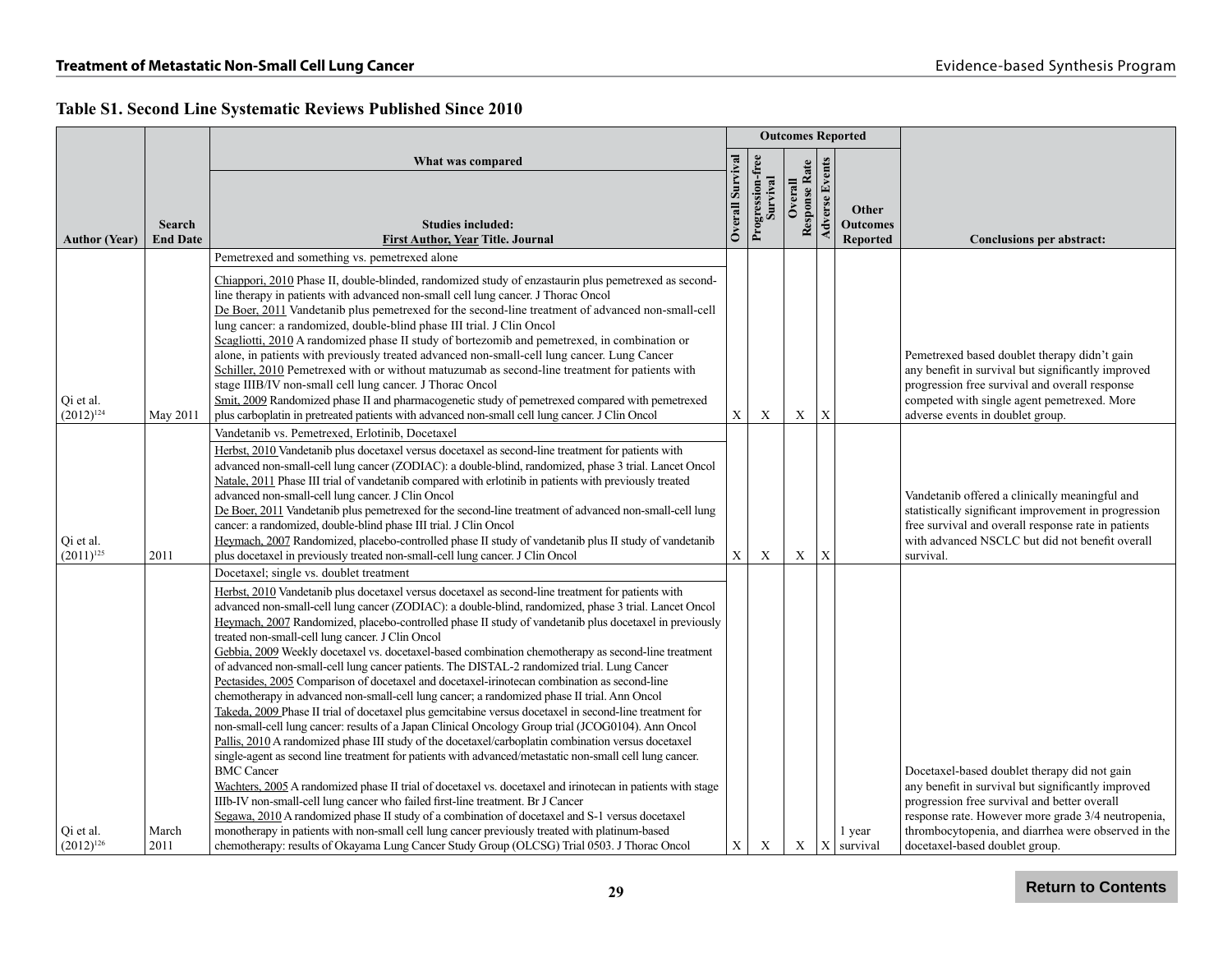|                                                                     |                                  |                                                                                                                                                                                                                                                                                                                                                                                                                                                                                                                                                                                                                                                                                                                                                                                                                                                                                                                                                                                                                                                                                                                                                                                                                                                                                                                                                                                       |                           |                              |                           |                       | <b>Outcomes Reported</b>                                                                                        |                                                                                                                                                                                                                                                                                                                                                                                                                                                                                                                                                                                    |
|---------------------------------------------------------------------|----------------------------------|---------------------------------------------------------------------------------------------------------------------------------------------------------------------------------------------------------------------------------------------------------------------------------------------------------------------------------------------------------------------------------------------------------------------------------------------------------------------------------------------------------------------------------------------------------------------------------------------------------------------------------------------------------------------------------------------------------------------------------------------------------------------------------------------------------------------------------------------------------------------------------------------------------------------------------------------------------------------------------------------------------------------------------------------------------------------------------------------------------------------------------------------------------------------------------------------------------------------------------------------------------------------------------------------------------------------------------------------------------------------------------------|---------------------------|------------------------------|---------------------------|-----------------------|-----------------------------------------------------------------------------------------------------------------|------------------------------------------------------------------------------------------------------------------------------------------------------------------------------------------------------------------------------------------------------------------------------------------------------------------------------------------------------------------------------------------------------------------------------------------------------------------------------------------------------------------------------------------------------------------------------------|
|                                                                     |                                  | What was compared                                                                                                                                                                                                                                                                                                                                                                                                                                                                                                                                                                                                                                                                                                                                                                                                                                                                                                                                                                                                                                                                                                                                                                                                                                                                                                                                                                     |                           |                              |                           |                       |                                                                                                                 |                                                                                                                                                                                                                                                                                                                                                                                                                                                                                                                                                                                    |
| <b>Author (Year)</b>                                                | <b>Search</b><br><b>End Date</b> | <b>Studies included:</b><br><b>First Author, Year Title. Journal</b>                                                                                                                                                                                                                                                                                                                                                                                                                                                                                                                                                                                                                                                                                                                                                                                                                                                                                                                                                                                                                                                                                                                                                                                                                                                                                                                  | <b>Overall Survival</b>   | Progression-free<br>Survival | Response Rate<br>Overall  | <b>Adverse Events</b> | Other<br><b>Outcomes</b><br><b>Reported</b>                                                                     | <b>Conclusions per abstract:</b>                                                                                                                                                                                                                                                                                                                                                                                                                                                                                                                                                   |
|                                                                     |                                  | Bevacizumab vs. various other agents in first or second-line therapy                                                                                                                                                                                                                                                                                                                                                                                                                                                                                                                                                                                                                                                                                                                                                                                                                                                                                                                                                                                                                                                                                                                                                                                                                                                                                                                  |                           |                              |                           |                       |                                                                                                                 |                                                                                                                                                                                                                                                                                                                                                                                                                                                                                                                                                                                    |
| Yang et al.<br>$(2010)^{127}$                                       | March<br>2009                    | Herbst, 2010 Phase II study of efficacy and safety of bevacizumab in comparison with chemotherapy or<br>erlotinib compared with chemotherapy alone for treatment of recurrent or refractory non-small-cell lung<br>cancer. J Clin Oncol<br>Johnson, 2004 Randomized phase II trial comparing bevacizumab plus carboplatin and paclitaxel with<br>carboplatin and paclitaxel alone in previously untreated locally advanced or metastatic non-small-cell lung<br>cancer. J Clin Oncol<br>Sandler, 2006 Paclitaxel-carboplatin alone or with bevacizumab for non-small-cell lung cancer. N Engl J<br>Med<br>Reck, 2009 Phase III trial of cisplatin plus gemcitabine with either placebo or bevacizumab as first-line<br>therapy for nonsquamous non-small-cell lung cancer: AVAil. J Clin Oncol                                                                                                                                                                                                                                                                                                                                                                                                                                                                                                                                                                                        | X                         | $\boldsymbol{\mathrm{X}}$    |                           | X                     | 1st year<br>survival.<br>2nd year<br>survival,<br>tumor<br>response<br>rate,<br>treatment-<br>related<br>deaths | Low-dose bevacizumab may significantly improve<br>PFS in patients with unresectable NSCLC, whereas<br>high-dose bevacizumab may increase 2-year overall<br>survival rates, prolong PFS and improve tumor<br>response rate but at the cost of higher treatment<br>related death.                                                                                                                                                                                                                                                                                                    |
|                                                                     |                                  | Erlotinib vs. placebo; TALENT-erlotinib + platinum-based doublet (gemcitabine/cisplatin),                                                                                                                                                                                                                                                                                                                                                                                                                                                                                                                                                                                                                                                                                                                                                                                                                                                                                                                                                                                                                                                                                                                                                                                                                                                                                             |                           |                              |                           |                       |                                                                                                                 | Despite the modest absolute gain in OS (2 months),                                                                                                                                                                                                                                                                                                                                                                                                                                                                                                                                 |
| Mountzios et<br>al. $(2011)^{20}$                                   | Feb 2010                         | TRIBUTE-erlotinib + carboplatin/paclitaxel), ATLAS-erlotinib + bevacizumab<br>Shepherd, 2005 Erlotinib in previously treated non-small-cell lung cancer. N Engl J Med<br>Perez-Soler, 2004 Determinants of tumor response and survival with erlotinib in patients with non-<br>small-cell lung cancer. J Clin Oncol<br>Herbst, 2007 Phase II study of efficacy and safety of bevacizumab in combination with chemotherapy<br>or erlotinib compared with chemotherapy alone for treatment of recurrent or refractory non small-cell<br>lung cancer. J Clin Oncol<br>Hainsworth, 2008 A phase III, multicenter, placebo-controlled, double-blind, randomized, clinical<br>trial to evaluate the efficacy of bevacizumab (Avastin) in combination with erlotinib (Tarceva)<br>compared with erlotinib alone for treatment of advanced non-small cell lung cancer (NSCLC) after<br>failure of standard first line chemotherapy (BETA). J Thorac Oncol                                                                                                                                                                                                                                                                                                                                                                                                                                     | X                         | $\boldsymbol{\mathrm{X}}$    | $\boldsymbol{\mathrm{X}}$ |                       | Risk of<br>$X$ death                                                                                            | the [Shepherd] study demonstrated a 30% reduction<br>in the risk of death in this heavily pre-treated<br>group of patients. On the basis of these results,<br>erlotinib received both FDA and EMA approval in<br>November 2004 and October 2005, respectively,<br>for the treatment of chemotherapy-resistant patients<br>with advanced NSCLC. Based on the results of the<br>SATURN and ATLAS studies, the use of erlotinib as<br>maintenance therapy is becoming a treatment option<br>for patients with good performance status (PS) who<br>respond to first-line chemotherapy. |
| Di Maio<br>$(2009)^{132}$<br>Identified by<br>TEP, predates<br>2010 | June 2008                        | Single vs. Combination<br>Takeda, 2009 Phase III trial of docetaxel plus gemcitabine versus docetaxel in second-line treatment<br>for non-small-cell lung cancer: Results of a Japan Clinical Oncology Group trial (JCOG0104). Ann<br>Oncol<br>Georgoulias, 2004 Irinotecan plus gemeitabine vs. irinotecan for the second-line treatment of<br>patients with advanced non-small-cell cancer pretreated with docetaxel and cisplatin: A multicentre,<br>randomized, phase II study. Br J Cancer<br>Georgoulias, 2005 Second-line treatment with irinotecan plus cisplatin vs. cisplatin of patients<br>with advanced non-small-cell lung cancer pretreated with taxanes and gemcitabine: A multicenter<br>randomized phase II study. Br J Cancer<br>Wachters, 2005 A randomized phase II trial of docetaxel vs. docetaxel and irinotecan in patients with<br>stage IIIb-IV non-small-cell lung cancer who failed first-line treatment. Br J Cancer<br>Gebbia, 2009 Weekly docetaxel vs. docetaxel-based combination chemotherapy as second-line<br>treatments of advanced non-small-cell lung cancer patients: The DISTAL-2 randomized trial. Lung<br>Cancer<br>Smit, 2008 A randomized phase II study of pemetrexed (P) versus pemetrexed-carboplatin (PC) as<br>second line treatment for patients (pts) with advanced non-small-cell lung cancer (NSCLC)- NVALT<br>7. J Clin Oncol | $\boldsymbol{\mathrm{X}}$ | $\boldsymbol{\mathrm{X}}$    | $\boldsymbol{\mathrm{X}}$ | X                     |                                                                                                                 | Doublet chemotherapy as second-line treatment of<br>advanced NSCLC significantly increases response<br>rate and progression-free survival, but is more toxic<br>and does not improve overall survival compared to<br>single-agent.                                                                                                                                                                                                                                                                                                                                                 |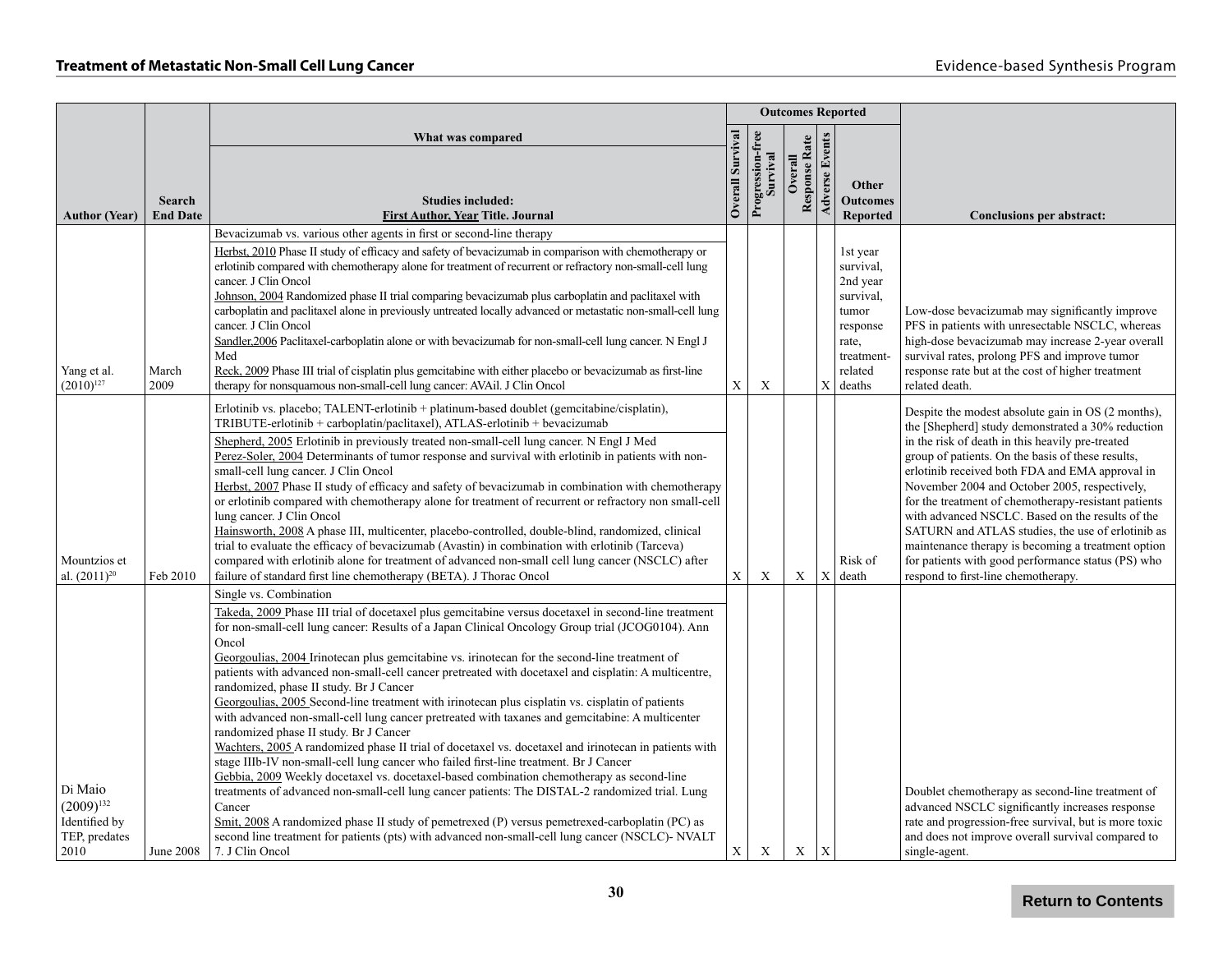|                               |                                  |                                                                                                                                                                                          |           |                |                   |   | <b>Outcomes Reported</b>                           |                                                                               |
|-------------------------------|----------------------------------|------------------------------------------------------------------------------------------------------------------------------------------------------------------------------------------|-----------|----------------|-------------------|---|----------------------------------------------------|-------------------------------------------------------------------------------|
|                               |                                  | What was compared                                                                                                                                                                        |           |                |                   |   |                                                    |                                                                               |
| <b>Author (Year)</b>          | <b>Search</b><br><b>End Date</b> | <b>Studies included:</b><br><b>First Author, Year Title. Journal</b>                                                                                                                     | Overall   | Progres<br>Sui | Res               |   | <b>Other</b><br><b>Outcomes</b><br><b>Reported</b> | <b>Conclusions per abstract:</b>                                              |
|                               |                                  | Docetaxel; Weekly vs. Once every three weeks                                                                                                                                             |           |                |                   |   |                                                    |                                                                               |
|                               |                                  | Gridelli, 2004 A randomized clinical trial of two docetaxel regimens (weekly vs. 3 week) in the<br>second-line treatment of non-small-cell lung cancer: The DISTAL 01 study. Br J Cancer |           |                |                   |   |                                                    |                                                                               |
|                               |                                  | Gervais, 2005 Phase II randomized trial comparing docetaxel given every 3 weeks with weekly                                                                                              |           |                |                   |   |                                                    |                                                                               |
|                               |                                  | schedule as second-line therapy in patients with advanced non-small-cell lung cancer (NSCLC). Ann                                                                                        |           |                |                   |   |                                                    |                                                                               |
|                               |                                  | Oncol                                                                                                                                                                                    |           |                |                   |   |                                                    |                                                                               |
|                               |                                  | Schuette, 2005 Phase III study of second-line chemotherapy for advanced non-small-cell lung cancer                                                                                       |           |                |                   |   |                                                    |                                                                               |
| Di Maio                       |                                  | with weekly compared with 3-weekly docetaxel. J Clin Oncol<br>Lai, 2005 Phase II randomized trial of tri-weekly versus day 1 and 8 weekly docetaxel as a second-                         |           |                |                   |   |                                                    |                                                                               |
| $(2007)^{131}$                |                                  | line treatment of advanced non-small cell lung cancer. Jpn J Clin Oncol                                                                                                                  |           |                |                   |   |                                                    | Weekly docetaxel shows similar efficacy compared                              |
| Identified by                 |                                  | Camps, 2006 Randomized phase III study of 3-weekly versus weekly docetaxel in pretreated                                                                                                 |           |                |                   |   |                                                    | to docetaxel administered once every three weeks,                             |
| peer review,<br>predates 2010 | December<br>2005                 | advanced non-small-cell lung cancer: A Spanish Lung Cancer Group trial. Ann Oncol                                                                                                        | $\Lambda$ |                | $\mathbf{v}$<br>A | X |                                                    | and represents an alternative for second line<br>treatment of advanced NSCLC. |

# **Return to Contents Return to Contents**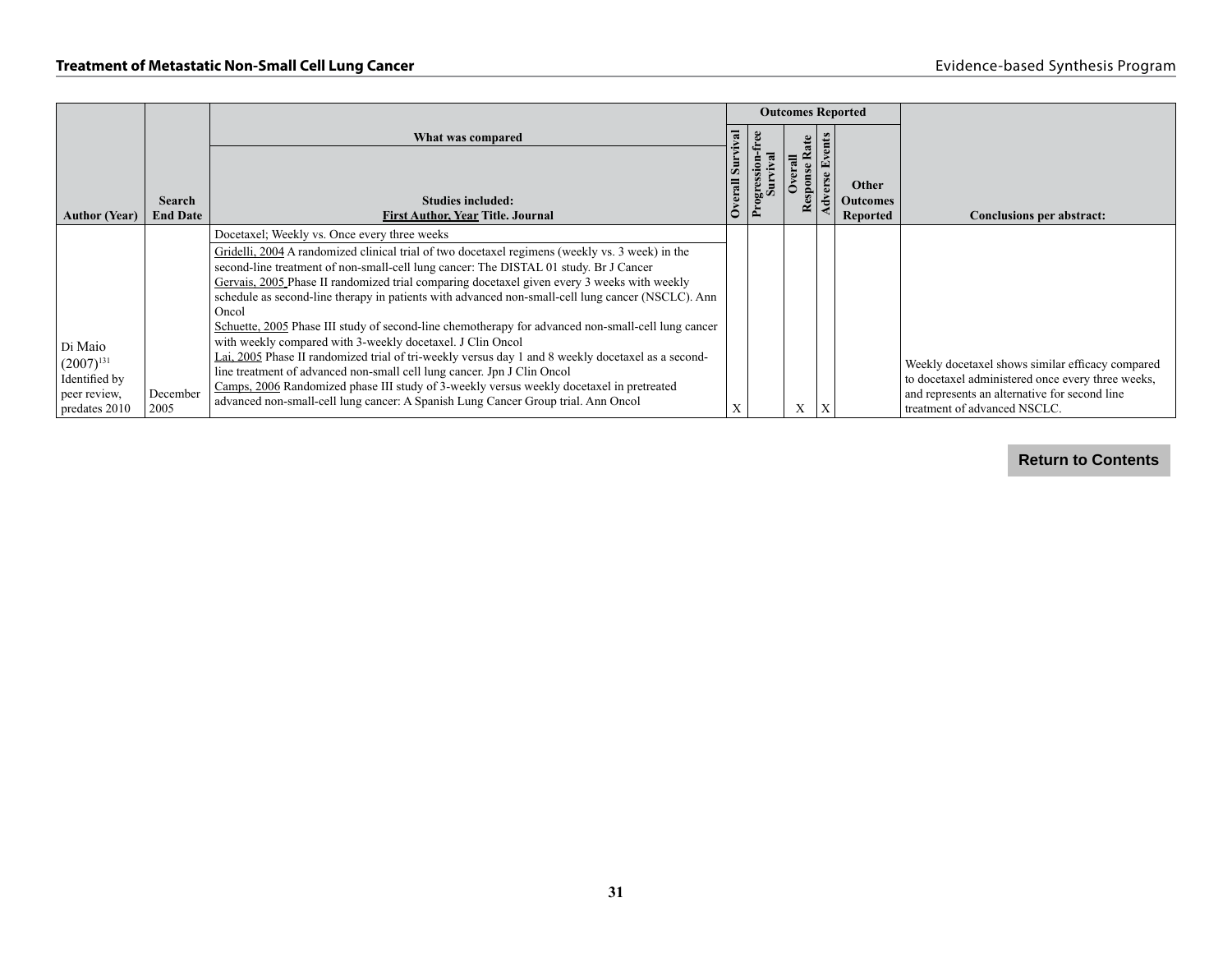#### <span id="page-32-0"></span>**Clinical Trials Published Since 2006**

We identified 20 trials, six of which were also included in the systematic reviews above.<sup>133-138</sup> Table S2 shows the overlap between trials and systematic reviews.

#### *Trials Included in Existing Systematic Reviews*

Two of the trials, by Gebbia and colleagues<sup>133</sup> and Takeda and colleagues,<sup>134</sup> were included in the review by Di Maio and colleagues discussed previously. <sup>132</sup> One trial by Herbst and colleagues<sup>136</sup> was in the review by Yang and colleagues, <sup>127</sup> also discussed previously. The remaining three trials were only included in reviews by Qi and colleagues, which were not discussed in detail in the prior section.We therefore summarize these three trials here.

The first trial<sup>135</sup> was included in Qi and colleagues  $(2012)$ .<sup>126</sup> In this RCT, patients who had been pretreated with front-line platinum-free regimens were randomized to receive either docetaxelcarboplatin or docetaxel alone. There was no significant difference in overall survival between the two groups with 10.27 (95% CI: 7.07-13.47) months achieved in the combination arm and 7.70 (95% CI: 3.39-12.01) months in the docetaxel alone arm (p=0.550). The response rate was similar 10.4% for the combination versus  $7.7\%$  (p=0.764). Likewise, the one-year survival rate was similar 43.8% versus 40.3%.

The next trial<sup>137</sup> was included in the systematic reviews by Qi and colleagues  $(2011)^{125}$  and Qi and colleagues  $(2012)$ .<sup>124</sup> In this study, 534 patients were randomized to receive vandetanib added to pemetrexed or pemetrexed plus placebo. There was no significant difference in overall survival. Median overall survival was 10.5 months for vandetanib and 9.2 months for placebo (HR=0.86; 97.54% CI, 0.65-1.13; p=.219). There were statistically significant improvements in overall response rate with 19% in the vandetanib group and  $8\%$  in the placebo group ( $p<.001$ ). Vandetanib is not currently approved for use in the United States.

The last of the trials<sup>138</sup> was found in Qi and colleagues  $(2011)$ .<sup>125</sup> In this trial 1,240 patients were randomized to receive vandetanib or erlotinib. There was no significant difference in the superiority analysis as the median overall survival was 6.9 months for vandetanib and 7.8 months with erlotinib (HR=1.01;  $p=.830$ ). Likewise, the overall response rate was 12% in both arms (two-sided P=.98). A preplanned non-inferiority analysis supported non-inferiority, defined as whether vandetanib "retained at least 50%" of the efficacy of erlotinib.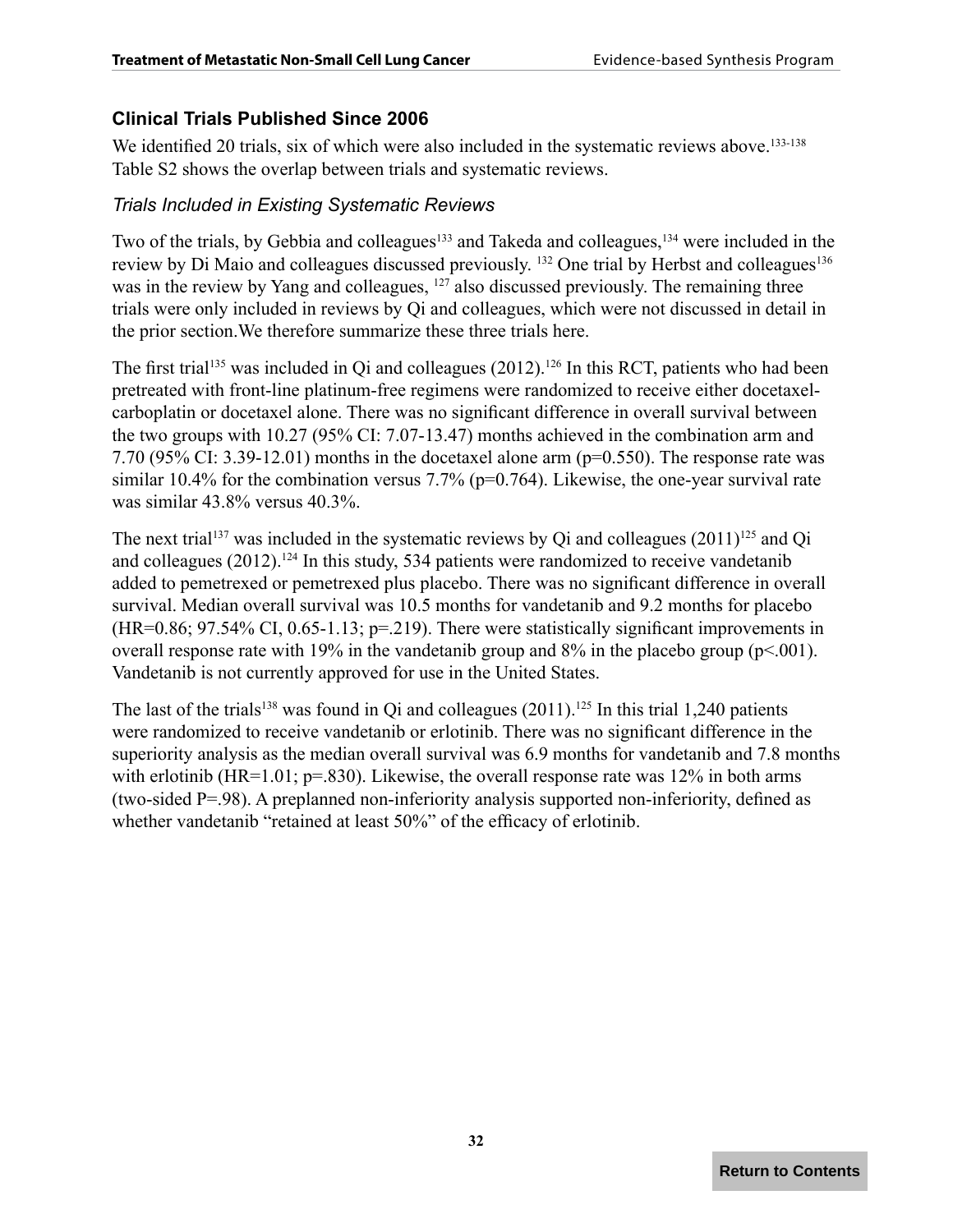|                                                                                                                                                                                                                                          | <b>Systematic</b><br><b>Reviews</b><br><b>Including this</b>         |  |  |  |  |  |  |
|------------------------------------------------------------------------------------------------------------------------------------------------------------------------------------------------------------------------------------------|----------------------------------------------------------------------|--|--|--|--|--|--|
| <b>First Author, Year Title. Journal</b>                                                                                                                                                                                                 | Trial*                                                               |  |  |  |  |  |  |
| <b>Single versus Double</b>                                                                                                                                                                                                              |                                                                      |  |  |  |  |  |  |
| Gebbia, 2009 <sup>133</sup> Weekly docetaxel vs. docetaxel-based combination chemotherapy as second-line treatments of advanced<br>non-small-cell lung cancer patients: The DISTAL-2 randomized trial. Lung Cancer                       | Di Maio (2009) <sup>132</sup><br>$Qi (2012)^{126}$                   |  |  |  |  |  |  |
| Takeda, 2009 <sup>134</sup> Phase III trial of docetaxel plus gemeitabine versus docetaxel in second-line treatment for non-small-cell<br>lung cancer: Results of a Japan Clinical Oncology Group trial (JCOG0104). Ann Oncol            | Di Maio (2009) <sup>132</sup><br>$Qi (2012)^{126}$                   |  |  |  |  |  |  |
| Pallis, 2010 <sup>135</sup> A randomized phase III study of the docetaxel/carboplatin combination versus docetaxel single-agent as<br>second line treatment for patients with advanced/metastatic non-small cell lung cancer. BMC Cancer |                                                                      |  |  |  |  |  |  |
| <b>New Agent</b>                                                                                                                                                                                                                         |                                                                      |  |  |  |  |  |  |
| Herbst, $2010^{136}$ Vandetanib plus docetaxel versus docetaxel as second-line treatment for patients with advanced non-small-<br>cell lung cancer (ZODIAC): a double-blind, randomized, phase 3 trial. Lancet Oncol                     | $Qi (2012)^{126}$<br>$Q_1(2011)^{125}$<br>Yang (2010) <sup>127</sup> |  |  |  |  |  |  |
| De Boer, 2011 <sup>137</sup> Vandetanib plus pemetrexed for the second-line treatment of advanced non-small-cell lung cancer: a<br>randomized, double-blind phase III trial. J Clin Oncol                                                | Qi $(2011)^{125}$<br>$Qi (2012)^{124}$                               |  |  |  |  |  |  |
| Natale, $2011^{138}$ Phase III trial of vandetanib compared with erlotinib in patients with previously treated advanced non-<br>small-cell lung cancer. J Clin Oncol                                                                     | Qi $(2011)^{125}$                                                    |  |  |  |  |  |  |
| * The systematic review by Mountzios and colleagues in this second line section did not overlap with any trials identified by our search or TEP, and is<br>thus not included in this table                                               |                                                                      |  |  |  |  |  |  |

#### <span id="page-33-0"></span>**Table S2. Second Line Trials Appearing in a Systematic Review**

The remaining 15 trials were not found in any of the systematic reviews.<sup>123, 139-153</sup> Table S3 has the details of these trials. We discuss these here in the order in which they emerged into clinical practice: docetaxel, followed by pemetrexed, then tyrosine kinase inhibitors (TKI), and finally newer agents.

#### *Docetaxel*

We identified one new trial of docetaxel. Fossella and coleagues 373 patients were randomized to receive either docetaxel 100mg/ m2, docetaxel 75mg/m2 versus a regimen of either vinorelbine or ifosfamide.151 Overall survival was not significantly different between the three groups, 5.5 months for docetaxel 100mg/m2, 5.7 months for docetaxel 75mg/m2 and 5.6 months for vinorelbine/ifosfamide. However, the 1-year survival was significantly greater with docetaxel 75mg 32% (95% CI: 23-40) than with vinorelbine/ ifosfamide 19% (12-26). The overall response rates for both of the docetaxel arms were significantly higher than that of the vinorelbine/ ifosfamide arm with 10.8% for docetaxel 100mg/m2, 6.7% for docetaxel 75mg/m2 and 0.8% with vinorelbine/ifosfamide (p=.001 and p=.036, respectively).

#### *Pemetrexed*

Cullen et al, randomized 588 patients to either standard or high-dose pemetrexed.<sup>145</sup> The goal was to accrue 600 patients, however accrual was terminated after an interim analysis indicated a low probability of improved survival and numerically greater toxicity in the higher dose arm. Of the patients randomized, there was no statistically significant difference between the two groups in median survival reaching 6.7 months with the lower dose and 6.9 months with the higher dose (HR=1.0132, 95% CI: 0.837-1.226). Likewise there was no significant difference in overall response with 7.1% in the lower dose and 4.3% in the higher dose (P=0.1616).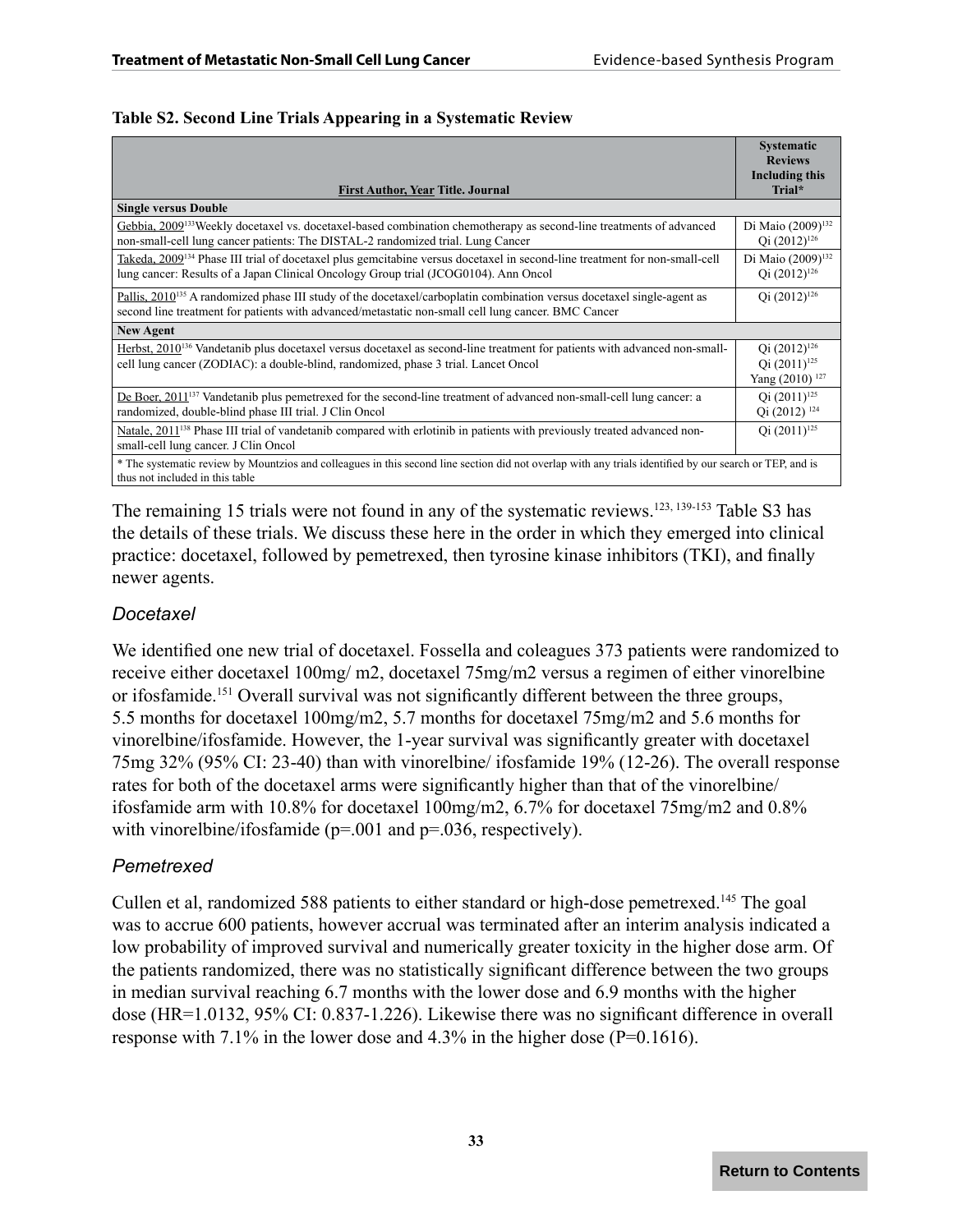#### *TKI versus Cytotoxic Therapy*

There were six trials comparing TKI to cytotoxic therapy.139-144, 152 Ciuleanu et al, included 424 patients who were randomized to receive either erlotonib or chemotherapy.139 About two-thirds of patients were positive for EGFR mutations. Median overall survival was 5.3 months (4.0-6.0) in the erlotinib group and 5.5 months  $(4.4-7.1)$  with chemotherapy  $(HR=0.96, 95\% \text{ CI: } 0.78-1.19;$ log-rank p=0.73). The response rate was also similar between the 2 groups with a RR of 7.9%  $(4.6-12.5)$  in the erlotinib group and  $6.3\%$   $(3.5-10.4)$  in the chemotherapy group. The one-year survival was 26% (19-32) in the erlotinib group versus 24% (18-30) in the chemotherapy group.

Maruyama and colleagues randomized 489 patients to receive either gefitinib or docetaxel.<sup>140</sup> Patients were enrolled irrespective of EGFR receptor mutation status. There was no significant difference in overall survival, which was 11.5 months (95% CI: 9.8-14.0) in the gefitinib arm and 14.0 months (95% CI: 11.7-16.5)in the docetaxel arm (P=.330). However, for ORR gefitinib was statistically superior to docetaxel (22.5% v 12.8%, odds ratio, 2.14; 95% CI: 1.21-3.78; P=.009).

Sekine and colleagues assessed quality of life outcomes in the preceding study reported by Maruyama and colleagues.<sup>142</sup> This studied evaluated the quality of life differences between these two regimens and found gefitinib to have statistically significant benefits over docetaxel. The Functional Assessment of Cancer Therapy-Lung analysis was 23% for gefitinib versus 14% for docetaxel (P=0.023). The Trial Outcome Index was 21% vs 9% (P=0.002). There was no significant differences between treatments in Lung Cancer Subscale improvement rates (23% vs 20%, P=0.562). This study is the quality of life assessment outcome of a trial by Maruyama and colleagues, discussed above.<sup>140</sup>

Kim and colleagues randomized 1466 patients to either gefitinib or docetaxel.<sup>141</sup> Patients were enrolled irrespective of EGFR mutation status. Median overall survival was 7.6 months in the gefitinib group and 8.0 months in the docetaxel group. One-year survival was 32% for gefitinib and 34% for docetaxel.

Lee and colleagues randomized 161 patients to either gefitinib or docetaxel.<sup>143</sup> Patients were enrolled irrespective of EGFR mutation status. The overall survival was 14.1 months for gefitinib and 12.2 months for docetaxel (HR=0.870, 95% CI: 0.613-1.236, 2-sided p=0.4370). The objective response rate was statistically superior in the gefitinib group (28.1%) compared to the docetaxel group (7.6%) (P=0.0007).

Lastly, during peer review an abstract presented at the 2012 ASCO Annual Meeting was identified.152 This study randomized 221 patients to erlotinib or docetaxel; all patients had wild type EGFR status. At a median follow-up of 20 months, progression-free survival favored treatment with docetaxel. Overall survival was not yet analyzed. We await full publication of these results, which will provide more complete analyses.

#### *TKI As an Addition to Cytotoxic Therapy*

This study of pemetrexed was added during peer review.<sup>153</sup> The study has been presented at the the 2011 ASCO Annual Meeting, but full publication is still pending. This was a phase II study in which 165 patients were randomized to receive either pemetrexed or pemetrexed plus erlotinib. The median progression-free survival was 2.9 months versus 3.2 months favoring combination therapy (HR=0.63, 95% CI 0.44-0.90). Overall survival also favored combination therapy (11.8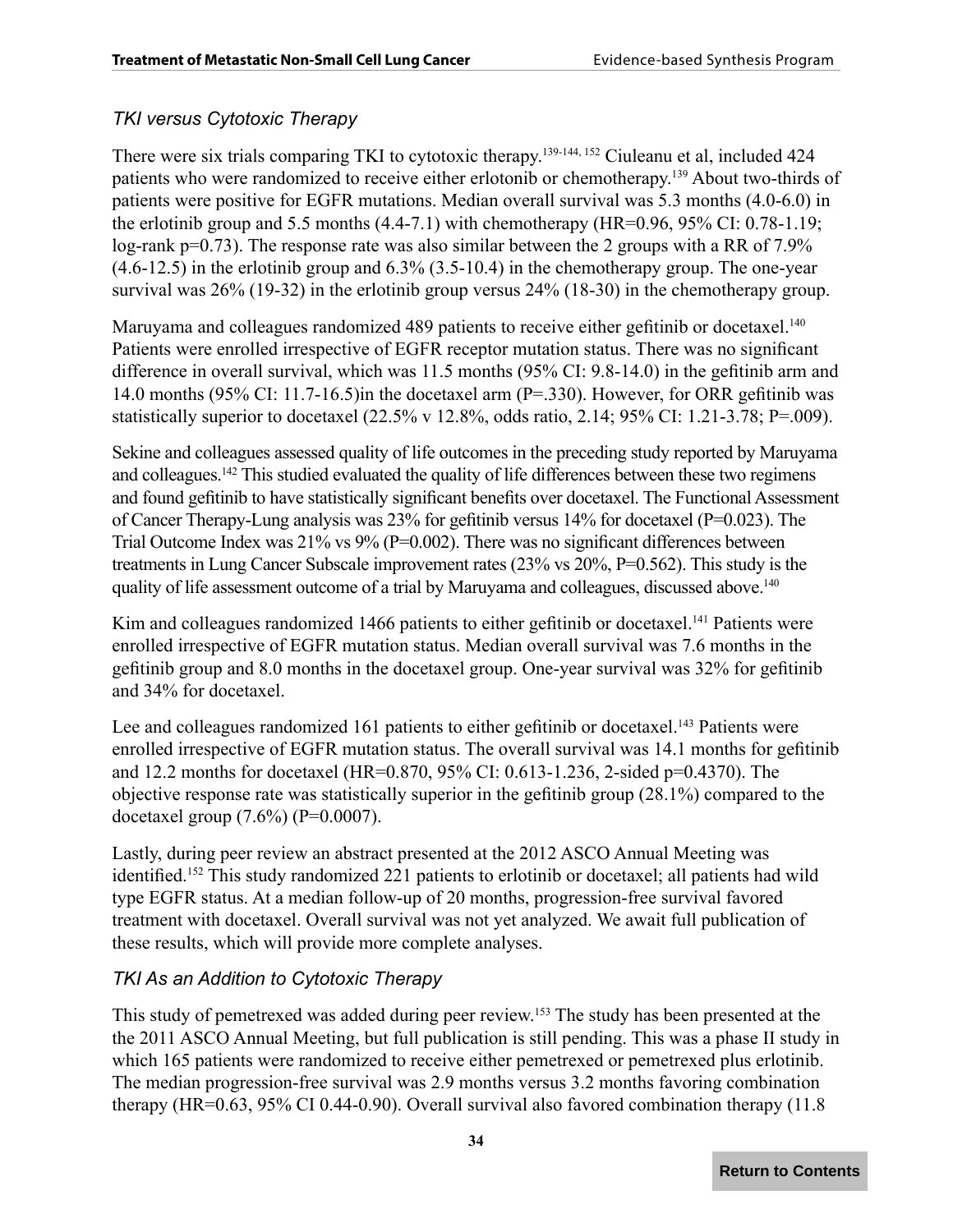months vs. 7.8 months, HR=0.68, 95% CI 0.47-0.98). We await full publication of these results, which will provide more complete analyses, and confirmation in a phase III study.

#### *TKI Plus Bevacizumab versus TKI Alone*

Herbst and colleagues randomized 636 patients to either bevacizumab plus erlotinib or erlotinib alone.144 Approximately 90 percent of patients had wild type EGFR receptor status. The overall survival did not differ between the two groups with the median overall survival of 9.3 months (IQR 4.1-21.6) in the bevacizumab arm compared to 9.2 months (IQR 3.8-20.2) in the erlotinib alone arm (HR=0.97, 95% CI: 0.80-1.18, p=0.7583). Objective response rate was much higher in the bevacizumab group  $(13\% \text{ vs } 6\%).$ 

#### *Various Other Agents*

There were seven trials of various other agents or doses.<sup>123, 146-151, 153</sup> Ready and colleagues randomized 106 patients to either the proapoptotic agent AT-101 or placebo in combination with docetaxel.<sup>146</sup> There was no significant difference in the median overall survival which was 7.8 months in the AT-101 arm and 5.9 months in the placebo arm (HR=0.82, 95% CI: 0.5-1.3, p=0.21). According to an independent review, the response rate and median PFS were not different between the arms, with the PFS for the AT-101 group of 7.5 weeks and 7.1 weeks for placebo (HR=1.04, p=0.57).

Ramlau and colleagues randomized 829 patients to either oral topotecan or IV docetaxel.<sup>147</sup> The median survival was higher with docetaxel at 30.7 weeks (95% CI: 28-34) compared to 27.9 weeks (95% CI: 24-31) with topotecan (p=.0568). Overall response rate was  $5\%$  (95% CI: 3-7%) for both docetaxel and topotecan. One-year survival was 29% (24-33%) for docetaxel and 25% (21-29%) for topotecan.

Paz-Ares and colleagues randomized 849 patients to either paclitaxel poliglumex or docetaxel.<sup>148</sup> The median survival was not different, at 6.9 months in each arm (HR 1.09, p=0.257). The 1-year survival was also similar with 25% in the paclitaxel poliglumex arm and 29% in the docetaxel arm (P=0.006).

Hermes and colleagues randomized 220 patients to either irinotecan plus carboplatin or etoposide plus carboplatin.39, 154 Overall survival was better in the irinotecan group with a median survival of 8.5 months compared with 7.1 months in the etoposide group (etoposide relative to irinotecan HR=1.41; 95% CI: 1.06-1.87). The one-year survival rate was 34% for irinotecan and 24% for etoposide.

Krzakowski and colleagues randomized 551 patients to either vinflunine or docetaxel.<sup>149</sup> The median overall survival was 6.7 months (95% CI: 5.9-7.9) in the vinflunine group and 7.2 months (6.0-8.5) in the docetaxel group (HR=0.973, 95% CI: 0.805-1.176). The overall response rate was 4.4% for vinflunine and 5.5% for docetaxel treatment.

Finally, Schiller and colleagues randomized 150 patients to receive either pemetrexed alone, pemetrexed plus matuzumab 800mg/week, or pemetrexed plus matuzumab 1600mg/3 weeks.150 There was a trend for improved OS in patients receiving matuzumab weekly compared to the every 3 weeks group with the former of 12.4 months and the latter 5.9 months. This was also greater than the 7.9 months of the pemetrexed group. Pooling the matuzumab arms gave an ORR of 11% compared to 5% for pemetrexed alone. Of note, all responses, except for one patient in the pemetrexed group, occurred in patients whose tumors expressed EGFR.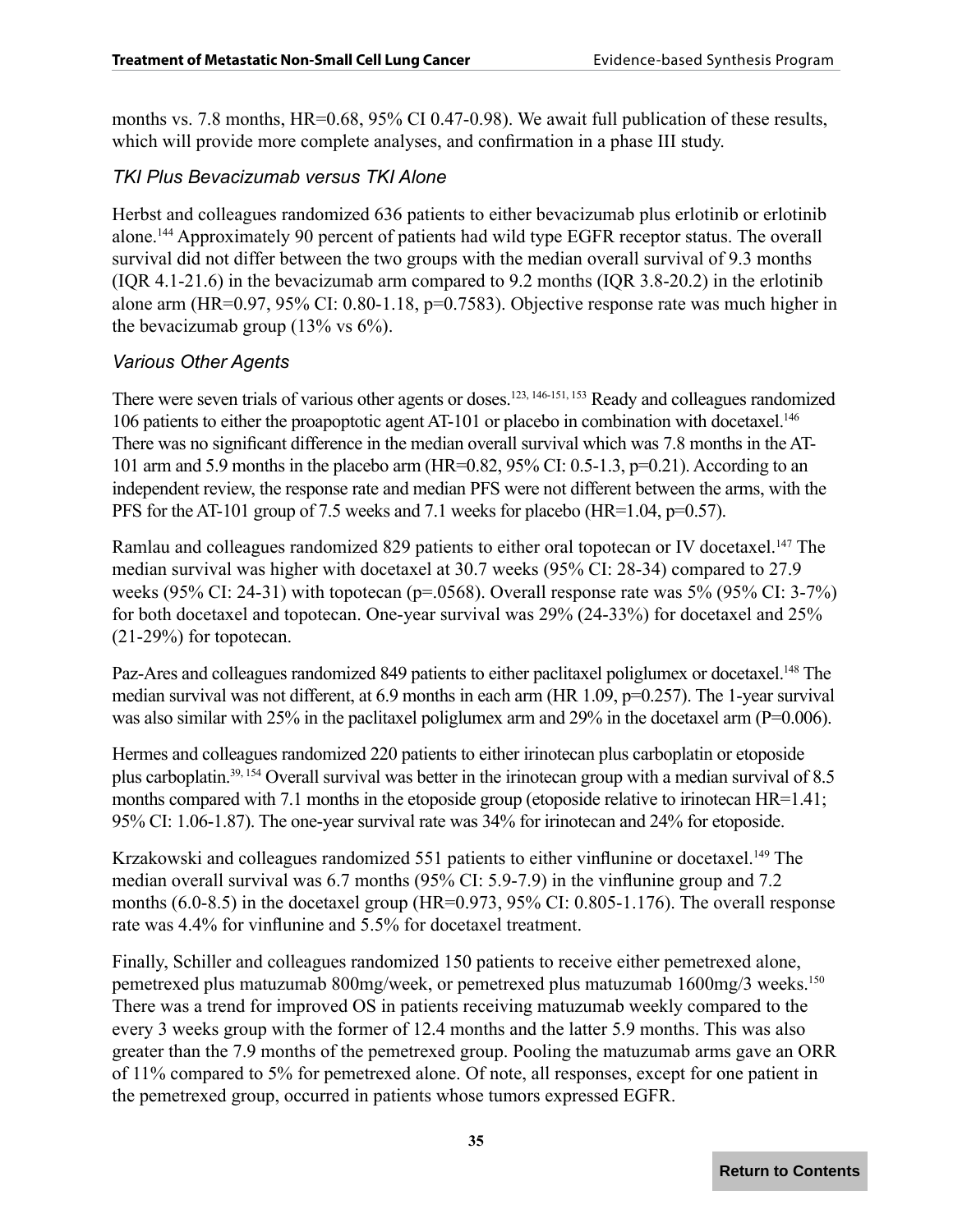|                                                |                  |                                                                 |                                     | <b>EGFR</b> mutation                                                                  | <b>Median Survival,</b>                                     | 1-year survival<br>% (95% CI), p | <b>Overall Response,</b><br>% (95% CI), p    |  |
|------------------------------------------------|------------------|-----------------------------------------------------------------|-------------------------------------|---------------------------------------------------------------------------------------|-------------------------------------------------------------|----------------------------------|----------------------------------------------|--|
| <b>Author</b> ; Date                           | $N_{\text{ran}}$ | Comparison<br><b>Agents/N</b>                                   | Histology(%)**                      | status $(i f)$<br>relevant)                                                           | months $(95\% \text{ CI}),$<br>p value                      | value                            | value                                        |  |
| <b>Docetaxel</b>                               |                  |                                                                 |                                     |                                                                                       |                                                             |                                  |                                              |  |
| Fossella, 2000 <sup>151</sup>                  | 373              | D100mg/<br>m2/125<br>D75mg/<br>m2/125<br>V or I/123             | A: 50<br>S: 27                      | NR                                                                                    | 5.5<br>5.7<br>5.6                                           | $32(23-40)$<br>$19(12-26)$       | 10.8<br>$6.7, p = 0.001$<br>$0.8, p = 0.036$ |  |
| Pemetrexed                                     |                  |                                                                 |                                     |                                                                                       |                                                             |                                  |                                              |  |
|                                                |                  | Pem<br>(standard<br>dose)/295<br>Pem (hi                        |                                     |                                                                                       | 6.7                                                         |                                  | 7.1                                          |  |
| Cullen, 2008 <sup>145</sup>                    | 588              | $dose$ )/293                                                    | NR.                                 | NR                                                                                    | 6.9                                                         | NR                               | 4.3, $p=0.1616$                              |  |
| <b>TKI vs. Cytotoxic Therapy</b>               |                  |                                                                 |                                     |                                                                                       |                                                             |                                  |                                              |  |
| Ciuleanu, 2012 <sup>139</sup>                  | 424              | E/203<br>Chemo/221                                              | A: 50<br>S: 37                      | 68% EGFR<br>positive                                                                  | $5.3(4.0-6.0)$<br>$5.5(4.4-7.1)$<br>$p=0.73$                | 26 (19-32)<br>24 (18-30)         | $7.9(4.6-12.5)$<br>$6.3(3.5-10.4)$           |  |
| Maruyama, 2008 <sup>140</sup>                  | 489              | Gf/245<br>D/244<br>Gf/245                                       | A: 78<br>S: 16<br>Same as Maruyama, | Enrolled<br>irrespective                                                              | $11.5(9.8-14.0)$<br>$14.0(11.7-16.5)$<br>$p = 330$          | NR                               | 22.5<br>$12.8$ , $p=.009$                    |  |
| Sekine, 2009 <sup>142</sup>                    | 490              | D/244                                                           | above                               |                                                                                       | NR.                                                         | NR.                              | NR.                                          |  |
| Kim, 2008 <sup>141</sup>                       | 1466             | Gf/733<br>D/733                                                 | A; 57<br>S: 25                      | 57% EGFR<br>mutation positive                                                         | 7.6<br>8.0                                                  | NR.                              | 32<br>34                                     |  |
| Lee, 2010 <sup>143</sup>                       | 161              | Gf/82<br>D/79                                                   | A:66<br>S: 21                       | Enrolled<br>irrespective                                                              | 14.1<br>12.2<br>$p=0.4370$                                  | NR                               | 28.1<br>7.6, $p=0.0007$                      |  |
| Garassino, 2012 <sup>152</sup>                 | 221              | E/108<br>D/110                                                  | <b>NR</b>                           | 100% EGFR<br>wild-type                                                                | NR.                                                         | NR                               | NR                                           |  |
| <b>TKI</b> as an Addition to Cytotoxic Therapy |                  |                                                                 |                                     |                                                                                       |                                                             |                                  |                                              |  |
| Von Pawel, 2011 <sup>153</sup>                 | 165              | Pem/83<br>$Pem+E/76$                                            | Non-S: 100                          | <b>NR</b>                                                                             | $7.8(5.3-10.4)$<br>$11.8(8.2 - 16.7),$<br>$P=0.019$         | <b>NR</b>                        | 10.8<br>17.1                                 |  |
| <b>TKI Plus Bevacizumab vs. TKI Alone</b>      |                  |                                                                 |                                     |                                                                                       |                                                             |                                  |                                              |  |
|                                                |                  | BE/319                                                          | A: 75                               | 90% EGFR wild                                                                         | 9.3                                                         |                                  | 13                                           |  |
| Herbst, 2011 <sup>144</sup>                    | 636              | E/317                                                           | S: 4                                | type                                                                                  | $9.2, p=0.7583$                                             | NR.                              | 6                                            |  |
| <b>Various</b>                                 |                  |                                                                 |                                     |                                                                                       |                                                             |                                  |                                              |  |
| Ready, 2011 <sup>146</sup>                     | 106              | D+AT-101/53<br>DPl/52                                           | A: 30<br>S: 56                      | <b>NR</b>                                                                             | 7.8<br>$5.9, p=0.21$                                        | NR.                              | <b>NR</b>                                    |  |
| Ramlau, 2006 <sup>147</sup>                    | 829              | T/414<br>D/415                                                  | A: 42<br>S: 41                      | NR                                                                                    | $27.9$ weeks $(24-31)$<br>30.7weeks(28-34),<br>$p = 0.0568$ | 25 (21-29)<br>29 (24-33)         | 5<br>5                                       |  |
| Paz-Ares, 2008 <sup>148</sup>                  | 849              | Px/427<br>D/422                                                 | NR.                                 | <b>NR</b>                                                                             | 6.9<br>$6.9$ , $p=0.257$                                    | 25<br>$29,p=0.006$               | <b>NR</b>                                    |  |
| Krzakowski,<br>2010 <sup>149</sup>             | 551              | $V\ln/274$<br>D/277                                             | A; 43<br>S:35                       | NR                                                                                    | $6.7(5.9-7.9)$<br>$7.2(6.0-8.5)$                            | NR                               | 4.4<br>5.5                                   |  |
| Hermes, 2008 <sup>39</sup>                     | 220              | $Ir + Cb/105$<br>$Et + Cb/104$                                  | <b>NR</b>                           | NR                                                                                    | 8.5<br>7.1<br>$p=0.02$                                      | 34<br>24                         | <b>NR</b>                                    |  |
| Schiller, 2010 <sup>150</sup>                  | 150              | Pem/50<br>PemMat<br>(weakly)/51<br>PemMat<br>$(q3$ weeks $)/49$ | A: 51<br>S: 31                      | <b>EGFR</b><br>expression status<br>detectable (88%)<br>vs. nondetectable<br>$(11\%)$ | 7.9<br>12.4<br>5.9                                          | $\rm NR$                         | 5<br>11 (PemMat<br>groups combined)          |  |

#### <span id="page-36-0"></span>**Table S3. Trials Not Included in Existing Systematic Reviews**

\*\* A: Adenocarcinoma, S: squamous cell carcinoma

N<sub>rand</sub>, number of patients randomized; NR, not reported; C, cisplatin; Cb, carboplatin; CI, confidence interval; D, docetaxel; Et, etoposide; G, gemcitabine; Ir, Irinotecan; P, paclitaxel; Vd, vindesine; MVP, mitomycin; P placebo; BSC, best supportive care; T, topotecan; Ct, cetuximab; Vin, vinflunine; Mat, matuzumab; If, ifosfamide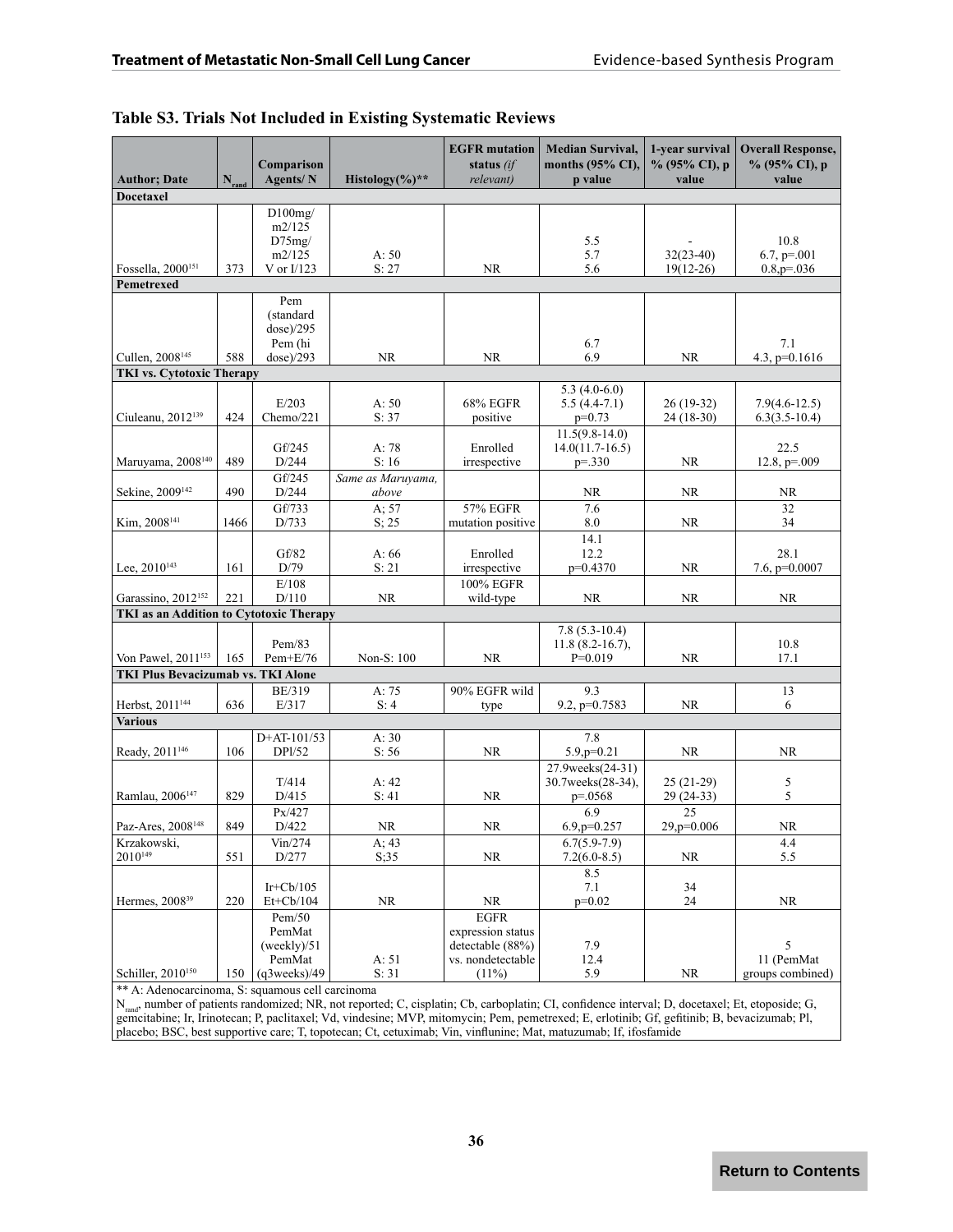#### <span id="page-37-0"></span>*Summary of Second-line therapy Trials Not in Existing Systematic Reviews*

The summary of these trials not included in existing systematic reviews is:

- Considering data from first line and maintenance therapy studies in addition to second line studies, there are sufficient data to support the conclusion that histology type influences the effectiveness of potential treatments. Pemetrexed is more effective in nonsquamous NSCLC, while docetaxel is more effective in squamous NSCLC (GRADE=moderate).
- Tyrosine kinase inhibitors, when used as second-line therapy in patients unselected for EGFR mutation status, produce overall survival similar to docetaxel (GRADE=strong).
- There is insufficient data to support effectiveness of other drugs, or drugs in combinations, in second-line therapy (GRADE=moderate).
- The above second line studies are typically undertaken after evidence of disease progression, and should be distinguished from mainenance therapy, which is undertaken when a patient has at least stable disease during treatment (typically four cycles).

#### **Toxicity of Second Line or Maintenance Agents**

Analogous to the presentation in first line threatment, we present here a summary of Grade 3 or 4 toxicities from selected trials of second line agents, some of which are also used in maintenance therapy. As noted before, comparisons across trials should be avoided, and "numbers are provided only to give a general sense of the toxicity of the regimens."2

#### **TABLE S4. Summary of Grade 3 or 4 Chemotherapy Toxicity (% Patients) from Large, Selected Trials of Maintenance or Second-line therapy**

| Regimen Dose $(mg/m2)$ and Administration<br><b>Schedule [Reference]</b>                                              | Rash<br>Skin | Diarrhea  | nfestatio<br>Infection | Hypertension | Fatigue   | Bleeding | Nausea    | Neutropenia<br>Febrile | Neutropenia |
|-----------------------------------------------------------------------------------------------------------------------|--------------|-----------|------------------------|--------------|-----------|----------|-----------|------------------------|-------------|
| Erlotinib 150 mg/day [Cappuzzo 2010 <sup>155</sup> ]                                                                  | 9            | 2         |                        | NR           | NR        | NR       | <b>NR</b> | NR                     | NR.         |
| Erlotinib 110 mg/daily [Ciuleanu $2012^{139}$ ]                                                                       | 5            | 18        | NR                     | NR.          | 3         | NR.      | 5         | NR.                    | <b>NR</b>   |
| Bevacizumab 15 mg/kg; erlotinib 150 mg/<br>daily [Herbst $2011^{144}$ ]                                               | NR           | <b>NR</b> | <b>NR</b>              | 15           | <b>NR</b> | 3        | NR        | NR                     | <b>NR</b>   |
| Pemetrexed 500 mg/m <sup>2</sup> [Cullen 2008 <sup>145</sup> ]                                                        | 0.3          | 1.4       | 2.4                    | NR.          | 3.1       | NR       | 1.4       | 1.4                    | 2.1         |
| Although the contract of the contract of the contract of the contract of the contract of the contract of $\mathbf{M}$ |              |           |                        |              |           |          |           |                        |             |

Abbreviations:  $AUC = area$  under curve; hr = hour; mg=milligrams; m<sup>2</sup>= meters squared; min = minutes; NR = not reported; NSCLC = non-small cell lung cancer.

# **KEY QUESTION 3. For patients with metastatic NSCLC what is the benefit of maintenance therapy following first line chemotherapy regimens compared with no maintenance therapy?**

We identified three systematic reviews of maintenance therapy published since 2010.<sup>3, 20, 156</sup> Details of these systematic reviews are in Table M1. The most comprehensive and best quality review was completed by Zhang and colleague.<sup>3</sup> It met 10 of the 11 AMSTAR criteria and identified eight trials with a total of 3,736 patients with nonprogressing NSCLC. Trials were of either a continuous or switch strategy and were compared to either placebo or observation. Of the nine trials, three employed a continuous maintenance strategy157-159 while six utilized a switch strategy.155, 159, 160, 161-164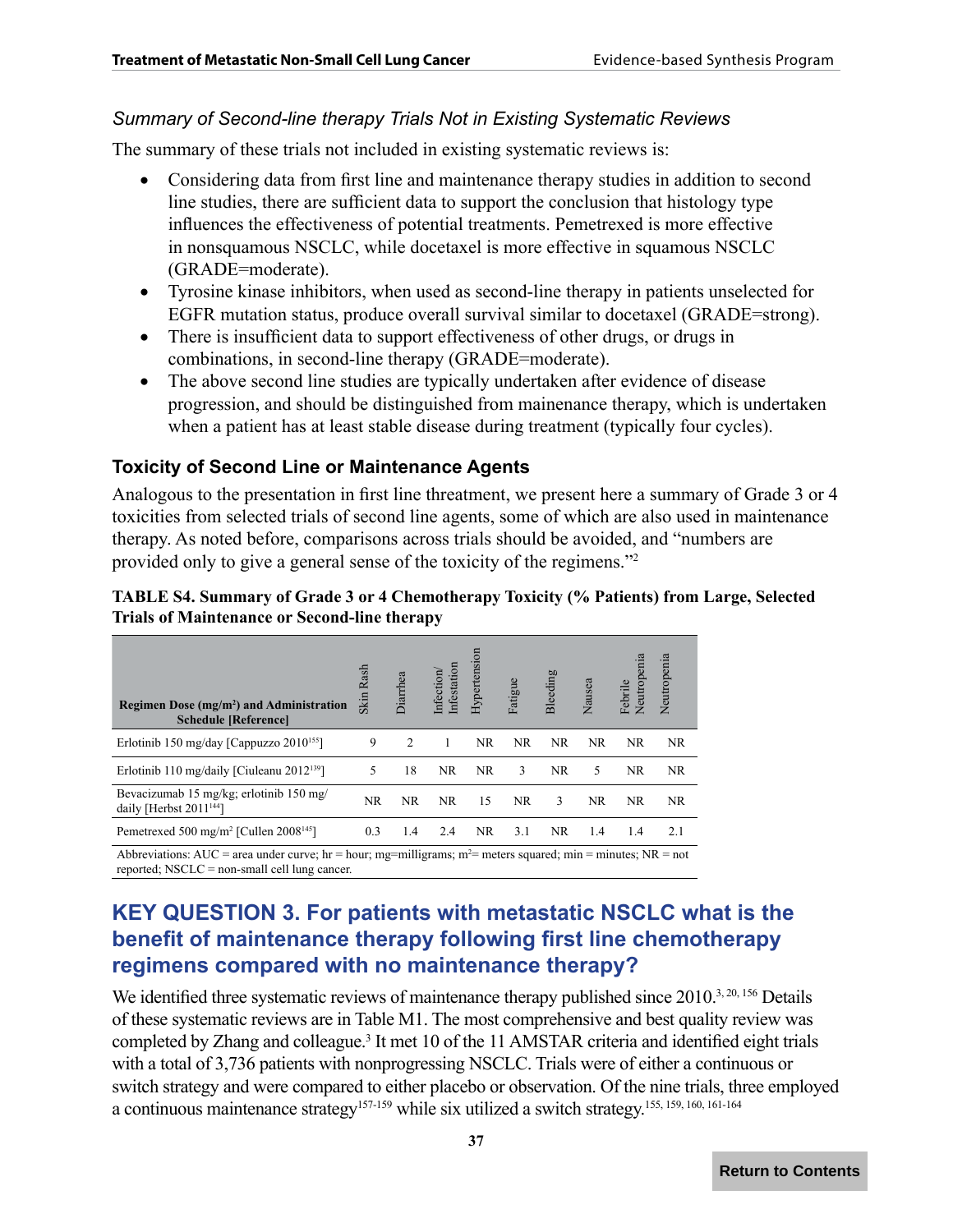#### <span id="page-38-0"></span>**Table M1. Maintenance Systematic Reviews Published Since 2010**

|                                         |                              |                                                                                    |                                                                                                            |                  |                         | <b>Outcomes Reported</b> |                       |                                      |                                                                                                                                            |
|-----------------------------------------|------------------------------|------------------------------------------------------------------------------------|------------------------------------------------------------------------------------------------------------|------------------|-------------------------|--------------------------|-----------------------|--------------------------------------|--------------------------------------------------------------------------------------------------------------------------------------------|
| <b>Author (Year)</b>                    | <b>Search</b><br>End<br>Date | What was compared                                                                  | <b>Trials included; Total</b><br><b>Number of Patients</b><br><b>First Author, Year</b><br>Title. Journal* | Overall Survival | <b>Progression Free</b> | <b>Overall Response</b>  | <b>Adverse Events</b> | Other<br><b>Outcomes</b><br>Reported | <b>Conclusions per abstract:</b>                                                                                                           |
|                                         |                              |                                                                                    | 8 trials; 3,736 pts                                                                                        |                  |                         |                          |                       |                                      |                                                                                                                                            |
|                                         |                              |                                                                                    | Capuzzo, 2010                                                                                              |                  |                         |                          |                       |                                      |                                                                                                                                            |
|                                         |                              |                                                                                    | Perol, 2010                                                                                                |                  |                         |                          |                       |                                      |                                                                                                                                            |
|                                         |                              | Erlotinib vs. Gefitinib vs.                                                        | Ciuleanu, 2009                                                                                             |                  |                         |                          |                       |                                      |                                                                                                                                            |
|                                         |                              | Placebo:                                                                           | Brodowicz, 2006                                                                                            |                  |                         |                          |                       |                                      |                                                                                                                                            |
|                                         |                              | Gemeitabine vs. BSC or observation:                                                | Belani, 2010                                                                                               |                  |                         |                          |                       |                                      |                                                                                                                                            |
|                                         |                              | pemetrexed vs. placebo and BSC;                                                    | <b>Fidias</b> , 2009                                                                                       |                  |                         |                          |                       |                                      |                                                                                                                                            |
|                                         |                              | Bevacizumab and erlotinib vs.                                                      | <b>Miller, 2009</b>                                                                                        |                  |                         |                          |                       |                                      | Maintenance therapy with either a continuous or a switch strategy significantly                                                            |
| Zhang et al.                            | Aug                          | bevacizumab and placebo;                                                           | Kabbinavar, 2010                                                                                           |                  |                         |                          |                       |                                      | increases OS and PFS compared with placebo or observation. However, the                                                                    |
| $(2011)^3$                              | 2010                         | erlotinib vs. observation                                                          | Surmont, 2010                                                                                              | X                | X                       |                          | X                     |                                      | benefits must be balanced against toxicity.                                                                                                |
|                                         |                              |                                                                                    | 5 trials; 3,634 pts                                                                                        |                  |                         |                          |                       |                                      |                                                                                                                                            |
|                                         |                              |                                                                                    | Capuzzo, 2010                                                                                              |                  |                         |                          |                       |                                      |                                                                                                                                            |
|                                         |                              |                                                                                    | Herbst, 2005<br>Perol, 2010                                                                                |                  |                         |                          |                       |                                      |                                                                                                                                            |
| Oi et al.                               | March                        |                                                                                    | Ciuleanu, 2009                                                                                             |                  |                         |                          |                       |                                      | Maintenance therapy with either erlotinib or pemetrexed has clinically and                                                                 |
| $(2012)^{156a}$                         | 2011                         | Pemetrexed or Erlotinib vs. Placebo                                                | Paz-Ares, 2011                                                                                             | X                | X                       |                          |                       |                                      | statistically significant advantage over placebo observation.                                                                              |
|                                         |                              | SATURN: Erlotinib vs. Placebo;                                                     |                                                                                                            |                  |                         |                          |                       |                                      | Based on the results of the SATURN and ATLAS studies, the use of erlotinib                                                                 |
|                                         |                              | $ATLAS$ : erlotinib + bevacizumab vs.                                              | 2 trials; 1,768 pts                                                                                        |                  |                         |                          |                       |                                      |                                                                                                                                            |
| Mountzios et<br>al. $(2011)^{20b}$      |                              | Feb 2010 bevacizumab                                                               | Capuzzo, 2009<br><b>Miller</b> , 2009                                                                      | X                | X                       | X                        | X                     | Risk of<br>death                     | as maintenance therapy is becoming a treatment option for patients with good<br>performance status who respond to first-line chemotherapy. |
| *Full trial references are listed below |                              |                                                                                    |                                                                                                            |                  |                         |                          |                       |                                      |                                                                                                                                            |
|                                         |                              | Reviews are listed in order of comprehensiveness (total patients, included trials) |                                                                                                            |                  |                         |                          |                       |                                      |                                                                                                                                            |

Reviews are listed in order of comprehensiveness (total patients, included trials)

a Qi contains two trials (Capuzzo 2010 and Ciuleanu 2009), totaling 1,552 patients, that are included in Zhang 2011. b Mountzios contains two maintenance trials (Capuzzo 2010 and Miller 2009), totaling 1,768 patients, that are included in Zhang 2011.

#### *Trial References, by Systematic Review, for Table M1.*

Zhang et al. (2011):

- • **Pérol** M, Zalcman G, Monnet I, et al. Final results from the IFCT-GFPC 0502 phase III study: maintenance therapy in advanced NSCLC with either gemcitabine (G) or erlotinib (E) versus observation (O) after cisplatin-gemcitabine induction chemotherapy (CT), with predefined second-line treatment [abstract]. Ann Oncol. 2010; 21 (suppl 8): viii 124.
- • **Cappuzzo** F, Ciuleanu T, Stelmakh L, et al; SATURN investigators. Erlotinib as maintenance treatment in advanced non-small-cell lung cancer: a multicentre, randomised, placebo controlled phase 3 study. *Lancet Oncol.* 2010; 11 (6): 521 - 529.
- • **Ciuleanu** T, Brodowicz T, Zielinski C, et al. Maintenance pemetrexed plus best supportive care versus placebo plus best supportive care for non-small-cell lung cancer: a randomised, double-blind, phase 3 study. *Lancet*. 2009; 374(9699): 1432- 1440.
- Miller VA, Das A, Rossi M. A randomized, double-blind, placebo-controlled, phase IIIb trial (ATLAS) comparing bevacizumab (B) therapy with or without erlotinib (E) after completion of chemotherapy with B for first-line treatment of locally advanced, recurrent, or metastatic non-small cell lung cancer (NSCLC) [abstract LBA8002]. *J Clin Oncol*. 2009; 27 (suppl 1): 18S.
- • **Kabbinavar** FF, Miller VA, Johnson BE, et al. Overall survival (OS) in ATLAS, a phase IIIb trial comparing bevacizumab (B) therapy with or without erlotinib (E) after completion of chemotherapy (chemo) with B for first-line treatment of locally advanced, recurrent, or metastatic non-small cell lung cancer (NSCLC) [abstract 7526]. *J Clin Oncol.* 2010; 28 (suppl): 15S.
- • **Brodowicz** T, Krzakowski M, Zwitter M, et al; Central European Cooperative Oncology Group CECOG. Cisplatin and gemcitabine first-line chemotherapy followed by maintenance gemcitabine or best supportive care in advanced nonsmall cell lung cancer: a phase III trial. Lung Cancer. 2006; 52 (2): 155 - 163.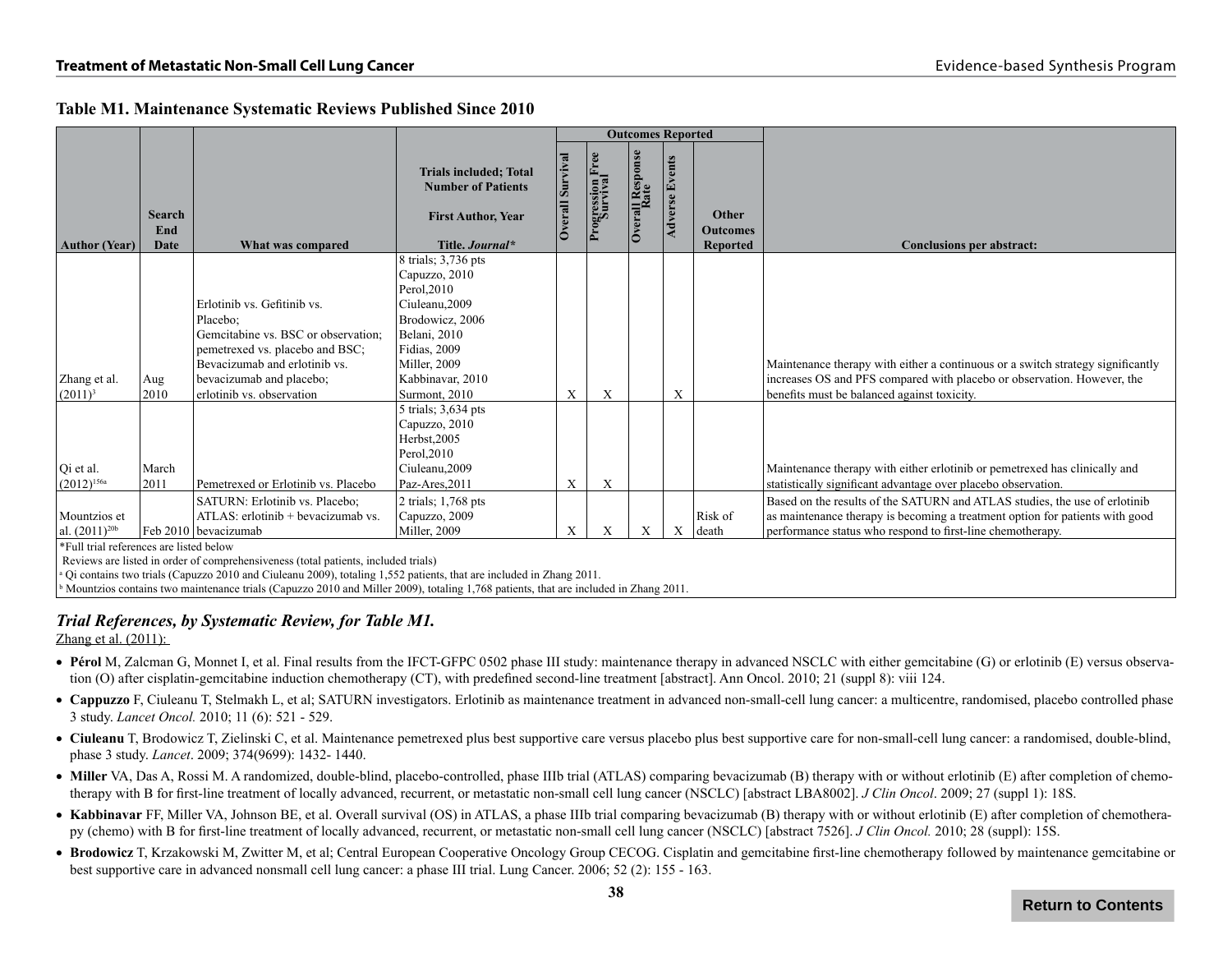- • **Belani** CP, Waterhouse DM, Ghazal H, et al. Phase III study of maintenance gemcitabine (G) and best supportive care
- (BSC) versus BSC, following standard combination therapy with gemcitabine-carboplatin (G-Cb) for patients with advanced non-small cell lung cancer (NSCLC) [abstract 7506]. J Clin Oncol. 2010; 28 (suppl): 15S.
- **Fidias** PM, Dakhil SR, Lyss AP, et al. Phase III study of immediate compared with delayed docetaxel after front-line therapy with gemcitabine plus carboplatin in advanced non small-cell lung cancer. J Clin Oncol. 2009; 27 (4): 591 - 598.
- • **Surmont** VF, Gaafar RM, Scagliotti GV, et al. A double-blind, randomized, placebo-controlled phase III intergroup study of gefitinib (G) in patients (pts) with advanced NSCLC, non-progressing after first-line platinum-based chemotherapy (EORTC 08021-ILCP 01/03) [abstract]. Ann Oncol. 2010; 21 (suppl 8): viii 124.

#### Qi et al. (2012)

- • **Cappuzzo** F, Ciuleanu T, Stelmakh L, et al. Erlotinib as maintenance treatment in advanced non-small-cell lung cancer: a multi-centre, randomized, placebo-controlled phase 3 study. Lancet Oncol 2010; 11: 521-9.
- Herbst RS, Prager D, Hermann R, et al. TRIBUTE: a phase III trial of erlotinib hydrochloride (OSI-774) combined with carboplatin and paclitaxel chemotherapy in advanced non-small-cell lung cancer. J Clin Oncol 2005; 23: 5892-9.
- • **Ciuleanu** T, Brodowicz T, Zielinski C, et al. Maintenance pemetrexed plus best supportive care versus placebo plus best supportive care for non-small-cell lung cancer: a randomized, double-blind, phase 3 study. Lancet 2009;374:1432-40
- Perol M, Chouaid C, Milleron BJ, et al. Maintenance with either gemcitabine or erlotinib versus observation with predefined second-line treatment after cisplatin–gemcitabine induction chemotherapy in advanced NSCLC: IFCT-GFPC 0502 phase III study. J Clin Oncol 2010;28(Suppl):15s (abstr 7507)
- Paz-Ares LG, De Marinis F, Dediu M, et al. PARAMOUNT: Phase III study of maintenance pemetrexed (pem) plus best supportive care (BSC) versus placebo plus BSC immediately following induction treatment with pem plus cisplatin for advanced nonsquamous non-small cell lung cancer (NSCLC). J Clin Oncol 2011;29(Suppl):18s (abstr CRA7510)

Mountzios et al. (2011)

- • **Cappuzzo** F, Coudert B, Wierzbicki R, et al. Efficacy and safety of erlotinib as first-line maintenance in NSCLC following non-progression with chemotherapy: results from the phase III SATURN study [abstract no. A2.1]. 13<sup>th</sup> World Conference on Lung Cancer IASCL 2009; 2009 Jul 31- Aug 4; San Francisco (CA).
- Miller V, O'Connor P, Soh CH, et al. A randomized, double blind, placebo controlled, phase IIIb trial (ATLAS) comparing bevacizumab therapy with or without erlotinib, after completion of chemotherapy with bevacizumab for 1<sup>st</sup>-line treatment of locally-advanced, recurrent, or metastatic non-small cell lung cancer (NSCLC) [abstract no. LBA8002]. J Clin Oncol 2009; 27: 18s.

**Return to Contents Return to Contents**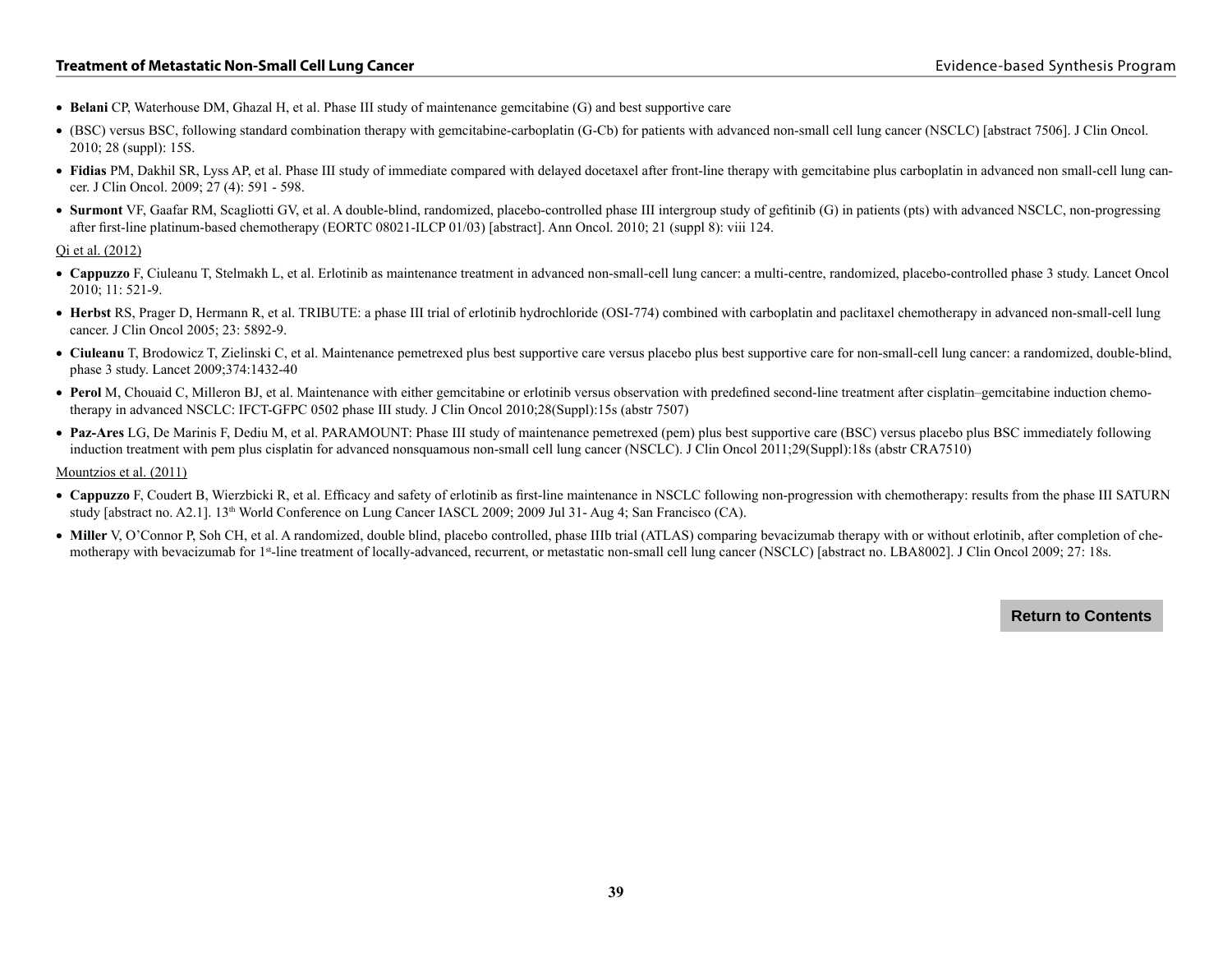In the trials examining continuous maintenance therapy, there was a trend towards benefits in the overall survival, however this did not quite reach statistical significance (HR=0.88; 95% CI: 0.74-1.04;  $p=15$ ). There was no evidence of heterogeneity between the studies ( $p=0.66$ ,  $12=0\%$ ). The first of these trials accrued 215 patients and continued patients on gemcitabine after an initial therapy of gemcitabine and cisplatin. Overall survival was 10.2 months in the maintenance group compared to 8.1 months in the best supportive care group (HR=0.79; 95% CI: 0.57-1.11).<sup>157</sup> Another trial of 255 patients on gemcitabine following gemcitabine and cisplatin found overall survival to be 8 months in the maintenance group versus 9.3 months in the best supportive care group (HR=0.97; 95% CI:  $0.72$ -1.30).<sup>158</sup> The last of these trials accrued 309 patients, treating them with gemcitabine after gemcitabine and cisplatin and favored continued maintenance, though specific data were not reported.<sup>159</sup>

The six trials examining switch maintenance therapy found a clinically and statistically significant 15% improvement in OS when compared to the placebo or observation groups (HR=0.85; 95% CI: 0.79-0.92; *p*<.001). There was no evidence of heterogeneity (*p*=.77, I2=0%). There were two trials of cytotoxic agents. The first trial accrued 309 patients and treated patients with docetaxel after gemcitabine and carboplatin. The overall survival of the maintenance therapy group was 12.3 months compared to 9.7 months in the best supportive care group (HR=0.81, 95% CI: 0.63-1.03).165 The other trial included 663 patients treated with pemetrexed after platinum-doublet chemotherapy versus placebo and found overall survival to be 13.4 and 10.6 months (HR=0.79, 95% CI: 0.65-0.95).164 There were four trials of molecular-targeted agents. Two trials were combined to give 768 patients treated with bevacizumab and either erlotinib or placebo after bevacizumab and platinum-doublet chemotherapy. The erlotinib group had an overall survival of 15.9 months versus 13.9 in the placebo group (HR=0.90, 95% CI:  $0.74$ -1.09;  $p=0.2686$ .<sup>161, 162</sup> A trial of 889 patients receiving erlotinib or placebo after platinumdoublet chemotherapy found the overall survival to be 12 in the erlotinib group and 11 in the placebo group.155 Another study of erlotinib included 310 patients and compared it to observation following gemcitabine and cisplatin. The overall survival hazard ratio was 0.91 (95% CI: 0.80- 1.04) in favor of the maintenance therapy.159 The last of these studies included 173 patients treated with gefitinib or placebo after platinum-doublet chemotherapy and found an overall survival of 10.9 months in the treatment arm versus 9.4 months ( $HR=0.87$ ,  $95\%$  CI: 0.80-0.95).<sup>163</sup>

Overall, these nine trials comprised 3,736 patients. When comparing continuous and switch maintenance therapies, the interaction test found no statistically significant difference in overall survival (HR=0.88 vs. 0.85; interaction  $p=0.78$ ). This result was interpreted as meaning that there is no evidence to conclude superiority for either the continuous or the switch approach. Within the trials of switch maintenance, a subgroup analysis revealed that there was no statistically significant difference in overall survival between the cytotoxic and tyrosine kinase inhibitor agents. Again, the conclusion is that there is no evidence to support that one approach is superior to the other.

The other two systematic reviews were more targeted. The first review identified 5 trial including 3,634 patients.156 Three of these trials were of erlotinib versus either placebo or gemcitabine. Two of the trials were of pemetrexed versus placebo. Two of the trials were included in the review by Zhang.155, 166 Both regimens led to significant improvement in overall survival compared with placebo or observation (erlotinib HR=0.90, 95% CI: 0.83-0.98; pemetrexed HR=0.79; 95% CI: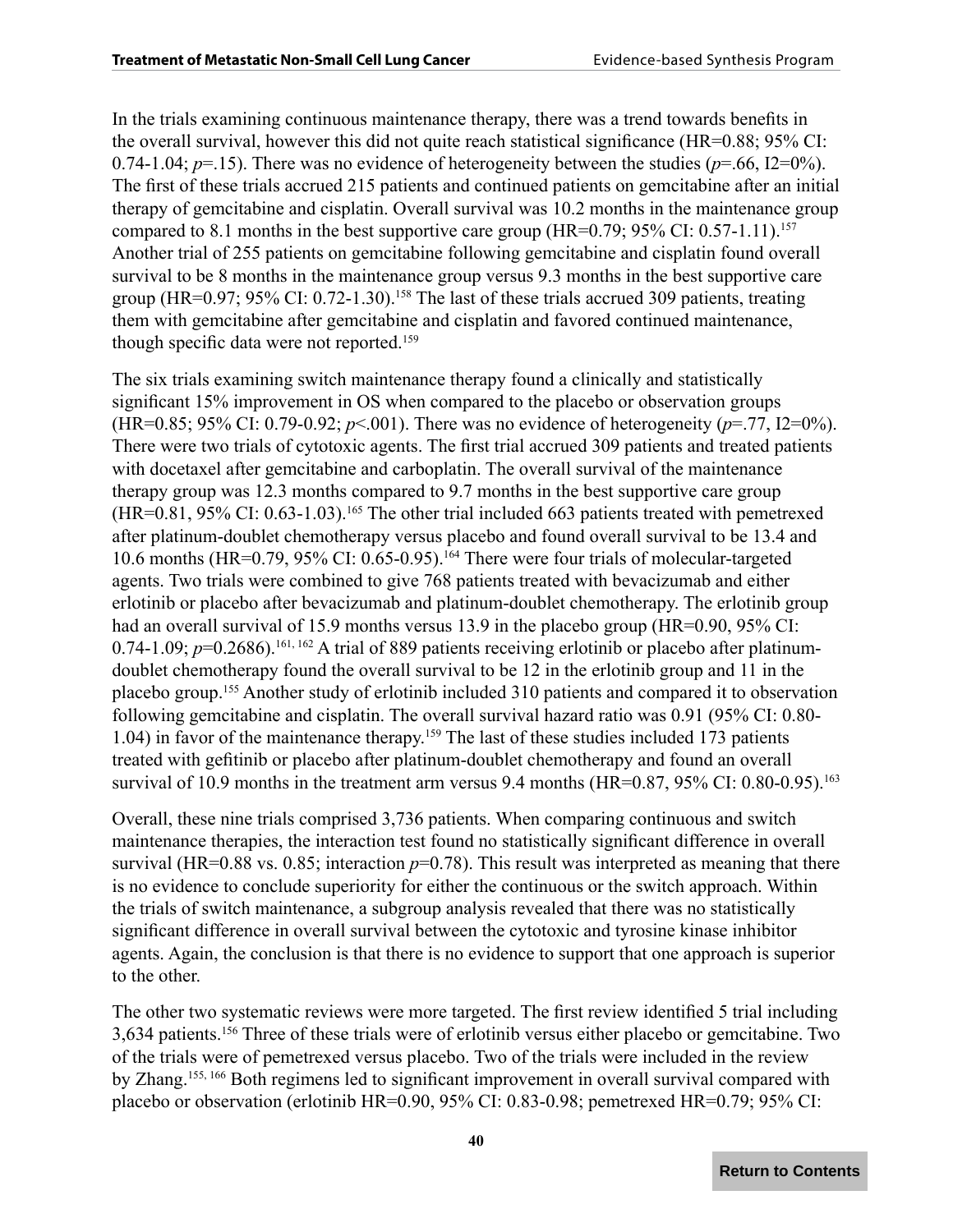0.65-0.95) and relative hazards ratio showed no significant difference between the two agents (HR= $0.88$ ; 95% CI:  $0.71$ -1.08,  $p=0.22$ ). These results are compatible with the conclusions of the review by Zhang and colleagues. However, pemetrexed was superior to erlotinib in the outcome of progression free survival. The other systematic review included the SATURN and ATLAS trials which studied erlotinib versus placebo and erlotinib and bevacizumab versus bevacizumab alone.20 There were 2 trials including 1768 patients. In the SATURN trial, patients in the erlotinib arm had a better response rate (12% vs 5%), PFS (12 vs. 11.1 weeks; HR=0.71; 95% CI: 0.62,0.82; *p*<0.0001) and better overall survival (12 vs. 11 months, HR=0.81, 95% CI: 0.70, 0.95; *p*=0.0088). The ATLAS trial found an improvement in progression free survival of 4.76 versus 3.75 months (HR=0.722; 95% CI: 0.592, 0.881; *p*<0.0012).

Finally, we identified four additional trials.<sup>167-171</sup> Details of these trials are presented in Table M2. The first was a quality of life assessment of the study by Ciuleanu, included in the systematic review by Zhang.168 This trial treated 663 patients with pemetrexed or placebo after platinumbased therapy. The primary outcome was time to worsening of symptoms and this was longer in the pemetrexed group for pain (HR=0.76, 95% CI:  $0.59-0.99$ ;  $p=0.041$ ) and hemoptysis (HR=0.58, 95% CI:  $0.34$ - $0.97$ ;  $p=0.038$ ). The PARAMOUNT trial of pemetrexed versus placebo treated 539 patients who had undergone therapy with pemetrexed and cisplatin.167 Within the 359 patients treated with pemetrexed, there was a significant reduction in the risk of disease progression compared to the placebo group (HR=0.62, 95% CI: 0.49-0.79;  $p<0.0001$ ). In addition, the median progression free survival in the pemetrexed group was 4.1 months (95% CI: 3.2-4.6) versus 2.8 months (95% CI: 2.6-3.1) in the placebo group. The results of the PARAMOUNT trial were recently updated in abstract form at the 2012 ASCO Annual Meeting.171 Continuation maintenance therapy with pemetrexed resulted in a 22 percent reduction in the risk of death at a median follow-up of 12.5 months.The INFORM trial by Zhang and colleagues randomized Chinese patients with advanced NCSLC who had received four cycles of platinum-based doublet therapy to gefitinib pr placebo.<sup>170</sup> Progression-free survival was approximately doubled from 2.6 to 4.8 months; there was no difference in overall survival. Adverse events, primarily rash, diarrhea, and liver function abnormalities, were much more common in patients taking gefitinib. Lastly, there was a trial of thalidomide versus placebo in 722 patients who had been treated with gemcitabine and carboplatin.169 Thalidomide did not improve overall survival as the median duration in the placebo group was 8.9 months compared to 8.5 months in the thalidomide arm (HR=1.13,  $95\%$  CI: 0.97-1.32;  $p=12$ ). Unfortunately, the risk of thrombotic stroke was increased by 74% in the thalidomide group (HR=1.74, 95% CI: 1.20-2.52; *p*=.003). In addition survival was significantly worse in those patients who had nonsquamous histology. In summary, two of these trials reported benefits in additional outcomes for maintanence therapy with pemetrexed compared to placebo, while two other trials did not support any beneficial clinical effect for maintenance treatment with paclitaxel or thalidomide.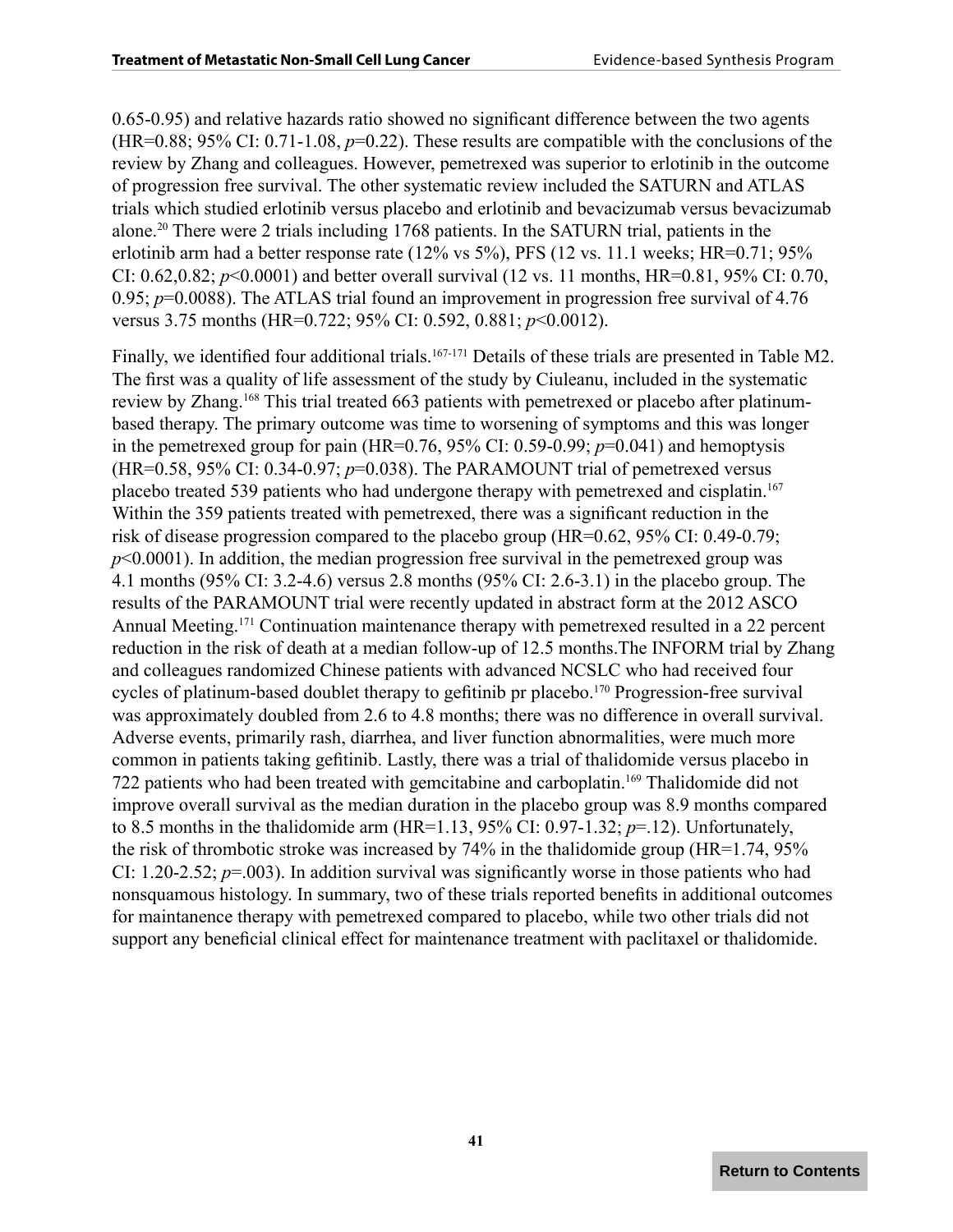<span id="page-42-0"></span>

|  |  | Table M2. Trials Not Included in Existing Systematic Reviews |  |
|--|--|--------------------------------------------------------------|--|
|  |  |                                                              |  |

|                                         | Author; Date   Study or Setting                                                       | Maintenance<br>following                                        | <b>Treatments being</b><br>compared                                                                                                                     | <b>Outcomes</b>                                                                                                    | <b>Conclusions per abstract:</b>                                                                                                                                                                                                                                                                                                                                                                                                                                                                                                                                                                                                                |
|-----------------------------------------|---------------------------------------------------------------------------------------|-----------------------------------------------------------------|---------------------------------------------------------------------------------------------------------------------------------------------------------|--------------------------------------------------------------------------------------------------------------------|-------------------------------------------------------------------------------------------------------------------------------------------------------------------------------------------------------------------------------------------------------------------------------------------------------------------------------------------------------------------------------------------------------------------------------------------------------------------------------------------------------------------------------------------------------------------------------------------------------------------------------------------------|
|                                         |                                                                                       |                                                                 |                                                                                                                                                         |                                                                                                                    | Longer time to worsening was recorded for pain (hazard ratio [HR] 0.76, 95% CI: 0.59-0.99; p<br>$= 0.041$ ) and haemoptysis (HR=0.58, 95% CI: 0.34-0.97, p = 0.038) with pemetrexed than with<br>placebo; no other significant differences in analyses of time to worsening were noted. Additional<br>longitudinal analyses showed a greater increase in loss of appetite in the pemetrexed group than in<br>the placebo group $(4.3 \text{ mm vs. } 0.2 \text{ mm}; \text{p=0.028}).$                                                                                                                                                          |
| Belani et al.:<br>2012168               | OOL assessment of<br>study by Ciuleanu<br>(Lancet 2009) included<br>in Zhang $(2011)$ | Four cycles<br>of platinum-<br>based induction<br>therapy       | Best supportive<br>care plus placebo or<br>pemetrexed (500 mg/<br>$m2$ every 21 days)                                                                   | QOL (Lung Cancer<br>Symptom Scale)                                                                                 | Quality of life during maintenance therapy with pemetrexed is similar to placebo, except for a small<br>increase in loss of appetite, and significantly delayed worsening of pain and haemoptysis. In view<br>of the improvements in overall and progression-free survival noted with pemetrexed maintenance<br>therapy, such treatment is an option for patients with advanced non-squamous NSCLC who have not<br>progressed after platinum-based induction therapy.                                                                                                                                                                           |
|                                         |                                                                                       |                                                                 | Best supportive care                                                                                                                                    |                                                                                                                    | Among the 359 patients randomized to continuation maintenance with pemetrexed, there was a<br>significant reduction in the risk of disease progression over the placebo group (HR=0.62, 95% CI:<br>$0.49 - 0.79$ , p<0.0001). The median progression-free survival, measured from randomization, was 4.1<br>months $(95\% \text{ CI: } 3.2-4.6)$ for pemetrexed and 2.8 months $(2.6-3.1)$ for placebo.                                                                                                                                                                                                                                         |
| Paz-Ares et<br>al.; 2012 <sup>167</sup> | PARAMOUNT trial;<br>multicenter phase III                                             | Induction<br>therapy with<br>pemetrexed plus<br>cisplatin       | plus either placebo<br>or maintenance with<br>pemetrexed (500 mg/<br>$m2$ every 21 days)                                                                | Progression-free<br>survival; adverse<br>events                                                                    | Continuation maintenance with pemetrexed is an effective and well tolerated treatment option<br>for patients with advanced non-squamous NSCLC with good performance status who have not<br>progressed after induction therapy with pemetrexed plus cisplatin.                                                                                                                                                                                                                                                                                                                                                                                   |
| Paz-Ares et<br>al.; $2012^{171}$        |                                                                                       |                                                                 |                                                                                                                                                         | Overall survival                                                                                                   | Continuation maintenance therapy with pemetrexed resulted in a 22 percent reduction in the risk of<br>death at a median follow-up of 12.5 months.                                                                                                                                                                                                                                                                                                                                                                                                                                                                                               |
| Zhang et al.;<br>2012170                | <b>INFORM</b> trial:<br>multicenter phase III<br>trial in China                       | Four cycles of<br>platinum-based<br>doublet therapy             | Gefitinib (250 mg/<br>day) or placebo                                                                                                                   | Overall survival,<br>progression-free<br>survival, adverse<br>events                                               | Progression-free survival was significantly longer with gefitinib $(n=148)$ than placebo $(n=148)$<br>(median progression-free survival of 4.8 months [95% CI: 3.2-8.5] vs. 2.6 months [95% CI: 1.6-2.8];<br>hazard ratio [HR]: 0.42, 95%CI: 0.33-0.55, p<0.0001). Adverse events occurred more frequently<br>with gefitinib placebo.                                                                                                                                                                                                                                                                                                           |
| Lee et al.;<br>2009169                  | Multicenter phase III                                                                 | Gemcitabine<br>and carboplatin<br>every 3 weeks<br>for 4 cycles | Thalidomide or<br>placebo capsules<br>$(100-200 \text{ mg/daily})$<br>beginning at the start<br>of chemotherapy and<br>continuing for up to<br>2 years. | Overall survival,<br>progression-free<br>survival, response<br>rate, grade 3/4<br>toxicity, and quality<br>of life | The median OS rates were 8.9 months (placebo) and 8.5 months (thalidomide). The hazard ratio<br>(HR) was 1.13 (95% CI: 0.97-1.32; P=.12). The 2-year survival rate was 16% and 12% in the<br>placebo and thalidomide arms, respectively. The risk of having a thrombotic event was increased by<br>74% in the thalidomide group: HR of 1.74 (95% CI: 1.20-2.52; P=0.003).<br>In this large trial of patients with NSCLC, thalidomide in combination with chemotherapy did not<br>improve survival overall, but increased the risk of thrombotic events. Unexpectedly, survival was<br>significantly worse in patients with nonsquamous history. |

**Return to Contents Return to Contents**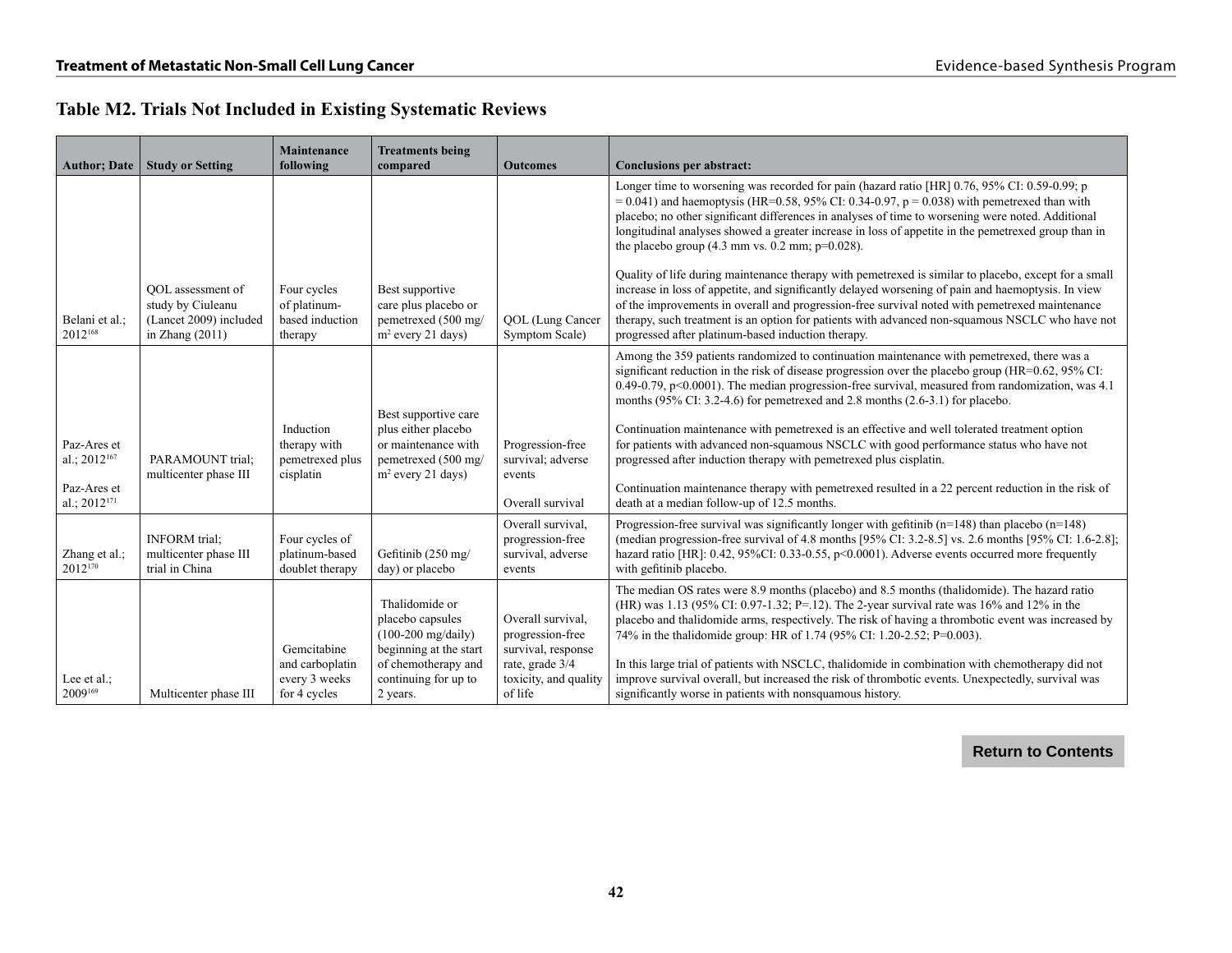#### <span id="page-43-0"></span>*Summary of Key Question 3: Maintenance Therapy*

- Maintenance therapy improves overall survival (GRADE=High).
- Maintenance therapy with gefitinib significantly prolonged preogression-free survival compared with placebo in patients from east Asia with advanced NSCLC who achieved disease control after first-line chemotherapy (GRADE=high).
- There is insufficient evidence to reach conclusions regarding whether a continuous or a switch strategy is superior (GRADE=Very low). However, two drugs have been approved for switch therapy.
- Differences in survival in placebo-controlled trials of erlotinib or cytotoxic agents are sufficiently small that head-to-head comparisons will be required before strong conclusions can be reached about comparative effectiveness.

# **KEY QUESTION 4. What is the relative cost and cost-effectiveness of the different approaches in Key Questions 1-3?**

Our literature review identified one systematic review of cost-effectiveness analyses and 21 cost-effectiveness analyses published since 2010. Of the latter, eight analyses concerned firstline therapy, seven analyses concerned second-line therapy, six analyses concerned maintenance therapy, and one concerned third line therapy. A single publication could deal with more than one kind of therapy. Eleven analyses assessed erlotinib, nine analyses assessed pemetrexed, five analyses assessed bevacizumab, five analyses assessed docetaxel, and a number of other agents were assessed less frequently (analyses could assess more than one agent). Four studies assessed cost-effectiveness from a US payor perspective, while the remainder used non-US payor perspectives. Almost all studies used life expectancy or quality-adjusted life years (QALYs) as the measure of outcome. Details about the 22 analyses are presented in Table CE1.

The systematic review by Bongers and colleagues was published in 2012 and searched PubMed, EMBASE, and the Health Economic Evaluations database from 2001 through October 2010. The authors identified 6 prior systematic reviews, six cost-effectiveness analyses, and 6 cost-utility analyses. Four assessments of first-line therapy were included, as were 6 assessments of secondline therapy. The authors noted numerous methodological weaknesses in the included studies. Their overall conclusions were:

- Due to the small number of studies, heterogeneity between studies and lack of a clear and consistent definition of best supportive care in each study, strong conclusions cannot be drawn
- The estimates of key parameters, model assumptions, and calculations in modeling studies were often poorly reported.
- However, there was reasonable consensus between studies that gemcitabine-cisplatin is a cost-effective option for first-line treatment of non-small cell lung cancer, although pemetrexed-cisplatin appears more effective for non-squamous-cell carcinoma
- In second line treatment, docetaxel appears to be cost-effective compared with best supportive care, while erlotinib may be a cost-effective alternative compared to docetaxel.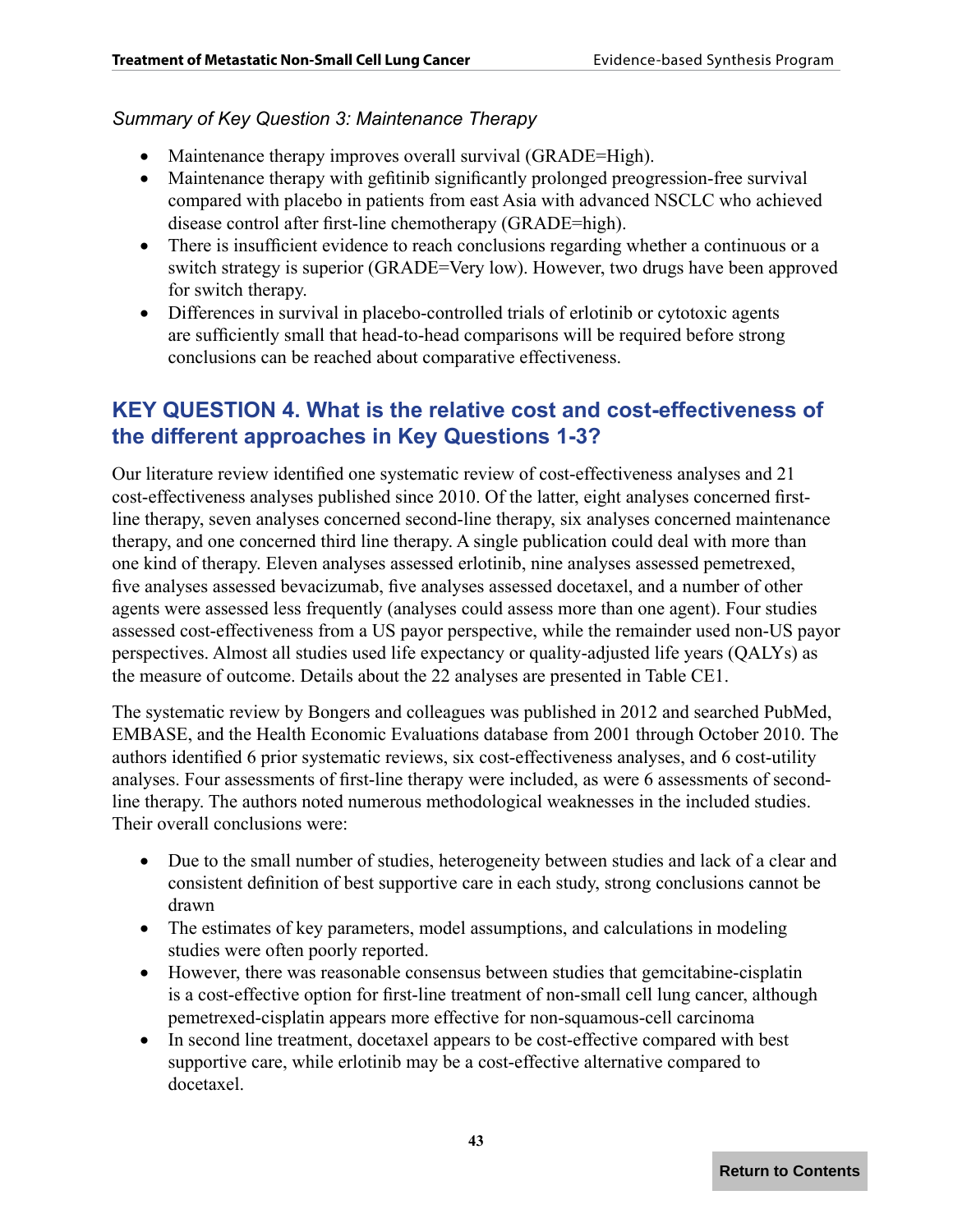#### <span id="page-44-0"></span>**Table CE1. Cost-Effectiveness Analyses Published Since 2010**

|                            |                                                  |                                                                     |                                                                  |             |                 | <b>Outcome</b> used                                                                             |                                                                                                                                                                                                                                                                                                                                                             |
|----------------------------|--------------------------------------------------|---------------------------------------------------------------------|------------------------------------------------------------------|-------------|-----------------|-------------------------------------------------------------------------------------------------|-------------------------------------------------------------------------------------------------------------------------------------------------------------------------------------------------------------------------------------------------------------------------------------------------------------------------------------------------------------|
| <b>Author (Year)</b>       | Which treatments are<br>assessed?                | Where are the data<br>from?                                         | <b>Perspective of</b><br>the analysis*                           | QUALYS      | Life expectancy | <b>Other</b>                                                                                    | <b>Conclusions per abstract:</b>                                                                                                                                                                                                                                                                                                                            |
| <b>First-Line Therapy</b>  |                                                  |                                                                     |                                                                  |             |                 |                                                                                                 |                                                                                                                                                                                                                                                                                                                                                             |
| Wu et al. (2011)           | rh-endostatin                                    | Single study: J Clin<br>Oncol 2005; 23<br>(suppl): Abstract<br>7138 | Non-US payer                                                     |             | $\mathbf X$     |                                                                                                 | The addition of rh-endostatin to standard first-line chemotherapy is unlikely to<br>be cost-effective                                                                                                                                                                                                                                                       |
| Goulart and Ramsey (2011)  | Bevacizumab                                      | Single study:<br><b>ECOG4599</b>                                    | US payer                                                         | $\mathbf X$ |                 |                                                                                                 | Bevacizumab does not appear to be cost-effective when added to chemotherapy<br>in patients with advanced NSCLC                                                                                                                                                                                                                                              |
| Ahn et al. (2011)          | Bevacizumab                                      | Multiple studies                                                    | Non-US payer                                                     | $\mathbf X$ | X               |                                                                                                 | BevCG (bevacizumab + cisplatin + gemcitabine) is more costly but associated with<br>additional life years in Korea and Taiwan                                                                                                                                                                                                                               |
| Joerger et al. (2011)      | Cetuximab                                        | Single study: FLEX                                                  | Non-US payer                                                     | X           |                 |                                                                                                 | The addition of cetuximab to standard first-line chemotherapy in patients<br>with epidermal growth factor receptor-expressing advanced NSCLC cannot<br>be recommended to date, due to a high Incremental Cost-Effectiveness Ratio<br>compared with other health care interventions                                                                          |
| Stanisic et al. (2010)     | Bevacizumab                                      | Multiple studies                                                    | Societal perspec-<br>tive is France,<br>Germany, Italy,<br>Spain |             |                 | Progression free<br>survival                                                                    | Bevacizumab-based treatment can result in substantial cost savings in<br>progression-free patients with metastatic NSCLC                                                                                                                                                                                                                                    |
| Bischoff et al. (2010)     | Bevacizumab, pemetrexed                          | Multiple studies                                                    | Non-US payer                                                     |             | X               |                                                                                                 | Clinical benefits with bevacizumab plus cisplatin and gemcitabine therapy are<br>achieved at a lower monthly cost than pemetrexed plus gemcitabine doublet<br>therapy                                                                                                                                                                                       |
| Giuliani et al. (2010)     | Bevacizumab, pemetrexed                          | Multiple studies                                                    | Non-US payer                                                     |             | X               |                                                                                                 | Bevacizumab-based therapy can be considered as a cost-effective option when<br>compared to chemotherapy treatments such as pemetrexed for the treatment of<br>advanced NSCLC                                                                                                                                                                                |
| Thongprasert et al. (2011) | Carboplatin and paclitaxel                       | Single study: Chang<br>Mai Hospital                                 | Non-US payer                                                     | $\mathbf X$ |                 |                                                                                                 | Carboplatin plus paclitaxel are not cost-effective at a threshold of 100,000 Baht<br>(Thailand)                                                                                                                                                                                                                                                             |
| <b>Second-line therapy</b> |                                                  |                                                                     |                                                                  |             |                 |                                                                                                 |                                                                                                                                                                                                                                                                                                                                                             |
| Bradbury et al. (2010)     | Erlotinib                                        | BR.21 trial database,<br>Canada                                     | Non-US payer                                                     |             |                 | Incremental<br>cost-effectiveness<br>ratio (2007 Ca-<br>nadian dollars to<br>life-years gained) | With an incremental cost-effectiveness ratio of \$94,638 per life-year gained,<br>erlotinib treatment for patients with previously treated advanced non-small<br>cell lung cancer is marginally cost-effective. The use of molecular predictors<br>of benefit for targeted agents may help identify more or less cost-effective<br>subgroups for treatment. |
| Asukai et al. (2010)       | Pemetrexed, docetaxel                            |                                                                     | Non-US payer;<br>Spain                                           |             |                 |                                                                                                 | Pemetrexed as a second-line treatment option for patients with a predominantly<br>non-squamous histology in NSCLC is a cost-effective alternative to docetaxel<br>according to the $\epsilon$ 30000/QALY threshold commonly accepted in Spain.                                                                                                              |
| Thongprasert et al. (2012) | Docetaxel, pemetrexed, erlo-<br>tinib, gefitinib | Single study: IN-<br><b>TEREST</b>                                  | Non-US payer                                                     | $\mathbf X$ |                 |                                                                                                 | Gefitinib is a dominant cost-saving strategy compared with docetaxel                                                                                                                                                                                                                                                                                        |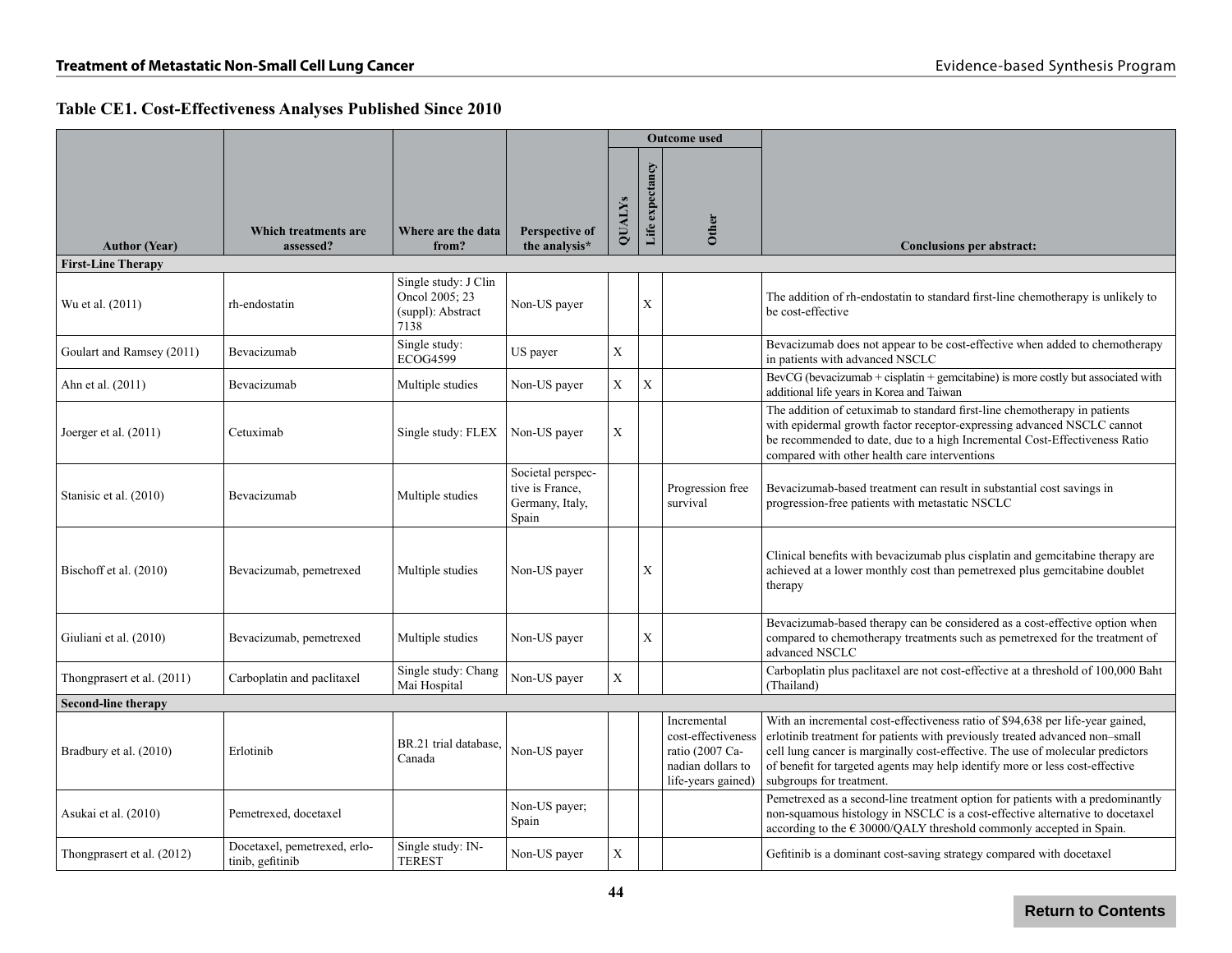|                              |                                                                  |                                       |                                                                                      | <b>Outcome</b> used |                 |                |                                                                                                                                                                                                                                                                                      |
|------------------------------|------------------------------------------------------------------|---------------------------------------|--------------------------------------------------------------------------------------|---------------------|-----------------|----------------|--------------------------------------------------------------------------------------------------------------------------------------------------------------------------------------------------------------------------------------------------------------------------------------|
| <b>Author (Year)</b>         | Which treatments are<br>assessed?                                | Where are the data<br>from?           | Perspective of<br>the analysis*                                                      | <b>QUALYS</b>       | Life expectancy | <b>Other</b>   | <b>Conclusions per abstract:</b>                                                                                                                                                                                                                                                     |
| Cromwell et al. (2011)       | Erlotinib, docetaxel                                             | Single study: Own<br>institution data | Non-US payer<br>Payor perspective<br>is Canadian<br>provincial health<br>care system |                     | X               |                | Erlotinib and docetaxel are statistically equivalent in terms of treatment cost and<br>overall survival                                                                                                                                                                              |
| Horgan et al. (2011)         | Docetaxel, gefitinib<br>Third line therapy is assessed           | Single study:<br><b>INTEREST</b>      | Non-US payer<br>Canada cost<br>perspective                                           | X                   |                 | Adverse events | The modest increase in cost associated with gefitinib supports its use as<br>an alternative to docetaxel as second-line treatment of advanced NSCLC<br>particularly given the improvements in QoL, patient preference for oral therapy<br>and better toxicity profile with gefitinib |
| Vergnenegre et al. (2011)    | Docetaxel, pemetrexed                                            | Single study: GFPC<br>$05-06$         | Non-US payer                                                                         | $\mathbf X$         |                 | Adverse events | Second line treatment for NSCLC is more cost-effective with docetaxel than<br>with pemetrexed                                                                                                                                                                                        |
| Lewis et al. $(2010)$        | Erlotinib, docetaxel                                             | Multiple studies                      | Non-US payer<br>From perspective<br>of UK NHS,<br>probably relevant<br>to VA         | X                   |                 |                | In general, erlotinib appeared to generate similar overall survival, an increase<br>in QALYs and a small reduction in NHS costs compared with docetaxel, due to<br>lower adverse event and drug administration costs                                                                 |
| <b>Maintenance Therapy</b>   |                                                                  |                                       |                                                                                      |                     |                 |                |                                                                                                                                                                                                                                                                                      |
| Vergnenegre et al. (2012)    | Erlotinib                                                        | Single study:<br><b>SATURN</b>        | Non-US payer                                                                         |                     | $\mathbf X$     |                | Erlotinib is a cost-effective treatment option when used as first line maintenance<br>therapy                                                                                                                                                                                        |
| Matter-Walstra et al. (2012) | Pemetrexed                                                       | Multiple studies                      | Non-US payer<br>Payor perspective<br>is Swiss Health<br>Care System                  | $\bar{x}$           |                 |                | Switch maintenance with pemetrexed inpatients with advanced nonsquamous-<br>cell lung cancer is not cost-effective                                                                                                                                                                   |
| Nuijten et al. (2011)        | Erlotinib, pemetrexed                                            | Multiple studies                      | Non-US payer                                                                         |                     | $\mathbf X$     | Adverse events | Erlotinib appears to be a cost-saving treatment alternative to pemetrexed,<br>producing comparable survival benefits, based on indirect comparison at a lower<br>cost                                                                                                                |
| Banz et al. (2011)           | Erlotinib, pemetrexed                                            | Multiple studies                      | Non-US payer                                                                         |                     |                 | Adverse events | Erlotinib maintenance therapy in patients with advanced NSCLC causes lower<br>AE management costs then pemetrexed maintenance therapy                                                                                                                                                |
| Carlson et al. (2011)        | Erlotinib                                                        | Single study: Own<br>institution      | US payer                                                                             |                     |                 | Costs          | The overall budget impact to a health plan of expanding the use of erlotinib from<br>the 2nd/3rd line advanced NSCLC setting to maintenance setting was relatively<br>small                                                                                                          |
| Klein et al. (2010)          | Pemetrexed, bevacizumab,<br>erlotinib<br>About nonsquamous NSCLC | Multiple studies                      | US payer                                                                             |                     | $\mathbf X$     |                | Compared with observation and other agents used and/or reimbursed for<br>maintenance therapy in advanced NSCLC, pemetrexed may be considered cost-<br>effective, particularly in patients with nonsquamous cell histology                                                            |
| <b>Other Therapy</b>         |                                                                  |                                       |                                                                                      |                     |                 |                |                                                                                                                                                                                                                                                                                      |
| Cromwell et al. (2012)       | Erlotinib<br>Third line therapy is assessed                      | Single study: Local<br>Data           | Non-US payer                                                                         |                     | $\mathbf X$     | X              | Erlotinib may be an effective and cost-effective third-line treatment for advanced<br>NSCLC compared to best supportive care                                                                                                                                                         |

**Return to Contents Return to Contents**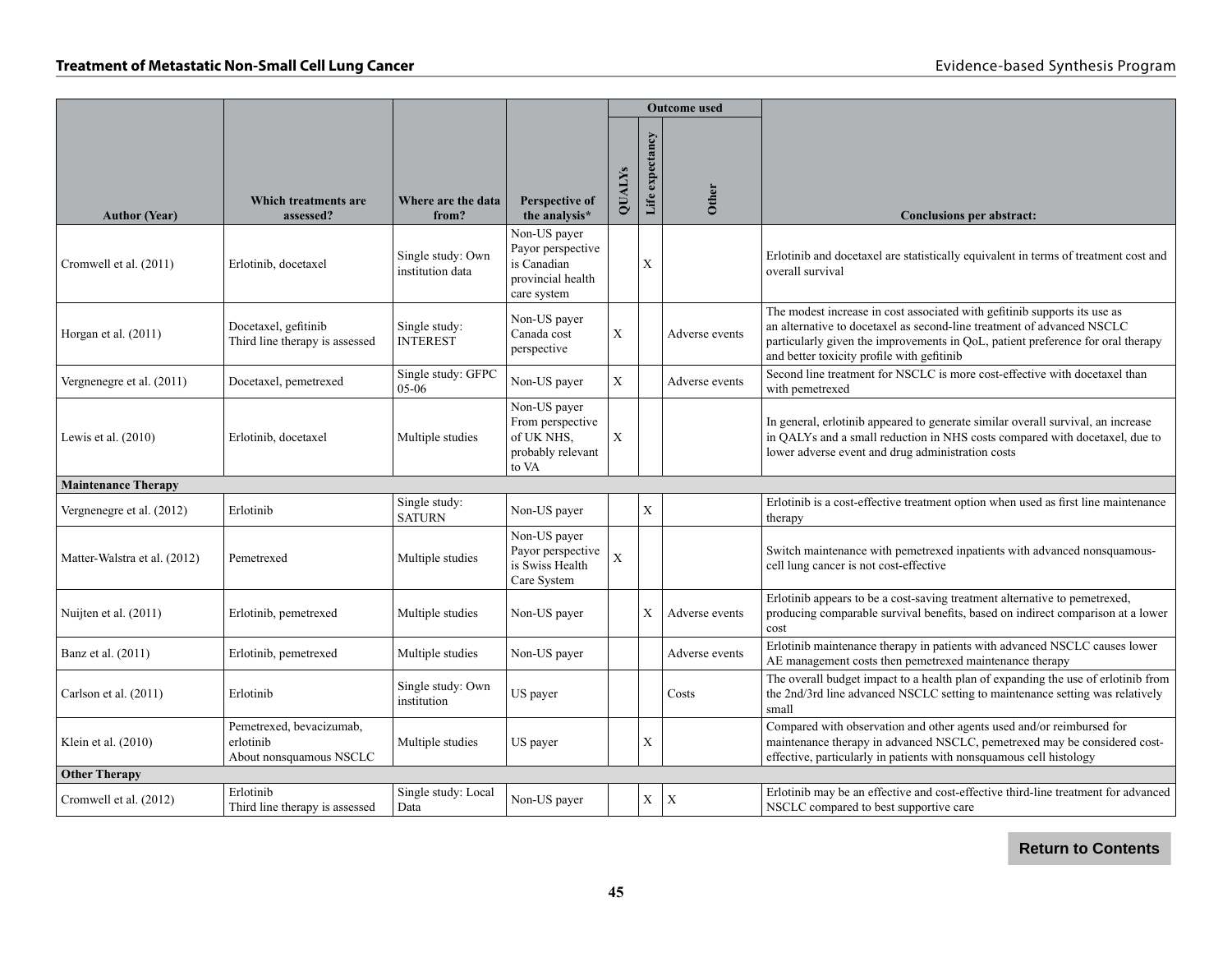<span id="page-46-0"></span>Our review identified 22 cost-effectiveness analyses published since 2010, of which four overlapped with the systematic review by Bongers and colleagues. We obtained additional information from our TEP to focus our assessment on the following key sub-questions:

#### *First-line Therapy*

- Which platinum-doublet is the most cost-effective therapy in squamous and in nonsquamous histology types?
- In non-squamous NSCLC, is the carboplatin-paclitaxel-bevacizumab option more costeffective than platinum-pemetrexed?

#### *Second-line Therapy*

• Which of the three approved agents (docetaxel, pemetrexed for non-squamous histology, or erlotinib) is more cost-effective?

#### *Maintenance Therapy*

• Which approach is more cost-effective: switch maintenance with pemetrexed, continuation maintenance therapy with pemetrexed or erlotinib?

#### **Key Sub-question 4.1. Which platinum-doublet is the most cost-effective therapy in squamous and in non-squamous histology types?**

The review by Bongers and colleagues concluded that there was a "reasonable consensus" that gemcitabine  $+$  cisplatin was more cost-effective than other doublet options assessed.<sup>172</sup> In the three studies used to reach this conclusion, the comparison options were paclitaxel-cisplatin, gemcitabine-paclitaxel, docetaxel-cisplatinum, vinorelbine-cisplatin, and pemetrexed-cisplatin. The payer perspectives were the Dutch health insurance system, the UK health care system, and a US payer. The study assessing pemetrexed (discussed in more detail, below) concluded that pemetrexed-cisplatin is more cost-effective than cisplatin-gemcitabine for patients with nonsquamous disease.

Our search identified eight cost-effectiveness analyses of first-line therapy, but two dealt with agents that were not of interest (rh endostatin<sup>173</sup> and cetuximab<sup>174</sup>) and five dealt with bevacizumab (discussed below). Of the remaining two, one assessed the cost-effectiveness of cisplatin + etoposide compared to carboplatin + paclitaxel, using data from a single Thai hospital,<sup>175</sup> and was judged by our TEP to be not of interest for this review. Thus, there are no new cost-effectiveness analyses since the review by Bongers and colleagues that are relevant to this key sub-question. However, Key Question 1 for this review, about first-line therapy, identified one high quality systematic review by the CCO that concluded that "a combination of a platinum agent plus a new agent continues to be the standard of care" and "as differences between regimens are small, toxicity and patient preference should help guide regiment choice."2 However, the CCO does note the meta-analysis by Le Chevalier that reported a trend toward improved survival with gemcitabine combinations. Eight clinical trials published since that review was completed in aggregate reach the same conclusion – no particular combination has been shown to be consistently superior in terms of effectiveness outcomes. In the absence of clinically important differences in effectiveness, then differences in the costs of the agents, and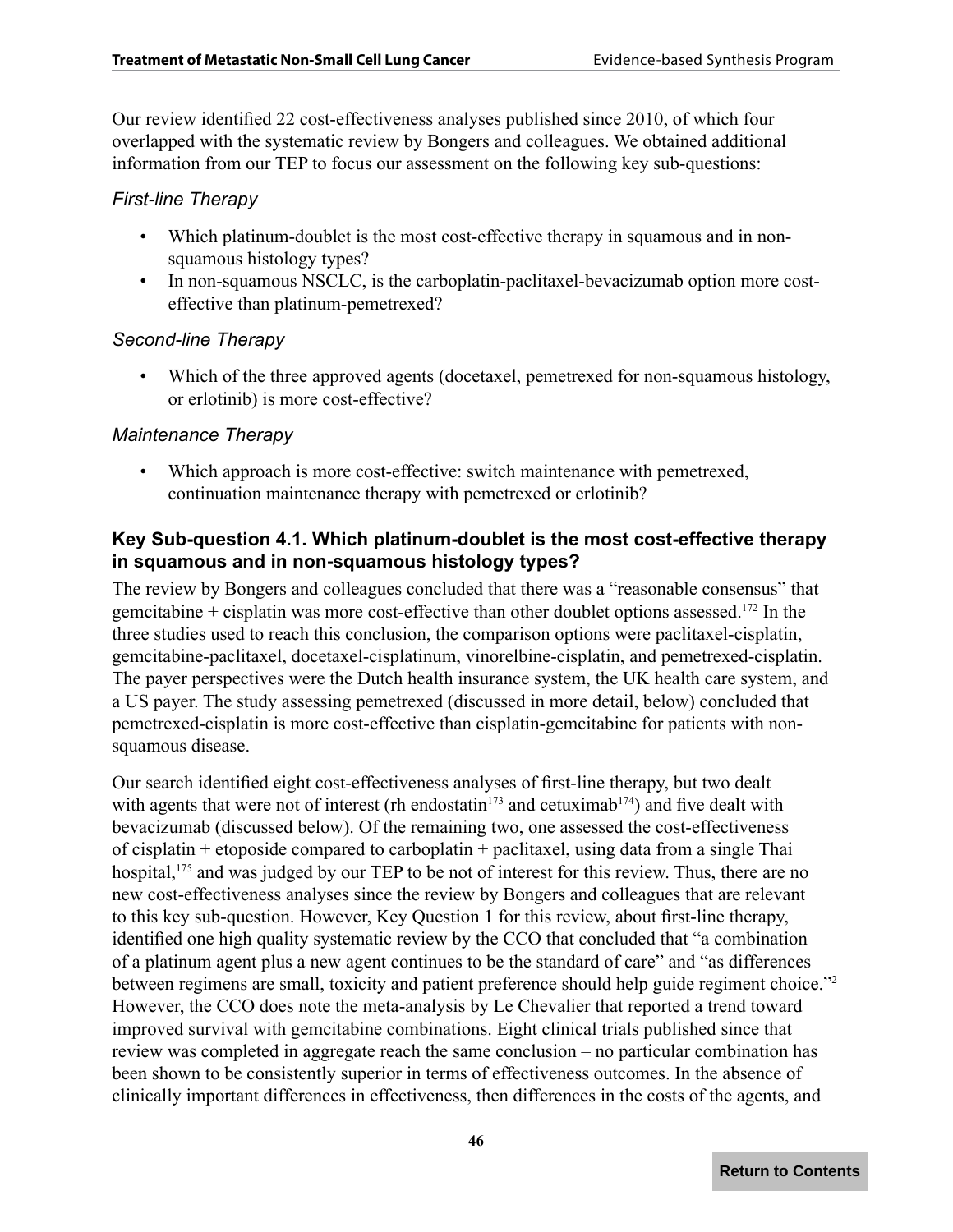<span id="page-47-0"></span>possibly the cost of treating different treatment toxicities, will drive any differences in costeffectiveness. An addendum to the CCO review, restricted to pemetrexed, concluded that "data are compelling to recommend that pemetrexed should not be used in the treatment of squamous cell carcinomas for first line treatment" and "on the other hand, these data are not sufficiently compelling to recommend that pemetrexed be used preferentially over all other new agents in doublet therapy to treat adenocarcinoma in first line settings."

#### **Key Sub-question 4.2. In non-squamous NSCLC, is the carboplatin-paclitaxelbevacizumab option more cost-effective than platinum-pemetrexed?**

This combination was not assessed in the review by Bongers and colleagues, but the costeffectiveness of bevacizumab was the subject of five recent cost-effectiveness analyses, although none were of exactly this comparison. Four of these analyses were supported by the maker of bevacizumab.176, 177, 178 , 179 All three concluded that bevacizumab was a cost-effective approach to care in the following situations: bevacizumab  $+$  cisplatin  $+$  gemcitabine compared to pemetrexed + cisplatin in non-squamous cell histology, using an Italian payer perspective;<sup>178</sup> bevacizumab + cisplatin + gemcitabine compared to cisplatin + pemetrexed in non-squamous cell histology, using a Korean and Taiwanese health payer perspective;<sup>176</sup> the same combination using the payer perspective of Italy and Germany;<sup>179</sup> and an analysis that combined together the results of two trials, which compared the addition of bevacizumab to either cisplatin + gemcitabine or carboplatin + paclitaxel, and used a societal perspective including time off from work in France, Germany, Italy and Spain.<sup>177</sup>

The one non-industry funded analysis used a US payer perspective and compared the addition of bevacizumab to carboplatin + paclitaxel versus carboplatin + paclitaxel alone.<sup>180</sup> Data about outcomes came from the ECOG 4599 trial. Costs came from Medicare data. The discount rate for future costs and QALYs was 3% per year. The main result was the incremental cost-effectiveness ratio (ICER). Numerous sensitivity analyses were performed. The principal result was that the ICER was \$560,000 per QALY gained, or \$309,000 per life-year gained, for the addition of bevacizumab to the carboplatin + paclitaxel treatment. The results were most sensitive to the time for survival without progression while on treatment and the number of bevacizumab cycles. In order to reach a value of \$100,000 per QALY gained, the addition of bevacizumab would have to result in a mean overall survival advantage of 1.3 years (while holding other model parameters constant). Alternatively, in order to reach the same \$100,000/QALY threshold, the acquisition cost of bevacizumab would have to drop to \$885, all other model parameters being held constant. The overall conclusion of the authors was that "bevacizumab does not appear to be cost-effective when added to chemotherapy in patients with advanced NSCLC, based on approximate costeffectiveness thresholds that have been identified in the United States."

#### **Key Sub-question 4.3 Which of the three approved agents (docetaxel, pemetrexed for non-squamous histology, or erlotinib) is more cost-effective?**

The review by Bongers and colleagues concluded that "docetaxel appears to be cost-effective compared to best supportive care, while erlotinib may be a cost-effective alternative compared with docetaxel."<sup>172</sup> These conclusions were based on the results of 6 cost-effectiveness analyses, 3 of them published in 2010 and this also included in our assessment.181-183 The other 3 analyses assessed the cost-effectiveness of docetaxel, in two of these docetaxel was compared to best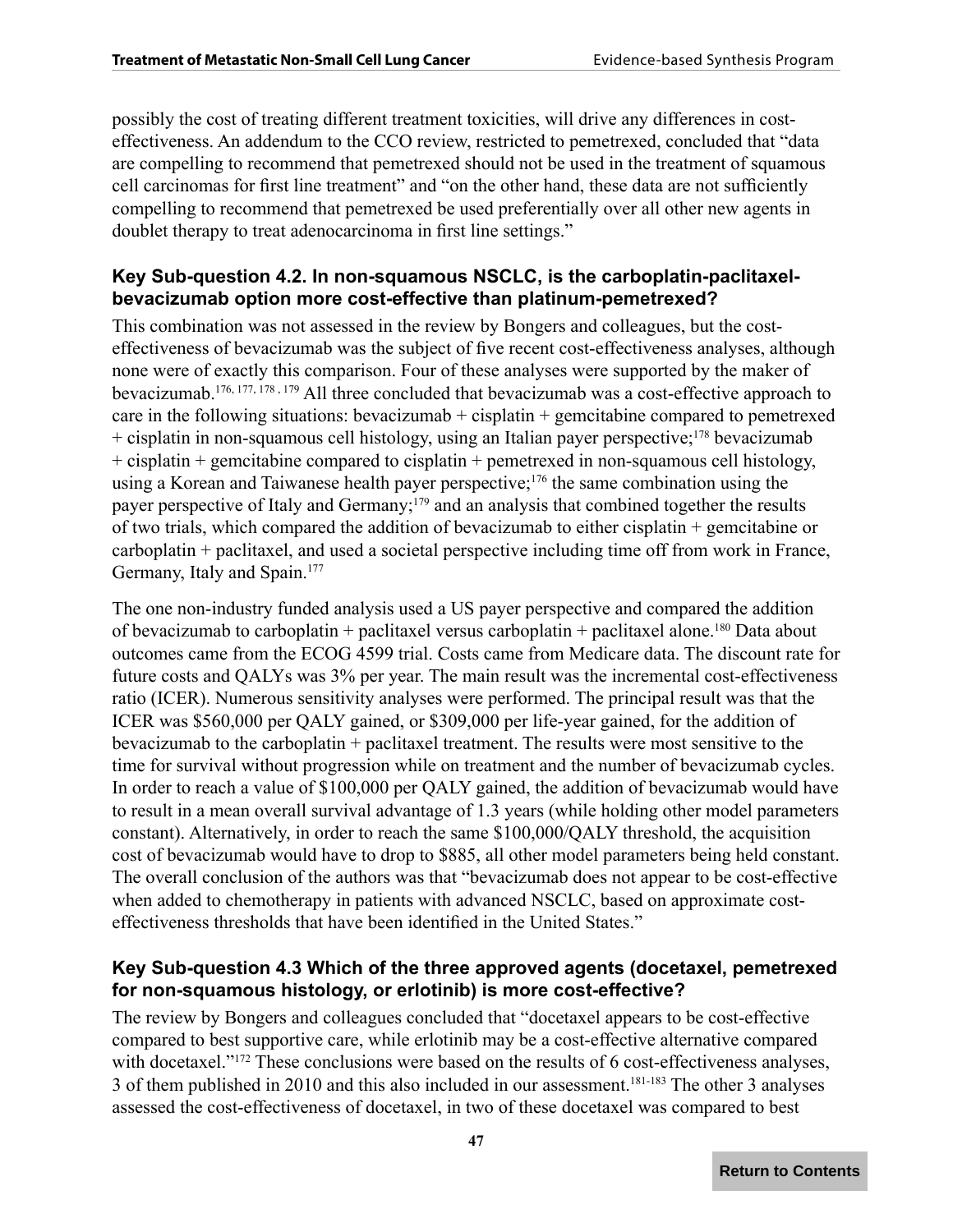<span id="page-48-0"></span>supportive care and in one compared to pemetrexed and erlotinib. The two cost-effectiveness analyses comparing docetaxel with best supportive care both concluded that second line treatment with docetaxel had an incremental cost-effectiveness ratio well under conventional US thresholds for considering a treatment to be cost-effective: about \$32,000 in one study and about \$20,000 in the other. The third study assessed second line treatment with docetaxel, pemetrexed, and erlotinib. That analysis assumed that survival with all 3 treatments was equal, but that there was a very slight advantage in QALYs for erlotinib due to fewer adverse events. That, plus the oral administration of erlotinib, led to the finding that erlotinib second line treatment is more cost-effective than pemetrexed or docetaxel. It is unclear whether or not EGFR mutation status or cell histology was considered in this analysis.

Our search identified 7 cost-effectiveness analyses of second line treatment published since 2010. Of these, two analyses assessed erlotinib compared to docetaxel,<sup>181, 184</sup> two analyses assessed the gefitinib compared to docetaxel using data from the INTEREST trial,185, 186 two analyses assessed pemetrexed versus docetaxel,<sup>183, 187</sup> and one analysis assessed erlotinib compared to placebo using data from the BR.21 trial. $182$ 

The assessment of erlotinib compared to placebo used data from the BR.21 study and the actual resource use of the patients enrolled in the trial.<sup>182</sup> Resources were converted into Canadian health care costs. Discounting was not used because median survival was only 1 year. The principal finding was the incremental cost-effectiveness ratio of adding erlotinib was \$94,000 (Canadian) for life-year gained. In sensitivity analyses, the main driver was the magnitude of the survival benefit. Particular subgroups had more favorable ICERs, corresponding to the increased effectiveness of erlotinib in these subgroups: never smoked = \$39,000; EGFR protein expression positive =  $$64,000$ ; EGFR gene copy number high =  $$33,000$ . The authors concluded that "erlotinib treatment is…marginally cost-effective. The use of molecular predictors of benefit for targeted agents may help identify more or less cost-effective subgroups for treatment." The publication states that the analysis was supported by the University of Toronto.

The two analyses comparing erlotinib to docetaxel used different data sources and reached somewhat different conclusions. The first study was supported by the maker of erlotinib and used data from the BR.21 study to estimate the benefits of erlotinib and data from the TAX317 study to estimate the benefits of docetaxel, and concluded that erlotinib had a small reduction in UK National Health Services costs relative to docetaxel.<sup>181</sup> The second study was supported by the Canadian Center for Applied Research in Cancer Control and used observational data from patients treated in British Columbia.184 This study found that the difference in mean overall survival between patients treated with erlotinib or docetaxel was 1 day, and the mean difference in cost was less than \$3000; neither difference was statistically significant. The authors concluded that "erlotinib and docetaxel are statistically equivalent in terms of treatment cost and overall survival."

The two analyses of the comparing gefitinib to docetaxel both used data from the INTEREST trial for their estimates of effectiveness. One study was supported by two hospitals in Toronto,<sup>185</sup> while the other does not state how it was supported.<sup>186</sup> The latter study used a Thai payer perspective and concluded the gefitinib is cost-saving compared to docetaxel. The former study used the Canadian health care system perspective, and found an increase in costs with gefitinib use (\$5161 per patient). The main driver of cost was the cost of the drug. No incremental cost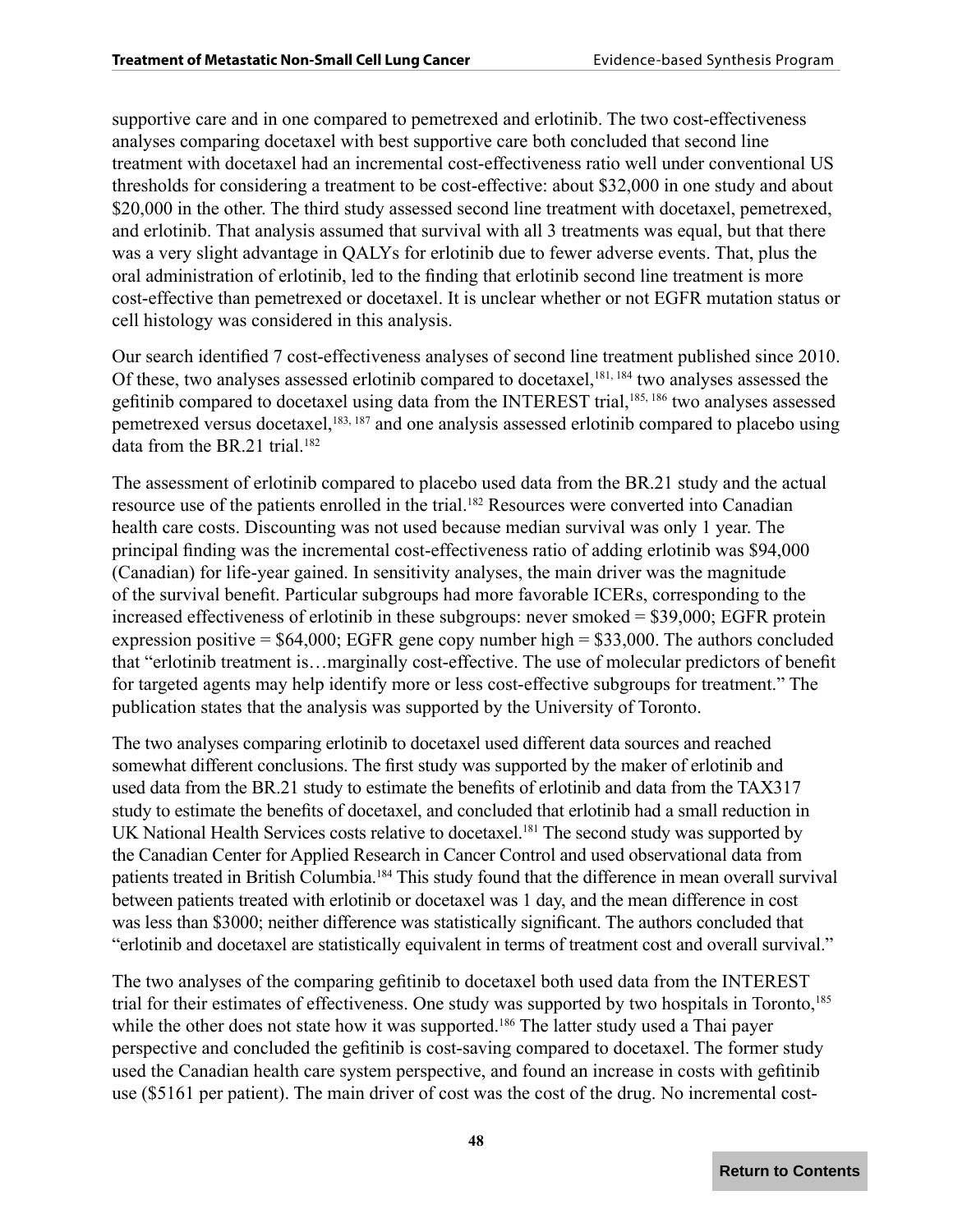<span id="page-49-0"></span>effectiveness ratio, in terms of life-years or QALYs, was presented. The authors concluded that "the modest increase in cost associated with gefitinib supports its use as an alternative to docetaxel as second-line treatment of advanced NSCLC."

The two analyses comparing docetaxel to pemetrexed were both supported by the makers of the drugs in question. The analysis supported by the maker of docetaxel concluded that "second line treatment for NSCLC is more cost-effective with docetaxel that with pemetrexed."187 The analysis supported by the maker of pemetrexed concluded that "pemetrexed as a second-line treatment option for patients with a predominantly non-squamous histology in NSCLC is a costeffective alternative to docetaxel."183

#### **Key Sub-question 4.4. Which approach is more cost-effective: switch maintenance with pemetrexed, continuation maintenance therapy with pemetrexed or erlotinib?**

Only one cost-effectiveness analysis was included in the review by Bongers and colleagues, published in 2010, and we also include it in our assessment here.<sup>188</sup> We identified 6 costeffectiveness analyses of maintenance therapy published since 2010. Of these, 2 analyses assessed erlotinib,<sup>189, 190</sup> 2 assessed pemetrexed,<sup>188, 191</sup> and 2 assessed erlotinib compared to pemetrexed.192, 193 All but one study were supported by the manufacturers of either erlotinib or pemetrexed. The two studies of erlotinib funded by the makers of erlotinib concluded that "erlotinib is a cost-effective treatment option when used as first-line maintenance therapy for locally advanced or metastatic NSCLC"<sup>189</sup> and "the overall budget impact to a health plan of expanding the use of erlotinib from the second/third line advanced NSCLC setting to include the maintenance setting was relatively small".<sup>190</sup> The one analysis supported by the maker of pemetrexed concluded that "compared with observation and other agents used and/or reimbursed for maintenance therapy in advanced NCSLC, pemetrexed may be considered cost-effective, particularly in patients with non-squamous cell histology."188 The two analyses comparing erlotinib to pemetrexed, both of which were supported by the maker of erlotinib, concluded "erlotinib appears to be a cost-saving treatment alternative to pemetrexed, producing comparable survival benefits, based on indirect comparisons, at a lower cost"<sup>193</sup> and "erlotinib maintenance therapy in patients with advanced NSCLC causes lower adverse event management costs than pemetrexed maintenance therapy indicating a potentially superior tolerability profile".<sup>192</sup>

The one study that was not industry supported came from Swiss researchers and assessed the incremental cost-effectiveness ratio of adding pemetrexed to best supportive care, compared to best supportive care alone.<sup>191</sup> Data came from the study by Ciuleanu.<sup>164</sup> The model used a lifetime cost horizon using a Swiss health care perspective. No discount rate was used. The principal results were that the addition of pemetrexed resulted in an incremental cost-effectiveness ratio of 106,202 Euros/QALY (approximately \$145,000/QALY). The results were most sensitive to assumptions about the utility of being in the stable disease state and then the costs of best supportive care in the pemetrexed-treated patients. The authors concluded that "switch maintenance therapy with pemetrexed in patients with advanced nonsquamous-cell lung cancer after standard first-line chemotherapy is not cost-effective."<sup>191</sup>

Additional evidence to consider for this sub-question comes from that reported in Key Question 3 in this report, about maintenance therapy. A systematic review and meta-analysis by Zhang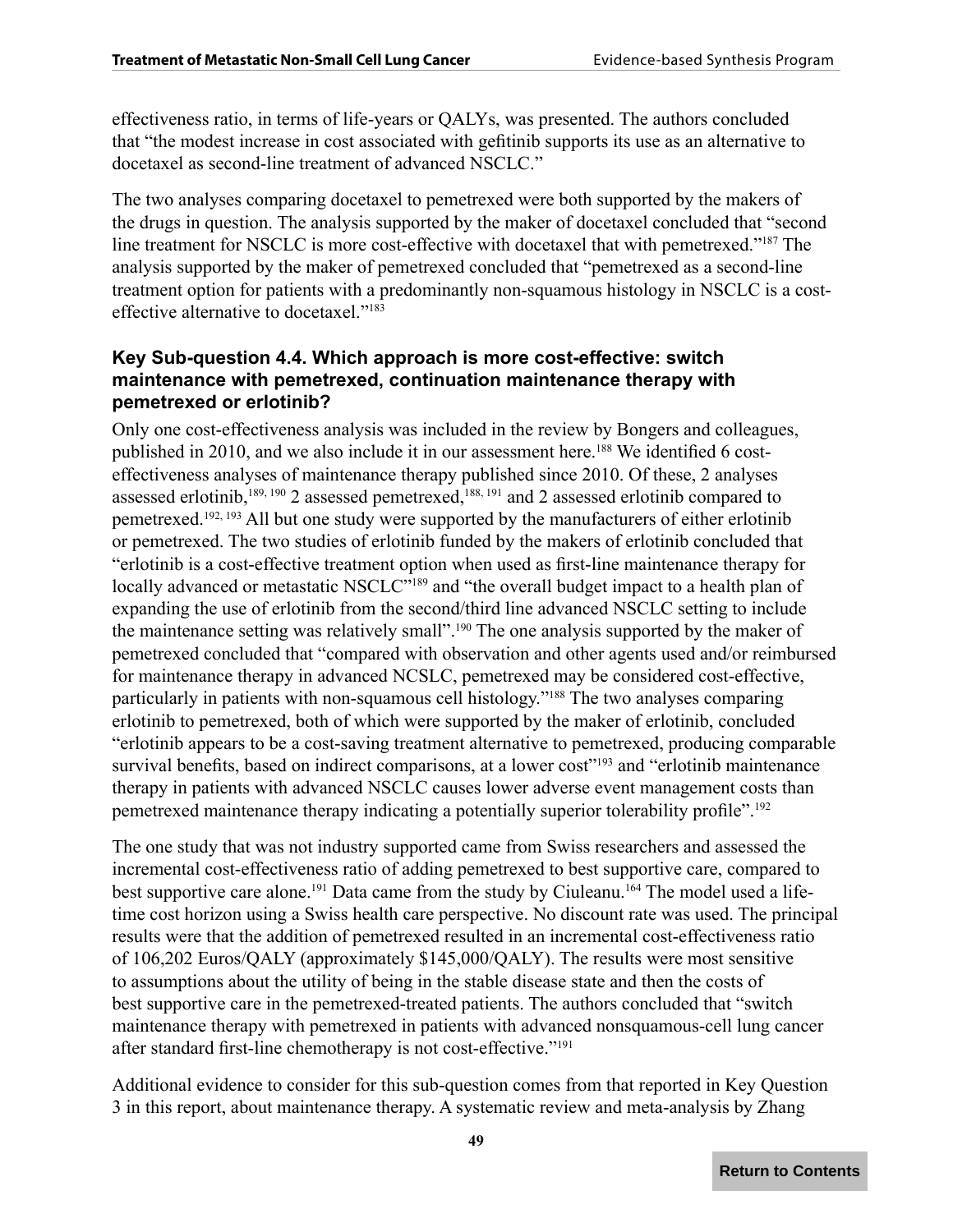and colleagues<sup>3</sup> was unable to support clinically important differences between the switch and the continuous approach to maintenance therapy, and equally unable to support clinically important differences between switch therapy with cytotoxic agents and therapy with tyrosine kinase inhibitors. Of note, the number of original trials for assessment are small, and there are no published head-to-head comparisons of maintenance therapy with erlotinib compared to pemetrexed, meaning any conclusions must be made on indirect comparisons.

#### *Summary of Key Question 4*

There are a large number of published cost-effectiveness analyses, but approximately two-thirds of such studies are supported by the makers of the drugs being assessed. Invariably, studies supported by the makers concluded that their drug was cost-effective. Of the cost-effectiveness analyses not supported by industry, the addition of bevacizumab to first-line therapy was found in one study to be not cost-effective, erlotinib was found in one study to be marginally costeffective, and the differences between erlotinib and docetaxel maintenance therapy were slight in another study (GRADE=low).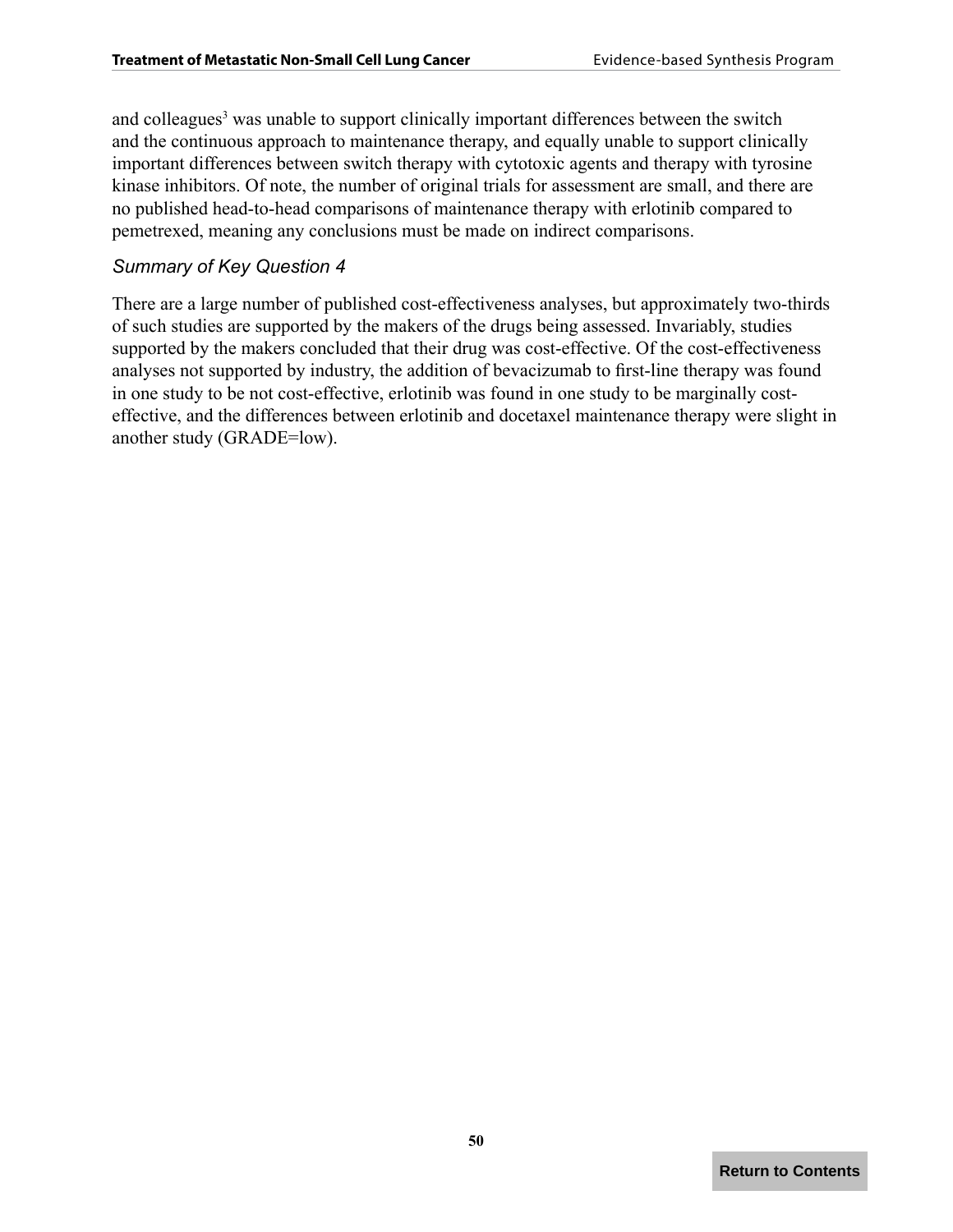# <span id="page-51-0"></span>**SUMMARY AND DISCUSSION**

# **SUMMARY OF EVIDENCE BY KEY QUESTION**

#### **Key Question 1. First-line therapy**

- **• Key Sub-question 1.1.** New trials continue to support the conclusion by the CCO that any differences in survival between platinum-based doublets are modest (GRADE=High).
- **Key Sub-question 1.2.** This result continues to support the conclusions by the CCO that doublet chemotherapy including a platinum agent has a higher survival rate and a higher response rate than a single agent (GRADE=High).
- **Key Sub-question 1.3.** New trials continue to support the conclusion by Goffin and colleagues that any differences in outcomes between platinum-based agents are modest (GRADE=High).
- **Key Sub-question 1.4.** New trials continue to support the conclusion by the CCO that doublet chemotherapy including a platinum agent probably has a slight advantage over nonplatinum doublets (GRADE=moderate).
- **Key Sub-question 1.5.** One new trial does not alter the conclusion by the CCO that cisplatin combinations may have a slight advantage over carboplatin combinations in terms of survival and response rate. However, carboplatin generally has a milder toxicity than cisplatin (GRADE=moderate).
- **Key Sub-question 1.6.** New trials continue to support the review by the CCO that triplet cytotoxic therapy might have some slight advantages in terms of response rate but at an increased risk of toxicity (GRADE=High).
- **Key Sub-question 1.7.** New trials of a number of novel targeted agents have so far failed to find results equivalent to the increases in progression-free survival seen with erlotinib (mostly in patients who have never smoked) and bevacizumab (in an Asian population subgroup analysis) in the CCO review (GRADE=moderate).
- **• Key Sub-question 1.7.1** Erlotinib or gefitinib monotherapy is in general superior in terms of beneficial outcomes and adverse events than cytotoxic chemotherapy in patients with EGFR mutations (GRADE=high).
- **• Key Sub-question 1.12.** With the exception of studies of gefitinib and erlotinib monotherapy (in patients with EGFR mutations), doublet chemotherapy probably has a slight benefit in terms of survival compared to singlet therapy, but causes more toxicity (GRADE=moderate). Also, there now has been one trial of platinum therapy in the elderly taken to completion that found a near-doubling of the proportion of patients alive at one year in the doublet therapy group compared to monotherapy.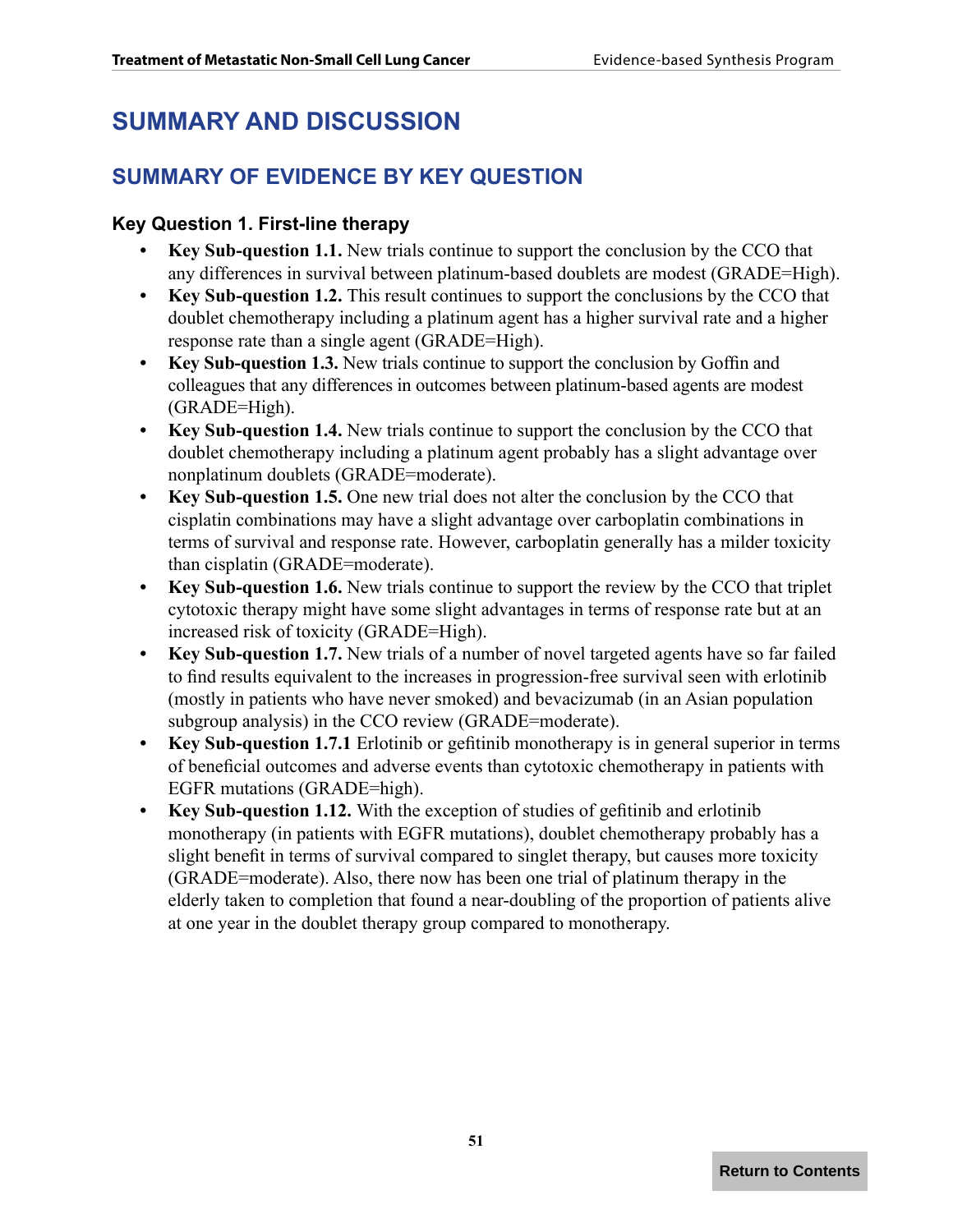#### **Summary of Key Question 2: Second-line therapy**

The conclusions from the seven systematic reviews can be summarized as:

- doublet second line cytotoxic therapy might offer slight benefits in progression-free survival and response rate, not overall survival, but at a cost of increased toxicity;
- erlotinib produces modest increases in overall survival; and
- in one phase II study, the addition of bevacizumab to second line treatment resulted in improvements in survival that were not statistically significant.

The summary of these trials not included in existing systematic reviews is:

- Considering data from first line and maintenance therapy studies in addition to second line studies, there are sufficient data to support the conclusion that histology type influences the effectiveness of potential treatments. Pemetrexed is more effective in nonsquamous NSCLC, while docetaxel is more effective in squamous NSCLC (GRADE=moderate).
- Tyrosine kinase inhibitors, when used as second-line therapy in patients unselected for EGFR mutation status, produce overall survival similar to docetaxel (GRADE=strong).
- There is insufficient data to support effectiveness of other drugs, or drugs in combinations, in second-line therapy (GRADE=moderate).
- The above second line studies are typically undertaken after evidence of disease progression, and should be distinguished from mainenance therapy, which is undertaken when a patient has at least stable disease during treatment (typically four cycles).

#### **Summary of Key Question 3: Maintenance Therapy**

- Maintenance therapy improves overall survival (GRADE=high).
	- Maintenance therapy with gefitinib significantly prolonged preogression-free survival compared with placebo in patients from east Asia with advanced NSCLC who achieved disease control after first-line chemotherapy (GRADE=high).
- There is insufficient evidence to reach conclusions regarding whether a continuous or a switch strategy is superior (GRADE=very low). However, two drugs have been approved for switch therapy.
- Differences in survival in placebo-controlled trials of erlotinib or cytotoxic agents are sufficiently small that head-to-head comparisons will be required before strong conclusions can be reached about comparative effectiveness.

#### **Summary of Key Question 4: Cost-Effectiveness Analyses**

There are a large number of published cost-effectiveness analyses, but approximately two-thirds of such studies are supported by the makers of the drugs being assessed. Invariably, studies supported by the makers concluded that their drug was cost-effective. Of the cost-effectiveness analyses not supported by industry, the addition of bevacizumab to first-line therapy was found in one study to be not cost-effective, erlotinib was found in one study to be marginally costeffective, and the differences between erlotinib and docetaxel maintenance therapy were slight in another study (GRADE=low).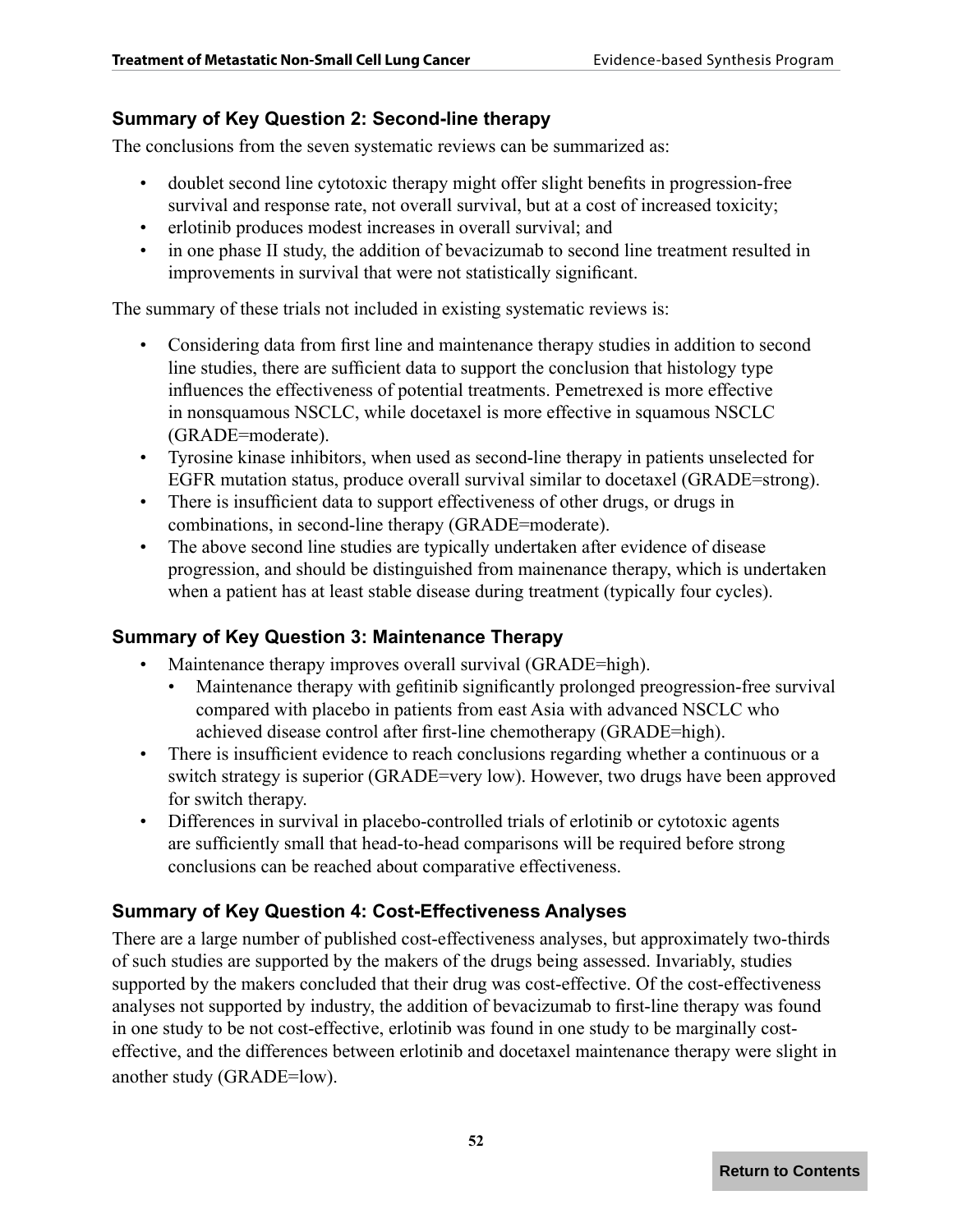# <span id="page-53-0"></span>**LIMITATIONS**

- Some comparisons of interest have not been studied in direct head-to-head studies, leaving comparisons to be made using indirect methods. Such indirect methods are highly susceptible to bias and are less reliable when differences between agents are small, as in this review.
- There is a paucity of cost-effectiveness analyses by someone other than the maker of the drug.

# **SUMMARY**

Despite a great many new clinical trials published since 2007, evidence continues to support most of the NCCN guidelines as reported in the topic nomination brief.

| <b>Topic Nomination Brief Statement about NCCN Guidelines for First-</b><br><b>Line Therapy of NSCLC</b>                                                                                    | <b>New Evidence</b>                                                                                                                                                                                                                              |  |  |
|---------------------------------------------------------------------------------------------------------------------------------------------------------------------------------------------|--------------------------------------------------------------------------------------------------------------------------------------------------------------------------------------------------------------------------------------------------|--|--|
| All chemotherapy regimens recommended on the NCCN website involve<br>the use of cisplatin (or carboplatinum when cisplatinum is not tolerated).                                             | Platinum doublets remain the standard of care. The exception<br>would be EGFR mutation positive patients, for whom erlotinib or<br>gefitinib monotherapy provides superior progression-free survival<br>and fewer serious side effects.          |  |  |
| Bevacizumab +chemotherapy or chemotherapy alone for performance<br>status (PS) $0-1$ \                                                                                                      | The addition of bevacizumab probably yields added benefit, but<br>with increased cost and toxicity. One cost-effectiveness analysis<br>estimated the incremental cost-effectiveness ratio of adding<br>bevacizumab at \$560,000 per QALY gained. |  |  |
| Cetuximab + vinorelbine/cisplatin is also an option for $PS 0-1$                                                                                                                            | We identified only one new trial of cetuximab, in combination<br>with standard chemotherapy, reporting no additional benefit.                                                                                                                    |  |  |
| The guidelines note that there is superior efficacy and decreased toxicity<br>with cisplatin/pemetrexed in patients with non-squamous histology when<br>compared with cisplatin/gemcitabine | Pemetrexed is clearly less active in squamous histology cancers.<br>While not conclusively proven, data support the conclusion that<br>pemetrexed is probably the preferable agent in non-squamous                                               |  |  |
| They also note that there is superior efficacy for cisplatin/gemcitabine in<br>patients with squamous pathology when compared to cisplatin/pemetrexed                                       | histology.                                                                                                                                                                                                                                       |  |  |
| Two cytotoxic agents are recommended----the guidelines state that 3<br>increases response rates but not survival                                                                            | New systematic reviews and new trials of triplet therapy report<br>increases in response rate and toxicity compared to doublet<br>therapy, but has not increased overall survival.                                                               |  |  |
| Single agent therapy or platinum based therapy are reasonable<br>alternatives in PS 2 patients or elderly patients                                                                          | New studies suggest doublet therapy might slightly increase<br>survival in elderly patients, but with increased toxicity.                                                                                                                        |  |  |
| In locally advanced NSCLC, concurrent chemotherapy and thoracic<br>radiation (RT) is superior to RT alone and sequential chemo followed by<br><b>RT</b>                                     | We did not look at evidence on radiation therapy.                                                                                                                                                                                                |  |  |
| New agent/nonplatinum combinations are reasonable alternatives if data<br>show activity and tolerable toxicity                                                                              | New evidence supports that differences between doublet therapies,<br>whether platinum-based or otherwise, are modest.                                                                                                                            |  |  |
| Erlotinib is indicated as a first-line therapy in patients with EGFR mutations                                                                                                              | This conclusion is strongly supported by new evidence.                                                                                                                                                                                           |  |  |
| Crizotinib is indicated as a first-line therapy in patients that are ALK<br>positive                                                                                                        | We did not identify new evidence about crizotinib.                                                                                                                                                                                               |  |  |

# **RECOMMENDATIONS FOR FUTURE RESEARCH**

Since VA policy makers are greatly interested about cost-effectiveness in the VA setting a proper cost-effectiveness analysis, using VA data and adjusting the population characteristics for VA patient characteristics, is needed to reach strong conclusions about cost-effectiveness of these drugs in VA setting. Such a study should be possible by combining data from this review on effectiveness with data from VA databases on the number of patients being trated, how they are being treated, the resources used, and their outcomes. Sensitivity analysis can be used to estimate the degree to which baseline assumptions would need to change in order to reach different concusions about cost-effectiveness.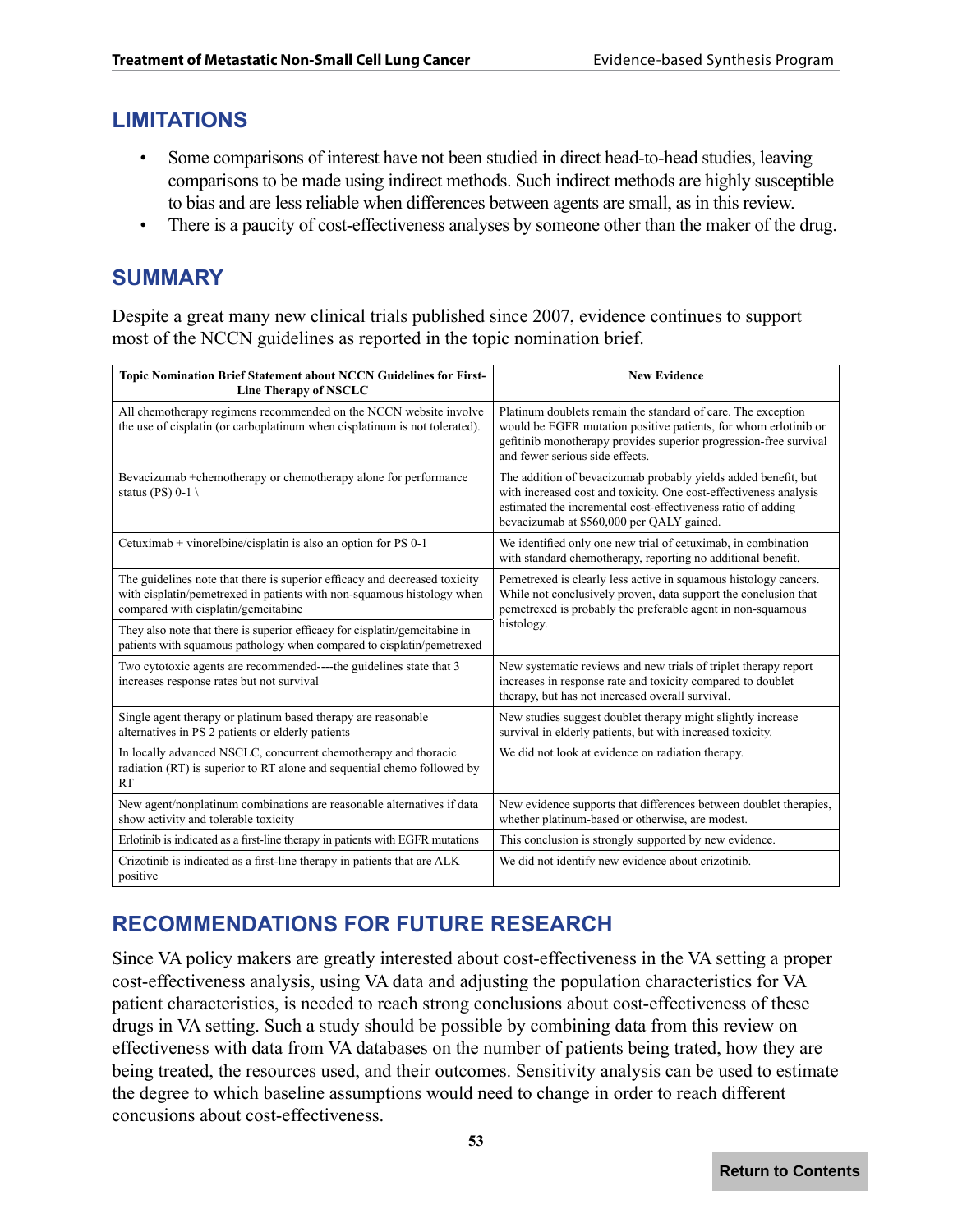# <span id="page-54-0"></span>**REFERENCES**

- 1. Harris, R.E., J.R. Hebert, and E.L. Wynder, *Cancer risk in male veterans utilizing the Veterans Administration medical system.* Cancer, 1989. 64(5): p. 1160-8.
- 2. Goffin, J., et al., *First-line systemic chemotherapy in the treatment of advanced non-small cell lung cancer: a systematic review.* Journal of Thoracic Oncology: Official Publication of the International Association for the Study of Lung Cancer, 2010. 5(2): p. 260-74.
- 3. Zhang, X., et al., *Maintenance therapy with continuous or switch strategy in advanced non-small cell lung cancer: a systematic review and meta-analysis.* Chest, 2011. 140(1): p. 117-26.
- 4. Balshem, H., et al., *GRADE guidelines: 3. Rating the quality of evidence.* J Clin Epidemiol, 2011. 64(4): p. 401-6.
- 5. *Chemotherapy and supportive care versus supportive care alone for advanced non-small cell lung cancer.* Cochrane Database Syst Rev, 2010(5): p. CD007309.
- 6. Al-Saleh, K., C. Quinton, and P.M. Ellis, *Role of pemetrexed in advanced non-smallcell lung cancer: meta-analysis of randomized controlled trials, with histology subgroup analysis.* Curr Oncol, 2012. 19(1): p. e9-e15.
- 7. Bosch-Barrera, J., N. Quer, and J. Brunet, *Costs and ethical issues related to firstline treatment of metastatic non-small-cell lung cancer: considerations from a public healthcare system perspective.* Clin Lung Cancer, 2011. 12(6): p. 335-40.
- 8. Botrel, T.E.A., et al., *Efficacy of bevacizumab (Bev) plus chemotherapy (CT) compared to CT alone in previously untreated locally advanced or metastatic non-small cell lung cancer (NSCLC): systematic review and meta-analysis.* Lung Cancer, 2011. 74(1): p. 89- 97.
- 9. Bria, E., et al., *Outcome of advanced NSCLC patients harboring sensitizing EGFR mutations randomized to EGFR tyrosine kinase inhibitors or chemotherapy as first-line treatment: A meta-analysis.* Annals of Oncology, 2011. 22(10): p. 2277-2285.
- 10. Chen, P., et al., *EGFR-targeted therapies combined with chemotherapy for treating advanced non-small-cell lung cancer: a meta-analysis.* European Journal of Clinical Pharmacology, 2011. 67(3): p. 235-43.
- 11. Fleeman, N., et al., *Pemetrexed for the first-line treatment of locally advanced or metastatic non-small cell lung cancer.* Health Technology Assessment (Winchester, England), 2010. 14 Suppl 1: p. 47-53.
- 12. Gao, G., et al., *A meta-analysis of paclitaxel-based chemotherapies administered once every week compared with once every 3 weeks first-line treatment of advanced non-smallcell lung cancer.* Lung Cancer, 2012.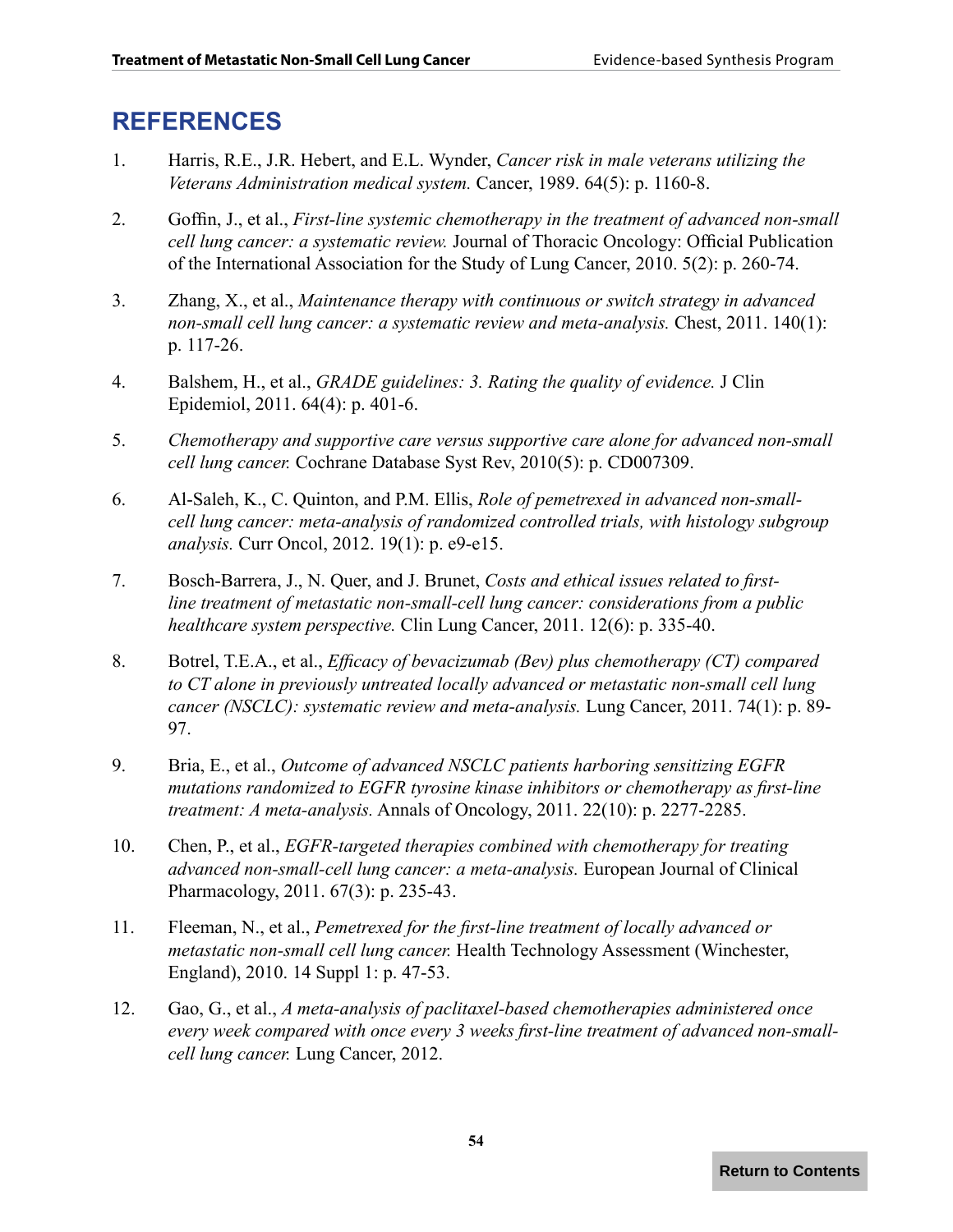- 13. Gao, G., et al., *Epidermal growth factor receptor-tyrosine kinase inhibitor therapy is effective as first-line treatment of advanced non-small-cell lung cancer with mutated EGFR: A meta-analysis from six phase III randomized controlled trials.* International Journal of Cancer, 2012.
- 14. Ibrahim, E.M., *Frontline gefitinib in advanced non-small cell lung cancer: Meta-analysis of published randomized trials.* Annals of Thoracic Medicine, 2010. 5(3): p. 153-60.
- 15. Ibrahim, E.M., et al., *Cetuximab-based therapy is effective in chemotherapy-naive patients with advanced and metastatic non-small-cell lung cancer: a meta-analysis of randomized controlled trials.* Lung, 2011. 189(3): p. 193-8.
- 16. Ku, G.Y., B.A. Haaland, and G. de Lima Lopes, Jr., *Gefitinib vs. chemotherapy as firstline therapy in advanced non-small cell lung cancer: meta-analysis of phase III trials.* Lung Cancer, 2011. 74(3): p. 469-73.
- 17. Li, C., et al., *Gemcitabine plus paclitaxel versus carboplatin plus either gemcitabine or paclitaxel in advanced non-small-cell lung cancer: a literature-based meta-analysis.* Lung, 2010. 188(5): p. 359-64.
- 18. Liang, H.Y., et al., *Chemo-radiotherapy for advanced non-small cell lung cancer: concurrent or sequential? It's no longer the question: a systematic review.* Int J Cancer, 2010. 127(3): p. 718-28.
- 19. Lin, H., et al., *Chemotherapy with cetuximab or chemotherapy alone for untreated advanced non-small-cell lung cancer: a systematic review and meta-analysis.* Lung Cancer, 2010. 70(1): p. 57-62.
- 20. Mountzios, G. and K.N. Syrigos, *A benefit-risk assessment of erlotinib in non-small-cell lung cancer and pancreatic cancer.* Drug Safety, 2011. 34(3): p. 175-86.
- 21. Petrelli, F., et al., *Efficacy of EGFR tyrosine kinase inhibitors in patients with EGFRmutated non-small-cell lung cancer: a meta-analysis of 13 randomized trials.* Clinical Lung Cancer, 2012. 13(2): p. 107-14.
- 22. Wang, F., et al., *Gefitinib Compared with Systemic Chemotherapy as First-line Treatment for Chemotherapy-naive Patients with Advanced Non-small Cell Lung Cancer: A Metaanalysis of Randomised Controlled Trials.* Clinical Oncology, 2011.
- 23. Yu, Y., et al., *Nonplatinum regimens of gemcitabine plus docetaxel versus platinum-based regimens in first-line treatment of advanced non-small cell lung cancer: a meta-analysis on 9 randomized controlled trials.* Cancer Chemotherapy and Pharmacology, 2012: p. 1-11.
- 24. Azim, H.A., Jr., et al., *Third generation triplet cytotoxic chemotherapy in advanced nonsmall cell lung cancer: a systematic overview.* Lung Cancer, 2009. 64(2): p. 194-8.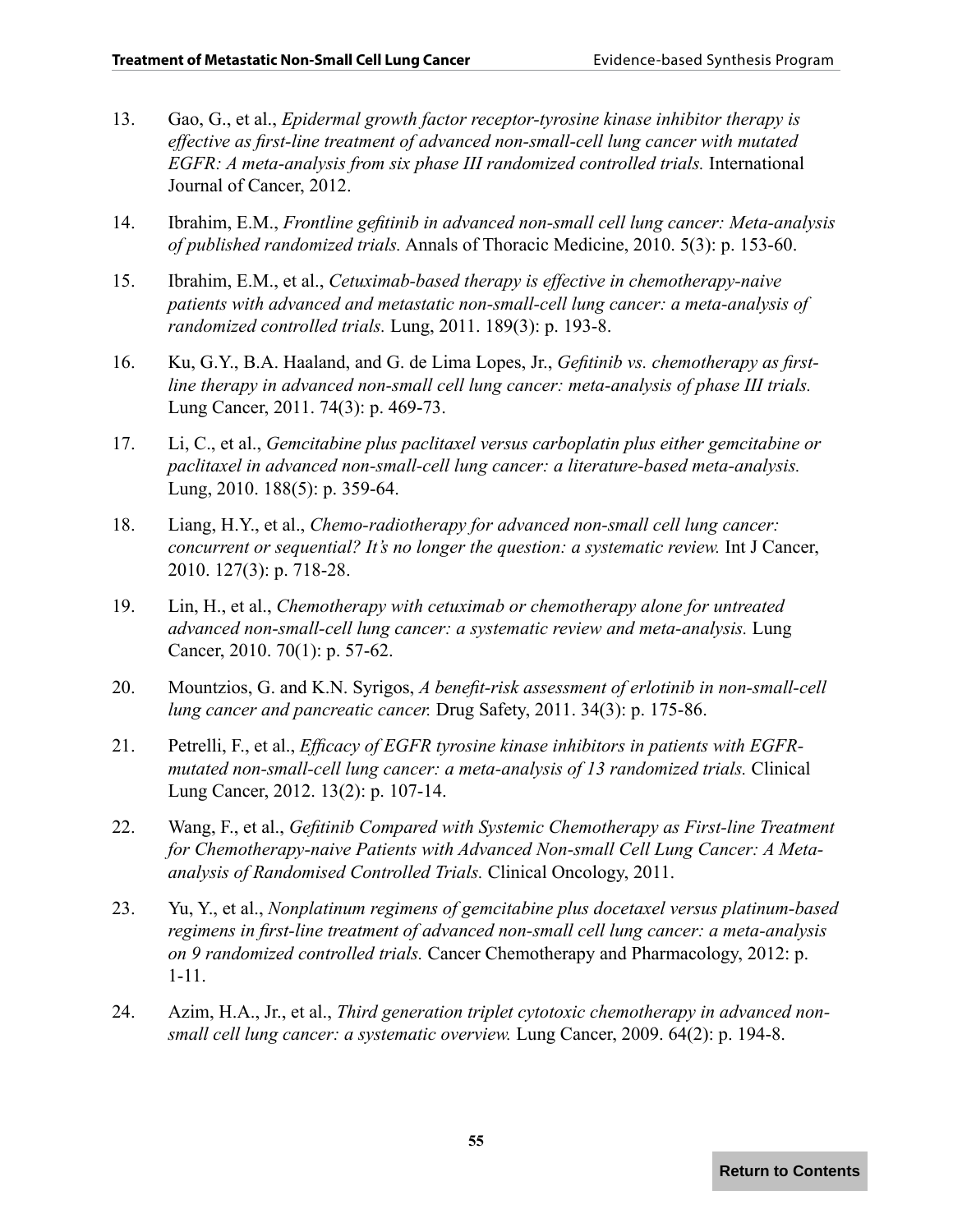- 25. Kosmidis, P.A., et al., *Paclitaxel and gemcitabine versus paclitaxel and vinorelbine in patients with advanced non-small-cell lung cancer. A phase III study of the Hellenic Cooperative Oncology Group (HeCOG).* Annals of Oncology, 2011. 22(4): p. 827-34.
- 26. Shea, B.J., et al., *Development of AMSTAR: a measurement tool to assess the methodological quality of systematic reviews.* BMC Med Res Methodol, 2007. 7: p. 10.
- 27. Baggstrom, M.Q., et al., *Third-generation chemotherapy agents in the treatment of advanced non-small cell lung cancer: a meta-analysis.* Journal of Thoracic Oncology: Official Publication of the International Association for the Study of Lung Cancer, 2007. 2(9): p. 845-53.
- 28. Belani, C.P., et al., *Randomized phase III trial comparing cisplatin-etoposide to carboplatin-paclitaxel in advanced or metastatic non-small cell lung cancer.* Ann Oncol, 2005. 16(7): p. 1069-75.
- 29. Ichinose, Y., et al., *A multicenter randomized phase III trial of docetaxel + cisplatin (DP) vs. vindesine + cisplatin (VP) in patients with untreated stage IV non-small cell lung cancer (NSCLC) (abstract).* Ann Oncol, 2002. 13(suppl 5): p. 132-133.
- 30. Kim, J.H., et al., *Randomized phase II study of gemcitabine plus cisplatin versus etoposide plus cisplatin for the treatment of locally advanced or metastatic non-small cell lung cancer: Korean Cancer Study Group experience.* Lung Cancer, 2006. 52(1): p. 75- 81.
- 31. Park, H.S., et al., *Randomized trial of docetaxel plus cisplatin (DC) versus etoposide plus cisplatin (EC) in locally advanced, recurrent, or metastatic non-small cell lung cancer (NSCLC) (abstract).* European Journal of Cancer, 2003. 1: p. S240.
- 32. Takiguchi, Y., et al., *The final results of a randomized phase III trial comparing irinotecan (CPT-11) and cisplatin (CDDP) with vindesine (VDS) and CDDP in advanced non-small cell lung cancer (NSCLC).* Lung Cancer, 2000. 29(Suppl 1): p. 28-29.
- 33. Schmittel, A., et al., *A German multicenter, randomized phase III trial comparing irinotecan-carboplatin with etoposide-carboplatin as first-line therapy for extensivedisease small-cell lung cancer.* Annals of Oncology, 2011. 22(8): p. 1798-804.
- 34. Zatloukal, P., et al., *A multicenter international randomized phase III study comparing cisplatin in combination with irinotecan or etoposide in previously untreated small-cell lung cancer patients with extensive disease.* Annals of Oncology, 2010. 21(9): p. 1810-6.
- 35. Yamamoto, N., et al., *Phase III study comparing second- and third-generation regimens with concurrent thoracic radiotherapy in patients with unresectable stage III non-smallcell lung cancer: West Japan Thoracic Oncology Group WJTOG0105.* Journal of Clinical Oncology, 2010. 28(23): p. 3739-45.
- 36. Socinski, M.A., et al., *Phase III study of pemetrexed plus carboplatin compared with etoposide plus carboplatin in chemotherapy-naive patients with extensive-stage smallcell lung cancer.* Journal of Clinical Oncology, 2009. 27(28): p. 4787-92.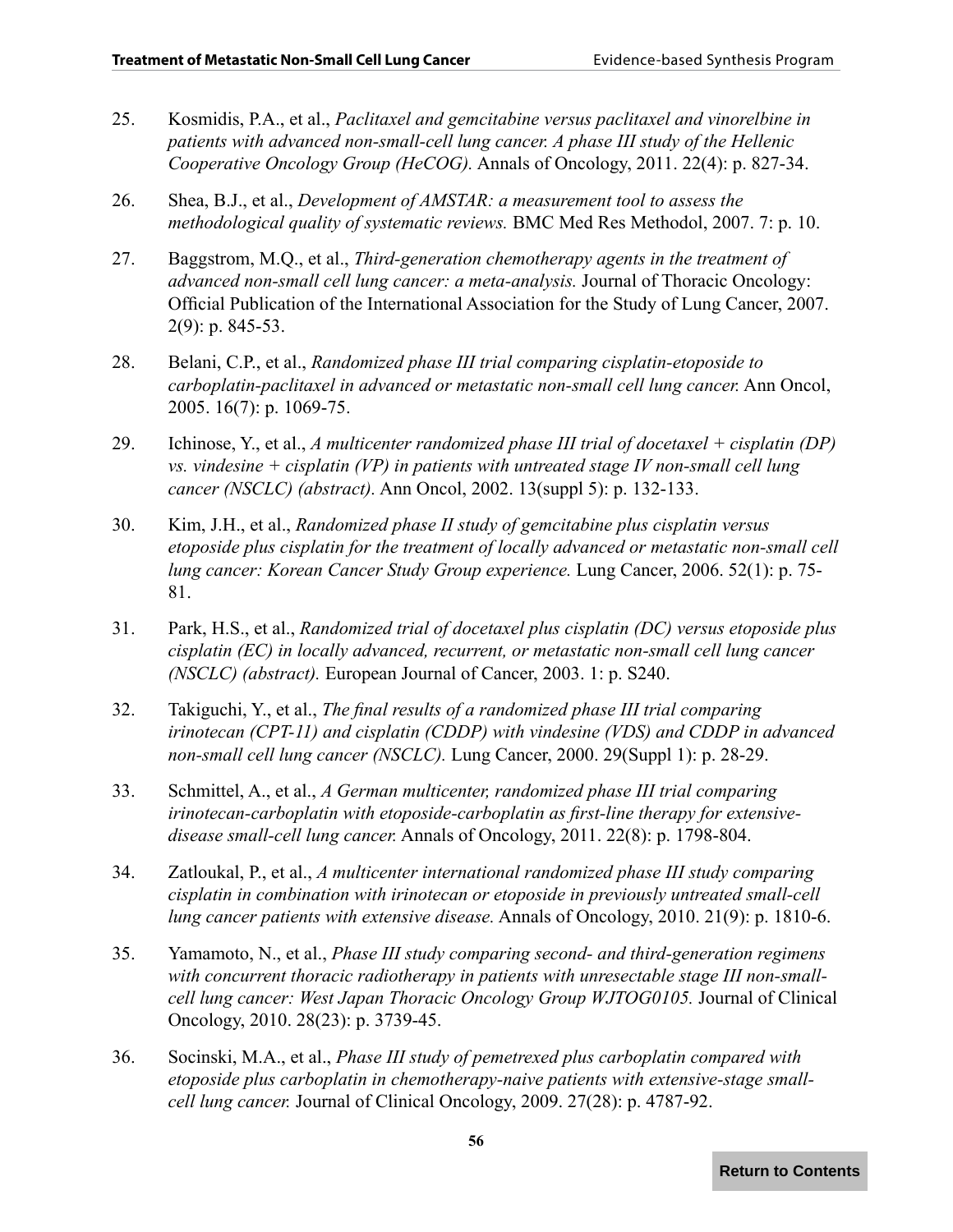- 37. Lee, S.M., et al., *Comparison of gemcitabine and carboplatin versus cisplatin and etoposide for patients with poor-prognosis small cell lung cancer.* Thorax, 2009. 64(1): p. 75-80.
- 38. Dimitroulis, J., et al., *Comparison of cisplatin-paclitaxel combination versus cisplatinetoposide in patients with small-cell lung cancer: a Phase III study.* Oncology Reports, 2008. 20(4): p. 879-84.
- 39. Hermes, A., et al., *Irinotecan plus carboplatin versus oral etoposide plus carboplatin in extensive small-cell lung cancer: a randomized phase III trial.* Journal of Clinical Oncology, 2008. 26(26): p. 4261-7.
- 40. Hotta, K., et al., *Addition of platinum compounds to a new agent in patients with advanced non-small-cell lung cancer: a literature based meta-analysis of randomised trials.* Ann Oncol, 2004. 15(12): p. 1782-9.
- 41. Reynolds, C., et al., *Randomized phase III trial of gemcitabine-based chemotherapy with in situ RRM1 and ERCC1 protein levels for response prediction in non-small-cell lung cancer.* Journal of Clinical Oncology, 2009. 27(34): p. 5808-15.
- 42. Lilenbaum, R., et al., *A randomized phase III trial of single-agent pemetrexed (P) versus carboplatin and pemetrexed (CP) in patients with advanced non-small cell lung cancer (NSCLC) and performance status (PS) of 2.* J Clin Oncol, 2012. 30(suppl 2012 ASCO Annual Meeting abstracts): p. abstr 7506.
- 43. Le Chevalier, T., et al., *Efficacy of gemcitabine plus platinum chemotherapy compared with other platinum containing regimens in advanced non-small-cell lung cancer: a meta-analysis of survival outcomes.* Lung Cancer, 2005. 47(1): p. 69-80.
- 44. Douillard, J.Y., et al., *Comparison of docetaxel- and vinca alkaloid-based chemotherapy in the first-line treatment of advanced non-small cell lung cancer: a meta-analysis of seven randomized clinical trials.* J Thorac Oncol, 2007. 2(10): p. 939-46.
- 45. Schiller, J.H., et al., *Comparison of four chemotherapy regimens for advanced non-smallcell lung cancer.* N Engl J Med, 2002. 346(2): p. 92-8.
- 46. Scagliotti, G.V., et al., *Phase III randomized trial comparing three platinum-based doublets in advanced non-small-cell lung cancer.* J Clin Oncol, 2002. 20(21): p. 4285-91.
- 47. Rubio, J.E. and G. Shahagun, *A randomized phase III trial comparing docetaxel + carboplatin (DCP) vs vinorelbine + carboplatin (VCP) in non small cell lung cancer (NSCLC) stage III and IV (abstract).* Proc Am Soc Clin Oncol, 2003. 22: p. 703.
- 48. Martoni, A., et al., *Multicentre randomised phase III study comparing the same dose and schedule of cisplatin plus the same schedule of vinorelbine or gemcitabine in advanced non-small cell lung cancer.* Eur J Cancer, 2005. 41(1): p. 81-92.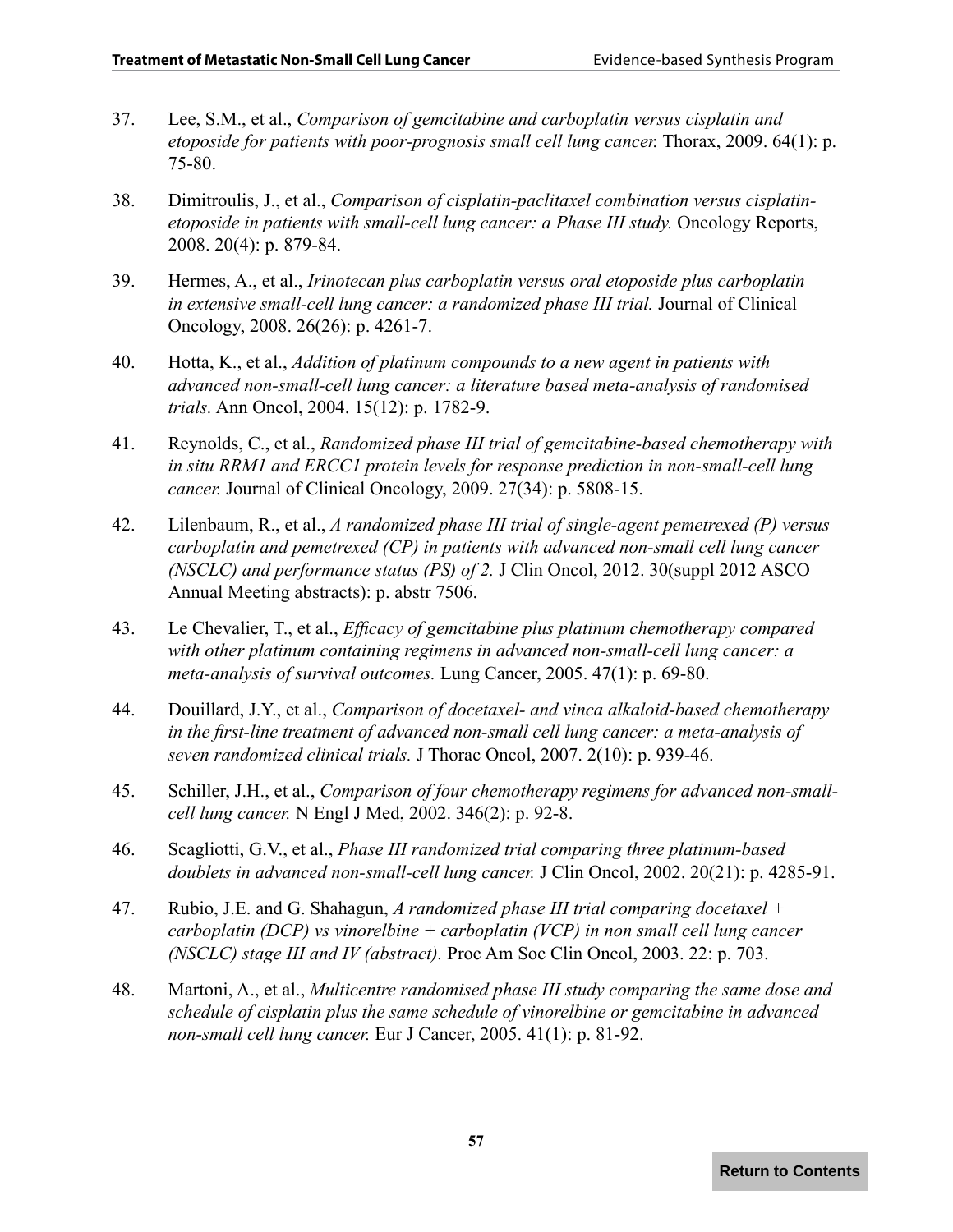- 49. Gebbia, V., et al., *Gemcitabine and cisplatin versus vinorelbine and cisplatin versus ifosfamide+gemcitabine followed by vinorelbine and cisplatin versus vinorelbine and cisplatin followed by ifosfamide and gemcitabine in stage IIIB-IV non small cell lung carcinoma: a prospective randomized phase III trial of the Gruppo Oncologico Italia Meridionale.* Lung Cancer, 2003. 39(2): p. 179-89.
- 50. Fossella, F., et al., *Randomized, multinational, phase III study of docetaxel plus platinum combinations versus vinorelbine plus cisplatin for advanced non-small-cell lung cancer: the TAX 326 study group.* J Clin Oncol, 2003. 21(16): p. 3016-24.
- 51. Ohe, Y., et al., *Randomized phase III study of cisplatin plus irinotecan versus carboplatin plus paclitaxel, cisplatin plus gemcitabine, and cisplatin plus vinorelbine for advanced non-small-cell lung cancer: Four-Arm Cooperative Study in Japan.* Annals of Oncology, 2007. 18(2): p. 317-23.
- 52. Helbekkmo, N., et al., *Vinorelbine/carboplatin vs gemcitabine/carboplatin in advanced NSCLC shows similar efficacy, but different impact of toxicity.* British Journal of Cancer, 2007. 97(3): p. 283-9.
- 53. Chang, J.W.-C., et al., *A randomized study of gemcitabine plus cisplatin and vinorelbine plus cisplatin in patients with advanced non-small-cell lung cancer.* Chang Gung Medical Journal, 2008. 31(6): p. 559-66.
- 54. Gronberg, B.H., et al., *Phase III study by the Norwegian lung cancer study group: pemetrexed plus carboplatin compared with gemcitabine plus carboplatin as first-line chemotherapy in advanced non-small-cell lung cancer.* Journal of Clinical Oncology, 2009. 27(19): p. 3217-24.
- 55. Okamoto, I., et al., *Phase III trial comparing oral S-1 plus carboplatin with paclitaxel plus carboplatin in chemotherapy-naive patients with advanced non-small-cell lung cancer: results of a west Japan oncology group study.* Journal of Clinical Oncology, 2010. 28(36): p. 5240-6.
- 56. Rodrigues-Pereira, J., et al., *A randomized phase 3 trial comparing pemetrexed/ carboplatin and docetaxel/carboplatin as first-line treatment for advanced, nonsquamous non-small cell lung cancer.* Journal of Thoracic Oncology: Official Publication of the International Association for the Study of Lung Cancer, 2011. 6(11): p. 1907-14.
- 57. Scagliotti, G.V., et al., *Phase III study comparing cisplatin plus gemcitabine with cisplatin plus pemetrexed in chemotherapy-naive patients with advanced-stage nonsmall-cell lung cancer.* Journal of Clinical Oncology, 2008. 26(21): p. 3543-51.
- 58. Tan, E.H., et al., *Global Lung Oncology Branch trial 3 (GLOB3): final results of a randomised multinational phase III study alternating oral and i.v. vinorelbine plus cisplatin versus docetaxel plus cisplatin as first-line treatment of advanced non-small-cell lung cancer.* Annals of Oncology, 2009. 20(7): p. 1249-56.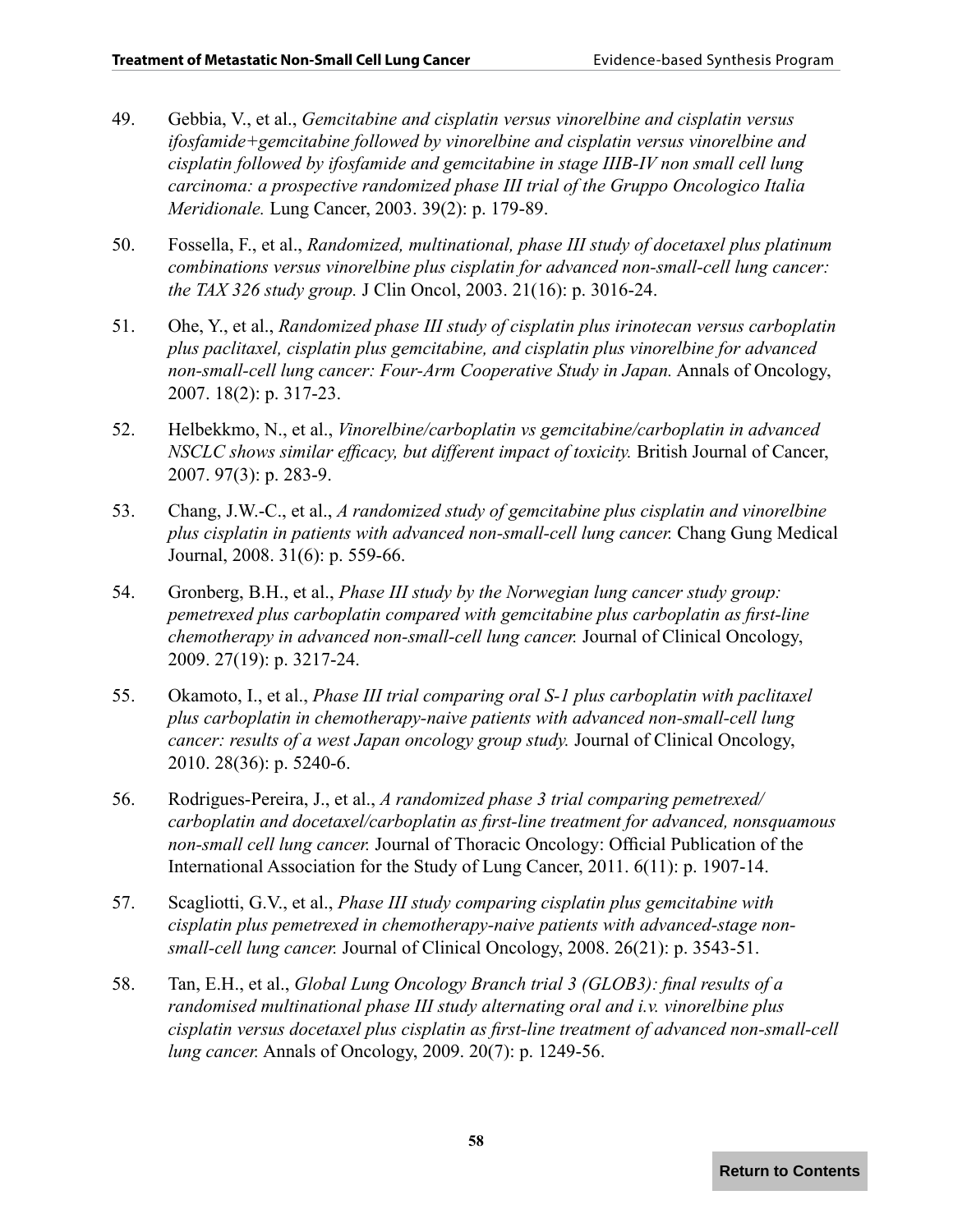- 59. Treat, J.A., et al., *A randomized, phase III multicenter trial of gemcitabine in combination with carboplatin or paclitaxel versus paclitaxel plus carboplatin in patients with advanced or metastatic non-small-cell lung cancer.* Annals of Oncology, 2010. 21(3): p. 540-7.
- 60. Weissman, C.H., et al., *A phase III randomized trial of gemcitabine-oxaliplatin versus carboplatin-paclitaxel as first-line therapy in patients with advanced non-small cell lung cancer.* Journal of Thoracic Oncology: Official Publication of the International Association for the Study of Lung Cancer, 2011. 6(2): p. 358-64.
- 61. Langer, C.J., et al., *Phase III trial comparing paclitaxel poliglumex (CT-2103, PPX) in combination with carboplatin versus standard paclitaxel and carboplatin in the treatment of PS 2 patients with chemotherapy-naive advanced non-small cell lung cancer.* Journal of Thoracic Oncology: Official Publication of the International Association for the Study of Lung Cancer, 2008. 3(6): p. 623-30.
- 62. Blanchard, E.M., et al., *Comparison of platinum-based chemotherapy in patients older and younger than 70 years: an analysis of Southwest Oncology Group Trials 9308 and 9509.* Journal of Thoracic Oncology: Official Publication of the International Association for the Study of Lung Cancer, 2011. 6(1): p. 115-20.
- 63. Treat, J., et al., *Comparison of pemetrexed plus cisplatin with other first-line doublets in advanced non-small cell lung cancer (NSCLC): A combined analysis of three phase 3 trials.* Lung Cancer, 2012. 76(2): p. 222-7.
- 64. Kelly, K., et al., *Randomized phase III trial of paclitaxel plus carboplatin versus vinorelbine plus cisplatin in the treatment of patients with advanced non--small-cell lung cancer: a Southwest Oncology Group trial.* J Clin Oncol, 2001. 19(13): p. 3210-8.
- 65. D'Addario, G., et al., *Platinum-based versus nonplatinum-based chemotherapy in advanced non-small-cell lung cancer: a meta-analysis of the published literature.* J Clin Oncol, 2005. 23(13): p. 2926-36.
- 66. Kawahara, M., et al., *Phase III randomized study of vinorelbine (V), gemcitabine (G) followed by docetaxel (D) (VDG) versus paclitaxel (P) and carboplatin (C) (PC) in patients (pts) with advanced non-small cell lung cancer (NSCLC) (Japan Multinational Trial Organization LC00-03) [abstract].* Proc Am Soc Clin Oncol, 2006. 24: p. 367s.
- 67. Pujol, J.L., F. Barlesi, and J.P. Daures, *Should chemotherapy combinations for advanced non-small cell lung cancer be platinum-based? A meta-analysis of phase III randomized trials.* Lung Cancer, 2006. 51(3): p. 335-45.
- 68. Rigas, J., K. Dragnev, and M. Kerry, *Survival equivalence of nonplatinum-based and latinum-based chemotherapy for advanced non-small-cell lung cancer (NSCLC): the results of a multicenter internet-based phase III randomized study (D0112) (abstract).* Lung Cancer, 2005. 49: p. S35.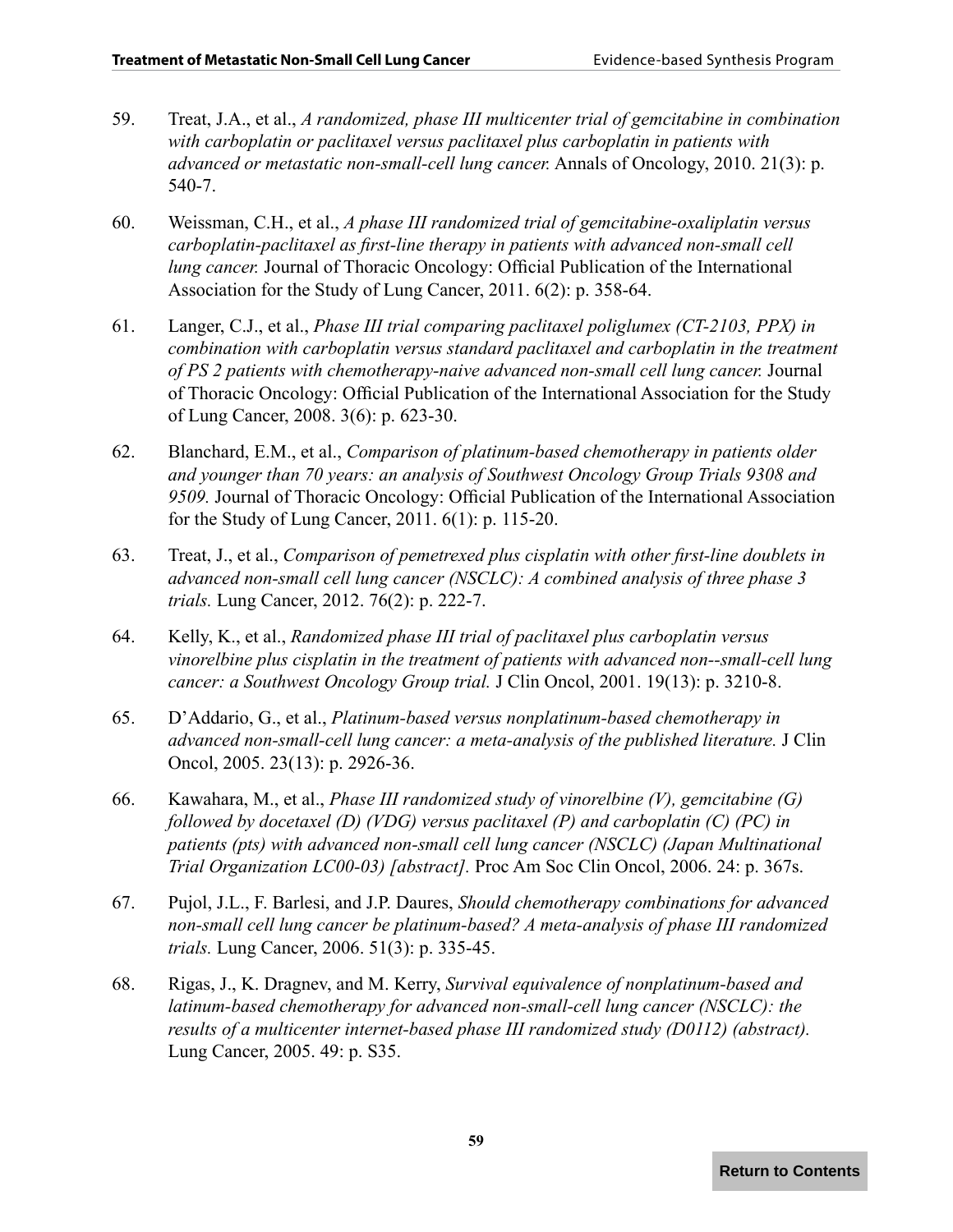- 69. Tan, E.H., et al., *Randomized study of vinorelbine--gemcitabine versus vinorelbine- carboplatin in patients with advanced non-small cell lung cancer.* Lung Cancer, 2005. 49(2): p. 233-40.
- 70. Treat, J., *A randomized phase III trial of gemcitabine (G) in combination with carboplatin (C) or paclitaxel (P) versus paclitaxel plus carboplatin in advanced (stage IIIB, IV) non-small cell lung cancer (NSCLC) (abstract).* Proc Am Soc Clin Oncol, 2003. 21: p. 624.
- 71. Hsu, C., et al., *Gemcitabine plus conventional-dose epirubicin versus gemcitabine plus cisplatin as first-line chemotherapy for stage IIIB/IV non-small cell lung carcinoma--a randomized phase II trial.* Lung Cancer, 2008. 62(3): p. 334-43.
- 72. Kosmidis, P.A., et al., *Paclitaxel and gemcitabine versus carboplatin and gemcitabine in patients with advanced non-small-cell lung cancer. A phase III study of the Hellenic Cooperative Oncology Group.* Annals of Oncology, 2008. 19(1): p. 115-22.
- 73. Ardizzoni, A., et al., *Cisplatin- versus carboplatin-based chemotherapy in first-line treatment of advanced non-small-cell lung cancer: an individual patient data metaanalysis.* J Natl Cancer Inst, 2007. 99: p. 847-857.
- 74. Hotta, K., et al., *Meta-analysis of randomized clinical trials comparing Cisplatin to Carboplatin in patients with advanced non-small-cell lung cancer.* J Clin Oncol, 2004. 22(19): p. 3852-9.
- 75. Jiang, J., et al., *A meta-analysis of randomized controlled trials comparing carboplatinbased to cisplatin-based chemotherapy in advanced non-small cell lung cancer.* Lung Cancer, 2007. 57(3): p. 348-58.
- 76. Socinski, M.A., et al., *Treatment of non-small cell lung cancer, stage IV: ACCP evidence-based clinical practice guidelines (2nd edition).* Chest, 2007. 132(3 Suppl): p. 277S-289S.
- 77. Alberola, V., et al., *Cisplatin plus gemcitabine versus a cisplatin-based triplet versus nonplatinum sequential doublets in advanced non-small-cell lung cancer: a Spanish Lung Cancer Group phase III randomized trial.* J Clin Oncol, 2003. 21(17): p. 3207-13.
- 78. Booton, R., et al., *A phase III trial of docetaxel/carboplatin versus mitomycin C/ ifosfamide/cisplatin (MIC) or mitomycin C/vinblastine/cisplatin (MVP) in patients with advanced non-small-cell lung cancer: a randomised multicentre trial of the British Thoracic Oncology Group (BTOG1).* Ann Oncol, 2006. 17(7): p. 1111-9.
- 79. Laack, E., et al., *Randomized phase III study of gemcitabine and vinorelbine versus gemcitabine, vinorelbine, and cisplatin in the treatment of advanced non-small-cell lung cancer: from the German and Swiss Lung Cancer Study Group.* J Clin Oncol, 2004. 22(12): p. 2348-56.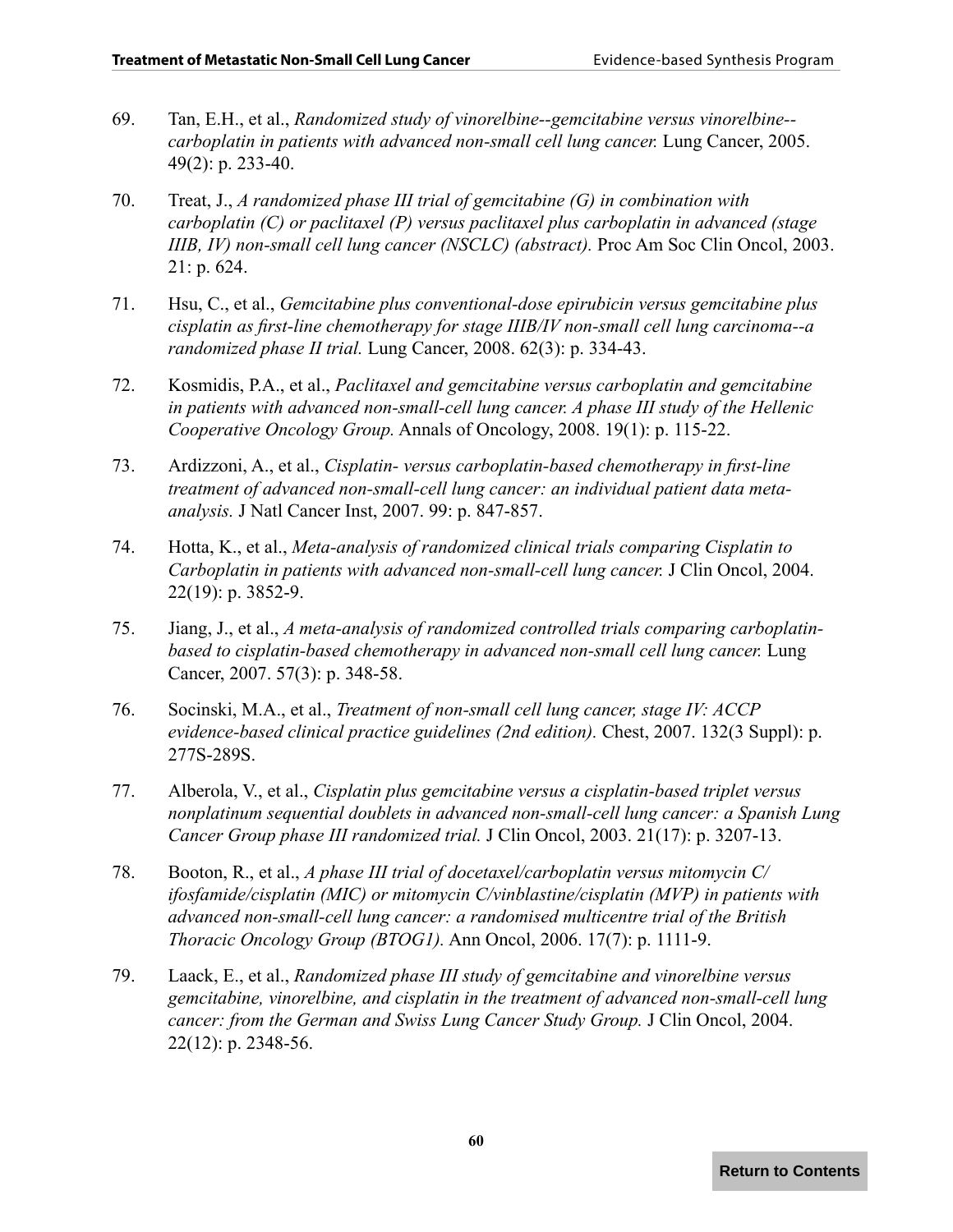- 80. Melo, M., et al., *Results of a randomized phase III trial comparing 4 cisplatin (P)-based regimens in the treatment of locally advanced and metastatic non-small cell lung cancer (NSCLC):mitomycin/vinblastine/cisplatin (MVP) is no longer a therapeutic option (abstract).* Proc Am Soc Clin Oncol, 2002. 21: p. 302a.
- 81. Sculier, J.P., et al., *A three-arm phase III randomised trial comparing combinations of platinum derivatives, ifosfamide and/or gemcitabine in stage IV non-small-cell lung cancer.* Ann Oncol, 2002. 13(6): p. 874-82.
- 82. Souquet, P.J., et al., *GLOB-1: a prospective randomised clinical phase III trial comparing vinorelbine-cisplatin with vinorelbine-ifosfamide-cisplatin in metastatic non-small-cell lung cancer patients.* Ann Oncol, 2002. 13(12): p. 1853-61.
- 83. Boni, C., et al., *Triplets versus doublets, with or without cisplatin, in the first-line treatment of stage IIIB-IV non-small cell lung cancer (NSCLC) patients: a multicenter randomised factorial trial (FAST).* British Journal of Cancer, 2012. 106(4): p. 658-65.
- 84. Comella, P., et al., *Efficacy of the combination of cisplatin with either gemcitabine and vinorelbine or gemcitabine and paclitaxel in the treatment of locally advanced or metastatic non-small-cell lung cancer: a phase III randomised trial of the Southern Italy Cooperative Oncology Group (SICOG 0101).* Annals of Oncology, 2007. 18(2): p. 324- 30.
- 85. Greco, F.A., et al., *Paclitaxel/Carboplatin/gemcitabine versus gemcitabine/vinorelbine in advanced non-small-cell lung cancer: a phase II/III study of the Minnie Pearl Cancer Research Network.* Clinical Lung Cancer, 2007. 8(8): p. 483-7.
- 86. Kubota, K., et al., *Vinorelbine plus gemcitabine followed by docetaxel versus carboplatin plus paclitaxel in patients with advanced non-small-cell lung cancer: a randomised, open-label, phase III study.* Lancet Oncology, 2008. 9(12): p. 1135-42.
- 87. Blumenschein, G.R., Jr., et al., *Phase III trial comparing carboplatin, paclitaxel, and bexarotene with carboplatin and paclitaxel in chemotherapy-naive patients with advanced or metastatic non-small-cell lung cancer: SPIRIT II.* Journal of Clinical Oncology, 2008. 26(11): p. 1879-85.
- 88. Goss, G.D., et al., *Randomized, double-blind trial of carboplatin and paclitaxel with either daily oral cediranib or placebo in advanced non-small-cell lung cancer: NCIC clinical trials group BR24 study.* Journal of Clinical Oncology, 2010. 28(1): p. 49-55.
- 89. Han, B., et al., *A multicenter, randomized, double-blind, placebo-controlled study to evaluate the efficacy of paclitaxel-carboplatin alone or with endostar for advanced non-small cell lung cancer.* Journal of Thoracic Oncology: Official Publication of the International Association for the Study of Lung Cancer, 2011. 6(6): p. 1104-9.
- 90. Hirsh, V., et al., *Randomized phase III trial of paclitaxel/carboplatin with or without PF-3512676 (Toll-like receptor 9 agonist) as first-line treatment for advanced non-small-cell lung cancer.* Journal of Clinical Oncology, 2011. 29(19): p. 2667-74.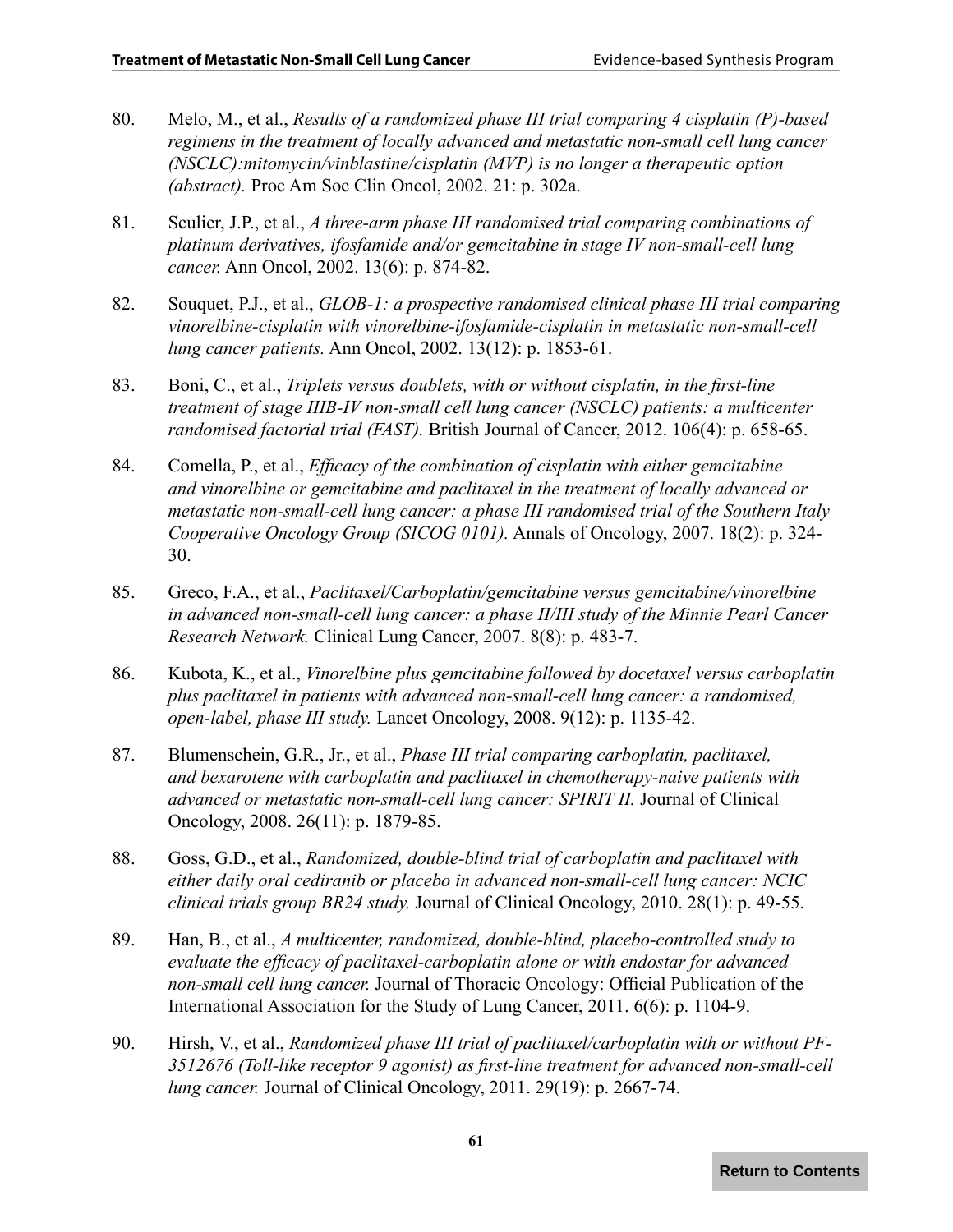- 91. Lynch, T.J., et al., *Cetuximab and first-line taxane/carboplatin chemotherapy in advanced non-small-cell lung cancer: results of the randomized multicenter phase III trial BMS099.* Journal of Clinical Oncology, 2010. 28(6): p. 911-7.
- 92. Manegold, C., et al., *A phase III randomized study of gemcitabine and cisplatin with or without PF-3512676 (TLR9 agonist) as first-line treatment of advanced non-small-cell lung cancer.* Annals of Oncology, 2012. 23(1): p. 72-7.
- 93. Mok, T.S.K., et al., *Efficacy of bevacizumab with cisplatin and gemcitabine in Asian patients with advanced or recurrent non-squamous non-small cell lung cancer who have not received prior chemotherapy: a substudy of the Avastin in Lung trial.[Erratum appears in Asia Pac J Clin Oncol. 2011 Sep;7(3):321 Note: Thitiya, Sirisinha [corrected to Sirisinha, Thitiya]].* Asia-Pacific Journal of Clinical Oncology, 2011. 7 Suppl 2: p. 4-12.
- 94. Ramlau, R., et al., *Randomized phase III trial comparing bexarotene (L1069-49)/ cisplatin/vinorelbine with cisplatin/vinorelbine in chemotherapy-naive patients with advanced or metastatic non-small-cell lung cancer: SPIRIT I.* Journal of Clinical Oncology, 2008. 26(11): p. 1886-92.
- 95. Reck, M., et al., *Overall survival with cisplatin-gemcitabine and bevacizumab or placebo as first-line therapy for nonsquamous non-small-cell lung cancer: results from a randomised phase III trial (AVAiL).* Annals of Oncology, 2010. 21(9): p. 1804-9.
- 96. Scagliotti, G., et al., *Phase III study of carboplatin and paclitaxel alone or with sorafenib in advanced non-small-cell lung cancer.* Journal of Clinical Oncology, 2010. 28(11): p. 1835-42.
- 97. Gatzemeier, U., et al., *Phase III study of erlotinib in combination with cisplatin and gemcitabine in advanced non-small-cell lung cancer: the Tarceva Lung Cancer Investigation Trial.* Journal of Clinical Oncology, 2007. 25(12): p. 1545-52.
- 98. Giaccone, G., et al., *Gefitinib in combination with gemcitabine and cisplatin in advanced non-small-cell lung cancer: a phase III trial--INTACT 1.* J Clin Oncol, 2004. 22(5): p. 777-84.
- 99. Herbst, R.S., et al., *TRIBUTE: a phase III trial of erlotinib hydrochloride (OSI-774) combined with carboplatin and paclitaxel chemotherapy in advanced non-small-cell lung cancer.* J Clin Oncol, 2005. 23(25): p. 5892-9.
- 100. Herbst, R.S., et al., *Gefitinib in combination with paclitaxel and carboplatin in advanced non-small-cell lung cancer: a phase III trial--INTACT 2.* J Clin Oncol, 2004. 22(5): p. 785-94.
- 101. Sandler, A., et al., *Paclitaxel-carboplatin alone or with bevacizumab for non-small-cell lung cancer.* N Engl J Med, 2006. 355(24): p. 2542-50.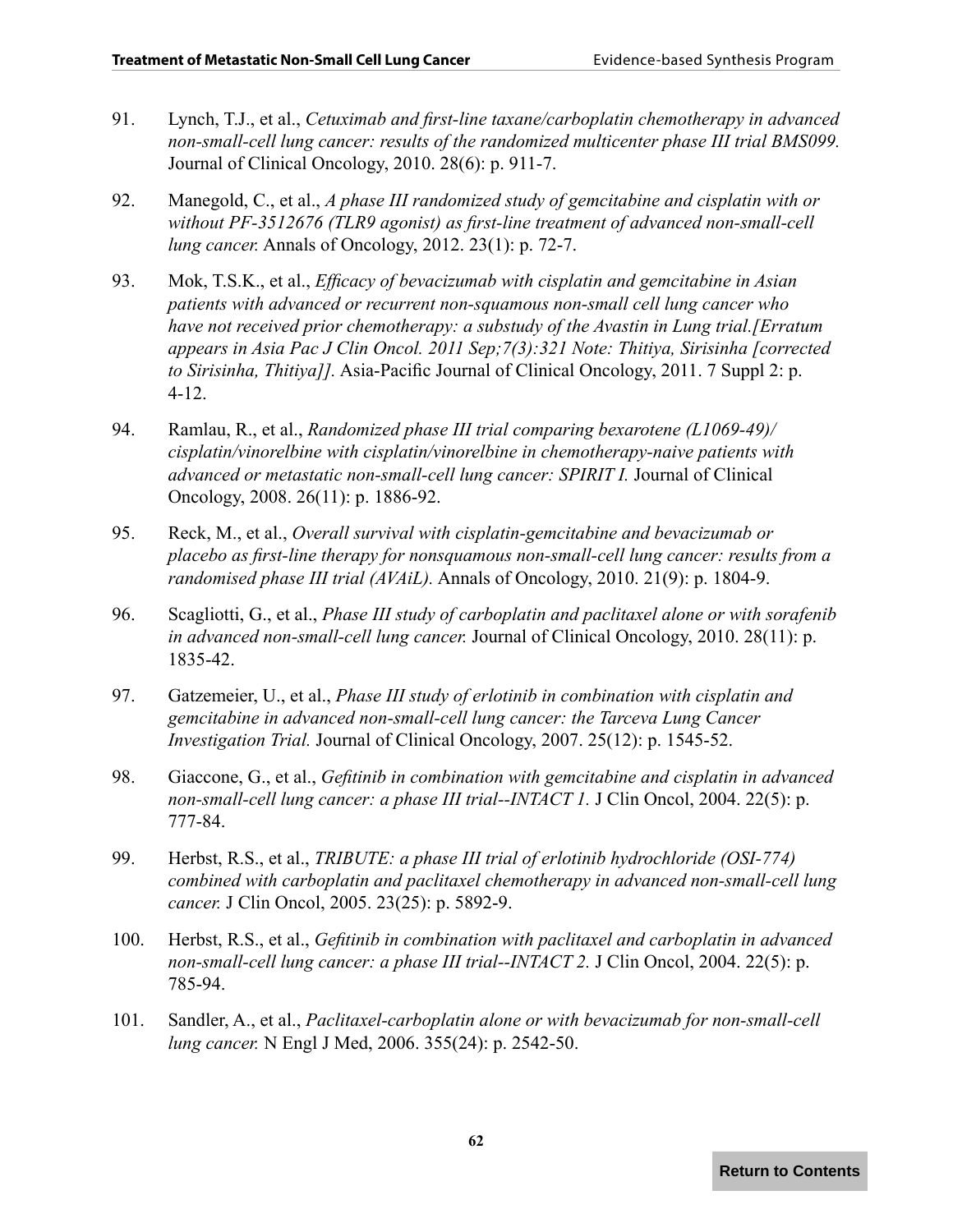- 102. Reck, M., et al. (2009) *Phase III trial of cisplatin plus gemcitabine with either placebo or bevacizumab as first-line therapy for nonsquamous non-small-cell lung cancer: AVAil*. Journal of clinical oncology : official journal of the American Society of Clinical Oncology, 1227-34.
- 103. Paz-Ares, L., et al., *Phase III study of gemcitabine and cisplatin with or without aprinocarsen, a protein kinase C-alpha antisense oligonucleotide, in patients with advanced-stage non-small-cell lung cancer.* J Clin Oncol, 2006. 24(9): p. 1428-34.
- 104. Pirker, R., et al., *Cetuximab plus chemotherapy in patients with advanced non-small-cell lung cancer (FLEX): an open-label randomised phase III trial.* Lancet, 2009. 373(9674): p. 1525-31.
- 105. Gaafar, R.M., et al., *A double-blind, randomised, placebo-controlled phase III intergroup study of gefitinib in patients with advanced NSCLC, non-progressing after first line platinum-based chemotherapy (EORTC 08021/ILCP 01/03).* European Journal of Cancer, 2011. 47(15): p. 2331-40.
- 106. Takeda, K., et al., *Randomized phase III trial of platinum-doublet chemotherapy followed by gefitinib compared with continued platinum-doublet chemotherapy in Japanese patients with advanced non-small-cell lung cancer: results of a west Japan thoracic oncology group trial (WJTOG0203).* Journal of Clinical Oncology, 2010. 28(5): p. 753- 60.
- 107. Thongprasert, S., et al., *Health-related quality-of-life in a randomized phase III first-line study of gefitinib versus carboplatin/paclitaxel in clinically selected patients from Asia with advanced NSCLC (IPASS).* Journal of Thoracic Oncology: Official Publication of the International Association for the Study of Lung Cancer, 2011. 6(11): p. 1872-80.
- 108. Mok, T.S., et al., *Gefitinib or carboplatin-paclitaxel in pulmonary adenocarcinoma.* New England Journal of Medicine, 2009. 361(10): p. 947-57.
- 109. Maemondo, M., et al., *Gefitinib or chemotherapy for non-small-cell lung cancer with mutated EGFR.* New England Journal of Medicine, 2010. 362(25): p. 2380-8.
- 110. Mitsudomi, T., et al., *Gefitinib versus cisplatin plus docetaxel in patients with nonsmall-cell lung cancer harbouring mutations of the epidermal growth factor receptor (WJTOG3405): an open label, randomised phase 3 trial.* Lancet Oncology, 2010. 11(2): p. 121-8.
- 111. Han, J.Y., et al., *First-SIGNAL: first-line single-agent iressa versus gemcitabine and cisplatin trial in never-smokers with adenocarcinoma of the lung.* J Clin Oncol, 2012. 30(10): p. 1122-8.
- 112. Zhou, C., et al., *Erlotinib versus chemotherapy as first-line treatment for patients with advanced EGFR mutation-positive non-small-cell lung cancer (OPTIMAL, CTONG-0802): a multicentre, open-label, randomised, phase 3 study.* Lancet Oncology, 2011. 12(8): p. 735-42.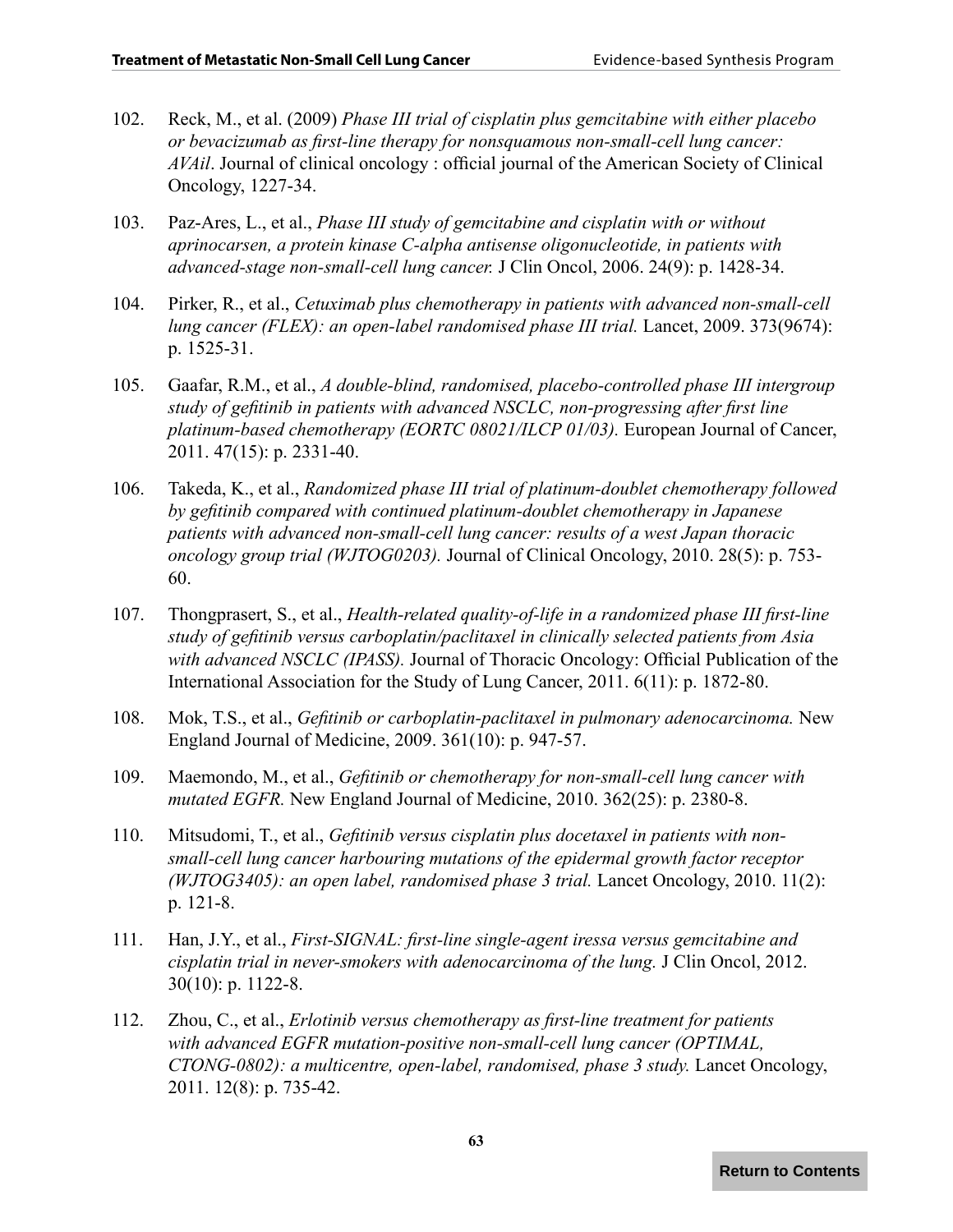- 113. Rosell, R., et al., *Erlotinib versus standard chemotherapy as first-line treatment for European patients with advanced EGFR mutation-positive non-small-cell lung cancer (EURTAC): a multicentre, open-label, randomised phase 3 trial.* Lancet Oncology, 2012. 13(3): p. 239-46.
- 114. Gridelli, C., et al., *First-Line Erlotinib Followed by Second-Line Cisplatin-Gemcitabine Chemotherapy in Advanced Non-Small-Cell Lung Cancer: The TORCH Randomized Trial.* J Clin Oncol, 2012. 30(24): p. 3002-11.
- 115. Quoix, E., et al., *Carboplatin and weekly paclitaxel doublet chemotherapy compared with monotherapy in elderly patients with advanced non-small-cell lung cancer: IFCT-0501 randomised, phase 3 trial.* Lancet, 2011. 378(9796): p. 1079-88.
- 116. Hainsworth, J.D., et al., *Weekly docetaxel versus docetaxel/gemcitabine in the treatment of elderly or poor performance status patients with advanced nonsmall cell lung cancer: a randomized phase 3 trial of the Minnie Pearl Cancer Research Network.* Cancer, 2007. 110(9): p. 2027-34.
- 117. Georgoulias, V., et al., *Docetaxel versus docetaxel plus gemcitabine as front-line treatment of patients with advanced non-small cell lung cancer: a randomized, multicenter phase III trial.* Lung Cancer, 2008. 59(1): p. 57-63.
- 118. Comella, P., et al., *Gemcitabine with either paclitaxel or vinorelbine vs paclitaxel or gemcitabine alone for elderly or unfit advanced non-small-cell lung cancer patients.* Br J Cancer, 2004. 91(3): p. 489-97.
- 119. Gridelli, C., et al., *Chemotherapy for elderly patients with advanced non-small-cell lung cancer: the Multicenter Italian Lung Cancer in the Elderly Study (MILES) phase III randomized trial.* J Natl Cancer Inst, 2003. 95(5): p. 362-72.
- 120. Kudoh, S., et al., *Phase III study of docetaxel compared with vinorelbine in elderly patients with advanced non-small-cell lung cancer: results of the West Japan Thoracic Oncology Group Trial (WJTOG 9904).* J Clin Oncol, 2006. 24(22): p. 3657-63.
- 121. Georgoulias, V., et al., *Vinorelbine plus cisplatin versus docetaxel plus gemcitabine in advanced non-small-cell lung cancer: a phase III randomized trial.* J Clin Oncol, 2005. 23(13): p. 2937-45.
- 122. Kosmidis, P., et al., *Paclitaxel plus carboplatin versus gemcitabine plus paclitaxel in advanced non-small-cell lung cancer: a phase III randomized trial.* J Clin Oncol, 2002. 20(17): p. 3578-85.
- 123. Shepherd, F.A., et al., *Prospective randomized trial of docetaxel versus best supportive care in patients with non-small-cell lung cancer previously treated with platinum-based chemotherapy.* J Clin Oncol, 2000. 18(10): p. 2095-103.
- 124. Qi, W.X., et al., *Effectiveness and safety of pemetrexed-based doublet versus pemetrexed alone as second-line treatment for advanced non-small-cell lung cancer: a systematic review and meta-analysis.* J Cancer Res Clin Oncol, 2012.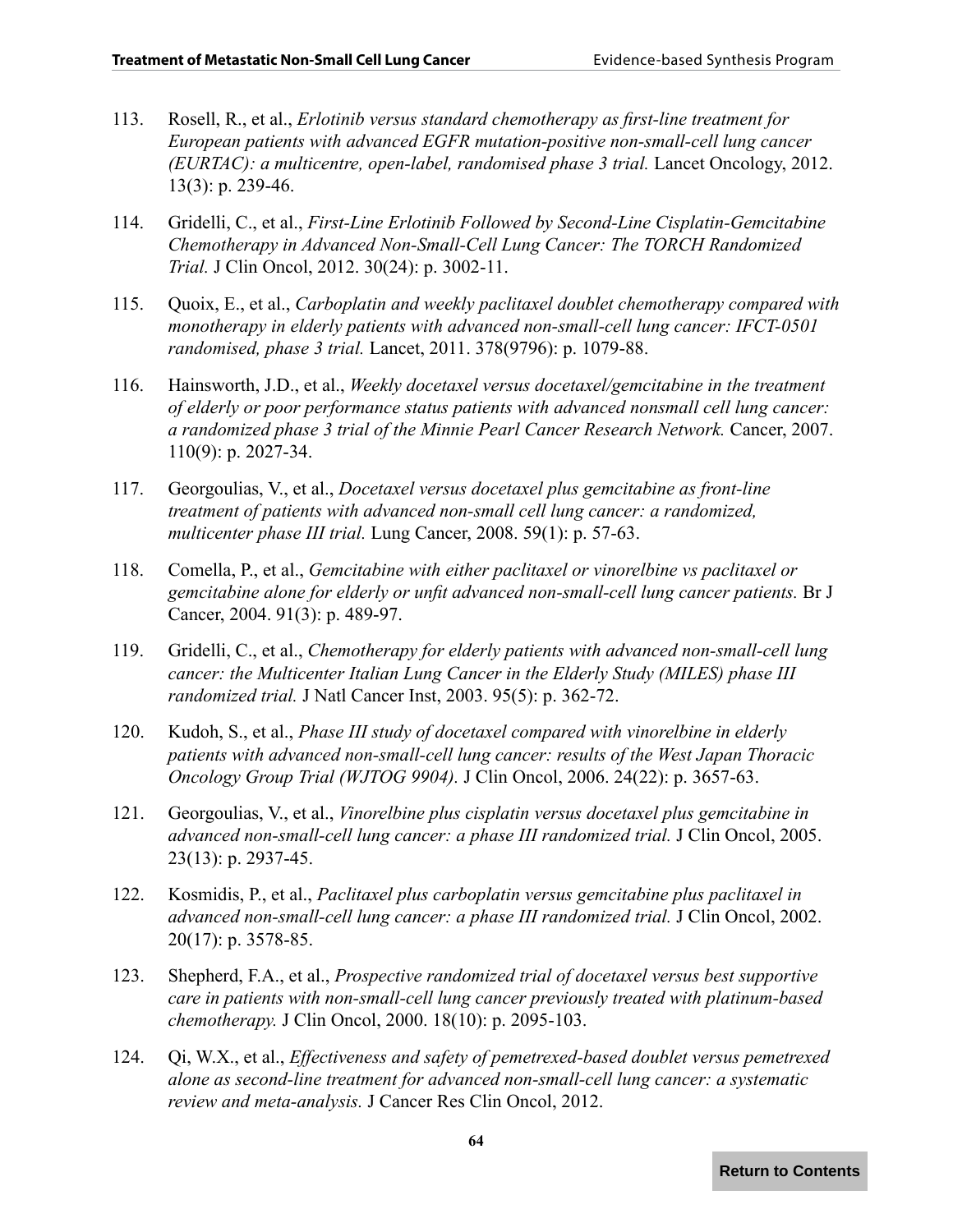- 125. Qi, W.-X., et al., *The role of vandetanib in the second-line treatment for advanced nonsmall-cell-lung cancer: a meta-analysis of four randomized controlled trials.* Lung, 2011. 189(6): p. 437-43.
- 126. Qi, W.-X., Z. Shen, and Y. Yao, *Meta-analysis of docetaxel-based doublet versus docetaxel alone as second-line treatment for advanced non-small-cell lung cancer.* Cancer Chemotherapy & Pharmacology, 2012. 69(1): p. 99-106.
- 127. Yang, K., et al., *Effectiveness and safety of bevacizumab for unresectable non-small-cell lung cancer: a meta-analysis.* Clinical Drug Investigation, 2010. 30(4): p. 229-41.
- 128. Herbst, R.S., et al., *Phase II study of efficacy and safety of bevacizumab in combination with chemotherapy or erlotinib compared with chemotherapy alone for treatment of recurrent or refractory non small-cell lung cancer.* J Clin Oncol, 2007. 25(30): p. 4743- 50.
- 129. Johnson, D.H., et al., *Randomized phase II trial comparing bevacizumab plus carboplatin and paclitaxel with carboplatin and paclitaxel alone in previously untreated locally advanced or metastatic non-small-cell lung cancer.* J Clin Oncol, 2004. 22(11): p. 2184- 91.
- 130. Shepherd, F.A., et al., *Erlotinib in previously treated non-small-cell lung cancer.* N Engl J Med, 2005. 353(2): p. 123-32.
- 131. Di Maio, M., et al., *Individual patient data meta-analysis of docetaxel administered once every 3 weeks compared with once every week second-line treatment of advanced nonsmall-cell lung cancer.* Journal of Clinical Oncology, 2007. 25(11): p. 1377-82.
- 132. Di Maio, M., et al., *Meta-analysis of single-agent chemotherapy compared with combination chemotherapy as second-line treatment of advanced non-small-cell lung cancer.* J Clin Oncol, 2009. 27(11): p. 1836-43.
- 133. Gebbia, V., et al., *Weekly docetaxel vs. docetaxel-based combination chemotherapy as second-line treatment of advanced non-small-cell lung cancer patients. The DISTAL-2 randomized trial.* Lung Cancer, 2009. 63(2): p. 251-8.
- 134. Takeda, K., et al., *Phase III trial of docetaxel plus gemcitabine versus docetaxel in second-line treatment for non-small-cell lung cancer: results of a Japan Clinical Oncology Group trial (JCOG0104).* Annals of Oncology, 2009. 20(5): p. 835-41.
- 135. Pallis, A.G., et al., *A randomized phase III study of the docetaxel/carboplatin combination versus docetaxel single-agent as second line treatment for patients with advanced/metastatic non-small cell lung cancer.* BMC Cancer, 2010. 10: p. 633.
- 136. Herbst, R.S., et al., *Vandetanib plus docetaxel versus docetaxel as second-line treatment for patients with advanced non-small-cell lung cancer (ZODIAC): a double-blind, randomised, phase 3 trial.* Lancet Oncology, 2010. 11(7): p. 619-26.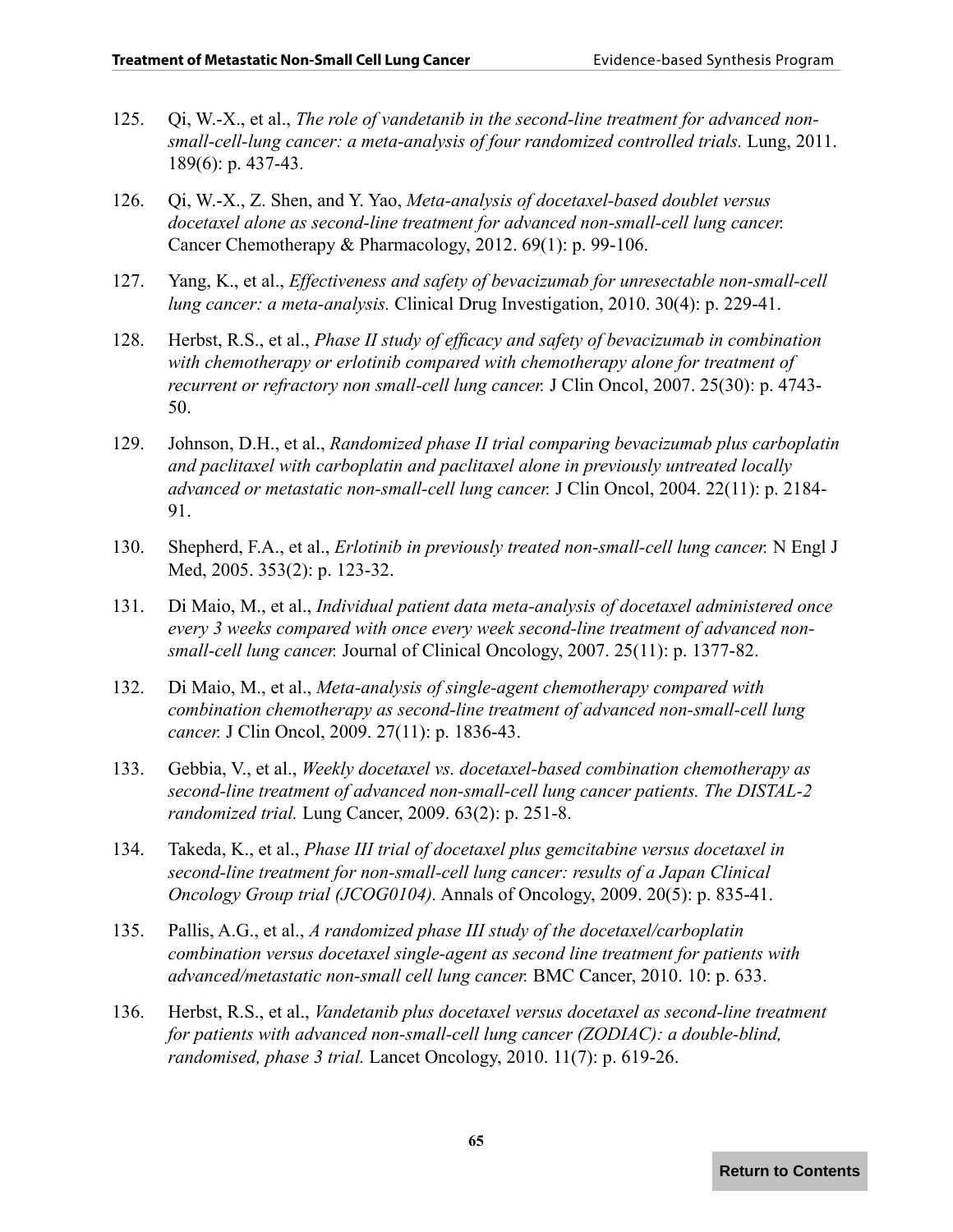- 137. de Boer, R.H., et al., *Vandetanib plus pemetrexed for the second-line treatment of advanced non-small-cell lung cancer: a randomized, double-blind phase III trial.* Journal of Clinical Oncology, 2011. 29(8): p. 1067-74.
- 138. Natale, R.B., et al., *Phase III trial of vandetanib compared with erlotinib in patients with previously treated advanced non-small-cell lung cancer.* Journal of Clinical Oncology, 2011. 29(8): p. 1059-66.
- 139. Ciuleanu, T., et al., *Efficacy and safety of erlotinib versus chemotherapy in second-line treatment of patients with advanced, non-small-cell lung cancer with poor prognosis (TITAN): a randomised multicentre, open-label, phase 3 study.* Lancet Oncology, 2012. 13(3): p. 300-8.
- 140. Maruyama, R., et al., *Phase III study, V-15-32, of gefitinib versus docetaxel in previously treated Japanese patients with non-small-cell lung cancer.* Journal of Clinical Oncology, 2008. 26(26): p. 4244-52.
- 141. Kim, E.S., et al., *Gefitinib versus docetaxel in previously treated non-small-cell lung cancer (INTEREST): a randomised phase III trial.* Lancet, 2008. 372(9652): p. 1809-18.
- 142. Sekine, I., et al., *Quality of life and disease-related symptoms in previously treated Japanese patients with non-small-cell lung cancer: results of a randomized phase III study (V-15-32) of gefitinib versus docetaxel.* Annals of Oncology, 2009. 20(9): p. 1483-8.
- 143. Lee, D.H., et al., *Randomized Phase III trial of gefitinib versus docetaxel in non-small cell lung cancer patients who have previously received platinum-based chemotherapy.* Clinical Cancer Research, 2010. 16(4): p. 1307-14.
- 144. Herbst, R.S., et al., *Efficacy of bevacizumab plus erlotinib versus erlotinib alone in advanced non-small-cell lung cancer after failure of standard first-line chemotherapy (BeTa): a double-blind, placebo-controlled, phase 3 trial.* Lancet, 2011. 377(9780): p. 1846-54.
- 145. Cullen, M.H., et al., *A randomized phase III trial comparing standard and high-dose pemetrexed as second-line treatment in patients with locally advanced or metastatic nonsmall-cell lung cancer.* Annals of Oncology, 2008. 19(5): p. 939-45.
- 146. Ready, N., et al., *Double-blind, placebo-controlled, randomized phase 2 study of the proapoptotic agent AT-101 plus docetaxel, in second-line non-small cell lung cancer.* Journal of Thoracic Oncology: Official Publication of the International Association for the Study of Lung Cancer, 2011. 6(4): p. 781-5.
- 147. Ramlau, R., et al., *Phase III study comparing oral topotecan to intravenous docetaxel in patients with pretreated advanced non-small-cell lung cancer.* J Clin Oncol, 2006. 24(18): p. 2800-7.
- 148. Paz-Ares, L., et al., *Phase III trial comparing paclitaxel poliglumex vs docetaxel in the second-line treatment of non-small-cell lung cancer.* British Journal of Cancer, 2008. 98(10): p. 1608-13.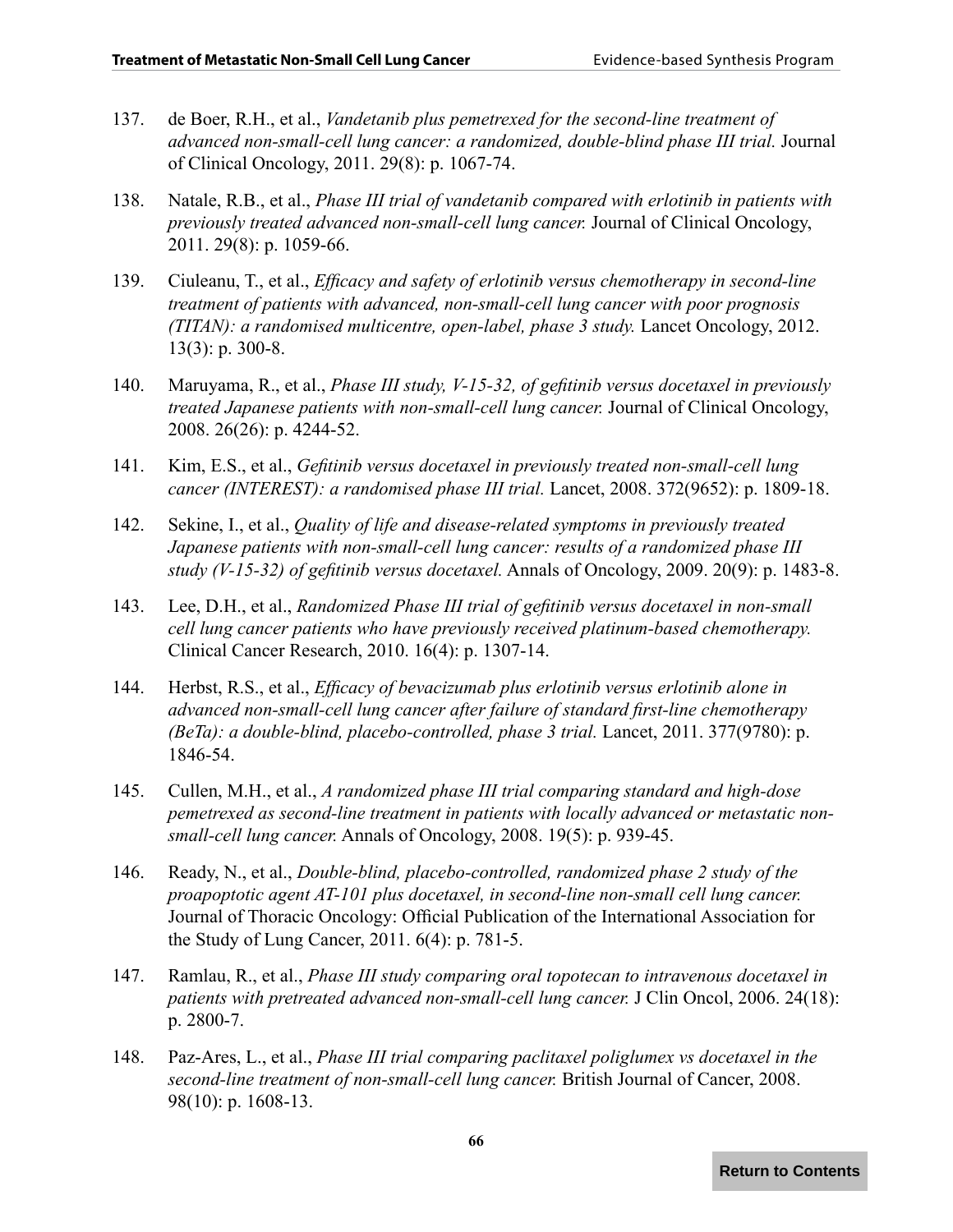- 149. Krzakowski, M., et al., *Phase III trial comparing vinflunine with docetaxel in secondline advanced non-small-cell lung cancer previously treated with platinum-containing chemotherapy.* Journal of Clinical Oncology, 2010. 28(13): p. 2167-73.
- 150. Schiller, J.H., et al., *Pemetrexed with or without matuzumab as second-line treatment for patients with stage IIIB/IV non-small cell lung cancer.* Journal of Thoracic Oncology: Official Publication of the International Association for the Study of Lung Cancer, 2010. 5(12): p. 1977-85.
- 151. Fossella, F.V., et al., *Randomized phase III trial of docetaxel versus vinorelbine or ifosfamide in patients with advanced non-small-cell lung cancer previously treated with platinum-containing chemotherapy regimens. The TAX 320 Non-Small Cell Lung Cancer Study Group.* J Clin Oncol, 2000. 18(12): p. 2354-62.
- 152. Garassino, M.C., et al., *TAILOR: A phase III trial comparing erlotinib with docetaxel as the second-line treatment of NSCLC patients with wild-type (wt) EGFR.* J Clin Oncol, 2012. 30(suppl 2012 ASCO Annual Meeting): p. abstr LBA7501.
- 153. Von Pawel, J., et al., *A randomized phase II study of pemetrexed versus pemetrexed plus erlotinib in second-line treatment for locally advanced or metastatic, nonsquamous NSCLC.* J Clin Oncol, 2011. 29(suppl 2011 ASCO Annual Meeting): p. abstr 7526.
- 154. Tan, F., et al., *Icotinib (BPI-2009H), a novel EGFR tyrosine kinase inhibitor, displays potent efficacy in preclinical studies.* Lung Cancer, 2012. 76(2): p. 177-82.
- 155. Cappuzzo, F., et al., *Erlotinib as maintenance treatment in advanced non-small-cell lung cancer: a multicentre, randomised, placebo-controlled phase 3 study.* Lancet Oncology, 2010. 11(6): p. 521-9.
- 156. Qi, W.-X., et al., *Erlotinib and pemetrexed as maintenance therapy for advanced nonsmall-cell lung cancer: a systematic review and indirect comparison.* Current Medical Research & Opinion, 2012. 28(4): p. 643-50.
- 157. Brodowicz, T., et al., *Cisplatin and gemcitabine first-line chemotherapy followed by maintenance gemcitabine or best supportive care in advanced non-small cell lung cancer: a phase III trial.* Lung Cancer, 2006. 52(2): p. 155-63.
- 158. Belani, C.P., et al., *Phase III study of maintenance gemcitabine (G) and best supportive care (BSC) versus BSC, following standard combination therapy with gemcitabinecarboplatin (G-Cb) for patients with advanced non-small cell lung cancer (NSCLC).* J Clin Oncol, 2010. 28(15s): p. supple; abstr 7506.
- 159. Perol, M., et al., *Maintenance with either gemcitabine or erlotinib versus observation with predefined second-line treatment after cisplatin-gemcitabine induction chemotherapy in advanced NSCLC: IFCT-GFPC 0502 phase III study.* J Clin Oncol, 2010. 28(15s): p. suppl; abstr 7507.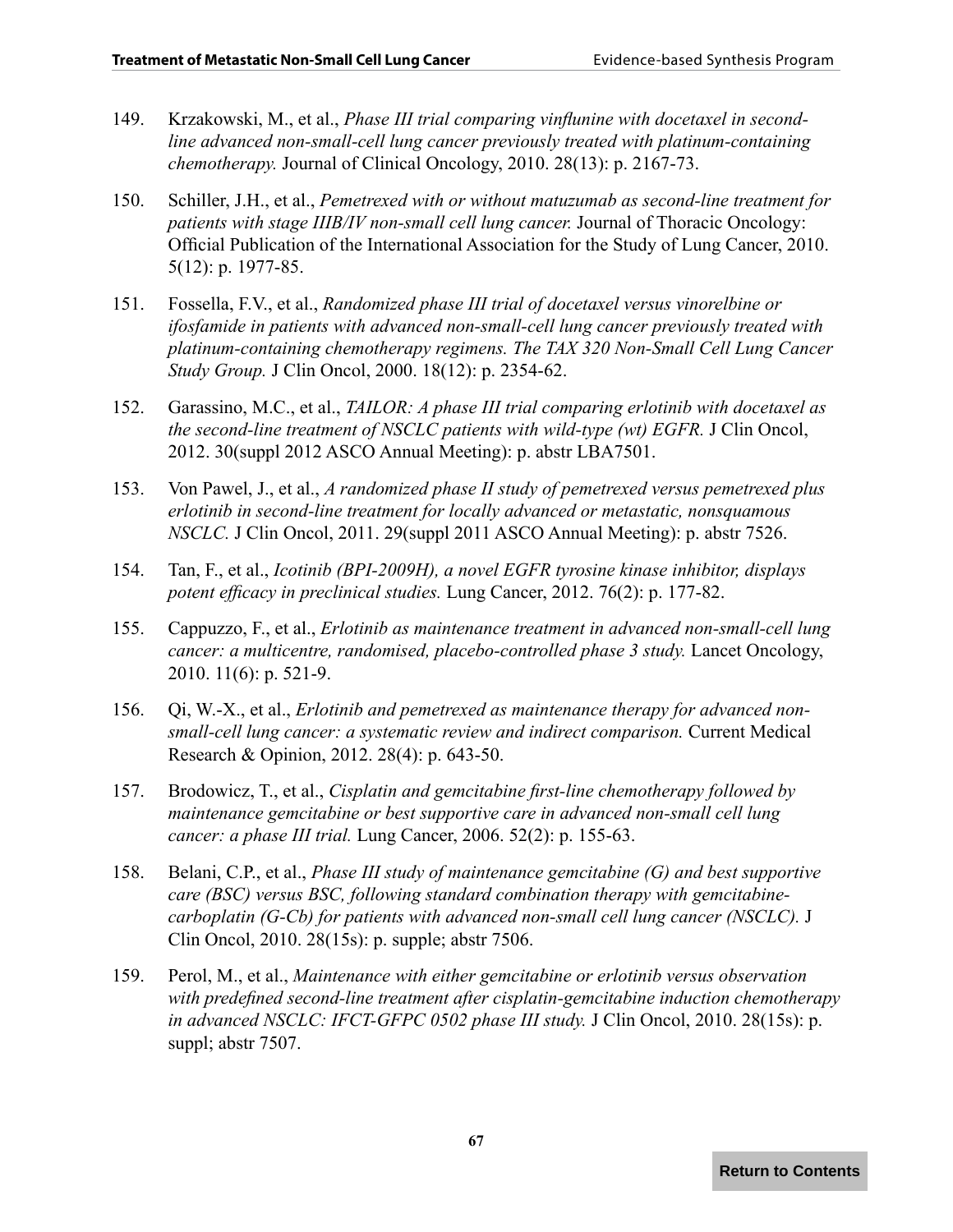- 160. Brugger, W., et al., *Prospective molecular marker analyses of EGFR and KRAS from a randomized, placebo-controlled study of erlotinib maintenance therapy in advanced nonsmall-cell lung cancer.* Journal of Clinical Oncology, 2011. 29(31): p. 4113-20.
- 161. Miller, V.A., A. Das, and M. Rossi (2009) *A randomized, double-blind, placebocontrolled, phase IIIb trial (ATLAS) comparing bevacizumab (B) therapy with or without erlotinib (E) after completion of chemotherapy with B for first-line treatment of locally advanced, recurrent, or metastatic non-small cell lung cancer (NSCLC) [abstract no. LBA8002]*. Journal of Clinical Oncology: ASCO annual meeting proceedings, 407.
- 162. Kabbinavar, F.F., et al., *Overall survival (OS) in ATLAS, a phase IIIb trial comparing bevacizumab (B) therapy with or without erlotinib (E) after completion of chemotherapy (chemo) with B for first-line treatment of locally advanced, recurrent, or metastatic nonsmall cell lung cancer (NSCLC).* J Clin Oncol, 2010. 28(15s): p. suppl; abstr 7526.
- 163. Surmont, V.F., et al., *A double-blind, randomized, placebo-controlled phase III intergroup study of gefitinib (G) in patients (pts) with advanced NSCLC, non-progressing after firstline platinum-based chemotherapy (EORTC 08021-ILCP 01/03) [abstract].* Ann Oncol, 2010. 21 (suppl 8): p. viii 124.
- 164. Ciuleanu, T., et al., *Maintenance pemetrexed plus best supportive care versus placebo plus best supportive care for non-small-cell lung cancer: a randomised, double-blind, phase 3 study.* Lancet, 2009. 374(9699): p. 1432-40.
- 165. Fidias, P.M., et al., *Phase III study of immediate compared with delayed docetaxel after front-line therapy with gemcitabine plus carboplatin in advanced non-small-cell lung cancer.* Journal of Clinical Oncology, 2009. 27(4): p. 591-8.
- 166. Ciuleanu, T., et al. (2009) *Impact of induction chemotherapy on the outcome of treatment with pemetrexed in patients with advanced non-small-cell lung cancer: a retrospective analysis of a phase III trial [Abstract No. 256P]*. Annals of Oncology, 98.
- 167. Paz-Ares, L., et al., *Maintenance therapy with pemetrexed plus best supportive care versus placebo plus best supportive care after induction therapy with pemetrexed plus cisplatin for advanced non-squamous non-small-cell lung cancer (PARAMOUNT): a double-blind, phase 3, randomised controlled trial.* Lancet Oncology, 2012. 13(3): p. 247-55.
- 168. Belani, C.P., et al., *Quality of life in patients with advanced non-small-cell lung cancer given maintenance treatment with pemetrexed versus placebo (H3E-MC-JMEN): results from a randomised, double-blind, phase 3 study.* Lancet Oncology, 2012. 13(3): p. 292-9.
- 169. Lee, S.M., et al., *Randomized double-blind placebo-controlled trial of thalidomide in combination with gemcitabine and Carboplatin in advanced non-small-cell lung cancer.* Journal of Clinical Oncology, 2009. 27(31): p. 5248-54.
- 170. Zhang, L., et al., *Gefitinib versus placebo as maintenance therapy in patients with locally advanced or metastatic non-small-cell lung cancer (INFORM; C-TONG 0804): a multicentre, double-blind randomised phase 3 trial.* The Lancet Oncology, 2012.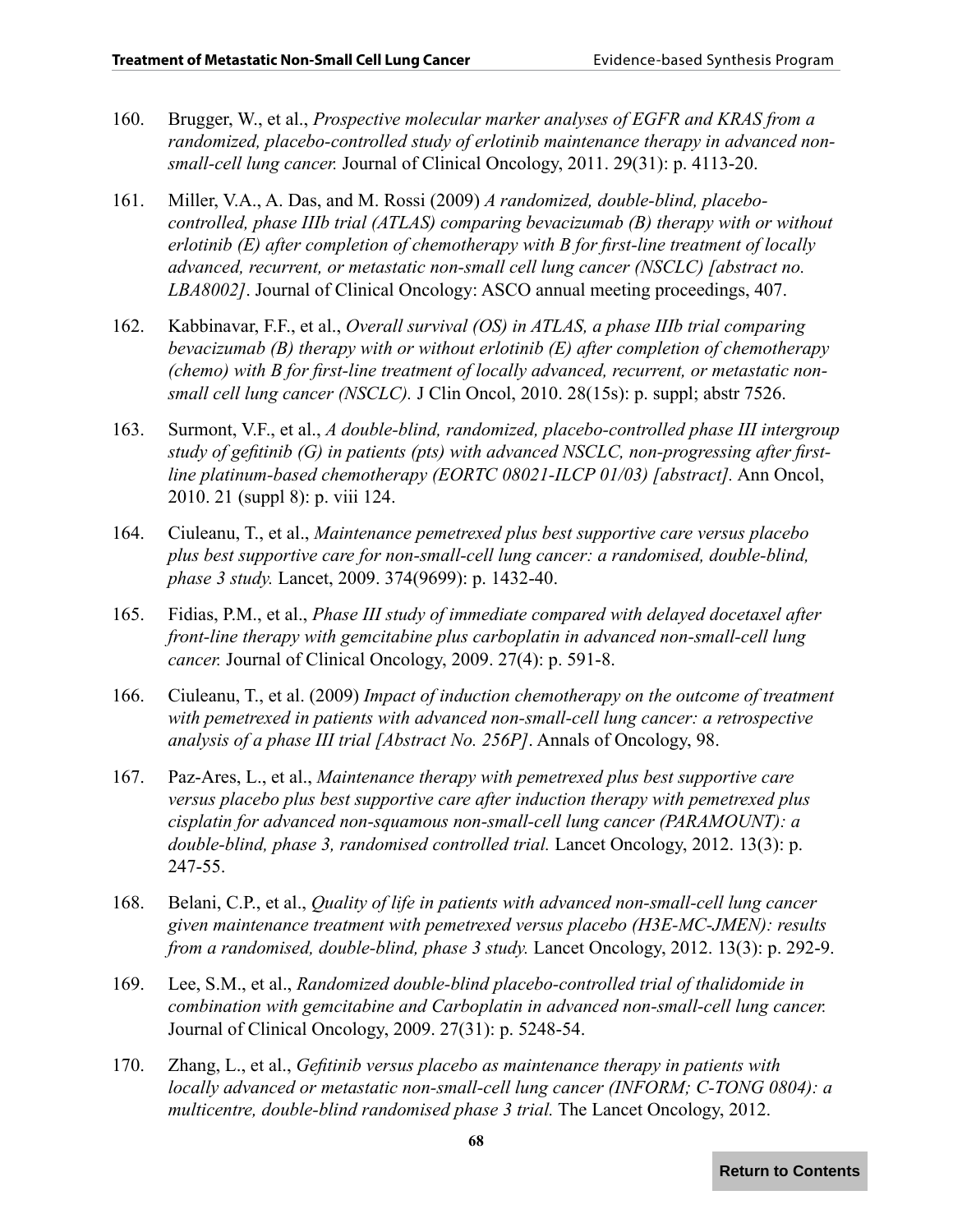- 171. Paz-Ares, L., et al., *PARAMOUNT: Final overall survival (OS) results of the phase III study of maintenance pemetrexed (pem) plus best supportive care (BSC) versus placebo (plb) plus BSC immediately following induction treatment with pem plus cisplatin (cis) for advanced nonsquamous (NS) non-small cell lung cancer (NSCLC).* J Clin Oncol, 2012. 30(suppl 2012 ASCO Annual Meeting): p. abstr LBA7507.
- 172. Bongers, M.L., et al., *Cost effectiveness of treatment with new agents in advanced nonsmall-cell lung cancer: a systematic review.* Pharmacoeconomics, 2012. 30(1): p. 17-34.
- 173. Wu, B., et al., *Cost-effectiveness of adding rh-endostatin to first-line chemotherapy in patients with advanced non-small-cell lung cancer in China.* Clin Ther, 2011. 33(10): p. 1446-55.
- 174. Joerger, M., et al., *Addition of cetuximab to first-line chemotherapy in patients with advanced non-small-cell lung cancer: a cost-utility analysis.* Ann Oncol, 2011. 22(3): p. 567-74.
- 175. Thongprasert, S., et al., *Cost-effectiveness analysis of cisplatin plus etoposide and carboplatin plus paclitaxel in a phase III randomized trial for non-small cell lung cancer.* Asia Pac J Clin Oncol, 2011. 7(4): p. 369-75.
- 176. Ahn, M.J., et al., *Cost-effectiveness of bevacizumab-based therapy versus cisplatin plus pemetrexed for the first-line treatment of advanced non-squamous NSCLC in Korea and Taiwan.* Asia Pac J Clin Oncol, 2011. 7 Suppl 2: p. 22-33.
- 177. Stanisic, S., et al., *Societal cost savings through bevacizumab-based treatment in nonsmall cell lung cancer (NSCLC).* Lung Cancer, 2010. 69 Suppl 1: p. S24-30.
- 178. Giuliani, G., et al., *Cost-effectiveness analysis of bevacizumab versus pemetrexed for advanced non-squamous NSCLC in Italy.* Lung Cancer, 2010. 69 Suppl 1: p. S11-7.
- 179. Bischoff, H.G., et al., *Costs of bevacizumab and pemetrexed for advanced non-squamous NSCLC in Italy and Germany.* Lung Cancer, 2010. 69 Suppl 1: p. S18-23.
- 180. Goulart, B. and S. Ramsey, *A trial-based assessment of the cost-utility of bevacizumab and chemotherapy versus chemotherapy alone for advanced non-small cell lung cancer.* Value Health, 2011. 14(6): p. 836-45.
- 181. Lewis, G., et al., *Cost-effectiveness of erlotinib versus docetaxel for second-line treatment of advanced non-small-cell lung cancer in the United Kingdom.* J Int Med Res, 2010. 38(1): p. 9-21.
- 182. Bradbury, P.A., et al., *Economic analysis: randomized placebo-controlled clinical trial of erlotinib in advanced non-small cell lung cancer.* Journal of the National Cancer Institute, 2010. 102(5): p. 298-306.
- 183. Asukai, Y., et al., *Cost-effectiveness analysis of pemetrexed versus docetaxel in the second-line treatment of non-small cell lung cancer in Spain: results for the nonsquamous histology population.* BMC Cancer. 10: p. 26.